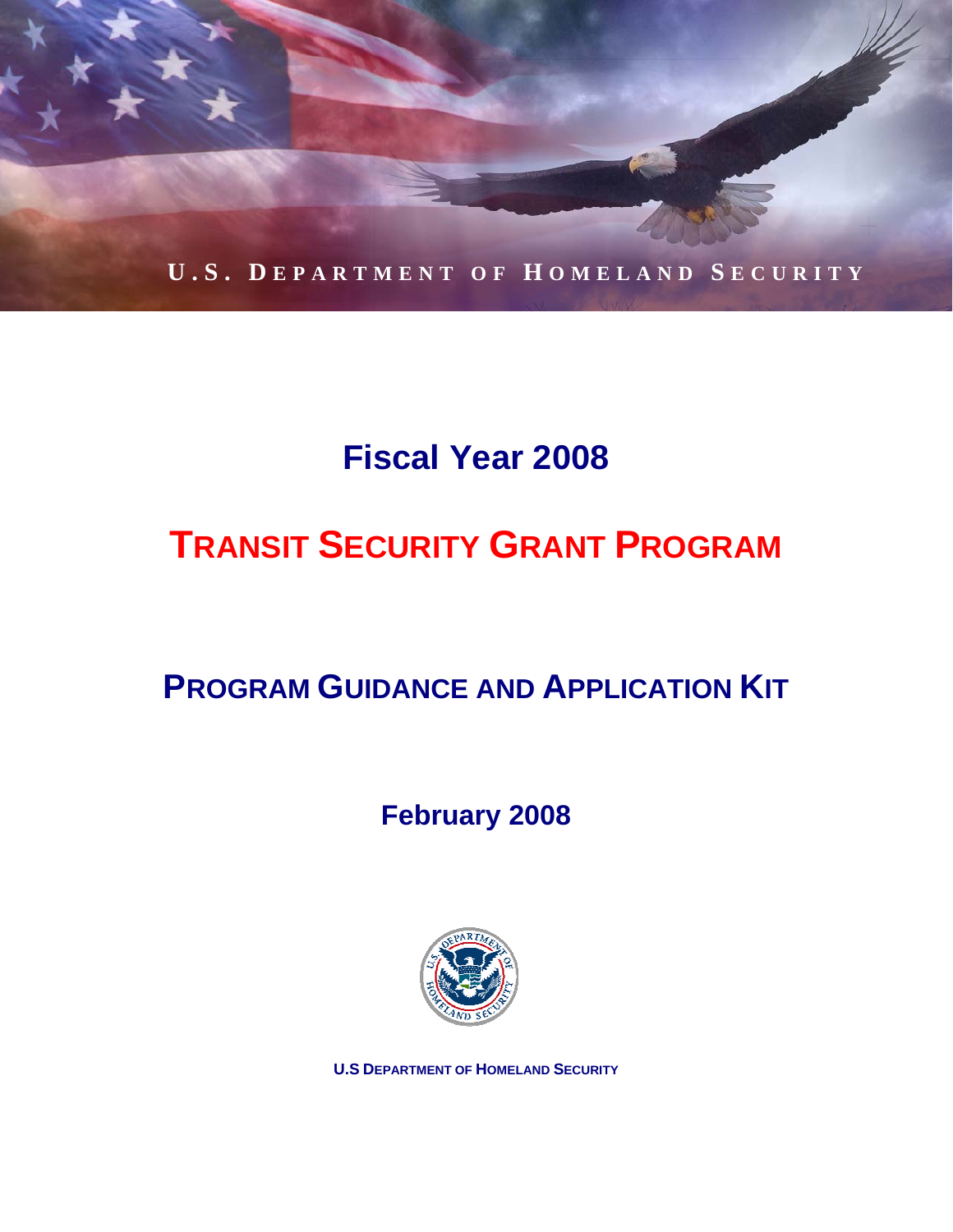# **CONTENTS**

| APPENDIX A. ALIGNMENT WITH THE NATIONAL PREPAREDNESS ARCHITECTURE A-1 |  |
|-----------------------------------------------------------------------|--|
|                                                                       |  |
|                                                                       |  |
|                                                                       |  |
|                                                                       |  |
|                                                                       |  |
|                                                                       |  |
|                                                                       |  |
|                                                                       |  |
|                                                                       |  |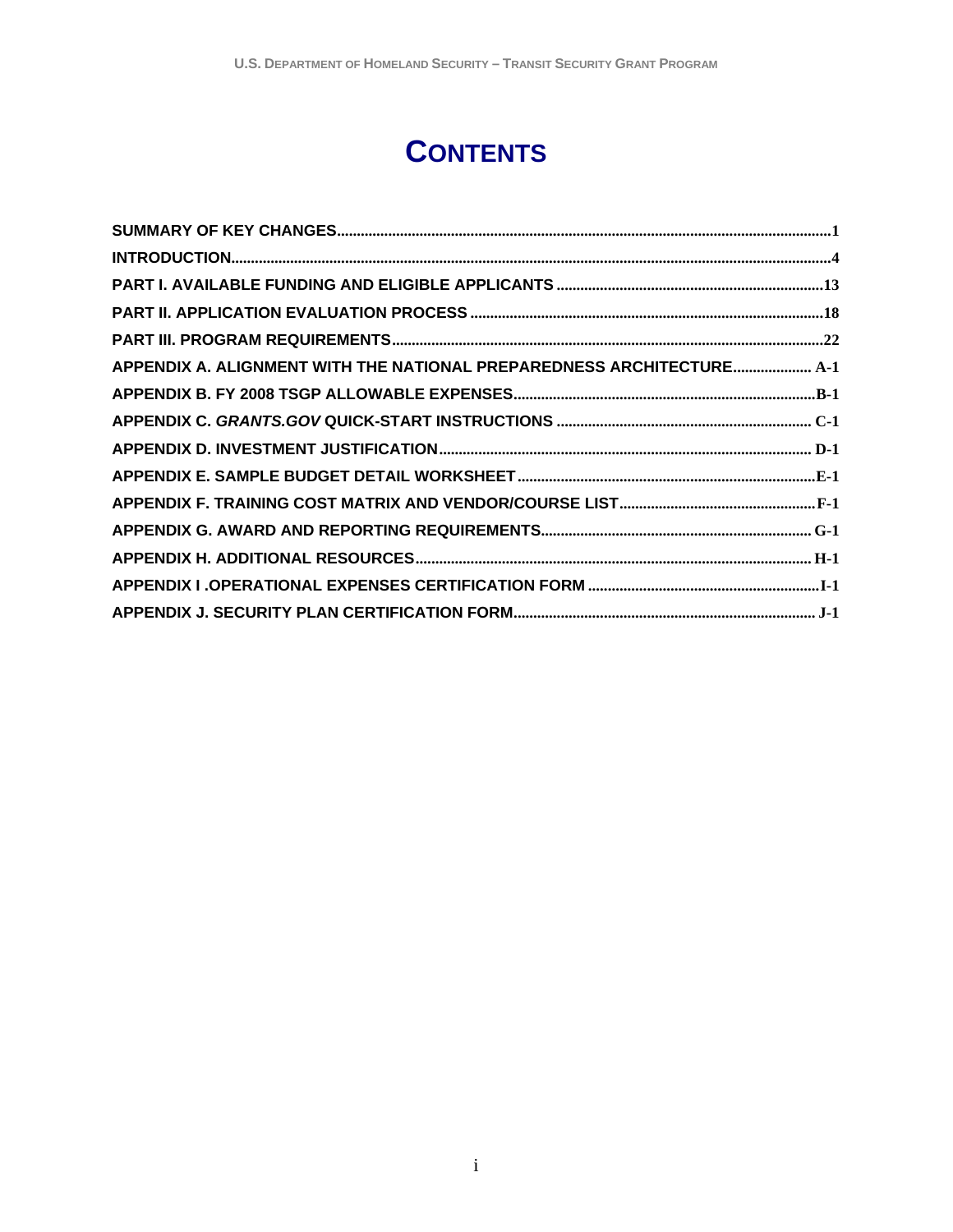# **SUMMARY OF KEY CHANGES**

The Transit Security Grant Program (TSGP) has changed for Fiscal Year (FY) 2008 in some key ways from previous years. These changes are summarized below.

#### **Available Funding**

The funding for the FY 2008 TSGP has increased substantially. The funding available for intracity rail, ferry, and bus has increased from \$255 million in FY 2007 (base and supplemental) to \$348.6 million in FY 2008.

#### **Ferry System Eligibility**

Certain ferry systems (identified in Table 4) are eligible to participate in the FY 2008 TSGP, and receive funds under the Tier I cooperative agreement process. However, any ferry system electing to participate and receive funds under the FY 2008 TSGP **cannot participate in the FY 2008 Port Security Grant Program** (PSGP)**,** and will not be considered for funding under the FY 2008 PSGP. Likewise, any ferry system that participates in PSGP cannot be considered for funding under TSGP.

#### **Security Plans**

Public Law (PL) 110-53, titled "Implementing Recommendations of the 9/11 Commission Act of 2007" and enacted in September 2007, requires that transit agencies have a security plan in order to be eligible for transit security grant funds, and that grant funds be used to address items in that plan<sup>1</sup>. Although the requirement for a security plan was included in the FY 2005 TSGP, it is now required by law.

In order to be eligible for FY 2008 TSGP grants, transit agencies must have developed and/or updated the above mentioned security plan within the last three years. Entities providing transit security (e.g., city/county police department, transit agency's own police department) for a transit agency must approve the security plan. The signature of a responsible official from the entity providing transit security serves as this approval. Certification of the existence of these documents must be provided to the Department of Homeland Security (DHS) as a part of the application. Further, security plans and associated documentation of this approval must be provided to DHS upon request.

#### **Investment Justifications**

Each Investment Justification received from Tier 1 applicants must be reviewed by the agency's transit security provider prior to the submission to the Regional Transit Security Working Group (RTSWG). Table 4 indicates the transit security providers by transit agency. Review is required whether or not the investment specifically involves the security provider. The signatures of responsible officials from both the transit agency and the agency's transit security provider (Table 4) serves as certification of agreement to submit each investment justification. See Appendix D for the appropriate form.

 $\overline{a}$  $1$  PL 110-53, Section 1406(a)(2)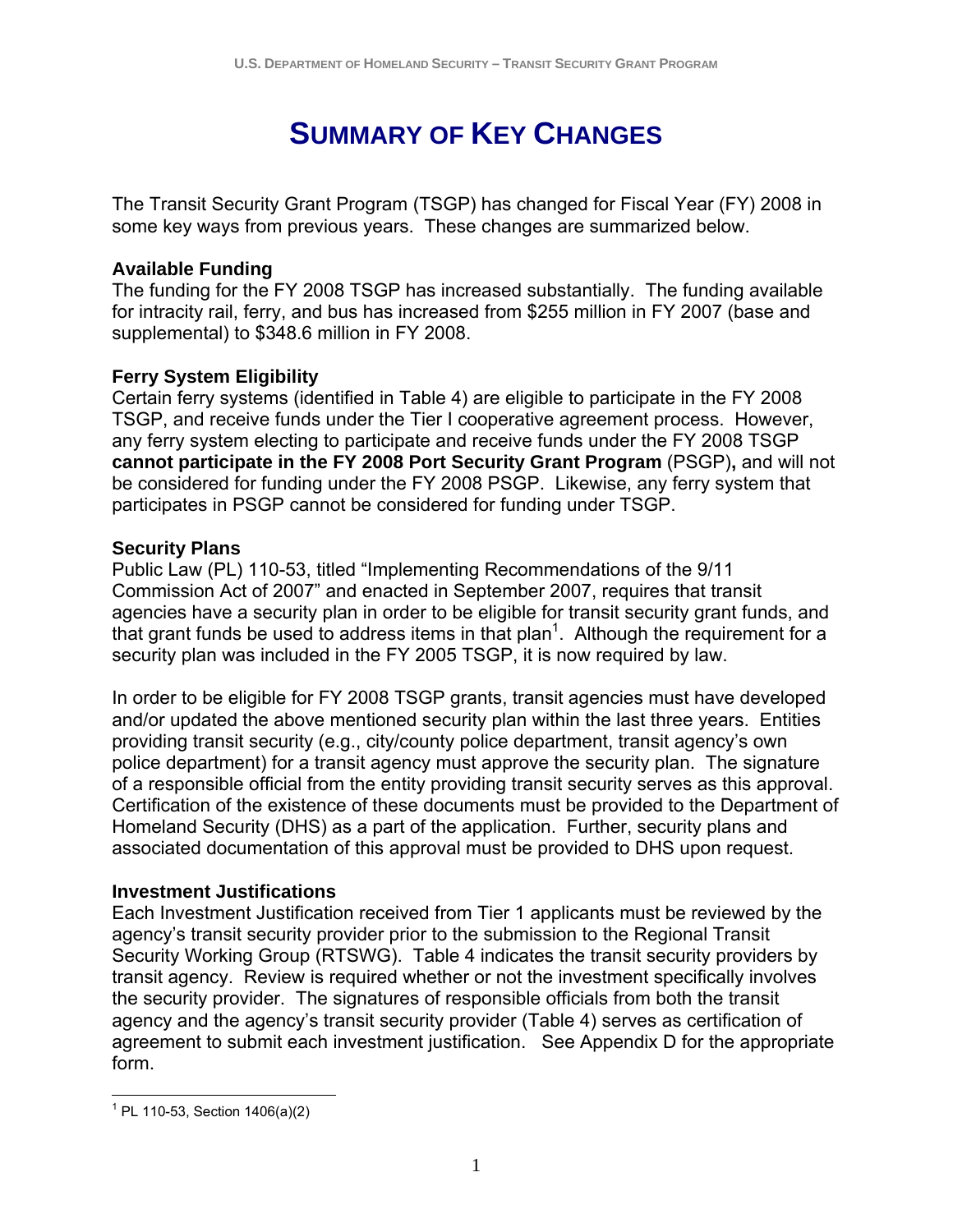#### **Scoring Methodology and Criteria**

The criteria used to make funding decisions within Tier I and Tier II have been refined. Each project submitted for funding will be scored based on:

- The agency's risk,
- The project effectiveness,
- The quality of the project (as written up in the Investment Justification), and
- A regional collaboration component (where appropriate).

A project's overall score will be based on all four factors above. Projects must meet a minimum eligibility threshold in order to be considered for funding.

#### **Operational Activities**

The Department feels that operational activities, including those activities provided by the transit agency's primary security providers (e.g., law enforcement agencies or transit agency police departments) can be an effective method for mitigating risk. Although law enforcement agencies are not eligible for direct grants in FY 2008, law enforcement agencies that act as the primary transit security providers for large transit agencies are eligible as sub-recipients of the transit agencies.

#### **Regional Transit Security Working Groups (RTSWGs)**

The responsibilities and membership of the RTSWGs in Tier I regions has been amended. First, DHS/Transportation Security Administration (TSA) will act as a cochair on the RTSWGs along with any other current chairs/co-chairs established by the region. Certain law enforcement agencies that are the primary providers of transit security (eligible sub-recipients of transit agencies) must be included in the RTSWGs as active participants with full membership rights. Also, RTSWGs are encouraged to include representatives of freight rail carriers who operate in their region.

RTSWGs must develop a comprehensive list of security-related investments that the region will need to undertake in order to mitigate risk in the region, *prioritized by regional risk.* 

#### **Funding Allocations**

The funding allocations included in this grant guidance represent a target funding level. The final allocations will be determined based on projects submitted. If quality applications are not submitted from one region, funds may be transferred to another region and/or between tiers to fund effective, high-priority security projects.

#### **Project Effectiveness**

DHS has identified several different project types, and grouped them into four prioritized groups based on their effectiveness to reduce risk and alignment with Departmental priorities. This identification was also made in response to requests from transit agencies to provide a methodology to prioritize projects. Scoring for both Tier I and II projects will reflect this "project effectiveness" component. These project groupings are discussed in detail within this guidance document.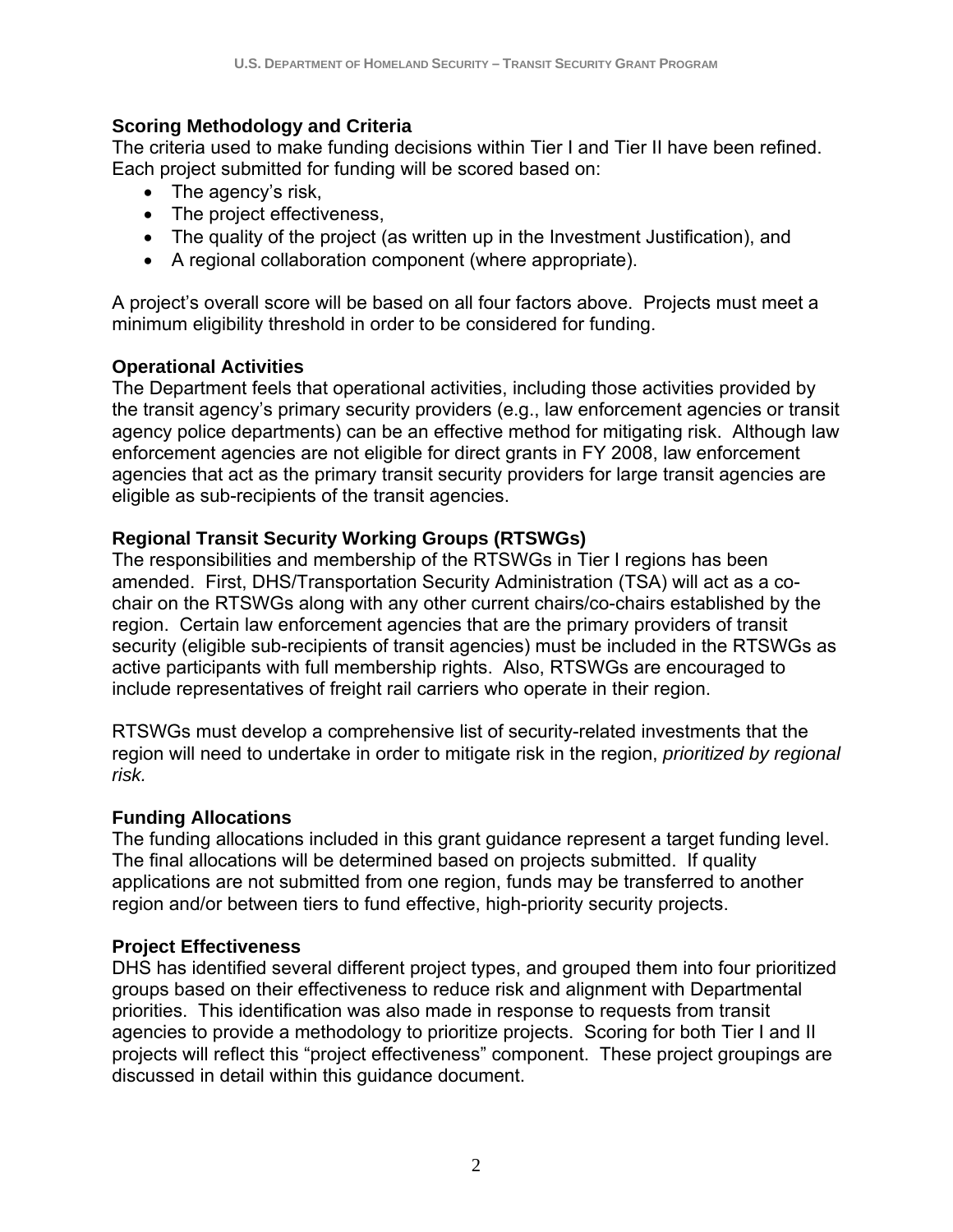Securing high-risk critical assets, such as underwater tunnels and multi-level/multiagency underground stations, remains one of the Department's highest priorities. Prior year grant funding levels, however, limited the program's ability to fund some of the high-cost projects associated with risk mitigation of these types of critical infrastructure. With this year's substantial funding increase, these types of risk mitigation projects can now be considered. Additionally, the TSGP continues to place highest priority on projects that include the training of frontline employees; operational activities that support visible, unpredictable deterrence; exercises; and public awareness programs. Table 1 below outlines key changes to the FY 2008 TSGP from FY 2007.

| Change                                                                | <b>Description</b>                                                                                                                                                                                                                                                                                                                                                                                                                                                                                                                                                                                                                 | Page<br><b>References</b> |
|-----------------------------------------------------------------------|------------------------------------------------------------------------------------------------------------------------------------------------------------------------------------------------------------------------------------------------------------------------------------------------------------------------------------------------------------------------------------------------------------------------------------------------------------------------------------------------------------------------------------------------------------------------------------------------------------------------------------|---------------------------|
| <b>Security Plans</b>                                                 | All agencies receiving TSGP funds are required by Public Law 110-53<br>to have a security plan, and that grant funds be used to address items<br>in that plan <sup>2</sup> . Transit agencies must have developed and/or updated a<br>security plan within the last three years and must have concurrence<br>from the transit agency's security provider.                                                                                                                                                                                                                                                                          | $13-14,$<br>Appendix J    |
| Investment<br>Justification                                           | Each investment justification must be reviewed by the agency's transit<br>security provider(s) prior to the submission to the RTSWG.                                                                                                                                                                                                                                                                                                                                                                                                                                                                                               | Appendix D                |
| Eligibility                                                           | Law Enforcement agencies are no longer eligible as direct grant<br>recipients. However, certain Law Enforcement agencies are eligible as<br>sub-recipients of the transit agencies they provide transit security to. A<br>list of those law enforcement agencies is included in this guidance.                                                                                                                                                                                                                                                                                                                                     | 16                        |
| Funding<br>Allocations                                                | Funding allocations represent a target funding level. Funds may be<br>moved among Tier I regions, and/or between tiers, based on the<br>overall quality and effectiveness of applications, as appropriate.                                                                                                                                                                                                                                                                                                                                                                                                                         | $16 - 17$                 |
| Scoring<br>Methodology and<br><b>Funding Criteria</b>                 | Each project submitted for funding will be given a score based on the<br>agency's risk ranking, the project effectiveness, the quality of the<br>project, and a regional collaboration component (where appropriate).<br>A project's overall score will be based on all four factors. Projects must<br>meet a minimum eligibility threshold in order to be considered for<br>funding.                                                                                                                                                                                                                                              | 8, 19-20                  |
| Project<br>Effectiveness                                              | The Department has identified specific types of projects that will receive<br>priority consideration in all awards based on their effectiveness in<br>reducing risk. These project types have been divided into four prioritized<br>groups, each discussed in detail within this guidance document.                                                                                                                                                                                                                                                                                                                                | 7                         |
| <b>Regional Transit</b><br><b>Security Working</b><br>Groups (RTSWGs) | • In Tier I regions, DHS/TSA will act as a co-chair on the RTSWG<br>with any other current chairs/co-chairs established by the region.<br>The Tier I RTSWGs must develop a comprehensive list of security-<br>$\bullet$<br>related investments that the region will need to undertake in order<br>to mitigate risk in the region, prioritized by regional risk.<br>Law Enforcement agencies listed herein must be included in the<br>$\bullet$<br>RTSWGs as active participants will full membership rights.<br>RTSWGs are encouraged to include representatives of freight rail<br>carriers who operate in or through the region. | $8 - 9$                   |

#### **Table 1: Key Changes for the FY 2008 TSGP**

All entities receiving TSGP funding are required to read and conform to all requirements of this grant guidance document and must have read and accepted all program guidance as binding.

 2 Public Law 110-53, Section 1406(a)(2)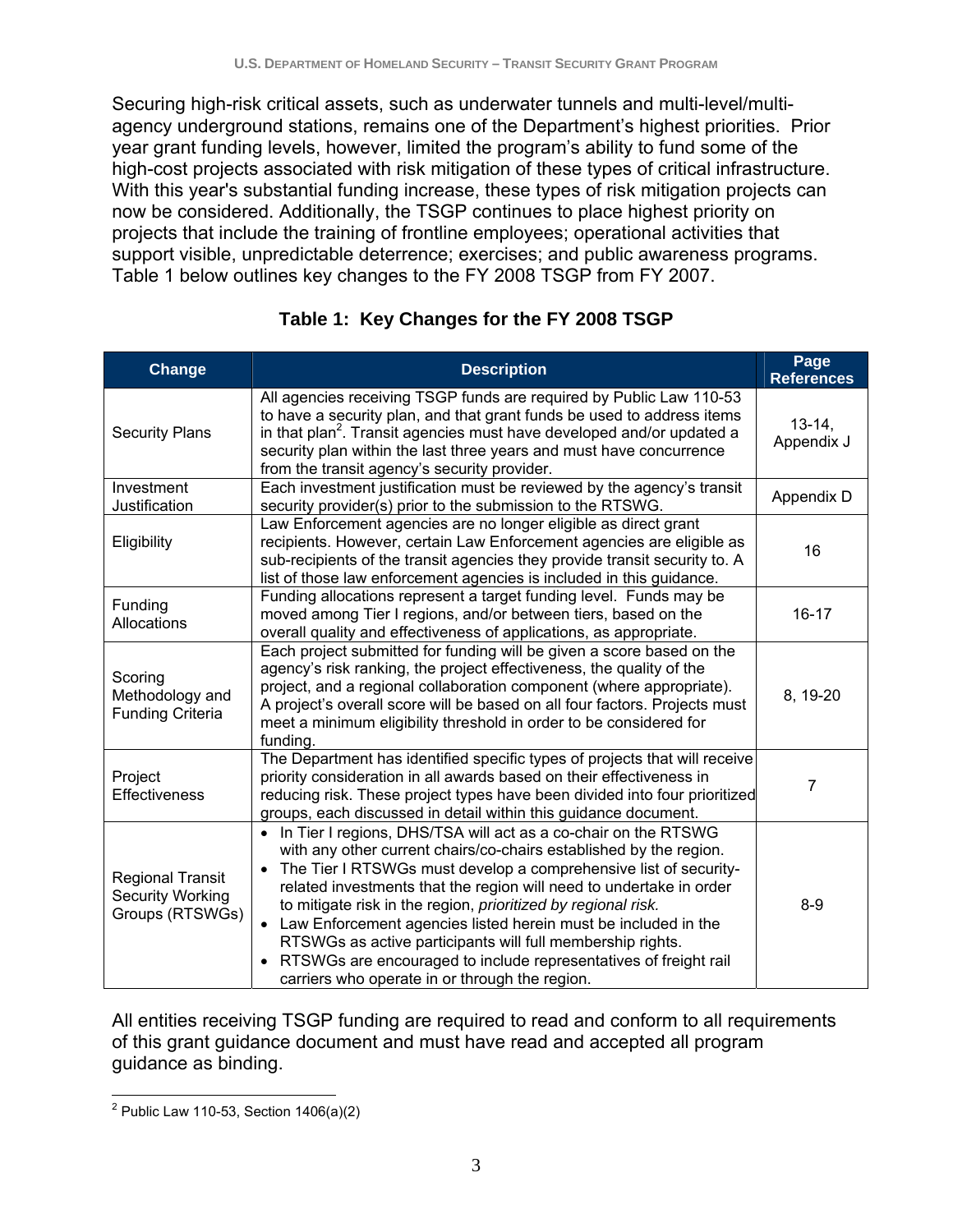## **INTRODUCTION**

The Transit Security Grant Program (TSGP) is one of five grant programs that constitute the Department of Homeland Security (DHS) Fiscal Year (FY) 2008 focus on infrastructure protection activities. TSGP is one tool among a comprehensive set of measures authorized by Congress and implemented by the Administration to help strengthen the nation's critical infrastructure against risks associated with potential terrorist attacks. The TSGP is an important component of the Department's effort to enhance the security of the Nation's critical infrastructure. The program provides funds to owners and operators of transit systems (which include intracity bus, rail, and ferry systems) to protect critical surface transportation infrastructure and the traveling public from acts of terrorism, major disasters, and other emergencies.

The bulk of America's critical infrastructure is owned and/or operated by State, local and private sector partners. The funds provided by the TSGP are primarily intended to improve the security of public transit to include bus, passenger rail, and ferry systems. The TSGP also supports security funding for the National Passenger Rail Corporation (Amtrak), and freight railroad carriers.<sup>3</sup>

The purpose of this package is to provide: (1) an overview of the TSGP; and (2) the formal grant guidance and application materials needed to apply for funding under the program. Also included is an explanation of DHS management requirements for implementation of a successful application.

Making an application for significant Federal funds under programs such as this can be quite complex. DHS places a high priority on providing clear guidance and efficient application tools to assist applicants. Customers are entitled to effective assistance during the application process, and transparent, disciplined management controls to support grant awards. DHS staff operate as good stewards of precious Federal resources, and commonsense partners with State and local colleagues.

It is understood that individual transit systems will have unique needs and tested experience about how best to reduce risk locally. DHS subject matter experts will come to the task with a sense of urgency to reduce risk, but also with an ability to listen carefully to local needs and approaches. In short, the Department is committed to respecting flexibility and local innovation as it funds National Homeland Security priorities. The Department expects that, subject to the availability of future grant funds, it will use this formula and these guidelines. This commitment will allow transit security regions and agencies greater flexibility in security planning.

 $\overline{a}$ 

<sup>3</sup> Unless otherwise noted, this *Grant Guidance and Application Kit* establishes requirements for the TSGP intracity rail, ferry, and intracity bus awards only. Although there is substantial overlap, TSGP guidance documents for Amtrak and freight railroad carriers are contained in separate supplemental *Grant Guidance and Application Kit* packages.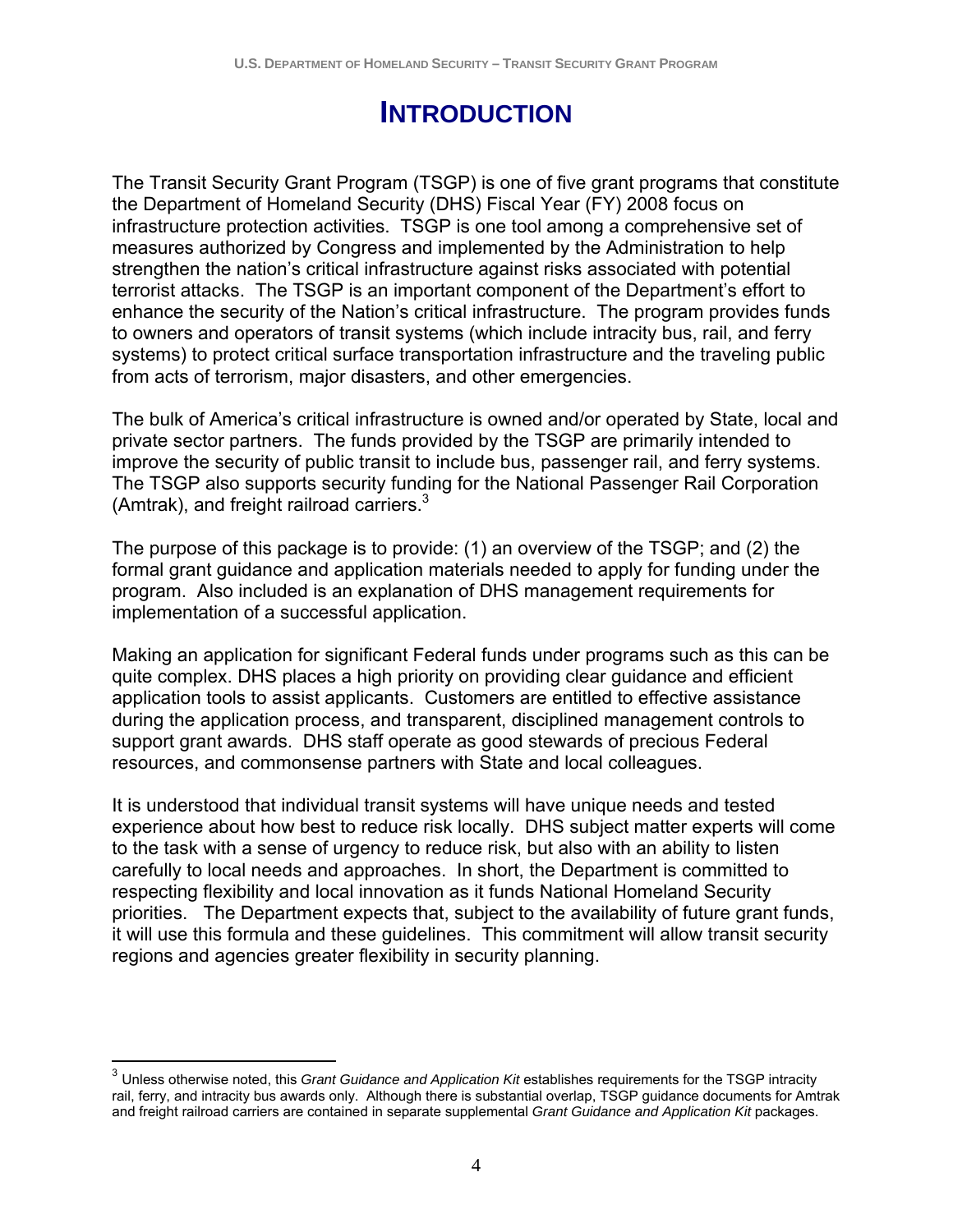#### **A. Federal Investment Strategy**

The TSGP is an important part of the Administration's larger, coordinated effort to strengthen homeland security preparedness, including the security of America's critical infrastructure. The TSGP implements objectives addressed in a series of post 9/11 laws, strategy documents, plans, Executive Orders and Homeland Security Presidential Directives (HSPDs) outlined in Appendix A. Of particular significance are the National Preparedness Guidelines<sup>4</sup> and associated work products, including the National Infrastructure Protection Plan (NIPP) and its transportation sector-specific plans and Executive Order 13416 (Strengthening Surface Transportation Security). The National Preparedness Guidelines provide an all-hazards vision regarding the nation's four core preparedness objectives: to prevent, protect against, respond to and recover from terrorist attacks and other similarly catastrophic events.

The National Preparedness Guidelines defines a vision of what to accomplish and a set of tools to forge a unified national consensus about what to do and how to work together at the Federal, State, local, and Tribal levels. Private sector participation is integral to the Guidelines' success. It outlines 15 scenarios of terrorist attacks and other major events that form the basis of much of the Federal exercise and training regime. In addition, it identifies 37 critical target capabilities that DHS is making the focus of key investments with State, local and Tribal partners.

DHS expects its critical infrastructure partners–including recipients of this grant–to be familiar with this national preparedness architecture and to incorporate elements of this architecture into their planning, operations and investment to the degree practicable. Our funding priorities outlined in this document reflect National Preparedness Guidelines priority investments as appropriate. Programmatic requirements or priority investment categories reflecting the national preparedness architecture for this grant program are identified below.

#### **B. Funding Priorities**

The funding priorities for the FY 2008 TSGP reflect the Department's overall investment strategy. Of these priorities two have been paramount risk-based funding and regional security cooperation.

 4 The National Preparedness Guidelines and its supporting documents were published in final form and released on September 13, 2007. The Guidelines are available at: http://www.dhs.gov/xprepresp/publications.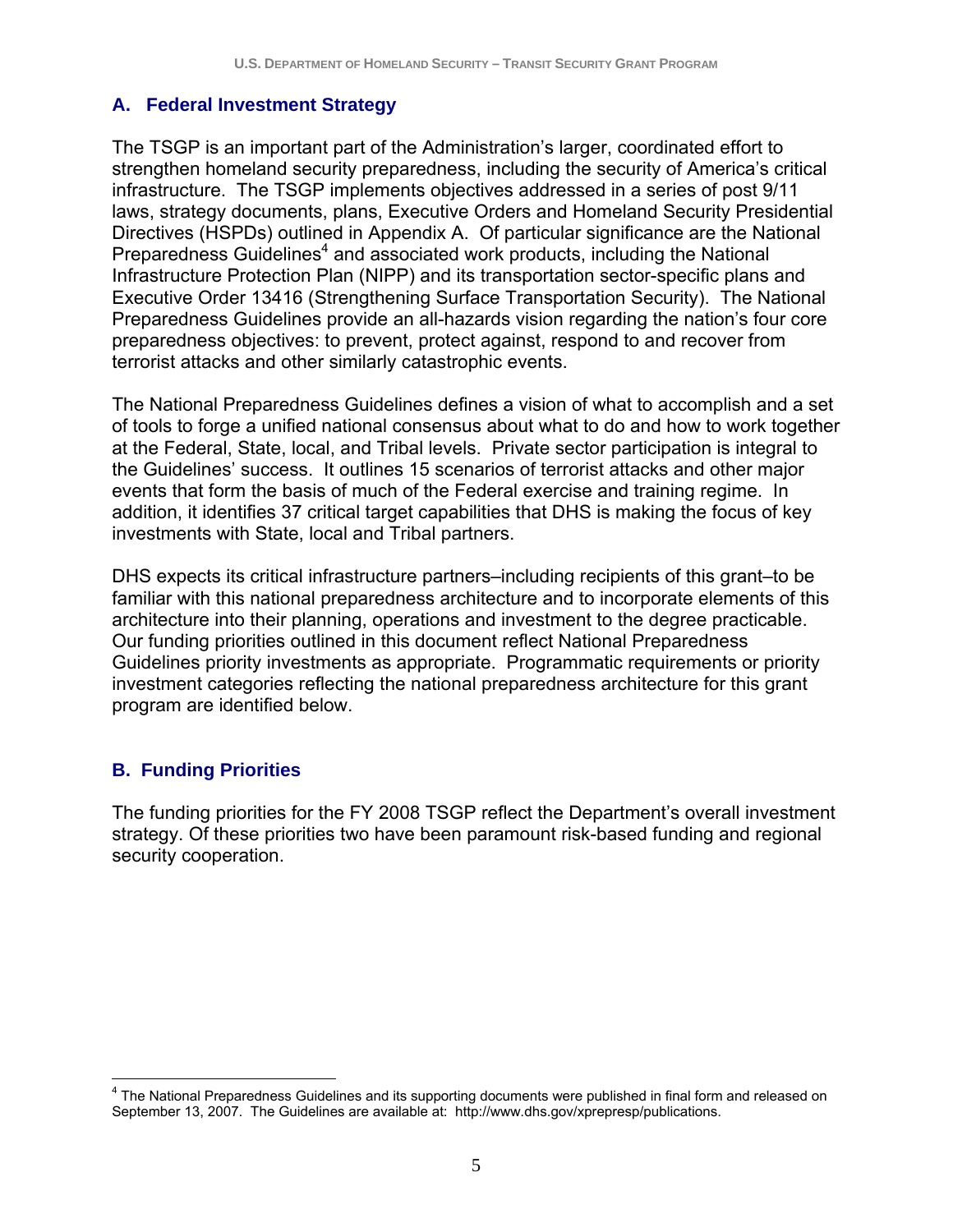#### **Risk-Based Funding**

Based upon ongoing intelligence analysis, extensive security reviews, consultations with the transit industry and Congressional direction, DHS once again intends to focus the bulk of its available transit grant dollars on the highest-risk systems in our country's largest metropolitan areas. Eligible agencies were identified using a comprehensive, empirically-grounded risk analysis model that was also used in FY 2007, and is described below in the section regarding eligible recipients.

DHS has also identified priority project types and placed them into groups based on their effectiveness to reduce risk. Certain types of projects that are effective at addressing risk will be given priority consideration for funding. These groups have been prioritized based upon Departmental priorities and their ability to elevate security on a system-wide level, to elevate security to critical infrastructure assets, and to reduce the risk of catastrophic events and consequences. Table 2 outlines, in detail, the groups and sample project types. While the groups are prioritized, the projects within each group are not. Note that project types not on the priority list will not be considered for funding in the FY 2008 TSGP, such as Hardening of Low-Density Stations, Redundant Control Centers/Mobile Command Centers, Back-Up Generators/Power Supplies, and Chemical/Biological Detection Systems.

#### **Regional Security Coordination**

DHS places a very high priority on ensuring that all TSGP applications reflect robust regional coordination and can show an investment strategy that institutionalizes regional security strategy integration. Many Tier I and Tier II regions have more than one transit operating agency. DHS will work with successful grantees to strengthen and support regional consultation processes. Close coordination of the Federal TSGP investments is encouraged in all applications and is reflected in the regional collaboration component of the overall project score.

The FY 2008 TSGP awards for Tier I agencies will continue to be made in the form of cooperative agreements. Under cooperative agreements, DHS will partner with each region, specifically their transit systems and security providers, to address risk in that region. In order to ensure the region addresses risk in a comprehensive and collaborative manner, DHS will engage in a dialogue with each region to discuss the regional risks and threats and then help agencies identify projects with the greatest security impact. The scoring methodology described in this grant guidance will provide the framework for how DHS will work with the regions to identify and prioritize security projects for funding. DHS will work closely with the region, transit systems and security providers, pre- and post-award, to ensure that the projects are being implemented effectively. Cooperative agreements allow greater flexibility throughout the lifecycle of the grant. For example, if situations arise where the direction of the project needs to be changed, a cooperative agreement allows DHS to work directly with the transit system to quickly adapt to that change.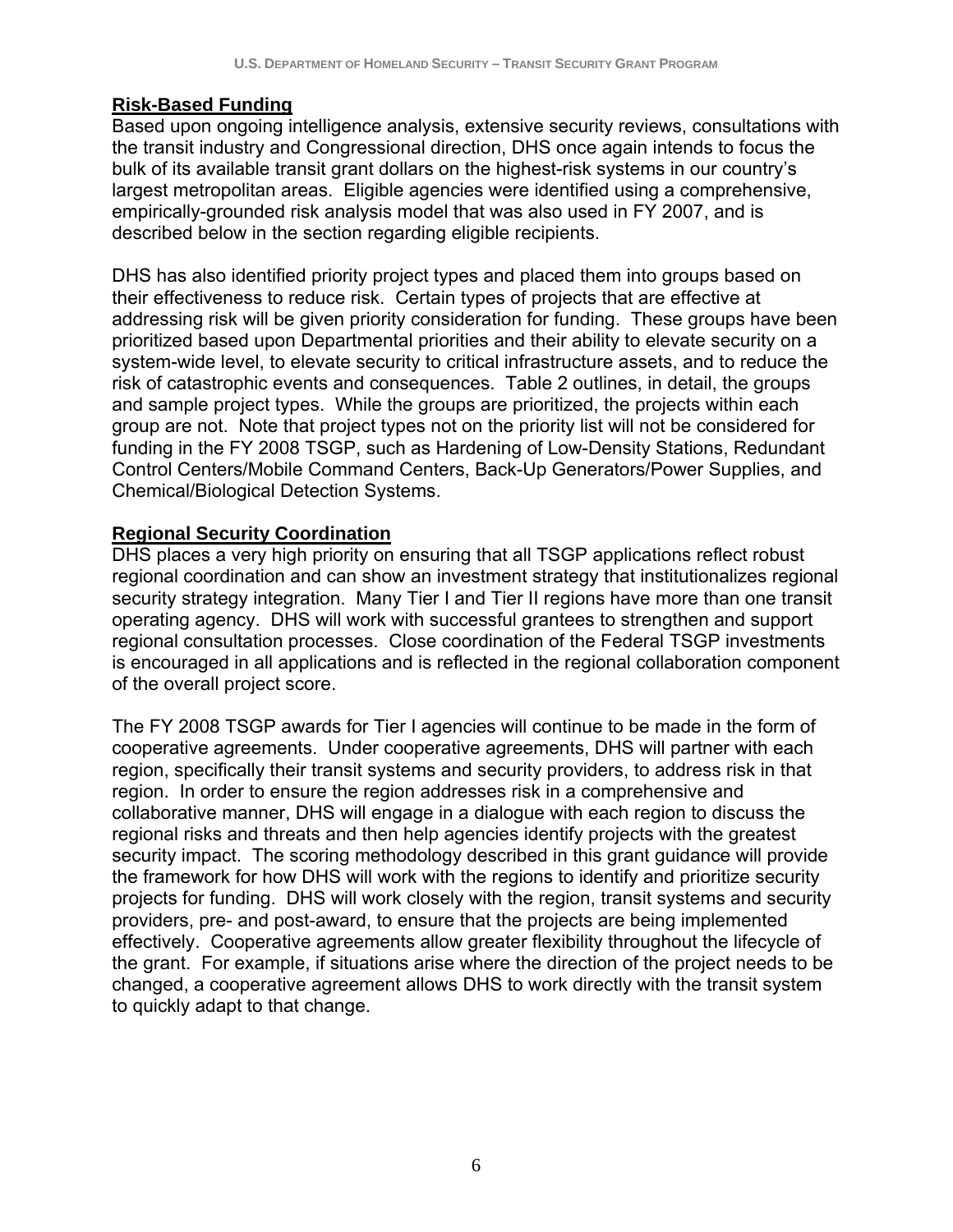**Table 2: Project Effectiveness Groups Listed in Priority Order** 

| <b>Priority</b><br>Group # | <b>Project</b><br><b>Effectiveness</b><br><b>Group Score</b> | <b>Description</b>                                                                              | <b>Project Types</b>                                                                                                                                                                                                                                                                                                                                                                                                                                                                                                                                                                                        |  |
|----------------------------|--------------------------------------------------------------|-------------------------------------------------------------------------------------------------|-------------------------------------------------------------------------------------------------------------------------------------------------------------------------------------------------------------------------------------------------------------------------------------------------------------------------------------------------------------------------------------------------------------------------------------------------------------------------------------------------------------------------------------------------------------------------------------------------------------|--|
| 1                          | 4                                                            | Training,<br>Operational<br>Deterrence, Drills,<br><b>Public Awareness</b><br><b>Activities</b> | <b>Developing Security Plans</b><br>٠<br>Training (basic before follow-on):<br>$\bullet$<br><b>Security Awareness</b><br>$\circ$<br>DHS-Approved Behavior Recognition<br>$\circ$<br><b>Detection Courses</b><br>Counter-Surveillance<br>$\circ$<br>Immediate Actions for Security<br>$\circ$<br>Threats/Incidents<br>Employee Security Threat Assessments (e.g.<br>$\bullet$<br>background checks)<br><b>Operational Deterrence</b><br>$\bullet$<br><b>Canine Teams</b><br>$\circ$<br>Mobile Explosives Screening Teams<br>$\circ$<br><b>VIPR Teams</b><br>$\Omega$<br><b>Crowd Assessment</b><br>$\bullet$ |  |
| $\overline{2}$             | 3                                                            | Multi-User High-<br>Density Key<br>Infrastructure<br>Protection                                 | <b>Public Awareness</b><br>Anti-terrorism security enhancement measures, such<br>as intrusion detection, visual surveillance with live<br>monitoring, alarms tied to visual surveillance system,<br>recognition software, tunnel ventilation and drainage<br>system protection, flood gates and plugs, portal<br>lighting, and similar hardening actions for:<br><b>Tunnel Hardening</b><br>$\bullet$<br><b>High-Density Elevated Operations</b><br>$\bullet$<br>Multi-User High-Density Stations<br>$\bullet$                                                                                              |  |
| 3                          | $\overline{2}$                                               | Single-User High-<br>Density Key<br>Infrastructure<br>Protection                                | Hardening of SCADA systems<br>$\bullet$<br>Anti-terrorism security enhancement measures for:<br>$\bullet$<br><b>High-Density Stations</b><br>$\circ$<br><b>High-Density Bridges</b><br>$\circ$                                                                                                                                                                                                                                                                                                                                                                                                              |  |
| 4                          | 1                                                            | <b>Key Operating</b><br><b>Asset Protection</b>                                                 | Physical Hardening of Control Centers<br><b>Bollards</b><br>$\circ$<br>Stand off<br>$\Omega$<br><b>Access Control</b><br>$\Omega$<br>Secure Parked trains, engines, and buses<br>٠<br><b>Bus/Rail Yards</b><br>$\circ$<br><b>Maintenance Facilities</b>                                                                                                                                                                                                                                                                                                                                                     |  |

Project types that are not in Project Effectiveness Priority Groups 1-4 will not be considered for funding under the FY 2008 TSGP (e.g., Hardening of Low-Density Stations, Redundant Control Centers/Mobile Command Centers, Back-Up Generators/Power Supplies, and Chemical/Biological Detection Systems).

As in FY 2007, DHS will conduct extensive outreach and provide continuing support to answer inquiries and to assist agencies with filing the strongest possible applications.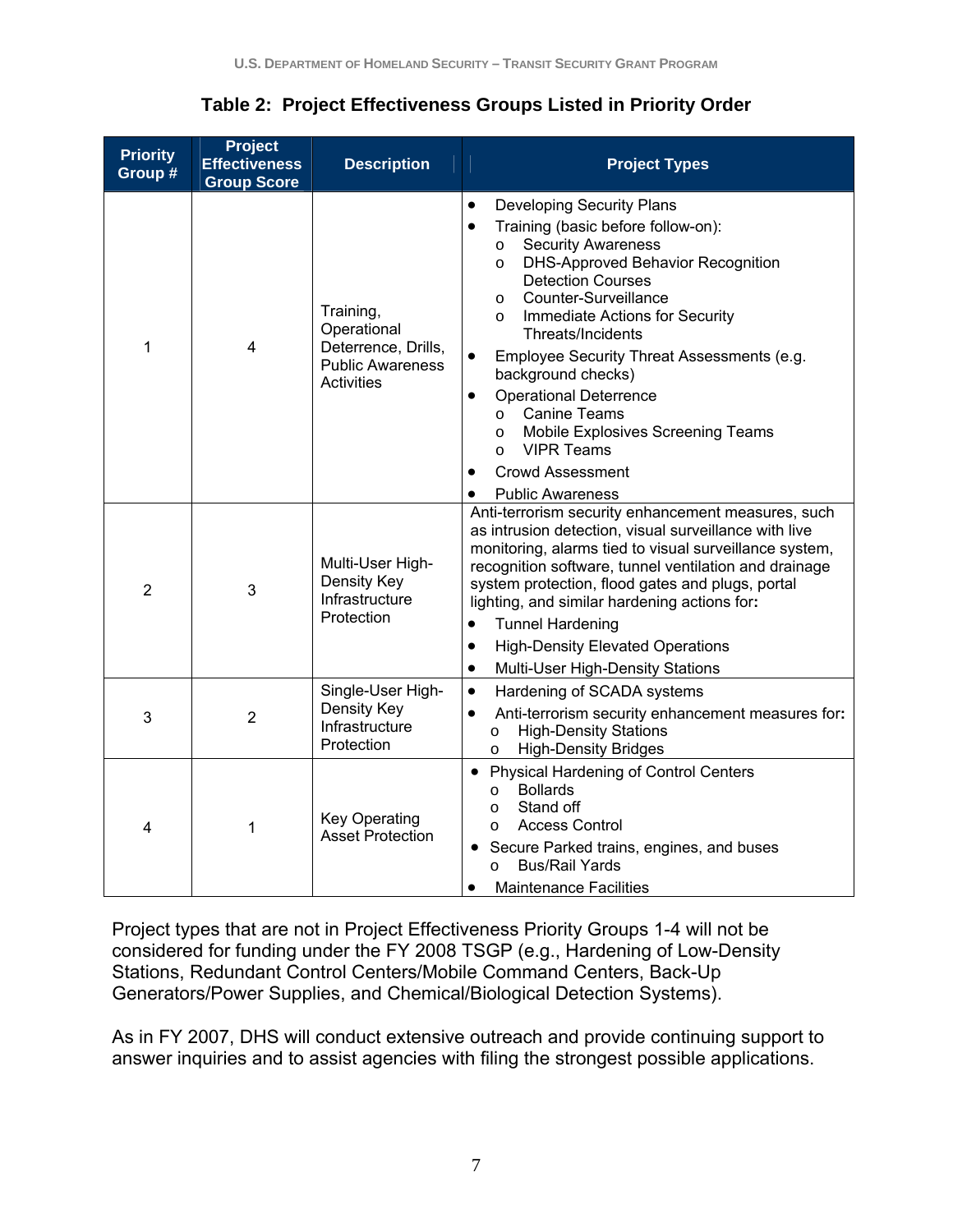#### **C. Scoring Methodology and Funding Allocations**

In the effort to promote transparency and focus on effective risk-mitigating projects, a new scoring methodology has been adopted that promotes the consistent and accurate evaluation of projects. The criteria that will be used in funding decisions are as follows. Each project submitted for funding will be given a score based on the agency's risk ranking, project effectiveness (ability to elevate security and reduce risk), quality of the application (Investment Justification), and regional collaboration component (where appropriate). A project's overall score will be based on all four of these factors. Projects must meet a minimum eligibility threshold in order to be considered for funding. The determination of the eligibility threshold will be made by the Department. See Part II, Application Evaluation Process, for further details about the review criteria.

Table 4 identifies all applicants eligible for the FY 2008 TSGP, including law enforcement agencies that are eligible as sub-recipients to transit agencies. Regional allocation levels represent a target amount. Funds may and will be moved among Tier I regions, and/or between tiers as DHS deems appropriate to maximize the security benefit to the Nation based on the overall quality and effectiveness of the final projects submitted. Projects must meet a minimum scoring threshold in order to be considered for funding. If the amount of eligible projects is less than the target allocation for a given region, the remainder of funds will be moved to another region where the amount of eligible projects exceeds the target allocation. This movement will happen between regions and/or tiers, as appropriate, to ensure that all FY 2008 TSGP funding goes towards eligible projects that are effective and efficient in addressing risk mitigation efforts.

#### **D. Regional Transit Security Working Groups (RTSWG)**

#### **Tier I**

In order to support the cooperative agreement process, each Tier I region must have a RTSWG. The following entities must be invited to actively participate in the group and have full membership rights in the RTSWG: eligible transit agencies and their security providers, eligible law enforcement agencies, Amtrak (only in the National Capital Region, New York, Boston, Chicago, and Los Angeles), the State Administrative Agency (SAA), and the State Office of Homeland Security. For agencies that share assets with Amtrak, close coordination on the expenditure of funds for security enhancements at shared facilities must occur. The RTSWGs are also encouraged to involve freight railroad carriers if their operations intersect with that of the transit agencies.

#### **DHS/TSA will act as a co-chair on the RTSWG with any other current chairs/cochairs established by the region.**

As a requirement under the FY 2008 TSGP, **the RTSWGs in Tier I regions must develop a comprehensive list of security-related investments that the region will need to undertake in order to mitigate risk in the region,** *prioritized by regional risk,* that will address both near- and long-term investments regardless of cost or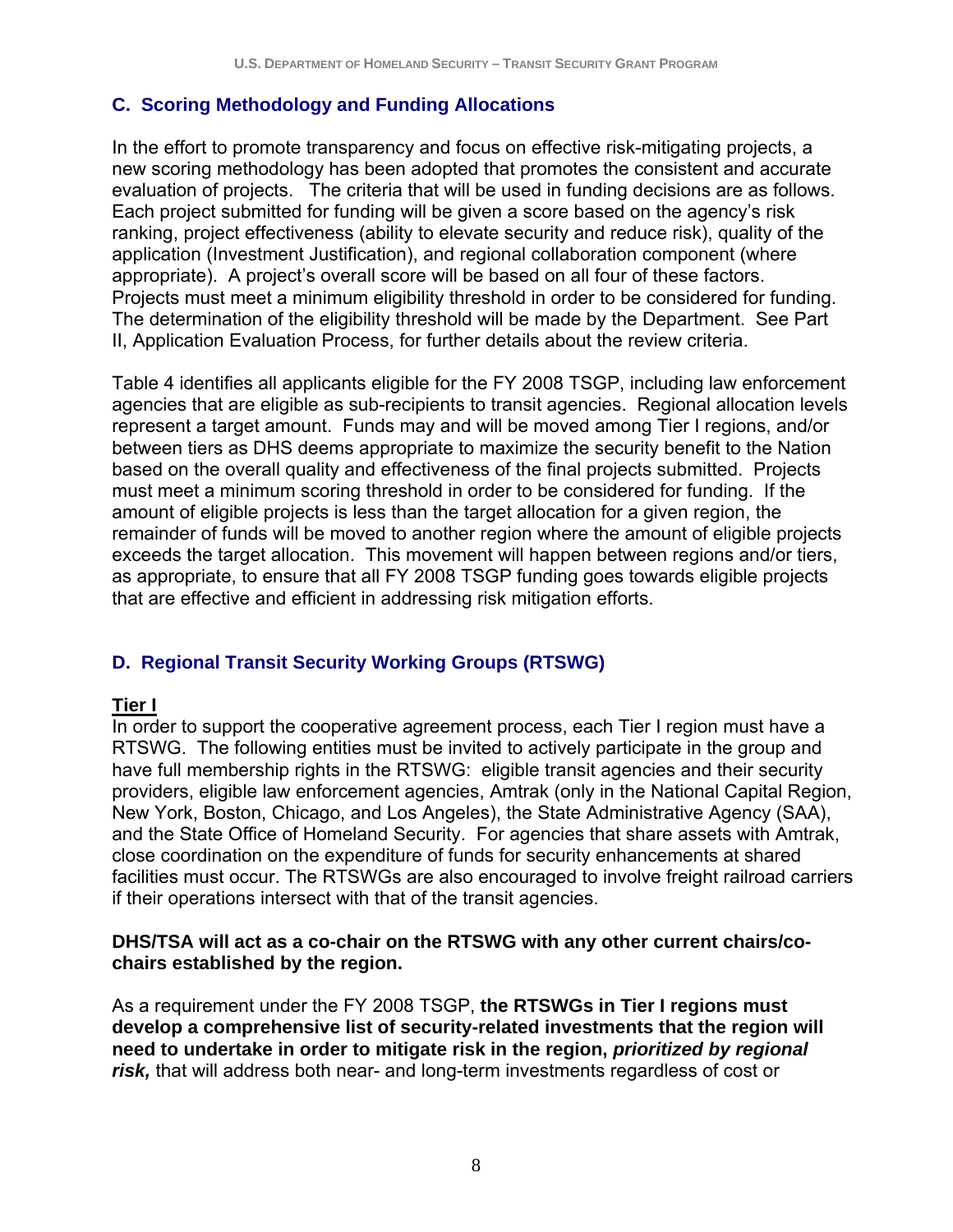available grant funding. The projects must also relate back to the Project Types in Table 2 in order to be considered eligible for funding.

Additionally, the RTSWGs in Tier I regions must develop a list of current operational capabilities, and regional goals for those operational capabilities (e.g., currently have 9 canine teams, and goal is to have 15 canine teams).

#### **Tier II**

Given DHS' preference to continue the promotion of regional risk mitigation strategies, eligible transit agencies in Tier II are encouraged to develop RTSWGs in their areas if they are not already in existence. Members should include eligible transit agencies and their security providers, local law enforcement agencies, Amtrak and eligible freight railroad carriers (where transit operations intersect), the SAA, and the State Office of Homeland Security. Formation of such RTSWGs would facilitate a regional approach to security and result in funding preferences as discussed earlier and under Part II.

#### **E. Allowable Expenses**

Specific investments made in support of the funding priorities discussed above generally fall into one of six allowable cost categories:

- 1. Planning
- 2. Operational Packages
- 3. Equipment Acquisitions
- 4. Training
- 5. Exercises
- 6. Management and Administration

Appendix B provides additional detail about each of these six allowable expense categories, as well as a section that identifies several specifically unallowable costs. For Operational Packages, awardees must commit to minimum training standards to be set by the Department as well as post-award capability sustainment requirements for all Federally-funded security personnel. Costs associated with meeting training standards will continue to be an allowable expense with no required cost share but sustainment costs will be the responsibility of the grantee.

#### **Operational Packages (OPacks)**

Operational costs were introduced as an allowable expense element with the FY 2007 TSGP Supplemental. For FY 2008, eligible **Tier I** transit systems that have a dedicated transit security/police force, a transit security operations dispatch center, and a daily unlinked ridership of 200,000 or greater are eligible to apply for operational expenses. Also, certain law enforcement agencies that act as the primary transit security provider for large transit systems (as identified in Table 4) are eligible for these types of operational activities as sub-recipients of the transit systems.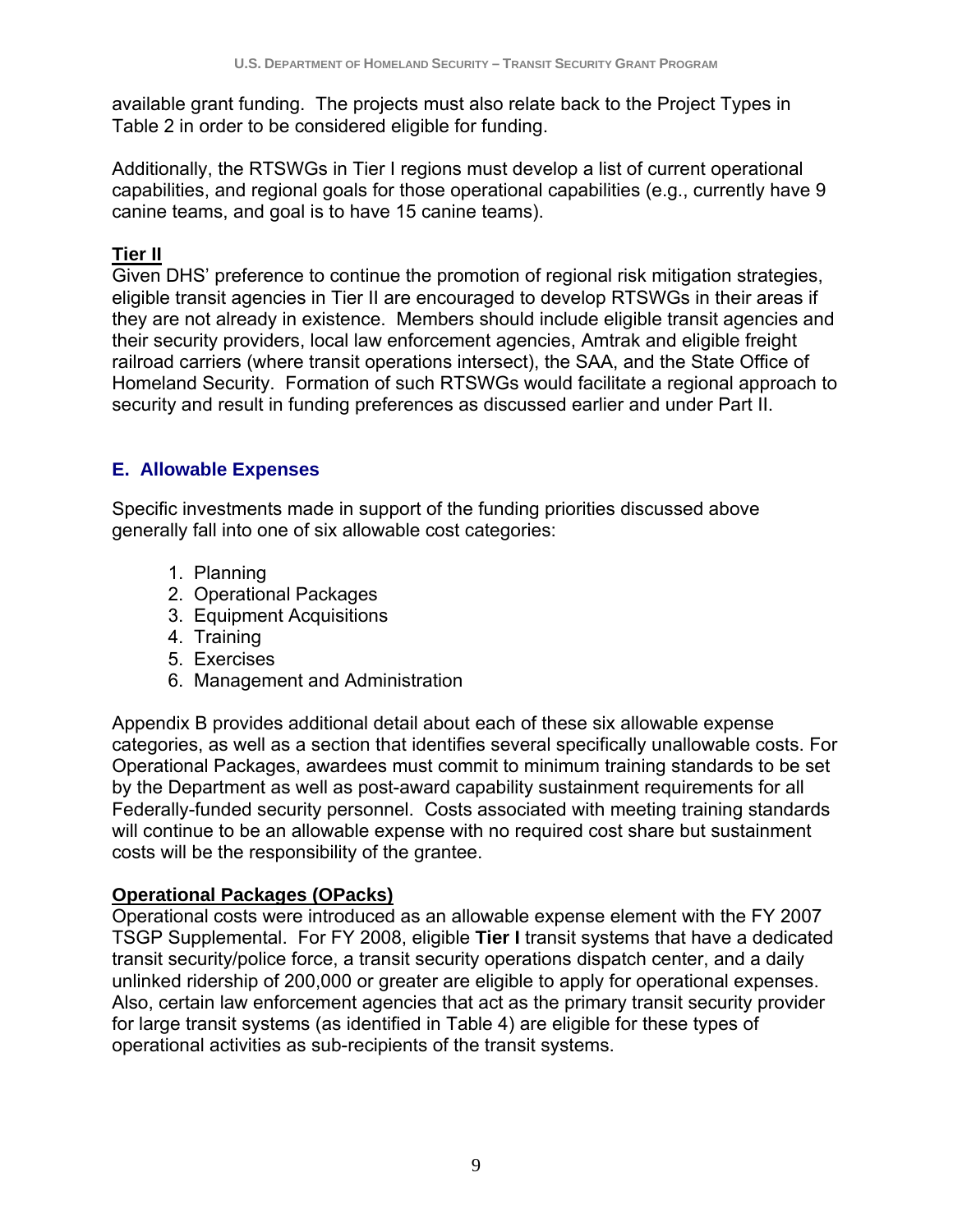The allowance of operational expenses continues the initiative introduced with the FY 2007 TSGP Supplemental, and applies exclusively for counterterrorism activities. OPack funds may not be used to supplant existing agency programs already supported by the agency. OPack funds may only be used for **new capabilities/programs**. OPack capabilities must be funded on a full-time basis, only for their intended purposes in line with the capabilities and functions detailed within this guidance in Appendix B.

The maximum Federal cost share for OPacks is 2/3 of the total project cost. For example, if the total OPack cost is \$1 million, the maximum amount that will be funded through this grant is \$667,000; the agency is responsible for providing the additional \$333,000 as their cost share. In 2009, DHS plans to raise this non-Federal share to 50%.

The period of performance for OPacks will be 30 months. Additionally, transit agencies that have shown their staffing plan to hire permanent staff to fill OPack positions will be allowed to fund overtime expenses for existing staff for **the first 6 months of the grant period of performance** to ensure there is sufficient time for new-hire positions to be fully trained and put into place.

Eligible Tier I applicants electing to pursue these options must take the following actions:

- Submit documentation from the agency's chief operating official or designee that certifies in writing what is the current capability (without Federal funding) for each eligible position (Canine, VIPR, etc) and that funds being used under this provision are only used either to fill new dedicated full-time OPack positions, or to cover initial overtime costs associated with establishing the OPack position capability approved for 2008 TSGP funding by DHS until the new full-time officers are in place. Certification will also confirm the agency's understanding of the 6-month limitation on overtime referenced above. Certification will further confirm the agency's understanding that, after the 30-month period of performance, the positions will become the responsibility of the employing agency. Failure to sustain the level of capability established by the grant will result in disqualification from using future TSGP awards for operational expenses. Appendix I contains the necessary certification form.
- Develop and submit for review within 60 days of the grant award a detailed audit process to ensure that supported personnel are involved only in counterterrorism activities as defined per the selected OPack position, and that supported positions are above and beyond pre-grant capabilities. The results of these audit activities must be submitted to DHS for review on a semiannual basis.
- Awardees must commit to minimum training standards to be set by the Department for all federally funded security positions.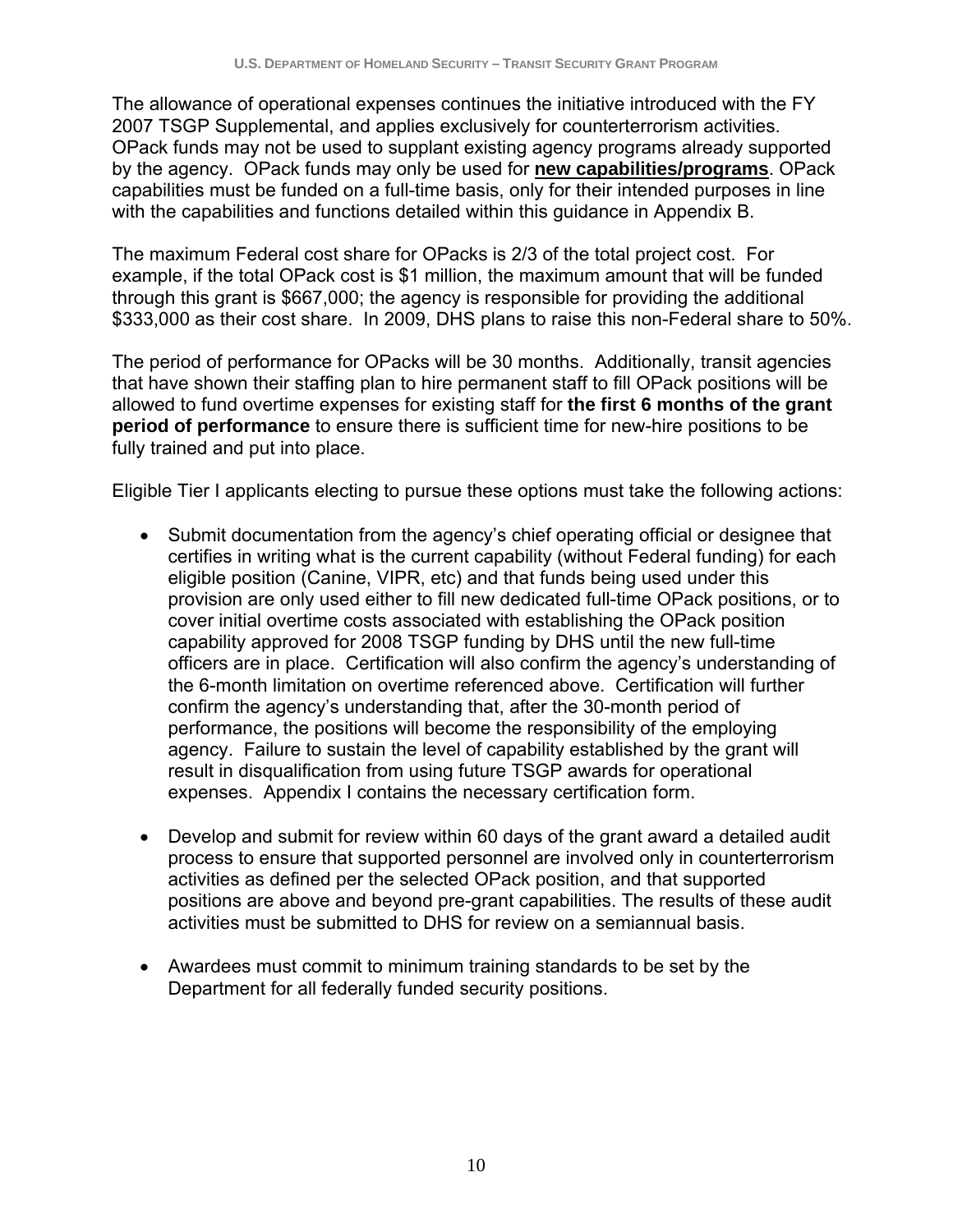#### **Operating Cost Restrictions**

PL 110-53 limits how funds can be used for certain operating projects, especially those projects which include operational costs associated with security and counter-terrorism duties. Not more than 50 percent of the funds available for this grant program may be used for "Operating uses" as outlined in PL 110-53 section  $1406(b)(2)^5$  which includes security training, exercises, public awareness campaigns, canine patrols, development of security plans, overtime reimbursement, and operational costs associated with security or counter-terrorism duties. Further, within the "operational costs" sub-category of "Operating uses", which includes reimbursement of State, local, and tribal governments for costs for personnel assigned to full-time or part-time security or counterterrorism duties related to public transportation (i.e. OPacks), there is a limitation that grant funding used for this expense cannot total more than 10 percent of the total grant funds received by a public transportation agency in any 1 year<sup>6</sup>. Projects funded under a FY 2008 TSGP award must be consistent with the limitations imposed by PL 110-53.

#### **Pre-Priced Fast Track Training**

Recent assessments and evaluations have highlighted the fact that security training for frontline employees of transit systems is a critical vulnerability that must be addressed as soon as possible. In order to ease the administrative burden associated with submitting an Investment Justification, a pre-priced fast track training option is available to Tier I and II agencies. If the pre-priced option, outlined below, does not meet the needs of an agency, they may submit a full Investment Justification and detailed budget to be considered in the competitive application review process.

Systems may submit abbreviated Investment Justifications using the training cost matrix contained in Appendix F. Eligible applicants should use this matrix to determine the amount of funding pre-approved through the grant process for training classes, depending on the type of course and the type of employees being trained. Applicants should ask for the exact amount of funds specified in the matrix to ensure compliance with pre-approved costs, and to expedite the award process. Additional costs above the pre-approved amount will not be funded.

The matrix includes a number of different elements: the types of training ("Basic" and "Follow-On"), employee categories, and course duration, and indications of what types of employees should receive what type of training. Transit systems must meet "basic" training requirements before requesting funds for "follow-on" training courses. Requests for funding of follow-on training courses must include a statement that certifies that the basic training requirements have been fulfilled or are not applicable else they will not be funded. Requests for follow-on training should include the following information:

- Type, name, and vendor of the basic training classes frontline employees have received; and
- Dates when the employees received the training, including how many employees attended each class.

<sup>-&</sup>lt;br><sup>5</sup> PL 110-53, Section 1406(m)(1)(B)<br><sup>6</sup> PL 110-53, Section 1406(b)(2)(G)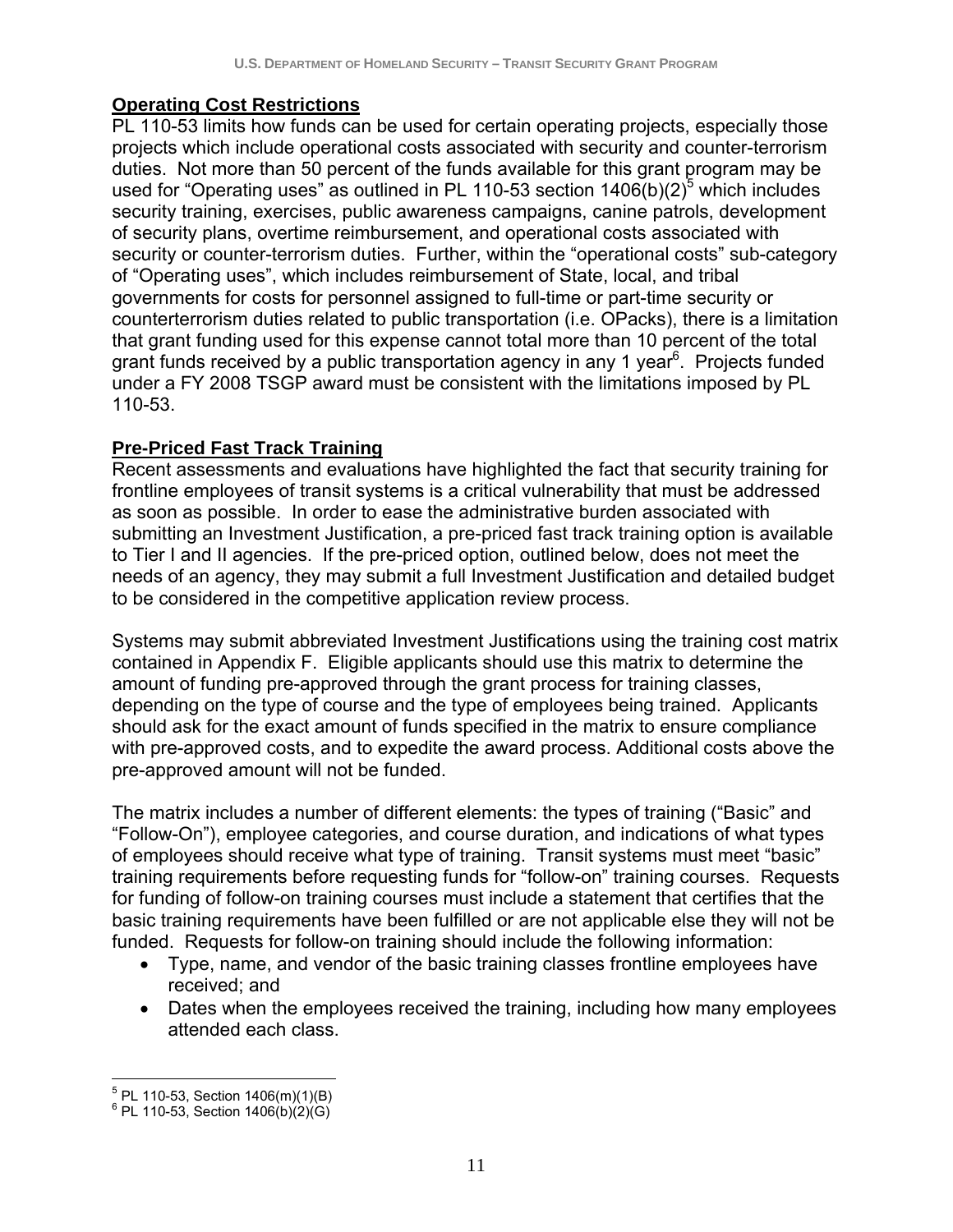To complete the training cost matrix, on the "Data Entry" sheet, transit systems should enter the number of employees that should receive each type of training. The matrix automatically calculates training cost based on the course type, number of employees, and course duration. The calculation also includes appropriate management and administration (M&A) costs for the transit agency, as well as for the State. If the calculated training costs exceed the actual costs incurred, the transit agency is permitted to keep the excess funds and put these funds toward additional employee training or other security-related projects. If however, the calculated training costs are lower than what the transit agency incurred, the transit agency is expected to cover the additional cost. This training matrix, along with the abbreviated Investment Justification, constitutes the required "detailed budget" component of the grant application for fast track training applications.

#### **For FY 2008 TSGP, the period of performance for fast-track training will be 24 months**.

More information on the training cost matrix, as well as a list of approved courses and vendors, can be found in Appendix F. An electronic version of the matrix can be found at the following website: *http://www.tsa.gov/join/grants/tsgp.shtm.*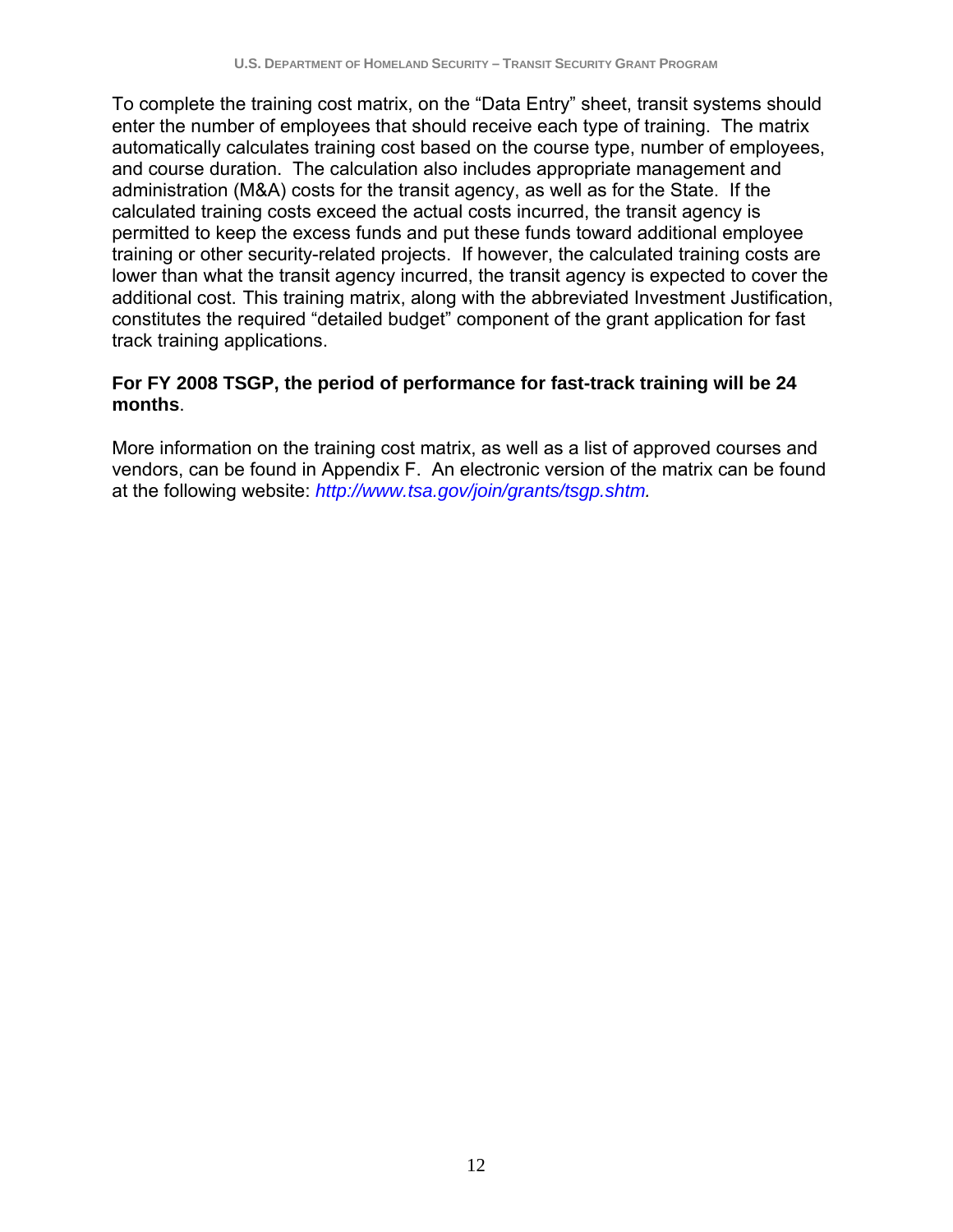### **PART I AVAILABLE FUNDING AND ELIGIBLE APPLICANTS**

This section summarizes the total amount of funding available under the FY 2008 TSGP, the basic distribution method used to administer the grants, and it identifies all transit systems eligible for FY 2008 funding.

#### **A. Available Funding**

In FY 2008, the total funds allocated to TSGP are \$388.6 million. This is up considerably from the \$271.8 million distributed in FY 2007 (base and supplemental). The funding distribution is summarized in Table 3 below.

| <b>Transportation Mode</b>           | FY 2008 Funding |
|--------------------------------------|-----------------|
| Tier I: Rail, Intracity Bus, & Ferry | \$312,000,000   |
| Tier II: Rail & Intracity Bus        | \$36,600,000    |
| Intercity Passenger Rail (Amtrak)*   | \$25,000,000    |
| Freight Rail Security Grant Program* | \$15,000,000    |
| <b>TOTAL</b>                         | \$388,600,000   |

#### **Table 3: TSGP FY 2008 Available Funding**

 \*Separate guidance documents are available for the FY 2008 Intercity Passenger Rail (Amtrak) and the FY 2008 Freight Rail Security Grant Program (FRSGP)

#### **B. Selection of Eligible Applicants**

Agencies eligible for FY 2008 TSGP funding were identified using a comprehensive, empirically-grounded risk analysis model. The risk methodology for the TSGP is consistent across modes and is linked to the risk methodology used to determine eligibility for the core DHS State and local grant programs. TSGP basic eligibility is derived from the Urban Areas Security Initiative (UASI). Certain ferry systems, listed in Table 4, are eligible to participate in the FY 2008 TSGP, and receive funds under the Tier I cooperative agreement process. However, any ferry system electing to participate and receive funds under the FY 2008 TSGP **cannot participate in the FY 2008 Port Security Grant Program** (PSGP)**,** and will not be considered for funding under the FY 2008 PSGP. Likewise, any ferry system that participates in PSGP cannot be considered for funding under TSGP.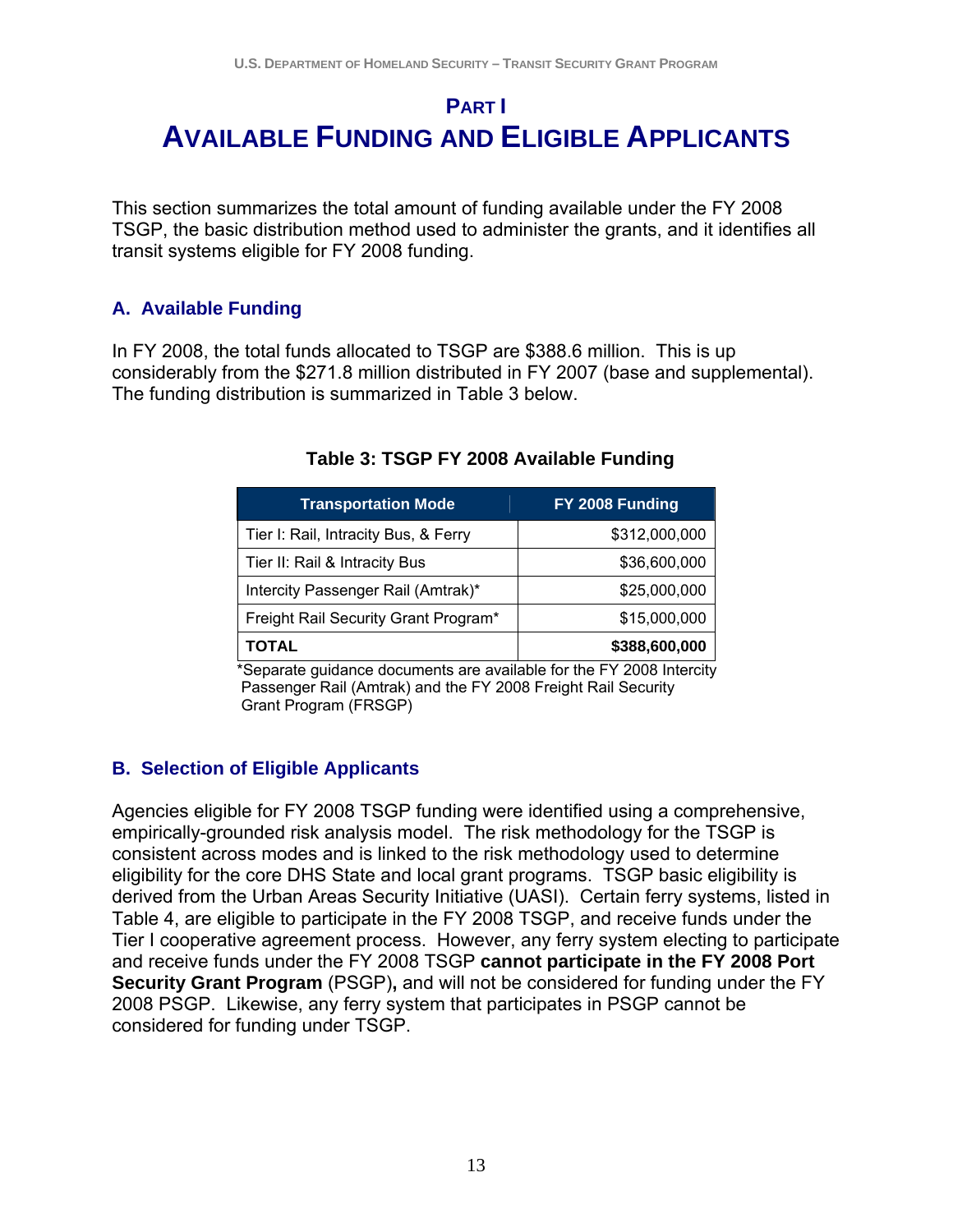PL 110-53 requires that transit agencies have a security plan in order to be eligible for transit security grant funds, and that grant funds be used to address items in that plan<sup>7</sup>. In order to be eligible for the FY 2008 TSGP, transit agencies must have developed and/or updated their security plan within the last three years. Entities providing transit security (e.g., city/county police department, transit agency's own police department) for a transit agency must approve the security plan. The signature of a responsible official from the agency's transit security provider serves as this approval. Certification of the existence of these documents must be provided to DHS as a part of the investment justification. Security plans and associated documentation of this approval must be provided to DHS upon request.

In addition, the security plan must be approved by the transit security provider. If there is more than one provider in the core service area, all transit security providers must review and concur in the plan. Each Tier I investment justification must be reviewed by the agency's transit security provider prior to the submission to the RTSWG. Table 4 indicates the transit security providers by transit agency. Review is required whether or not the investment specifically involves the security provider. The signatures of responsible officials from both the transit agency and the agency's transit security provider (Table 4) serves as certification of agreement to submit each investment justification. See Appendix D for the appropriate form

Within the TSGP, eligibility for Tier I and Tier II grant awards is predicated on a systematic risk analysis that aggregates all of the eligible transit agencies within a given metropolitan area, and then rates these clusters of eligible systems for comparative risk.

The TSGP risk formula is based on a 100 point scale comprised of *threat* (20 points) and *vulnerability/consequences* (80 points) variables. The DHS formula incorporates multiple variables. Each variable set is assigned a weight as part of the overall formula, and all eligible jurisdictions are empirically ranked in each instance on a numerical scale from lowest to highest.

The DHS risk assessment methodology considers critical infrastructure system assets, and characteristics that might contribute to their risk, such as: intelligence community assessments of threat; potentially affected passenger populations, and the economic impact of attack. The relative weighting of variables reflects DHS' overall risk assessment and FY 2008 program priorities (e.g., heavy weighting for the presence of underwater and underground systems). Specific variables include the unlinked passenger trips for rail and bus systems, the number of underground track miles, the number of underwater tunnels, and the location-specific intelligence community risk analysis.

 $\overline{a}$ <sup>7</sup> PL 110-53, Section 1406(a)(2)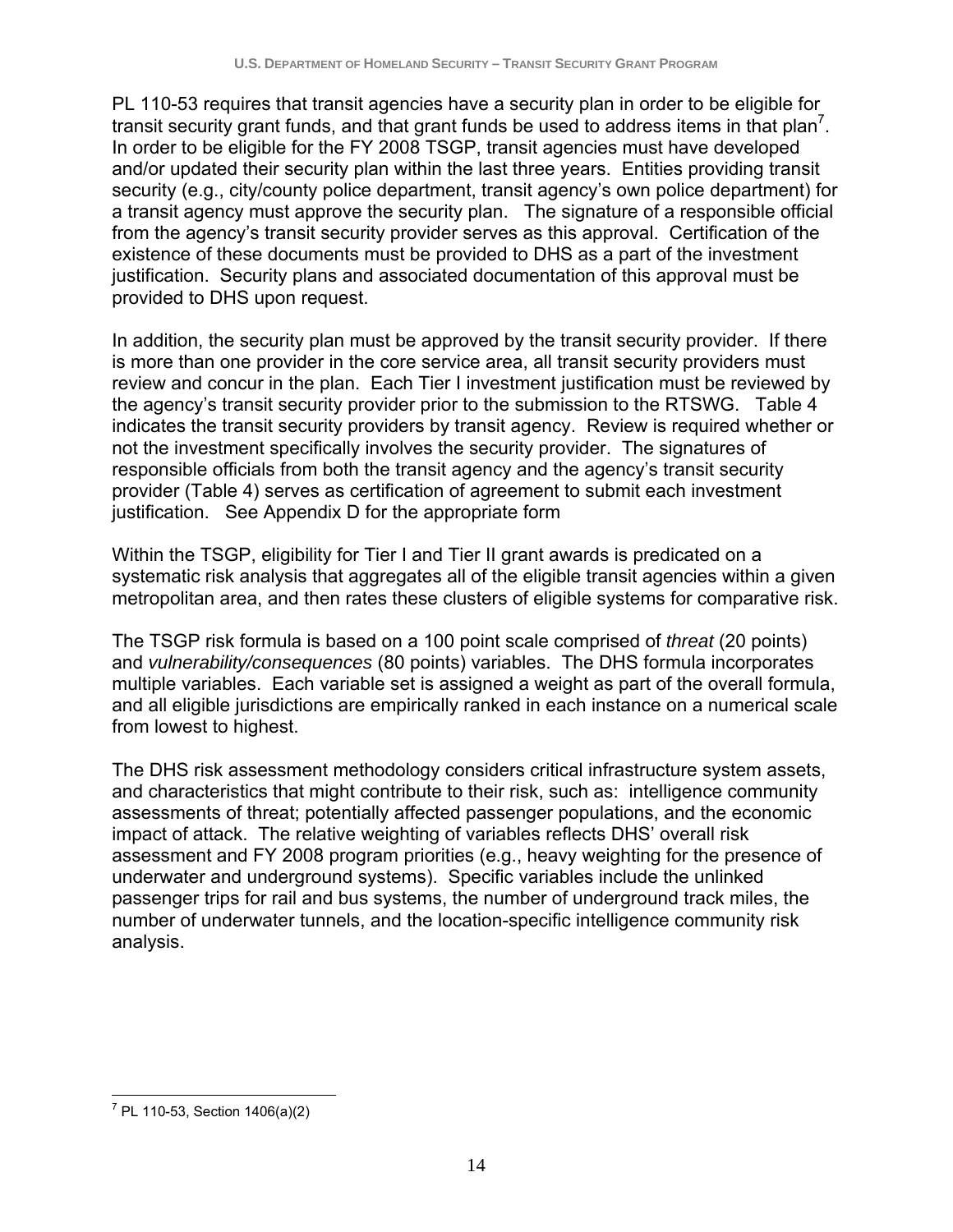#### **C. Eligible Applicants and Role of State Administrative Agencies**

The Governor of each State and Territory with an FY 2008 UASI jurisdiction is required to designate a State Administrative Agency (SAA) to apply for and administer the funds awarded under the TSGP. The SAA is the only entity eligible formally to apply for TSGP funds<sup>8</sup>. DHS requires that the SAA be responsible for obligating TSGP funds to the appropriate individual transit agencies within 45 days after receipt of funds<sup>9</sup>.

Certain law enforcement agencies (identified in Table 4) that are principal providers of transit security to a Tier I system are eligible sub-recipients of the transit agencies. Funds may only be used to support transit-related security activities and not other departmental operations. **Note: This provision applies exclusively to the New York City, Chicago, and San Francisco Police Departments, Los Angeles County Sheriff's Department, Orange County (CA) Sheriff's Office, Alameda County Sheriff's Office, and Contra Costa County (CA) Office of the Sheriff, which support, respectively, Tier I regional transit agencies in the New York City, Chicago, Bay Area, and Greater Los Angeles Urban Areas.** 

Table 4 summarizes the specific rail and intracity bus transit systems that are eligible for funding through the FY 2008 TSGP by tier, as well as target funding levels.

#### *Eligibility does not guarantee grant funding.*

 $\overline{a}$ 

<sup>&</sup>lt;sup>8</sup> This does not apply to Amtrak. Amtrak may apply for and receive a direct award pursuant to supplemental guidance. For purposes of the FY08 TSGP, receipt of funds means the date on which funds are available for expenditure (e.g., all special conditions prohibiting obligation, expenditure and draw down) have been removed.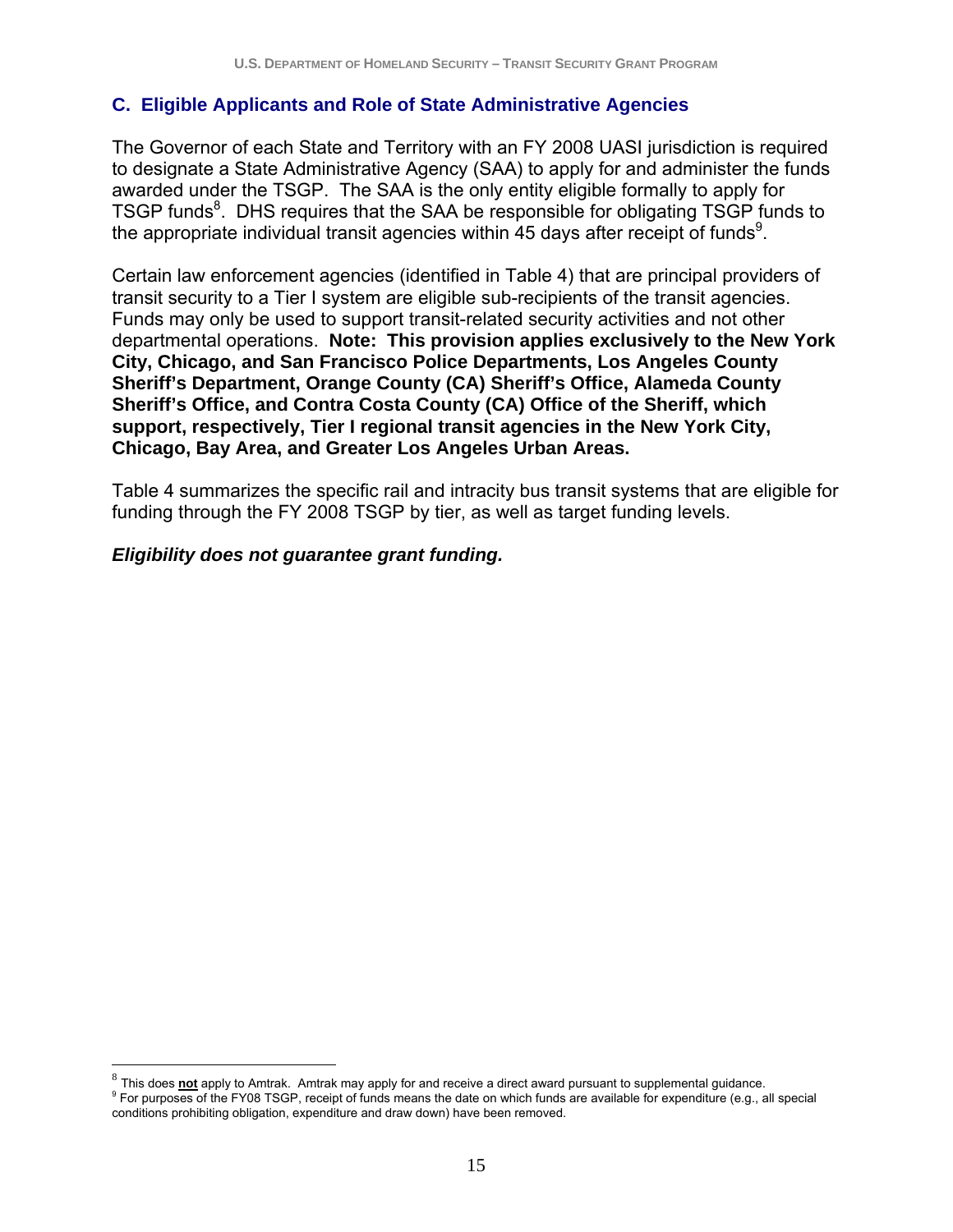#### **Table 4: Eligible Rail and Intracity Bus Transit Agencies and Law Enforcement Agencies\***

| <b>Tier</b> | <b>State</b> | <b>Urban Area</b>                                                                                              | <b>Eligible System</b>                                                               | <b>Transit Security Provider*</b>                 | FY 2008 Target |  |
|-------------|--------------|----------------------------------------------------------------------------------------------------------------|--------------------------------------------------------------------------------------|---------------------------------------------------|----------------|--|
|             |              |                                                                                                                |                                                                                      | Alameda County Sheriff's Office                   |                |  |
|             |              |                                                                                                                | Alameda-Contra Costa Transit District (AC Transit)                                   | Contra Costa County (CA) Office of the<br>Sheriff |                |  |
|             |              |                                                                                                                | Altamont Commuter Express (ACE)                                                      |                                                   |                |  |
|             |              |                                                                                                                | Bay Area Rapid Transit (BART)<br><b>BART Police Department</b>                       |                                                   |                |  |
|             |              |                                                                                                                | Central Contra Costa Transit Authority                                               |                                                   |                |  |
|             |              | Bay Area                                                                                                       | City of Alameda Ferry Services (Blue and Gold Lines<br>Fleet)                        |                                                   |                |  |
|             |              |                                                                                                                | City of Vallejo Transportation Program (ferry only)                                  |                                                   | \$28,259,722   |  |
|             |              |                                                                                                                | Golden Gate Bridge, Highway and Transportation                                       |                                                   |                |  |
|             |              |                                                                                                                | District (including Ferry)                                                           |                                                   |                |  |
|             | CA           |                                                                                                                | Transbay Joint Powers Authority<br>Peninsula Corridor Joint Powers Board (Caltrain)  |                                                   |                |  |
|             |              |                                                                                                                | San Francisco Municipal Railway (MUNI)                                               | San Francisco Police Department                   |                |  |
|             |              |                                                                                                                | San Mateo County Transit Authority (SamTrans)                                        |                                                   |                |  |
|             |              |                                                                                                                | Santa Clara Valley Transportation Authority (VTA)                                    |                                                   |                |  |
|             |              |                                                                                                                | Catalina Passenger Service                                                           |                                                   |                |  |
|             |              |                                                                                                                | City of Los Angeles Department of Transportation                                     |                                                   |                |  |
|             |              | Greater Los                                                                                                    | <b>Foothill Transit</b>                                                              |                                                   |                |  |
|             |              | Angeles Area (Los<br>Angeles/Long                                                                              | Long Beach Transit                                                                   |                                                   |                |  |
|             |              | Beach and                                                                                                      | Los Angeles County Metropolitan Transportation                                       | Los Angeles Sheriff's Department                  |                |  |
|             |              | Anaheim/Santa                                                                                                  | Authority                                                                            |                                                   | \$13,333,678   |  |
|             |              | Ana UASI Areas)                                                                                                | Orange County Transportation Authority (OCTA)                                        | Orange County Sheriff's Department                |                |  |
|             |              |                                                                                                                | Santa Monica's Big Blue Bus                                                          |                                                   |                |  |
|             |              |                                                                                                                | Southern California Regional Rail Authority (Metrolink)                              |                                                   |                |  |
|             |              |                                                                                                                | City of Alexandria (Alexandria Transit Company)                                      |                                                   |                |  |
|             |              |                                                                                                                | Fairfax County Department of Transportation<br>Maryland Transit Administration (MTA) | Maryland MTA Police Department                    |                |  |
|             |              | <b>Greater National</b><br>Capital Region<br>(National Capital                                                 | Montgomery County Department of Transportation                                       |                                                   |                |  |
|             |              |                                                                                                                | Potomac and Rappahannock Transportation                                              |                                                   |                |  |
|             | DC/MD/VA**   | Region and                                                                                                     | Commission                                                                           |                                                   | \$38,080,340   |  |
|             |              | <b>Baltimore UASI</b><br>Areas)                                                                                | Prince George's County Department of Public Works                                    |                                                   |                |  |
|             |              |                                                                                                                | and Transportation                                                                   |                                                   |                |  |
|             |              |                                                                                                                | Virginia Railway Express (VRE)                                                       |                                                   |                |  |
|             |              |                                                                                                                | Washington Metropolitan Area Transit Authority                                       | Metro Transit Police Department                   |                |  |
|             | GA           | Atlanta Area                                                                                                   | Georgia Regional Transportation Authority                                            |                                                   |                |  |
|             |              |                                                                                                                | Metropolitan Atlanta Rapid Transit Authority (MARTA)                                 | <b>MARTA Police Department</b>                    | \$6,399,055    |  |
|             | $IL/IN***$   | Chicago Area                                                                                                   | Chicago Transit Authority (CTA)<br>Northeast Illinois Commuter Railroad Corporation  | Chicago Police Department                         |                |  |
|             |              |                                                                                                                | (METRA)                                                                              | <b>METRA Police Department</b>                    | \$24,856,829   |  |
|             |              |                                                                                                                | Northern Indiana Commuter Transportation District                                    |                                                   |                |  |
|             |              |                                                                                                                | (NICTD)                                                                              |                                                   |                |  |
|             |              |                                                                                                                | PACE Suburban Bus                                                                    |                                                   |                |  |
|             | MA           | <b>Boston Area</b>                                                                                             | Massachusetts Bay Transportation Authority (MBTA)<br>(including Ferry)               | <b>MBTA Transit Police Department</b>             | \$29,259,896   |  |
|             |              |                                                                                                                | <b>Connecticut Department of Transportation</b>                                      |                                                   |                |  |
|             | NY/NJ/CT**** | New York<br>City/Northern New<br>Jersey Area (New<br>York City and<br>Jersey City/Newark<br><b>UASI Areas)</b> | Metropolitan Transportation Authority (MTA) New York                                 | New York City Police Department                   |                |  |
|             |              |                                                                                                                | City Transit (Subway)                                                                | (NYPD)<br>New York City Police Department         |                |  |
|             |              |                                                                                                                | MTA New York City Transit (Bus)<br>MTA Bus                                           | (NYPD)<br><b>MTA Police Department</b>            |                |  |
|             |              |                                                                                                                | MTA Suburban Bus Authority                                                           | <b>MTA Police Department</b>                      |                |  |
|             |              |                                                                                                                | MTA Metro-North Commuter Railroad Company                                            | <b>MTA Police Department</b>                      | \$153,256,664  |  |
|             |              |                                                                                                                | MTA Long Island Railroad                                                             | <b>MTA Police Department</b>                      |                |  |
|             |              |                                                                                                                | New Jersey Transit Corp. (NJT)                                                       | <b>NJT Police Department</b>                      |                |  |
|             |              |                                                                                                                | New York City Department of Transportation (Ferry)                                   |                                                   |                |  |
|             |              |                                                                                                                | Port Authority of New York and New Jersey (PANYNJ)<br>(including Ferry)              | Port Authority Police Department                  |                |  |
|             |              |                                                                                                                | Westchester County Department of Transportation                                      |                                                   |                |  |
|             | PA/NJ*****   | Philadelphia Area                                                                                              | Delaware River Port Authority (DRPA)                                                 |                                                   |                |  |
|             |              |                                                                                                                | Southeast Pennsylvania Transportation Authority                                      | <b>SEPTA Police Department</b>                    | \$18,553,816   |  |
|             |              |                                                                                                                | Pennsylvania Department of Transportation                                            |                                                   |                |  |
|             |              |                                                                                                                | New Jersey Transit                                                                   | NJT Police Department                             |                |  |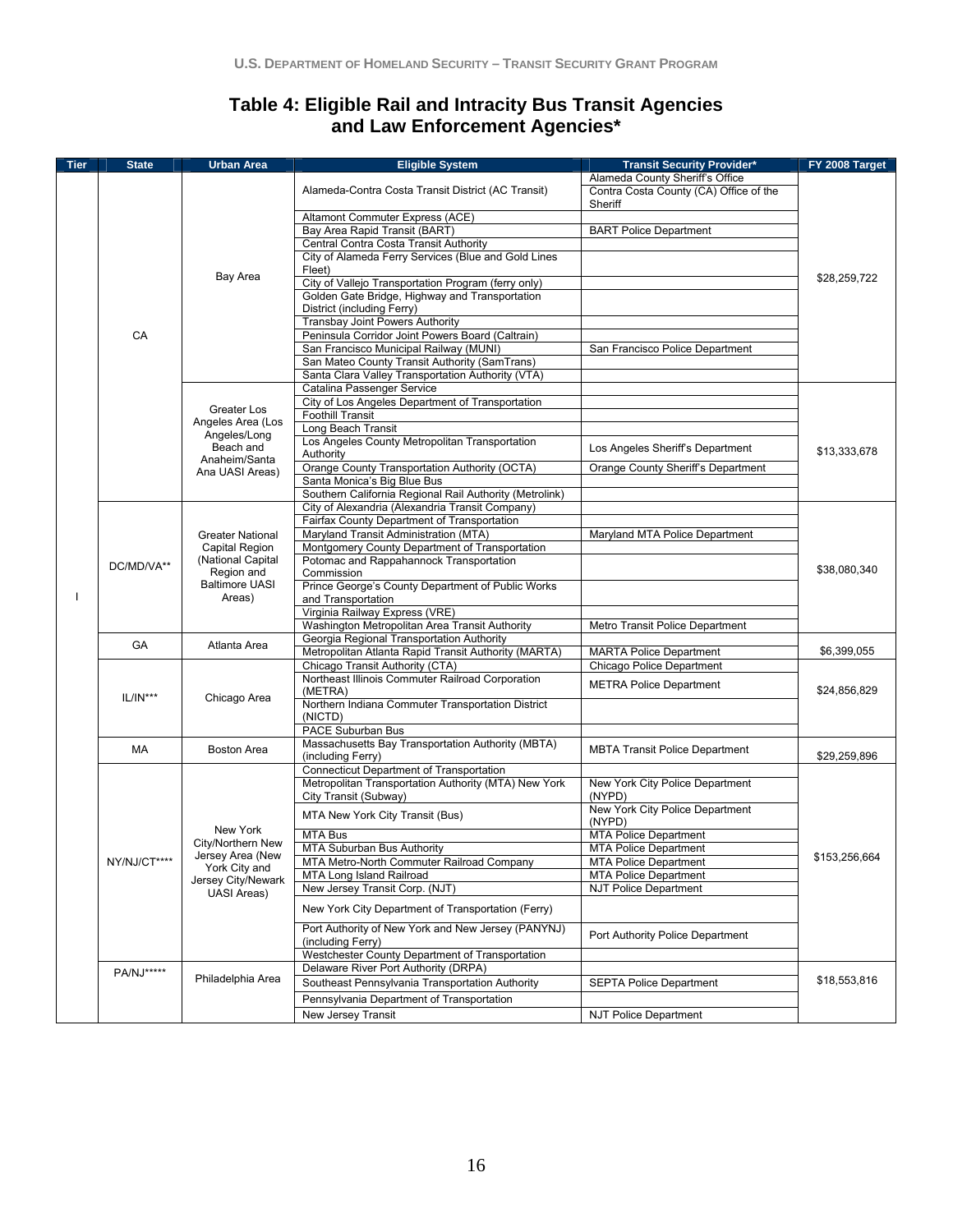#### **U.S. DEPARTMENT OF HOMELAND SECURITY – TRANSIT SECURITY GRANT PROGRAM**

| City of Phoenix Public Transit Department<br>Phoenix Area<br>AZ<br>Valley Metro Regional Public Transportation Authority (Valley Metro)<br><b>Tucson Area</b><br>City of Tucson Transit<br>Sacramento Regional Transit District<br>Sacramento Area<br>CA<br>North San Diego County Transit District (NCTD)<br>San Diego Area<br>San Diego Metropolitan Transit System (MTS)<br>CO<br>Denver Area<br>Regional Transportation District<br>Jacksonville Area<br>Jacksonville Transportation Authority<br>Broward County Division of Mass Transit<br>Miami/Fort Lauderdale (Miami<br>and Fort Lauderdale UASI<br>Miami-Dade Transit<br>Areas)<br>FL<br>South Florida Regional Transportation Authority (Tri-Rail)<br>Orlando Area<br>Central Florida Regional Transportation Authority<br>Hillsborough Area Regional Transit Authority (HART)<br>Tampa Area<br>Pinellas Sun Coast Transit Authority<br>Honolulu Area<br>HI<br>City and County of Honolulu Department of Transportation Services<br>Jefferson Parish Department of Transportation<br>LA<br>New Orleans Area<br>New Orleans Regional Transit Authority (NORTA)<br>City of Detroit Department of Transportation<br>MI<br>Detroit Area<br>Detroit Transportation Corporation<br>Suburban Mobility Authority for Regional Transportation<br><b>MN</b><br><b>Twin Cities Area</b><br>Metro Transit<br>Bi-State Development Agency (Metro)<br>МO<br>St. Louis Area<br>$\mathbf{I}$<br>\$36,600,000<br><b>Madison County Transit District</b><br><b>NV</b><br>Regional Transportation Commission of Southern Nevada<br>Las Vegas Area<br>NY<br><b>Buffalo Area</b><br>Niagara Frontier Transportation Authority<br><b>NC</b><br>Charlotte Area Transit System (CATS)<br><b>Charlotte Area</b><br>Southwest Ohio Regional Transit Authority<br>Cincinnati Area<br>OH<br>Transit Authority of Northern Kentucky<br>Cleveland<br>The Greater Cleveland Regional Transit Authority<br>Clark County Public Transportation Benefit Area (C-TRAN)<br>0R<br>Portland Area<br>Tri-County Metropolitan Transportation District (Tri-Met)<br>PA<br>Port Authority of Allegheny County<br>Pittsburgh Area<br>RI<br>Providence Area<br>Rhode Island Public Transit Authority<br>TN<br>Memphis Area Transit Authority<br>Memphis Area<br>Dallas Area Rapid Transit (DART) |
|-----------------------------------------------------------------------------------------------------------------------------------------------------------------------------------------------------------------------------------------------------------------------------------------------------------------------------------------------------------------------------------------------------------------------------------------------------------------------------------------------------------------------------------------------------------------------------------------------------------------------------------------------------------------------------------------------------------------------------------------------------------------------------------------------------------------------------------------------------------------------------------------------------------------------------------------------------------------------------------------------------------------------------------------------------------------------------------------------------------------------------------------------------------------------------------------------------------------------------------------------------------------------------------------------------------------------------------------------------------------------------------------------------------------------------------------------------------------------------------------------------------------------------------------------------------------------------------------------------------------------------------------------------------------------------------------------------------------------------------------------------------------------------------------------------------------------------------------------------------------------------------------------------------------------------------------------------------------------------------------------------------------------------------------------------------------------------------------------------------------------------------------------------------------------------------------------------------------------------------------------------------------------------------------------------------------|
|                                                                                                                                                                                                                                                                                                                                                                                                                                                                                                                                                                                                                                                                                                                                                                                                                                                                                                                                                                                                                                                                                                                                                                                                                                                                                                                                                                                                                                                                                                                                                                                                                                                                                                                                                                                                                                                                                                                                                                                                                                                                                                                                                                                                                                                                                                                 |
|                                                                                                                                                                                                                                                                                                                                                                                                                                                                                                                                                                                                                                                                                                                                                                                                                                                                                                                                                                                                                                                                                                                                                                                                                                                                                                                                                                                                                                                                                                                                                                                                                                                                                                                                                                                                                                                                                                                                                                                                                                                                                                                                                                                                                                                                                                                 |
|                                                                                                                                                                                                                                                                                                                                                                                                                                                                                                                                                                                                                                                                                                                                                                                                                                                                                                                                                                                                                                                                                                                                                                                                                                                                                                                                                                                                                                                                                                                                                                                                                                                                                                                                                                                                                                                                                                                                                                                                                                                                                                                                                                                                                                                                                                                 |
|                                                                                                                                                                                                                                                                                                                                                                                                                                                                                                                                                                                                                                                                                                                                                                                                                                                                                                                                                                                                                                                                                                                                                                                                                                                                                                                                                                                                                                                                                                                                                                                                                                                                                                                                                                                                                                                                                                                                                                                                                                                                                                                                                                                                                                                                                                                 |
|                                                                                                                                                                                                                                                                                                                                                                                                                                                                                                                                                                                                                                                                                                                                                                                                                                                                                                                                                                                                                                                                                                                                                                                                                                                                                                                                                                                                                                                                                                                                                                                                                                                                                                                                                                                                                                                                                                                                                                                                                                                                                                                                                                                                                                                                                                                 |
|                                                                                                                                                                                                                                                                                                                                                                                                                                                                                                                                                                                                                                                                                                                                                                                                                                                                                                                                                                                                                                                                                                                                                                                                                                                                                                                                                                                                                                                                                                                                                                                                                                                                                                                                                                                                                                                                                                                                                                                                                                                                                                                                                                                                                                                                                                                 |
|                                                                                                                                                                                                                                                                                                                                                                                                                                                                                                                                                                                                                                                                                                                                                                                                                                                                                                                                                                                                                                                                                                                                                                                                                                                                                                                                                                                                                                                                                                                                                                                                                                                                                                                                                                                                                                                                                                                                                                                                                                                                                                                                                                                                                                                                                                                 |
|                                                                                                                                                                                                                                                                                                                                                                                                                                                                                                                                                                                                                                                                                                                                                                                                                                                                                                                                                                                                                                                                                                                                                                                                                                                                                                                                                                                                                                                                                                                                                                                                                                                                                                                                                                                                                                                                                                                                                                                                                                                                                                                                                                                                                                                                                                                 |
|                                                                                                                                                                                                                                                                                                                                                                                                                                                                                                                                                                                                                                                                                                                                                                                                                                                                                                                                                                                                                                                                                                                                                                                                                                                                                                                                                                                                                                                                                                                                                                                                                                                                                                                                                                                                                                                                                                                                                                                                                                                                                                                                                                                                                                                                                                                 |
|                                                                                                                                                                                                                                                                                                                                                                                                                                                                                                                                                                                                                                                                                                                                                                                                                                                                                                                                                                                                                                                                                                                                                                                                                                                                                                                                                                                                                                                                                                                                                                                                                                                                                                                                                                                                                                                                                                                                                                                                                                                                                                                                                                                                                                                                                                                 |
|                                                                                                                                                                                                                                                                                                                                                                                                                                                                                                                                                                                                                                                                                                                                                                                                                                                                                                                                                                                                                                                                                                                                                                                                                                                                                                                                                                                                                                                                                                                                                                                                                                                                                                                                                                                                                                                                                                                                                                                                                                                                                                                                                                                                                                                                                                                 |
|                                                                                                                                                                                                                                                                                                                                                                                                                                                                                                                                                                                                                                                                                                                                                                                                                                                                                                                                                                                                                                                                                                                                                                                                                                                                                                                                                                                                                                                                                                                                                                                                                                                                                                                                                                                                                                                                                                                                                                                                                                                                                                                                                                                                                                                                                                                 |
|                                                                                                                                                                                                                                                                                                                                                                                                                                                                                                                                                                                                                                                                                                                                                                                                                                                                                                                                                                                                                                                                                                                                                                                                                                                                                                                                                                                                                                                                                                                                                                                                                                                                                                                                                                                                                                                                                                                                                                                                                                                                                                                                                                                                                                                                                                                 |
|                                                                                                                                                                                                                                                                                                                                                                                                                                                                                                                                                                                                                                                                                                                                                                                                                                                                                                                                                                                                                                                                                                                                                                                                                                                                                                                                                                                                                                                                                                                                                                                                                                                                                                                                                                                                                                                                                                                                                                                                                                                                                                                                                                                                                                                                                                                 |
|                                                                                                                                                                                                                                                                                                                                                                                                                                                                                                                                                                                                                                                                                                                                                                                                                                                                                                                                                                                                                                                                                                                                                                                                                                                                                                                                                                                                                                                                                                                                                                                                                                                                                                                                                                                                                                                                                                                                                                                                                                                                                                                                                                                                                                                                                                                 |
|                                                                                                                                                                                                                                                                                                                                                                                                                                                                                                                                                                                                                                                                                                                                                                                                                                                                                                                                                                                                                                                                                                                                                                                                                                                                                                                                                                                                                                                                                                                                                                                                                                                                                                                                                                                                                                                                                                                                                                                                                                                                                                                                                                                                                                                                                                                 |
|                                                                                                                                                                                                                                                                                                                                                                                                                                                                                                                                                                                                                                                                                                                                                                                                                                                                                                                                                                                                                                                                                                                                                                                                                                                                                                                                                                                                                                                                                                                                                                                                                                                                                                                                                                                                                                                                                                                                                                                                                                                                                                                                                                                                                                                                                                                 |
|                                                                                                                                                                                                                                                                                                                                                                                                                                                                                                                                                                                                                                                                                                                                                                                                                                                                                                                                                                                                                                                                                                                                                                                                                                                                                                                                                                                                                                                                                                                                                                                                                                                                                                                                                                                                                                                                                                                                                                                                                                                                                                                                                                                                                                                                                                                 |
|                                                                                                                                                                                                                                                                                                                                                                                                                                                                                                                                                                                                                                                                                                                                                                                                                                                                                                                                                                                                                                                                                                                                                                                                                                                                                                                                                                                                                                                                                                                                                                                                                                                                                                                                                                                                                                                                                                                                                                                                                                                                                                                                                                                                                                                                                                                 |
|                                                                                                                                                                                                                                                                                                                                                                                                                                                                                                                                                                                                                                                                                                                                                                                                                                                                                                                                                                                                                                                                                                                                                                                                                                                                                                                                                                                                                                                                                                                                                                                                                                                                                                                                                                                                                                                                                                                                                                                                                                                                                                                                                                                                                                                                                                                 |
|                                                                                                                                                                                                                                                                                                                                                                                                                                                                                                                                                                                                                                                                                                                                                                                                                                                                                                                                                                                                                                                                                                                                                                                                                                                                                                                                                                                                                                                                                                                                                                                                                                                                                                                                                                                                                                                                                                                                                                                                                                                                                                                                                                                                                                                                                                                 |
|                                                                                                                                                                                                                                                                                                                                                                                                                                                                                                                                                                                                                                                                                                                                                                                                                                                                                                                                                                                                                                                                                                                                                                                                                                                                                                                                                                                                                                                                                                                                                                                                                                                                                                                                                                                                                                                                                                                                                                                                                                                                                                                                                                                                                                                                                                                 |
|                                                                                                                                                                                                                                                                                                                                                                                                                                                                                                                                                                                                                                                                                                                                                                                                                                                                                                                                                                                                                                                                                                                                                                                                                                                                                                                                                                                                                                                                                                                                                                                                                                                                                                                                                                                                                                                                                                                                                                                                                                                                                                                                                                                                                                                                                                                 |
|                                                                                                                                                                                                                                                                                                                                                                                                                                                                                                                                                                                                                                                                                                                                                                                                                                                                                                                                                                                                                                                                                                                                                                                                                                                                                                                                                                                                                                                                                                                                                                                                                                                                                                                                                                                                                                                                                                                                                                                                                                                                                                                                                                                                                                                                                                                 |
|                                                                                                                                                                                                                                                                                                                                                                                                                                                                                                                                                                                                                                                                                                                                                                                                                                                                                                                                                                                                                                                                                                                                                                                                                                                                                                                                                                                                                                                                                                                                                                                                                                                                                                                                                                                                                                                                                                                                                                                                                                                                                                                                                                                                                                                                                                                 |
|                                                                                                                                                                                                                                                                                                                                                                                                                                                                                                                                                                                                                                                                                                                                                                                                                                                                                                                                                                                                                                                                                                                                                                                                                                                                                                                                                                                                                                                                                                                                                                                                                                                                                                                                                                                                                                                                                                                                                                                                                                                                                                                                                                                                                                                                                                                 |
|                                                                                                                                                                                                                                                                                                                                                                                                                                                                                                                                                                                                                                                                                                                                                                                                                                                                                                                                                                                                                                                                                                                                                                                                                                                                                                                                                                                                                                                                                                                                                                                                                                                                                                                                                                                                                                                                                                                                                                                                                                                                                                                                                                                                                                                                                                                 |
|                                                                                                                                                                                                                                                                                                                                                                                                                                                                                                                                                                                                                                                                                                                                                                                                                                                                                                                                                                                                                                                                                                                                                                                                                                                                                                                                                                                                                                                                                                                                                                                                                                                                                                                                                                                                                                                                                                                                                                                                                                                                                                                                                                                                                                                                                                                 |
|                                                                                                                                                                                                                                                                                                                                                                                                                                                                                                                                                                                                                                                                                                                                                                                                                                                                                                                                                                                                                                                                                                                                                                                                                                                                                                                                                                                                                                                                                                                                                                                                                                                                                                                                                                                                                                                                                                                                                                                                                                                                                                                                                                                                                                                                                                                 |
|                                                                                                                                                                                                                                                                                                                                                                                                                                                                                                                                                                                                                                                                                                                                                                                                                                                                                                                                                                                                                                                                                                                                                                                                                                                                                                                                                                                                                                                                                                                                                                                                                                                                                                                                                                                                                                                                                                                                                                                                                                                                                                                                                                                                                                                                                                                 |
|                                                                                                                                                                                                                                                                                                                                                                                                                                                                                                                                                                                                                                                                                                                                                                                                                                                                                                                                                                                                                                                                                                                                                                                                                                                                                                                                                                                                                                                                                                                                                                                                                                                                                                                                                                                                                                                                                                                                                                                                                                                                                                                                                                                                                                                                                                                 |
|                                                                                                                                                                                                                                                                                                                                                                                                                                                                                                                                                                                                                                                                                                                                                                                                                                                                                                                                                                                                                                                                                                                                                                                                                                                                                                                                                                                                                                                                                                                                                                                                                                                                                                                                                                                                                                                                                                                                                                                                                                                                                                                                                                                                                                                                                                                 |
|                                                                                                                                                                                                                                                                                                                                                                                                                                                                                                                                                                                                                                                                                                                                                                                                                                                                                                                                                                                                                                                                                                                                                                                                                                                                                                                                                                                                                                                                                                                                                                                                                                                                                                                                                                                                                                                                                                                                                                                                                                                                                                                                                                                                                                                                                                                 |
|                                                                                                                                                                                                                                                                                                                                                                                                                                                                                                                                                                                                                                                                                                                                                                                                                                                                                                                                                                                                                                                                                                                                                                                                                                                                                                                                                                                                                                                                                                                                                                                                                                                                                                                                                                                                                                                                                                                                                                                                                                                                                                                                                                                                                                                                                                                 |
|                                                                                                                                                                                                                                                                                                                                                                                                                                                                                                                                                                                                                                                                                                                                                                                                                                                                                                                                                                                                                                                                                                                                                                                                                                                                                                                                                                                                                                                                                                                                                                                                                                                                                                                                                                                                                                                                                                                                                                                                                                                                                                                                                                                                                                                                                                                 |
| Dallas/Fort Worth/Arlington Area<br>Fort Worth Transportation Authority (The T)                                                                                                                                                                                                                                                                                                                                                                                                                                                                                                                                                                                                                                                                                                                                                                                                                                                                                                                                                                                                                                                                                                                                                                                                                                                                                                                                                                                                                                                                                                                                                                                                                                                                                                                                                                                                                                                                                                                                                                                                                                                                                                                                                                                                                                 |
| <b>TX</b><br>Trinity Railway Express (TRE)                                                                                                                                                                                                                                                                                                                                                                                                                                                                                                                                                                                                                                                                                                                                                                                                                                                                                                                                                                                                                                                                                                                                                                                                                                                                                                                                                                                                                                                                                                                                                                                                                                                                                                                                                                                                                                                                                                                                                                                                                                                                                                                                                                                                                                                                      |
| <b>Houston Area</b><br>Metropolitan Transit Authority of Harris County                                                                                                                                                                                                                                                                                                                                                                                                                                                                                                                                                                                                                                                                                                                                                                                                                                                                                                                                                                                                                                                                                                                                                                                                                                                                                                                                                                                                                                                                                                                                                                                                                                                                                                                                                                                                                                                                                                                                                                                                                                                                                                                                                                                                                                          |
| San Antonio Area<br>VIA Metropolitan Transit                                                                                                                                                                                                                                                                                                                                                                                                                                                                                                                                                                                                                                                                                                                                                                                                                                                                                                                                                                                                                                                                                                                                                                                                                                                                                                                                                                                                                                                                                                                                                                                                                                                                                                                                                                                                                                                                                                                                                                                                                                                                                                                                                                                                                                                                    |
| VA<br>Norfolk Area<br>Hampton Roads Transit                                                                                                                                                                                                                                                                                                                                                                                                                                                                                                                                                                                                                                                                                                                                                                                                                                                                                                                                                                                                                                                                                                                                                                                                                                                                                                                                                                                                                                                                                                                                                                                                                                                                                                                                                                                                                                                                                                                                                                                                                                                                                                                                                                                                                                                                     |
| Central Puget Sound Regional Transit Authority (Sound Transit)                                                                                                                                                                                                                                                                                                                                                                                                                                                                                                                                                                                                                                                                                                                                                                                                                                                                                                                                                                                                                                                                                                                                                                                                                                                                                                                                                                                                                                                                                                                                                                                                                                                                                                                                                                                                                                                                                                                                                                                                                                                                                                                                                                                                                                                  |
| King County Department of Transportation                                                                                                                                                                                                                                                                                                                                                                                                                                                                                                                                                                                                                                                                                                                                                                                                                                                                                                                                                                                                                                                                                                                                                                                                                                                                                                                                                                                                                                                                                                                                                                                                                                                                                                                                                                                                                                                                                                                                                                                                                                                                                                                                                                                                                                                                        |
| WA<br>Seattle Area<br>Pierce County Public Transportation Benefit Area Corporation (Pierce Transit)                                                                                                                                                                                                                                                                                                                                                                                                                                                                                                                                                                                                                                                                                                                                                                                                                                                                                                                                                                                                                                                                                                                                                                                                                                                                                                                                                                                                                                                                                                                                                                                                                                                                                                                                                                                                                                                                                                                                                                                                                                                                                                                                                                                                             |
|                                                                                                                                                                                                                                                                                                                                                                                                                                                                                                                                                                                                                                                                                                                                                                                                                                                                                                                                                                                                                                                                                                                                                                                                                                                                                                                                                                                                                                                                                                                                                                                                                                                                                                                                                                                                                                                                                                                                                                                                                                                                                                                                                                                                                                                                                                                 |
| Snohomish County Transportation Benefit Area Corporation (Community Transit)                                                                                                                                                                                                                                                                                                                                                                                                                                                                                                                                                                                                                                                                                                                                                                                                                                                                                                                                                                                                                                                                                                                                                                                                                                                                                                                                                                                                                                                                                                                                                                                                                                                                                                                                                                                                                                                                                                                                                                                                                                                                                                                                                                                                                                    |
| Milwaukee County Transit System<br>WI<br>Milwaukee Area                                                                                                                                                                                                                                                                                                                                                                                                                                                                                                                                                                                                                                                                                                                                                                                                                                                                                                                                                                                                                                                                                                                                                                                                                                                                                                                                                                                                                                                                                                                                                                                                                                                                                                                                                                                                                                                                                                                                                                                                                                                                                                                                                                                                                                                         |
| Amtrak<br>\$25,000,000<br>Freight Rail<br>\$15,000,000                                                                                                                                                                                                                                                                                                                                                                                                                                                                                                                                                                                                                                                                                                                                                                                                                                                                                                                                                                                                                                                                                                                                                                                                                                                                                                                                                                                                                                                                                                                                                                                                                                                                                                                                                                                                                                                                                                                                                                                                                                                                                                                                                                                                                                                          |
| <b>Total</b><br>\$388,600,000                                                                                                                                                                                                                                                                                                                                                                                                                                                                                                                                                                                                                                                                                                                                                                                                                                                                                                                                                                                                                                                                                                                                                                                                                                                                                                                                                                                                                                                                                                                                                                                                                                                                                                                                                                                                                                                                                                                                                                                                                                                                                                                                                                                                                                                                                   |

\*The responsible law enforcement agencies indicated must co-sign every investment justification for these transit agencies.

\*\*\*The IL SAA will administer these funds.

\*\*\*\*The NY SAA will administer these funds.

\*\*\*\*\*The PA SAA will administer these funds.

*Note: "Other Rail" includes: 1) Automated Guideway (AG); and, 2) Cable Car (CC)* 

<sup>\*\*</sup>The DC SAA will administer these funds.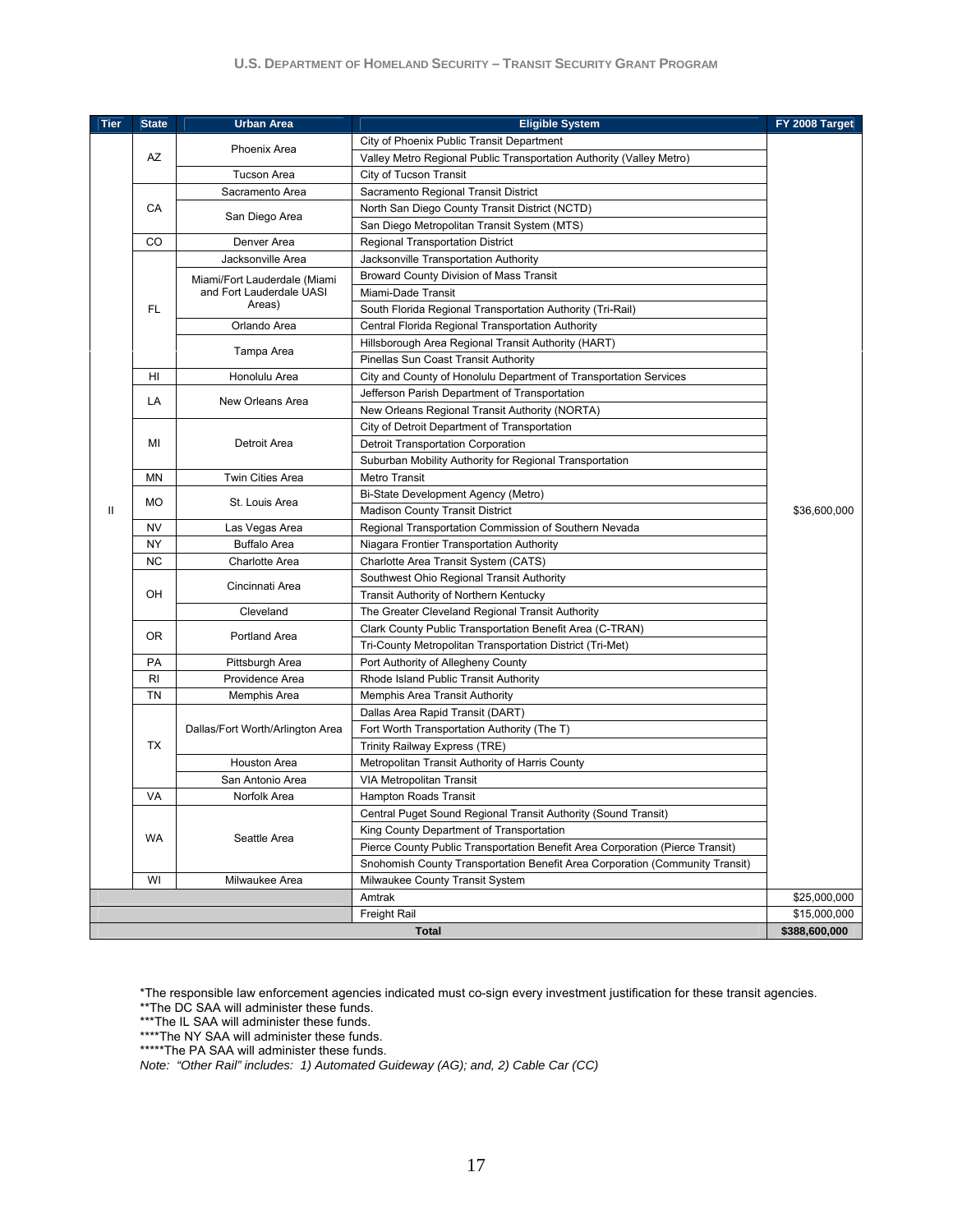### **PART II APPLICATION EVALUATION PROCESS**

This section summarizes the roles and responsibilities within DHS for managing the TSGP, the overall timetable for the FY 2008 program, and core process and priorities that will be used to assess applications under the FY 2008 TSGP. The next section provides detailed information about specific application requirements and the process for submission of applications.

#### **A. TSGP Program Management: Roles and Responsibilities**

Within DHS, TSA by law has the lead for managing the Department's security oversight and security programs for the transit industry. TSA provides transit system subject matter expertise within DHS and determines the primary security architecture for the TSGP program. Its subject matter experts have the lead in crafting all selection criteria associated with the application review process. TSA coordinates daily with the DHS Chief Intelligence Officer to review intelligence reporting and craft intelligence risk assessments related to the transportation sector.

The Federal Emergency Management Agency (FEMA) has the lead for designing and operating the administrative mechanisms needed to manage the Department's core grant programs, including this grant program. In short, FEMA is responsible for ensuring compliance with all relevant Federal grant management requirements and delivering the appropriate grant management tools, financial controls, audits and program management discipline needed to support the TSGP. While both TSA and FEMA of necessity interface directly with our transit stakeholders, TSA will prioritize specific investments and set security priorities associated with the TSGP.

Effective management of the TSGP entails a partnership within DHS, the boundaries of which have been defined by DHS Secretary Chertoff. In order to make this partnership seamless to our external partners, upon award of a FY 2008 TSGP grant, two individuals will be identified for each transit agency who will serve as primary account managers—one individual from TSA and one from the FEMA. These two individuals will be assigned to be turnkey facilitators for our grant recipients. They will meet directly with grantees as needed, and will coordinate with each other routinely to facilitate support for the individual transit agencies in a given region. These individuals will be the one-stop TSGP account managers for our transit agency customers.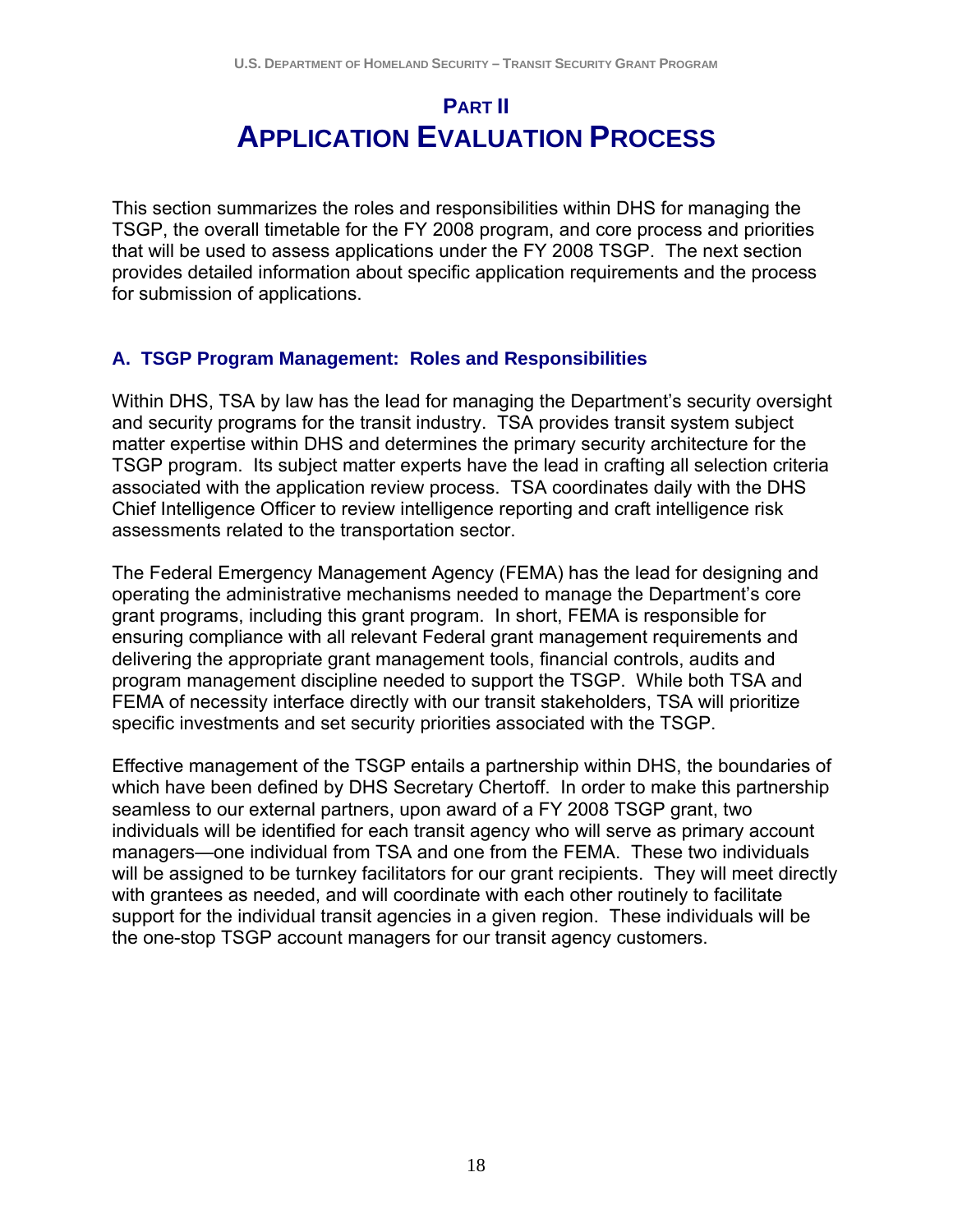#### **B. Overview – Application Deadline and Review Process**

Completed applications must be submitted to DHS via *grants.gov* (see below for details about this Federal grants application tool) **no later than 11:59 PM EDT, March 17, 2008***.* 

For Tier I regions, the SAA needs only submit by March 17, 2008 an SF-424 (Application for Federal Assistance) for the regional allocation target amount. DHS will work with the regions to improve formal projects and investment justifications that address the region's security needs, and are in alignment with Departmental priorities. Tier I systems will be required to submit via the SAA the final investment justifications developed with DHS by August 15, 2008. Extensions will not be granted.

For Tier II systems, the SAA must submit by March 17, 2008 an SF-424 application (including all required assurances and certifications described in Part III following) together with an investment justification and detailed budget for each project for which funding is being requested. Detailed budgets are not required for fast-track training requests, as the training cost matrix represents the detailed budget.

DHS will evaluate and act on applications within 60 days following close of the application period. The FY 2008 TSGP will use risk-based prioritization consistent with DHS policy outlined in this *TSGP Program Guidance and Application Kit.*

Investment Justifications will be evaluated based on $10$ :

- The agency's risk grouping (Sensitive Security Information will be provided separately),
- The project effectiveness group (see Table 2),
- The quality of the project (as written up in the Investment Justification for Tier II), and
- A regional collaboration component (where appropriate).

A project's overall score will be based on all four factors above. **Projects must meet a minimum eligibility threshold in order to be considered for funding.**

The following process will be used to make awards for the program:

- DHS will verify compliance with each of the administrative and eligibility criteria identified in the application kit.
- RTSWGs will develop prioritized lists of Investment Justifications based on the agencies' risk groupings, project effectiveness group, and regional collaboration. DHS will work with the Tier I regions and their transit systems to ensure project quality.

 $\overline{a}$  $10$  Project Score = Risk Group x Project Effectiveness + Quality Score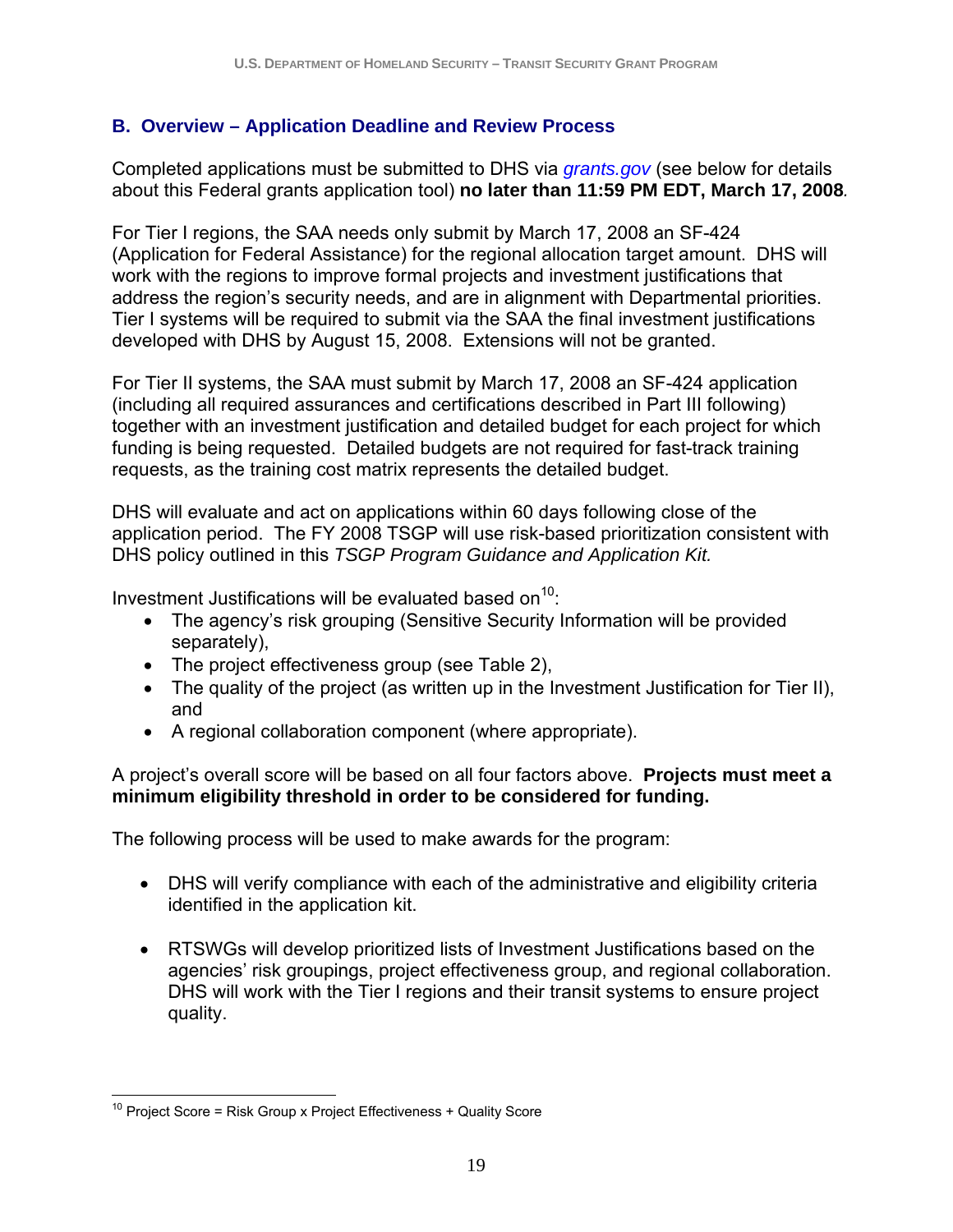- Tier II fast track training investment justifications will be reviewed by TSA and FEMA, and then approved for funding.
- For Tier II applications that are not related to fast track training, the Department will calculate a total score to aid with funding selections. The total score will consist of four individual parts: an agency-based risk score, a score associated with an application's alignment to the project effectiveness groups, a score based on project quality, and the degree of regional collaboration.
- Eligible applications will be reviewed by a panel to determine the project quality score. This panel will consist of Federal officials from multiple government agencies that will review each application and score it based on the following criteria: cost effectiveness, feasibility, timelines, and sustainability without additional Federal funds. The scoring criteria are outlined in detail below.
- TSA will make recommendations for funding to the Secretary of Homeland Security based on the funding priorities and scoring methodology.

Project quality will be evaluated and scored based on the following criteria:

- **1. Cost effectiveness.** Highly-scored projects will exhibit economical returns in which the benefits, expected impacts on security, will be great relative to the financial investment.
- **2. Feasibility.** Projects will be scored based on their likelihood of being successful.
- **3. Timelines.** Projects will be evaluated and scored based on the expected ability of the applicant to complete the proposed project within the submitted timeframes.
- **4. Sustainability without additional Federal funds and leveraging of other funding.** Projects will be evaluated and prioritized regarding the extent to which they exhibit a likelihood of success, or continued success, without additional Federal assistance. Projects will receive additional preference based on the commitment of an applicant to provide a cash match or operational equivalent, regardless of amount and source.

Fast track training applications will be evaluated and ranked based on:

- **1. Compliance** with the stated funding request caps.
- **2. Ability** of the transit system to complete the training within the stated timeframe.
- **3. Completeness** of the training cost matrix and associated Investment Justification.

Transit systems must use DHS-approved courses to complete the training. While DHSapproved vendors are preferred to conduct the training, transit agencies may use other vendors for training courses, provided such courses generally align with or exceed the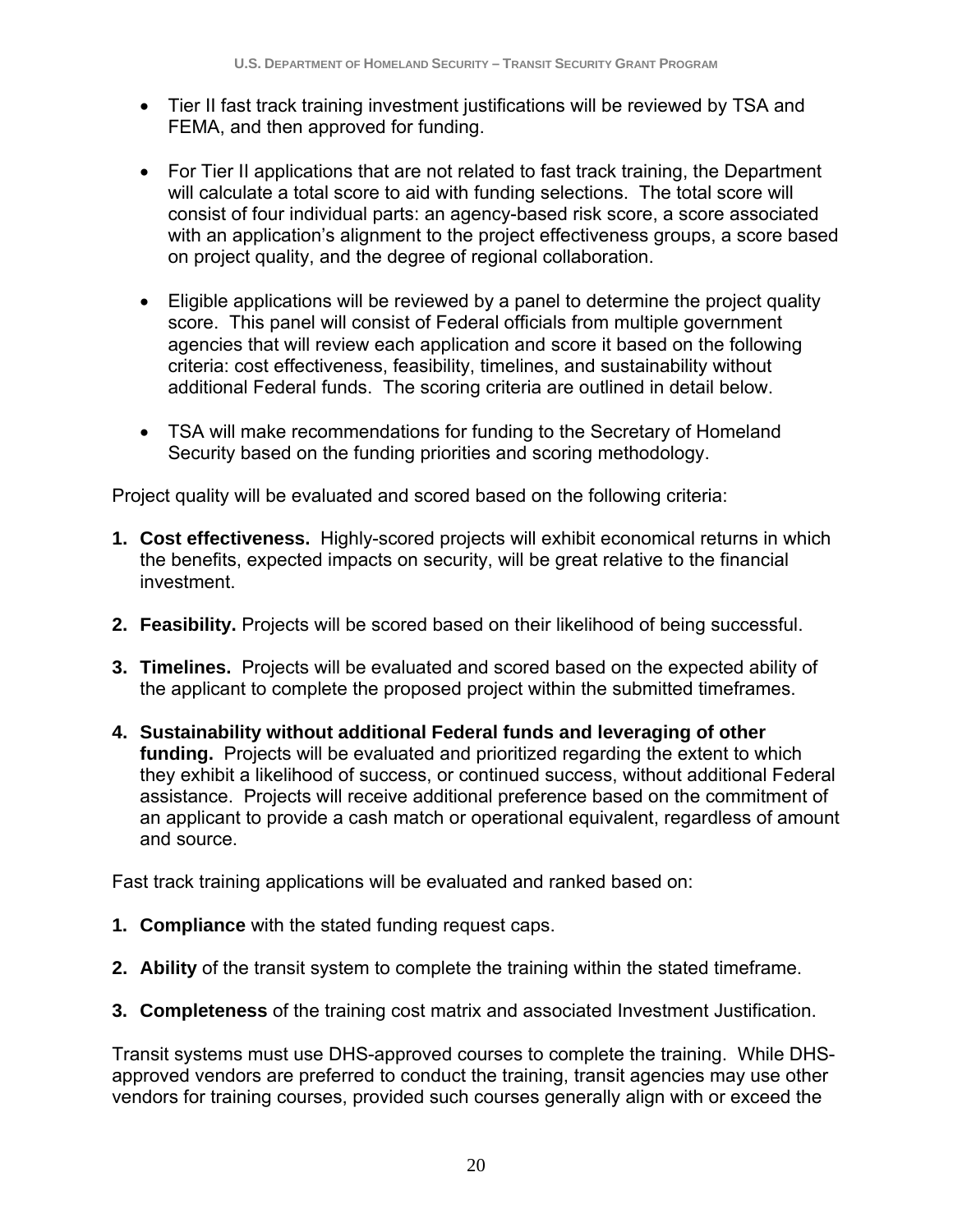curriculum and performance measures set in the equivalent or analogous Federallysponsored product. Transit systems must receive approval from DHS if they choose to use other vendors for their training courses. A list of approved courses and vendors is included as part of Appendix F.

**Section 5307 Grants from the U.S. Department of Transportation.** Recipients of Section 5307 grant funds from the U.S. Department of Transportation are required to allocate at least 1 percent of their annual award for security projects or certify that they do not need to allocate any of these funds for security projects.

#### **C. Grant Application Support from DHS**

During the application and award periods, and in conjunction with industry associations, DHS will identify multiple opportunities for a cooperative dialogue between the Department and potential applicants. This commitment is intended to ensure a common understanding of the funding priorities and administrative requirements associated with the FY 2008 TSGP, and to help in submission of projects that will have the highest impact on reducing risks for the transit systems and their customers.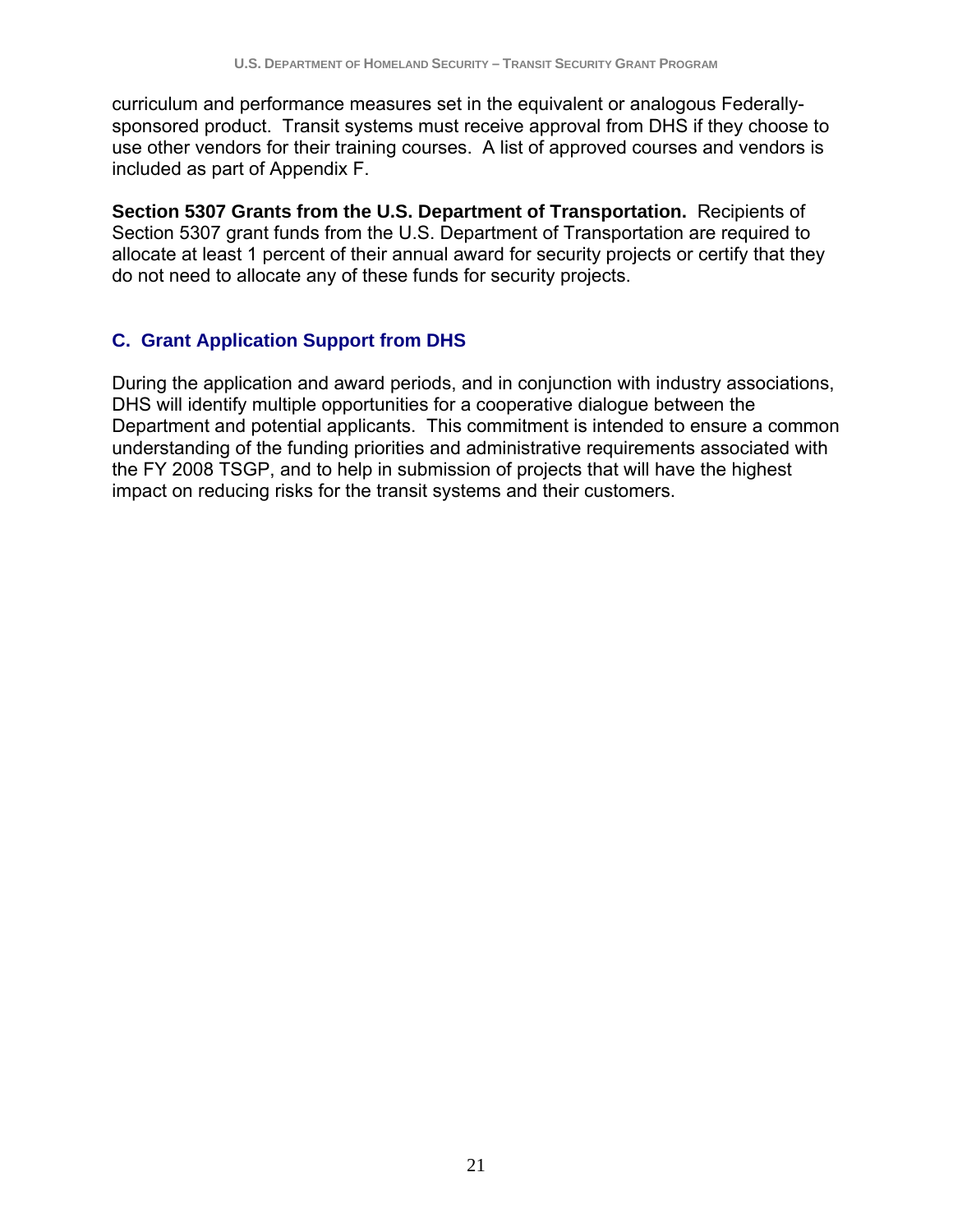### **PART III PROGRAM REQUIREMENTS**

This section provides detailed information about specific application requirements and the process for submission of applications.

#### **A. General Program Requirements**

The applicable SAAs will be responsible for administration of the FY 2008  $TSGP<sup>11</sup>$ . In administering the program, the SAA must work with the eligible transit system(s) to comply with the following general requirements:

- **1. Grant funds.** The SAA must obligate at least 97 percent of the funds awarded to designated awardees within 45 days of the receipt of funds<sup>12</sup>.
- **2. Management and Administration limits.** A maximum of three percent (3%) of funds awarded may be retained by the SAA, and any funds retained are to be used solely for management and administrative purposes associated with the TSGP award. In addition, transit agencies receiving pass-through funds may use up to 2.5 percent of their sub-award for management and administration purposes $^{13}$ .
- **3. Minimum project amounts**. There is no minimum amount for training projects that are submitted using the Training Cost Matrix. The minimum amount that may be requested for projects focused on non-fast track training and/or exercises is \$50,000. The minimum amount that may be requested for other projects is \$250,000.
- **4. Grantee Cost Share requirement.** The maximum Federal cost share for all funded projects are as follows:
	- **a. Operational Packages:** Maximum Federal cost share is 2/3 of total cost. In FY 2009 it is anticipated that this cost share will be 50% of the full cost.
	- **b. Equipment, and Management and Administration Activities:** Maximum Federal cost share is 75% of total project cost.
	- **c. Planning, Public Awareness, Training and Exercises:** Maximum Federal cost share is 100% of total project cost.

In order to meet their cost share requirements, grantees must match Federal funds with an amount of non-Federal funds (cash or in-kind) equal to the non-Federal share of total project costs.

 $11$  As noted. Amtrak may apply for and receive a direct award.

<sup>&</sup>lt;sup>12</sup> For purposes of the FY 2008 TSGP, receipt of funds means the date on which funds are available for expenditure (e.g., all special conditions prohibiting obligation, expenditure and draw down have been removed).<br><sup>13</sup> Amtrak may retain a maximum of 3 percent of the funds awarded for management and administrative purposes associated with

their TSGP award.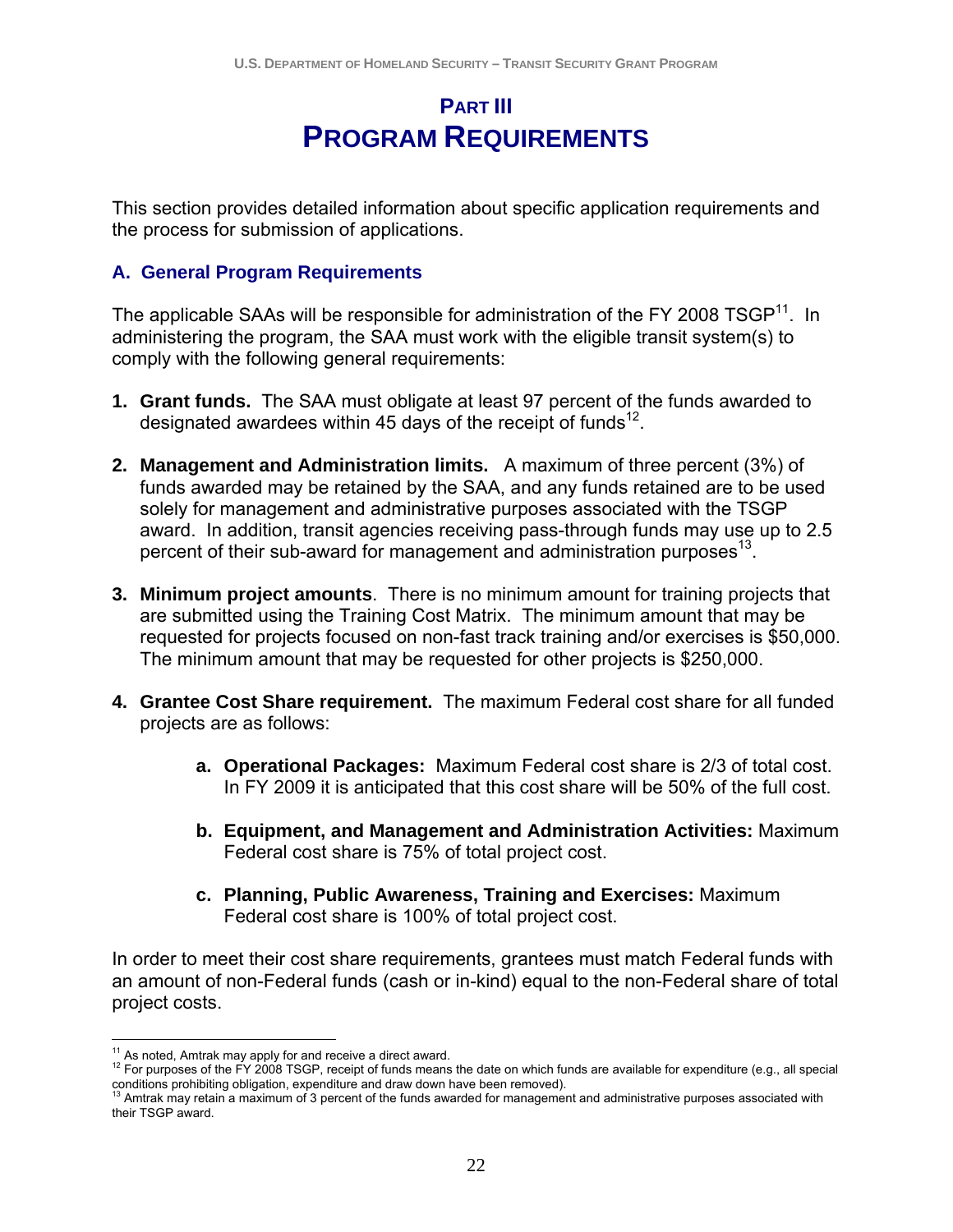#### **B. Application Requirements.**

The following steps must be completed using the on-line *grants.gov* system to ensure a successful application submission:

- **1. Application via** *grants.gov***.** DHS participates in the Administration's e-government initiative. As part of that initiative, all TSGP applicants must file their applications using the Administration's common electronic "storefront" -- *grants.gov*. Eligible SAAs must apply for funding through this portal, accessible on the Internet at *http://www.grants.gov.*
- **2. Application deadline**. Completed applications must be submitted to *grants.gov* no later than **11:59 PM EDT, March 17, 2008**.
- **3. Valid Central Contractor Registration (CCR)**. The application process also involves an updated and current registration by the applicant and the applicant's Business Point of Contact through the CCR. Eligible applicants must confirm CCR registration at *http://www.ccr.gov,* as well as apply for FY 2008 TSGP funding through *grants.gov* at *http://www.grants.gov.*

While registration with *grants.gov* and the CCR is a one-time process, new applicants are strongly encouraged to complete their registrations **at least 10 days prior** to the March 17, 2008 application deadline.

- **4. On-line application.** The on-line application must be completed and submitted using *grants.gov* after CCR registration is confirmed. The on-line application includes the following required forms and submissions:
	- Standard Form 424, Application for Federal Assistance
	- Standard Form 424B and/or 424D Assurances
	- Standard Form LLL, Disclosure of Lobbying Activities
	- Standard Form 424A, Budget Information
	- Certification Regarding Debarment, Suspension, and Other Responsibility Matters
	- Any additional required attachments

The program title listed in the Catalog of Federal Domestic Assistance (CFDA) is "*Rail and Transit Security Grant Program."* The CFDA number is **97.075**. When completing the on-line application, applicants should identify their submissions as new, non-construction applications.

**5. Project period.** The project period will be for a period not to exceed 36 months.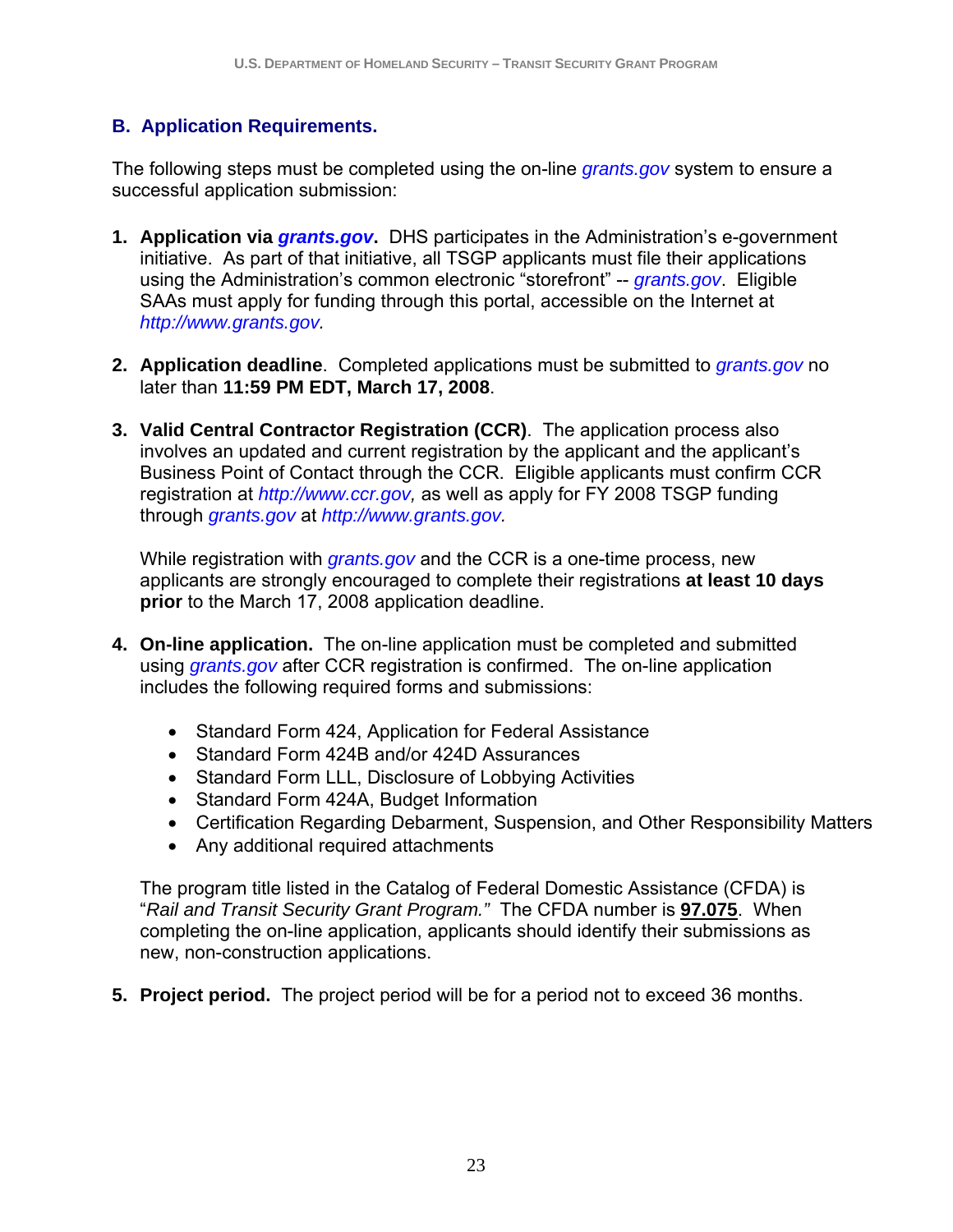- **6. DUNS number**. The applicant must provide a Dun and Bradstreet Data Universal Numbering System (DUNS) number with their application. This number is a required field within *grants.gov* and for CCR Registration. Organizations should verify that they have a DUNS number, or take the steps necessary to obtain one, as soon as possible. Applicants can receive a DUNS number at no cost by calling the dedicated toll-free DUNS Number request line at 1-800-333-0505.
- **7. Investment Justifications.** As part of the application process, applicants must develop a formal investment justification that addresses each initiative being proposed for funding. These investment justifications must demonstrate how each proposed project addresses gaps and deficiencies in current programs and capabilities. The signatures of responsible officials from both the transit agency and the agency's transit security provider(s) serves as certification of agreement to submit each Tier I investment justification Additional details and templates for the investment justification may be found in Appendix D.

Applicants may propose up to ten investments within their investment justification for individual systems and up to five investments for regional projects (regional projects are those involving two or more eligible systems within the region). Tier II investment justifications must be submitted with the application by March 17, 2008.

DHS will work with Tier I regions and agencies to develop project concepts for funding considerations. These concepts must be finalized by March 28, 2008. Tier I Investment Justifications will be due ninety days after award. After awards are issued, DHS will continue to work with the Tier I regions and agencies on their submitted Investment Justifications to clarify any details and resolve any outstanding issues, as necessary.

**8. Detailed budget**. The applicant must also provide a detailed budget for the funds requested. The budget must be complete, reasonable and cost-effective in relation to the proposed project. The budget should provide the basis of computation of all project-related costs and any appropriate narrative. The budget should also demonstrate the required match. For fast track training initiatives, the training cost matrix will serve as the detailed budget. Detailed budgets for Tier II non- fast track investment justifications must be submitted with the investment justification by March 17, 2008. For Tier I applicants, budgets associated with proposed projects will be improved collaboratively with DHS as part of the cooperative agreement approach, and must be submitted with the investment justifications. Additional details and templates for the detailed budget may be found in Appendix E and in Appendix F for the training cost matrix.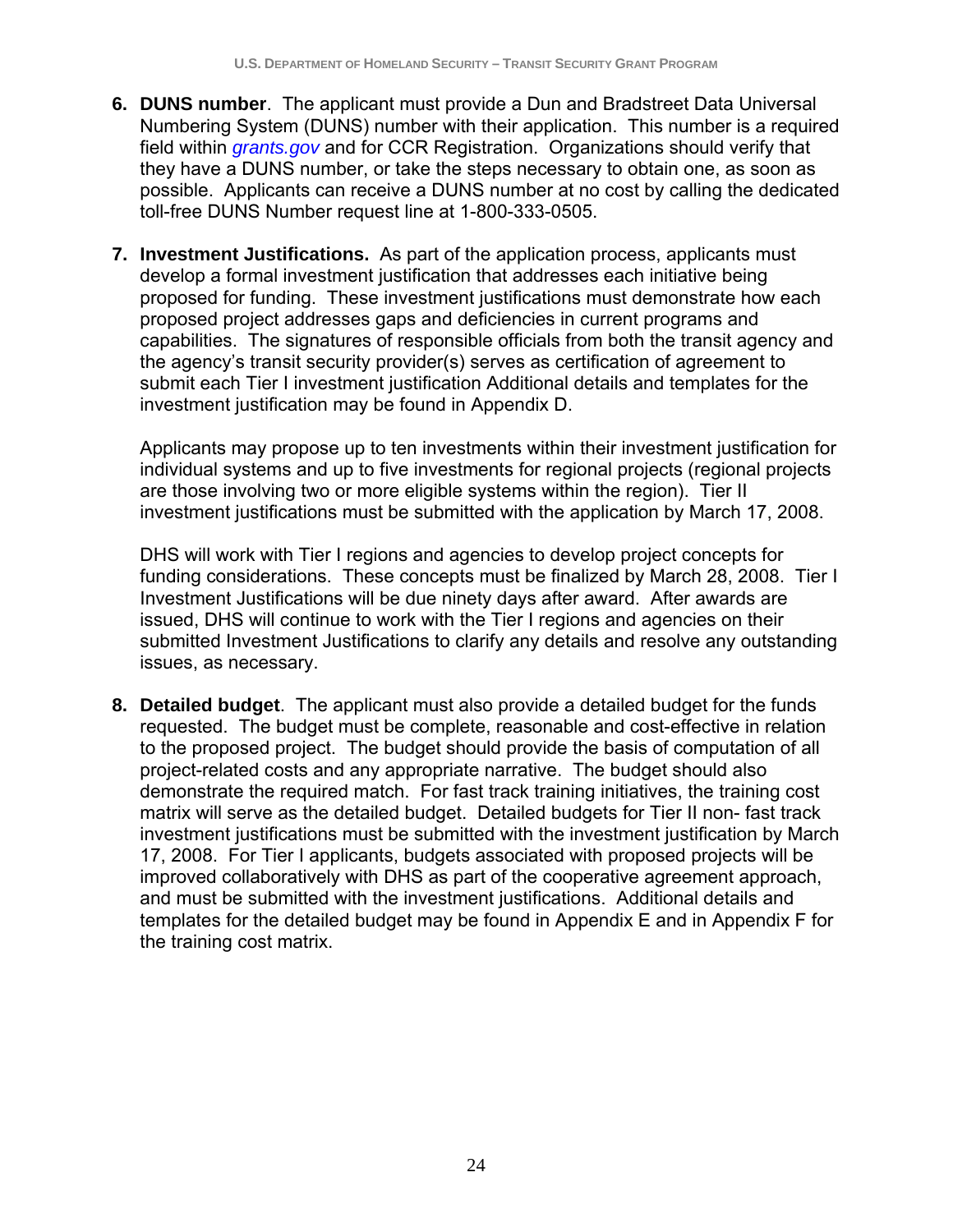#### **9. Standard financial requirements.**

**9.1 -- Non-supplanting certification.** This certification affirms that grant funds will be used to supplement existing funds, and will not replace (supplant) funds that have been appropriated for the same purpose. Applicants or grantees may be required to supply documentation certifying that a reduction in non-Federal resources occurred for reasons other than the receipt or expected receipt of Federal funds.

**9.2 -- Assurances.** Assurances forms (SF-424B and SF-424D) can be accessed at *http://www07.grants.gov/agencies/approved\_standard\_forms.jsp* It is the responsibility of the recipient of the Federal funds to understand fully and comply with these requirements. Failure to comply may result in the withholding of funds, termination of the award or other sanctions. The applicant will be agreeing to these assurances upon the submission of the application.

**9.3 -- Certifications regarding lobbying, debarment, suspension, other responsibility matters and the drug-free workplace requirement.** This certification, which is a required component of the on-line application, commits the applicant to compliance with the certification requirements under 44 CFR Part 17,which contains provisions for *Government-wide Debarment and Suspension (Non-procurement) and Government-wide Requirements for Drug-Free Workplace (Grants); and 44* CFR part 18, *the New Restrictions on Lobbying.* All of these can be referenced at: *http://www.access.gpo.gov/nara/cfr/waisidx\_07/44cfrv1\_07.html and http://www.access.gpo.gov/nara/cfr/waisidx\_00/44cfrv1\_00.html*

#### **10. Technology requirements**

**10.1 -- National Information Exchange Model.** To support homeland security, public safety, and justice information sharing, DHS requires all grantees to use the latest National Information Exchange Model (NIEM) specifications and guidelines regarding the use of Extensible Markup Language (XML) for all TSGP awards. Further information about the required use of NIEM specifications and guidelines is available at *http://www.niem.gov.* 

**10.2 -- Geospatial guidance.** Geospatial technologies capture, store, analyze, transmit, and/or display location-based information (i.e., information that can be linked to a latitude and longitude). State, local, and industry partners are increasingly incorporating geospatial technologies and data in an effort to prevent, protect against, respond to, and recover from terrorist activity and incidents of national significance. DHS encourages grantees to align geospatial activities with the guidance available on the FEMA website at *http://www.fema.gov/grants.*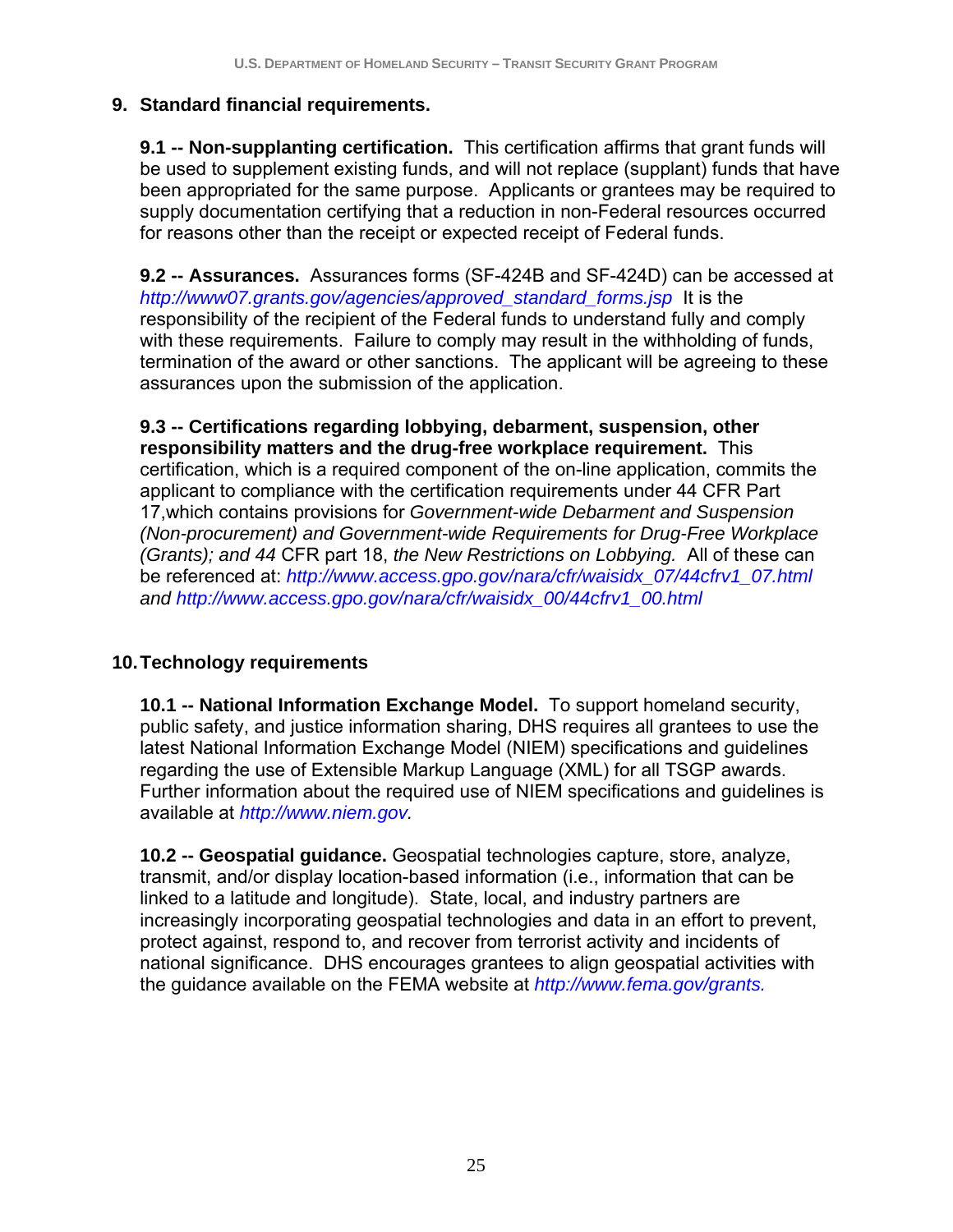#### **11. Administrative requirements**

**11.1 -- Freedom of Information Act (FOIA).** DHS recognizes that much of the information submitted in the course of applying for funding under this program or provided in the course of its grant management activities may be considered law enforcement sensitive or otherwise important to national security interests. This may include threat, risk, and needs assessment information, and discussions of demographics, transportation, public works, and industrial and public health infrastructures. While this information under Federal control is subject to requests made pursuant to the FOIA, 5. U.S.C. §552, all determinations concerning the release of information of this nature are made on a case-by-case basis by the DHS FOIA Office, and may likely fall within one or more of the available exemptions under the Act. The applicant is encouraged to consult its own State and local laws and regulations regarding the release of information, which should be considered when reporting sensitive matters in the grant application, needs assessment and strategic planning process. The applicant may also consult FEMA regarding concerns or questions about the release of information under State and local laws. The grantee should be familiar with the regulations governing Protected Critical Infrastructure Information (6 CFR Part 29) and Sensitive Security Information (49 CFR Part 1520), as these designations may provide additional protection to certain classes of homeland security information.

**11.2 -- Protected Critical Infrastructure Information (PCII)**. The PCII Program, established pursuant to the Critical Infrastructure Information Act of 2002 (CII Act), created a new framework, which enables State and local jurisdictions and members of the private sector voluntarily to submit sensitive information regarding critical infrastructure to DHS. The Act also provides statutory protection for voluntarily shared CII from public disclosure and civil litigation. If validated as PCII, these documents can only be shared with authorized users who agree to safeguard the information.

PCII accreditation is formal recognition that the covered government entity has the capacity and capability to receive and store PCII. DHS encourages all SAAs to pursue PCII accreditation to cover their State government and attending local government agencies. Accreditation activities include signing an Memorandum Of Agreement (MOA) with DHS, appointing a PCII Officer, and implementing a selfinspection program. For additional information about PCII or the accreditation process, please contact the DHS PCII Program Office at *pcii-info@dhs.gov.*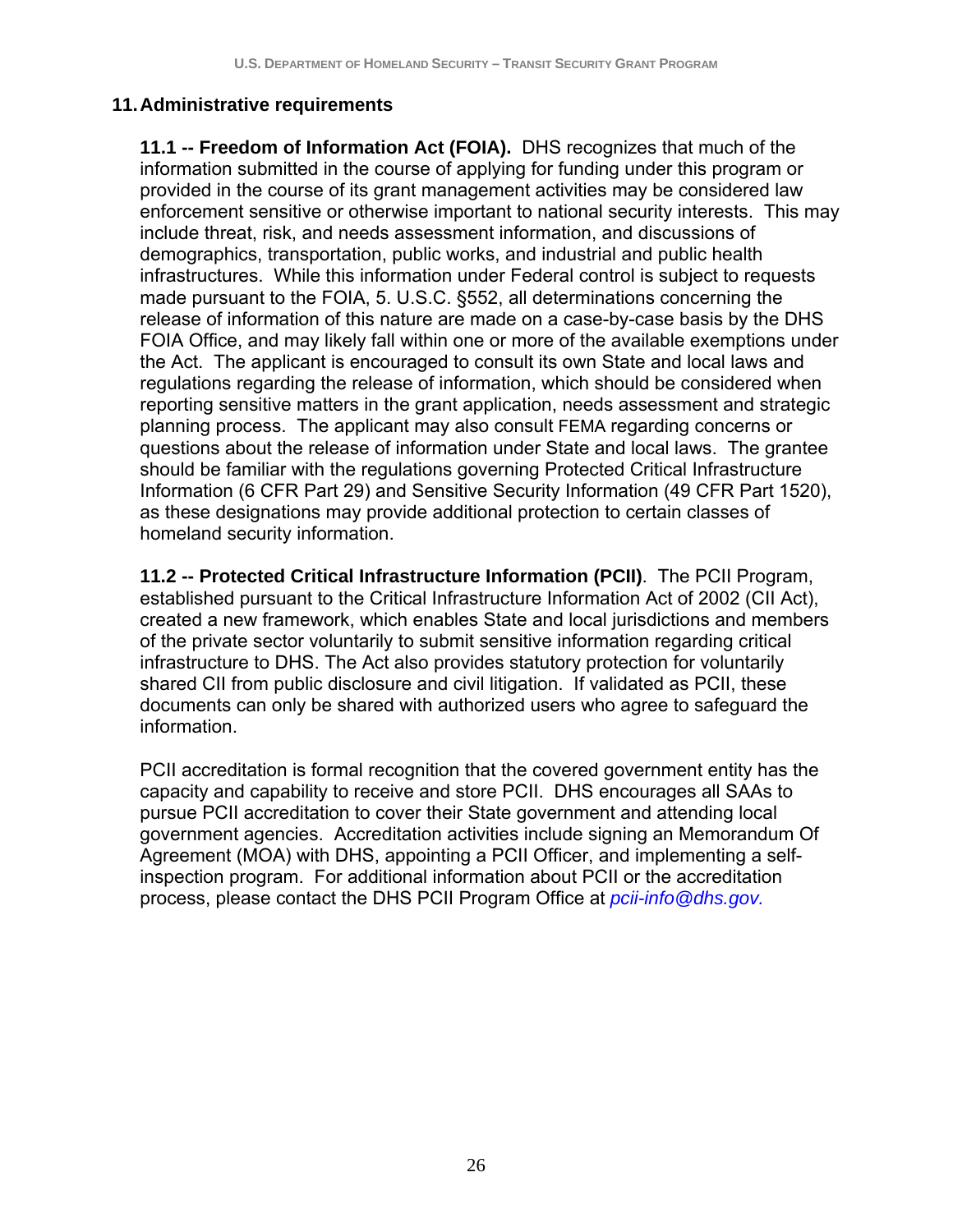**11.3 -- Compliance with Federal civil rights laws and regulations.** The grantee is required to comply with Federal civil rights laws and regulations. Specifically, the grantee is required to provide assurances as a condition for receipt of Federal funds that its programs and activities comply with the following:

- *Title VI of the Civil Rights Act of 1964, as amended, 42. U.S.C. 2000 et. seq.*  – no person on the grounds of race, color or national origin will be excluded from participation in, be denied the benefits of, or be otherwise subjected to discrimination in any program or activity receiving Federal financial assistance*.*
- *Section 504 of the Rehabilitation Act of 1973, as amended, 29 U.S.C. 794*  no qualified individual with a disability in the United States, shall, by reason of his or her disability, be excluded from the participation in, be denied the benefits of, or otherwise be subjected to discrimination in any program or activity receiving Federal financial assistance.
- *Title IX of the Education Amendments of 197*2, *as amended, 20 U.S.C. 1681 et. seq.* –discrimination on the basis of sex is eliminated in any education program or activity receiving Federal financial assistance*.*
- *The Age Discrimination Act of 1975, as amended, 20 U.S.C. 6101 et. seq.*  no person in the United States shall be, on the basis of age, excluded from participation in, denied the benefits of or subjected to discrimination under any program or activity receiving Federal financial assistance.

Grantees must comply with all regulations, guidelines, and standards adopted under the above statutes. The grantee is also required to submit information, as required, to the DHS Office for Civil Rights and Civil Liberties concerning its compliance with these laws and their implementing regulations.

**11.4 -- Services to limited English proficient (LEP) persons**. Recipients of DHS financial assistance are required to comply with several Federal civil rights laws, including Title VI of the Civil Rights Act of 1964, as amended. These laws prohibit discrimination on the basis of race, color, religion, national origin, and sex in the delivery of services. National origin discrimination includes discrimination on the basis of limited English proficiency. To ensure compliance with Title VI, recipients are required to take reasonable steps to ensure that LEP persons have meaningful access to their programs. Meaningful access may entail providing language assistance services, including oral and written translation, where necessary. The grantee is encouraged to consider the need for language services for LEP persons served or encountered both in developing their proposals and budgets and in conducting their programs and activities. Reasonable costs associated with providing meaningful access for LEP individuals are considered allowable program costs. For additional information, see *http://www.lep.gov.*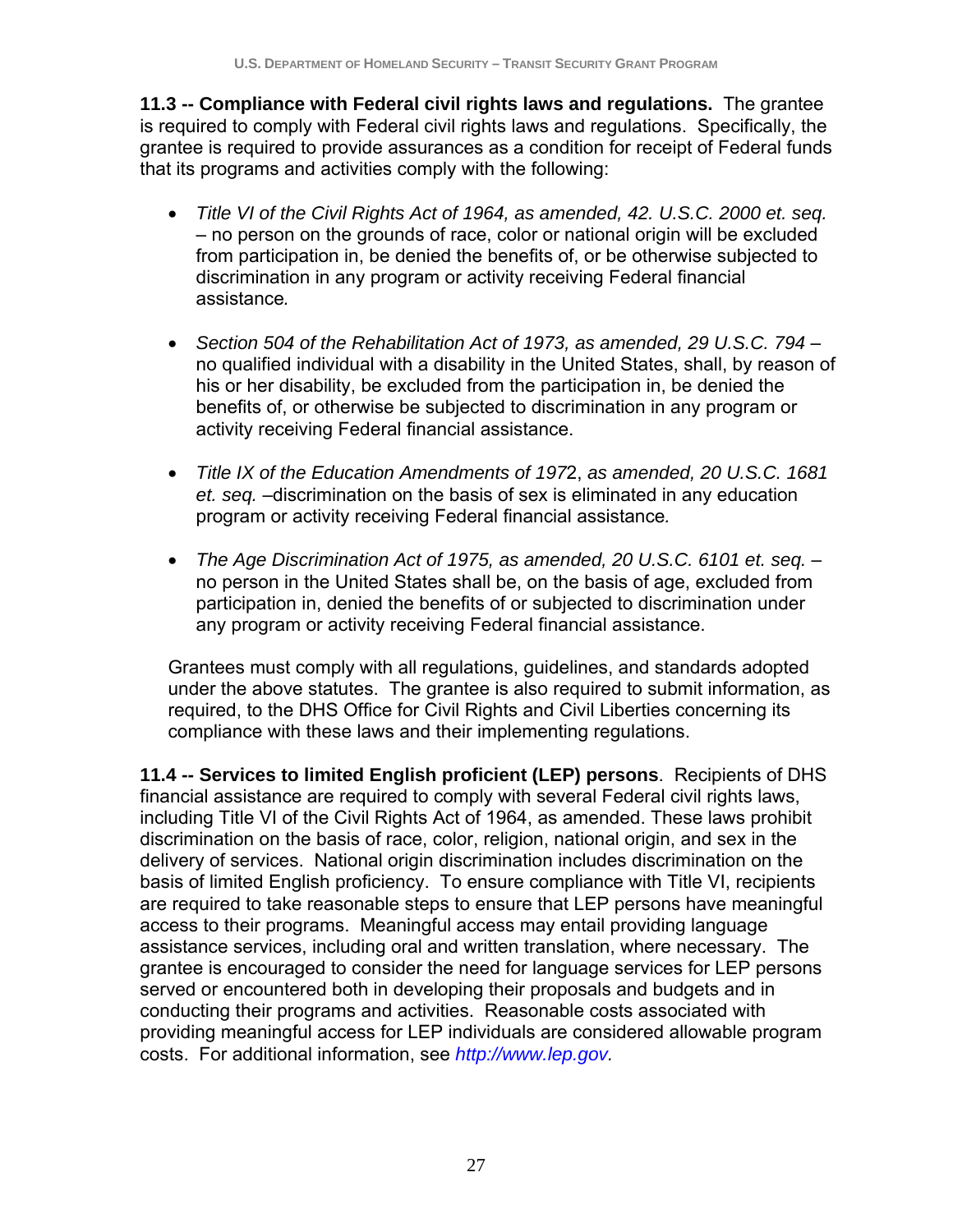**11.5 -- -- Integrating individuals with disabilities into emergency planning**. Section 504 of the Rehabilitation Act of 1973, as amended, prohibits discrimination against people with disabilities in all aspects of emergency mitigation, planning, response, and recovery by entities receiving financial from DHS. In addition, Executive Order #13347, entitled "Individuals with Disabilities in Emergency Preparedness" signed in July 2004, requires the Federal Government to support safety and security for individuals with disabilities in situations involving disasters, including earthquakes, tornadoes, fires, floods, hurricanes, and acts of terrorism. Executive Order 13347 requires the federal government to, among other things, encourage consideration of the needs of individuals with disabilities served by State, local, and tribal governments in emergency preparedness planning.

DHS has several resources available to assist emergency managers in planning and response efforts related to people with disabilities and to ensure compliance with Federal civil rights laws:

- **Guidelines for Accommodating Individuals with Disabilities in Disaster:** The Guidelines synthesize the array of existing accessibility requirements into a user friendly tool for use by response and recovery personnel in the field. The Guidelines are available at *http://www.fema.gov/oer/reference/*.
- **Disability and Emergency Preparedness Resource Center:** A web-based "Resource Center" that includes dozens of technical assistance materials to assist emergency managers in planning and response efforts related to people with disabilities. The "Resource Center" is available at *http://www.disabilitypreparedness.gov*.
- *Lessons Learned Information Sharing (LLIS)* resource page on **Emergency Planning for Persons with Disabilities and Special Needs:** A true one-stop resource shop for planners at all levels of government, non-governmental organizations, and private sector entities, the resource page provides more than 250 documents, including lessons learned, plans, procedures, policies, and guidance, on how to include citizens with disabilities and other special needs in all phases of the emergency management cycle.

LLIS.gov is available to emergency response providers and homeland security officials from the local, state, and federal levels. To access the resource page, log onto *http://www.LLIS.gov* and click on *Emergency Planning for Persons with Disabilities and Special Needs* under *Featured Topics*. If you meet the eligibility requirements for accessing Lessons Learned Information Sharing, you can request membership by registering online.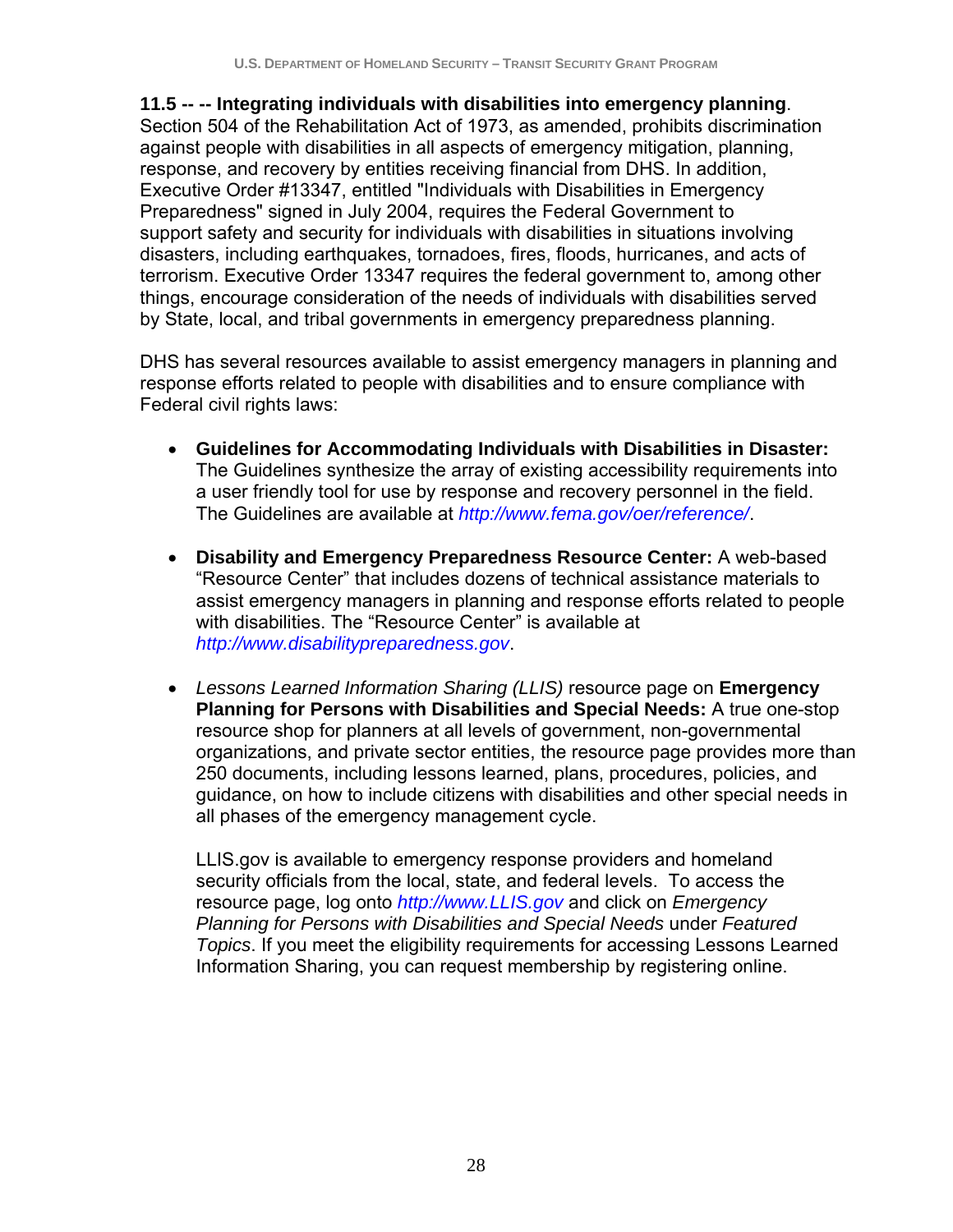**11.6 -- Compliance with the National Energy Conservation Policy and Energy Policy Acts.** In accordance with the Consolidated Appropriations Act of 2008 (P.L. 110-161), all FY 2008 grant funds must comply with the following two requirements:

- None of the funds made available through shall be used in contravention of the Federal buildings performance and reporting requirements of Executive Order No. 13123, part 3 of title V of the National Energy Conservation Policy Act (42 USC 8251 et. Seq.), or subtitle A of title I of the Energy Policy Act of 2005 (including the amendments made thereby)**.**
- None of the funds made available shall be used in contravention of section 303 of the Energy Policy Act of 1992 (42 USC13212).

**11.7 -- National Environmental Policy Act (NEPA).** FEMA is required to consider the potential impacts to the human and natural environment of projects proposed for FEMA funding. FEMA, through its Environmental and Historic Preservation (EHP) Program, engages in a review process to ensure that FEMA-funded activities comply with various Federal laws, including the National Environmental Policy Act, National Historic Preservation Act, Endangered Species Act, and Executive Orders on Floodplains (11988), Wetlands (11990) and Environmental Justice (12898). The goal of these compliance requirements is to protect our nation's water, air, coastal, wildlife, agricultural, historical, and cultural resources, as well as to minimize potential adverse effects to children and low-income and minority populations.

The grantee shall provide any information requested by FEMA to ensure compliance with applicable Federal EHP requirements. Any project with the potential to impact EHP resources, including but not limited to communications towers, physical security enhancements, new construction, and modifications to buildings and structures that are 50 years old or older, cannot be initiated until FEMA has completed its review. Grantees may be required to provide detailed information about the project, including the following: location (street address or map coordinates); description of the project including any associated ground disturbance work, extent of modification of existing structures, construction equipment to be used, staging areas, access roads, etc.; year the existing facility was built; natural, biological, and/or cultural resources present in the project vicinity; visual documentation such as site and facility photographs, project plans, maps, etc.; and possible project alternatives.

For certain types of projects, FEMA must consult with other Federal and State agencies such as the U.S. Fish and Wildlife Service, State Historic Preservation Offices, and the U.S. Army Corps of Engineers, as well as other agencies and organizations responsible for protecting natural and cultural resources. For projects with the potential to have significant adverse effects on the environment and/or historic properties, FEMA's EHP review and consultation may result in a substantive agreement between the involved parties outlining how the grantee will avoid the effects, minimize the effects, or, if necessary, compensate for the effects.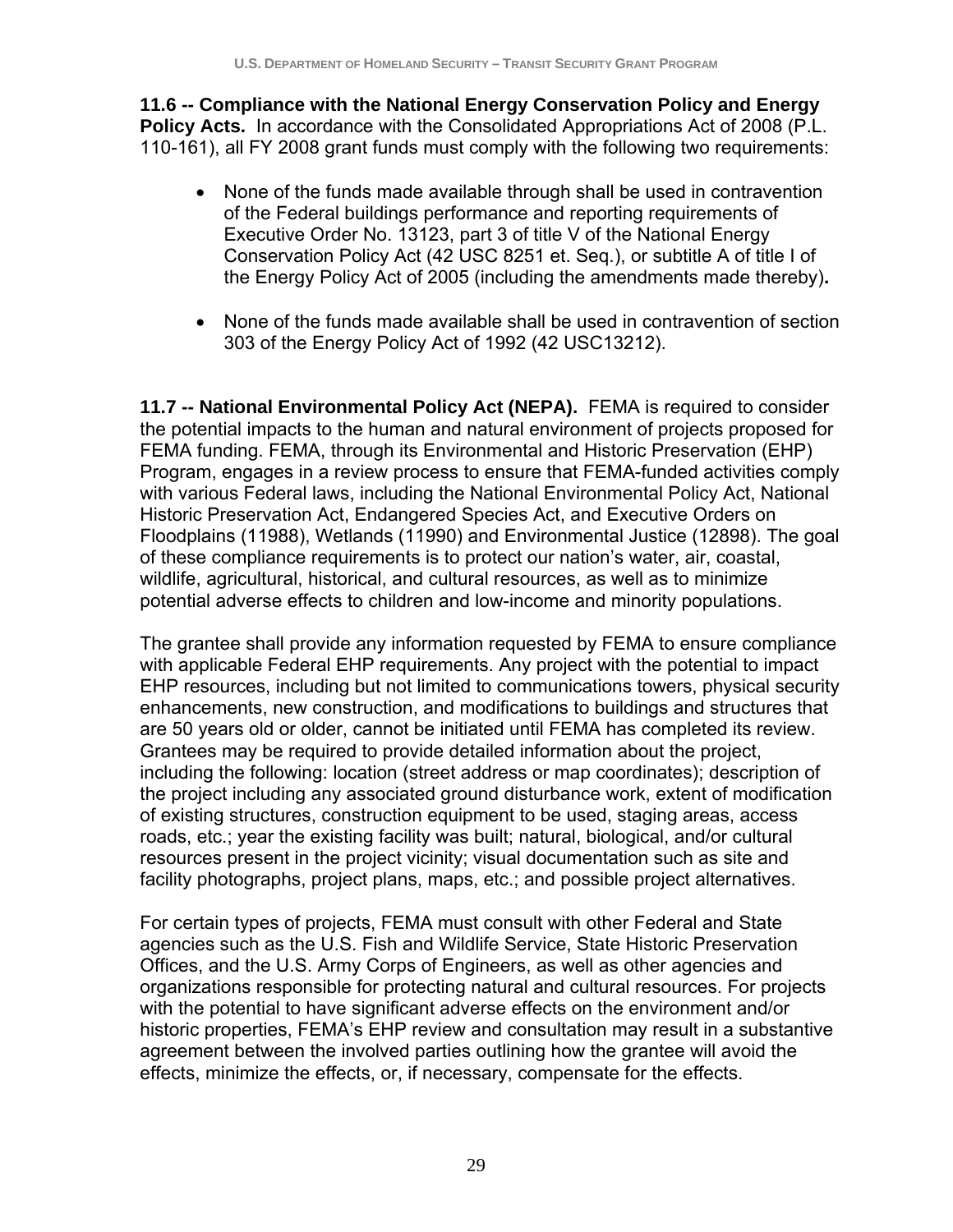Because of the potential for significant adverse effects to EHP resources or public controversy, some projects may require an additional assessment or report, such as an Environmental Assessment, Biological Assessment, archaeological survey, cultural resources report, wetlands delineation, or other document, as well as a public comment period. Grantees are responsible for the costs and resources necessary for preparing such documents, as well as for the costs of any treatment or mitigation measures necessary to address potential adverse impacts.

Failure of the grantee to meet Federal, State, and local EHP requirements, obtain applicable permits, and comply with any conditions that may be placed on the project as the result of FEMA's EHP review may jeopardize Federal funding.

For more information on FEMA's EHP requirements, SAAs should refer to FEMA's Information Bulletin #271, *Environmental Planning and Historic Preservation Requirements for Grants*

#### **C. Transit Application Checklist**

Specific guidance on applying through *grants.gov* is available in Appendix C.

#### *All FY 2008 TSGP applicants must complete the following:*

- **1. SF-424 Grant application with certifications (through** *grants.gov***)** 
	- Non-supplanting certification
	- SF-424B and/or SF-424D Assurances
	- **SF-LLL Disclosure of Lobbying Activities**
	- Certifications regarding lobbying, debarment, suspension, other responsibility matters and the drug-free workplace requirement

#### **2. DUNS number (through** *grants.gov* **form)**

- **3. Investment Justification (through** *grants.gov* **file attachment)** 
	- **Responsible Transit Security Provider Signature Form**
	- See Appendix D

#### **4. Detailed Budget/Training Cost Matrix (through** *grants.gov* **file attachment)**

- See Appendices E and F
- **5. Security Plan Certification Form** 
	- See Appendix J
- **6. Operational Expenses Certification Form (if applicable)** 
	- See Appendix I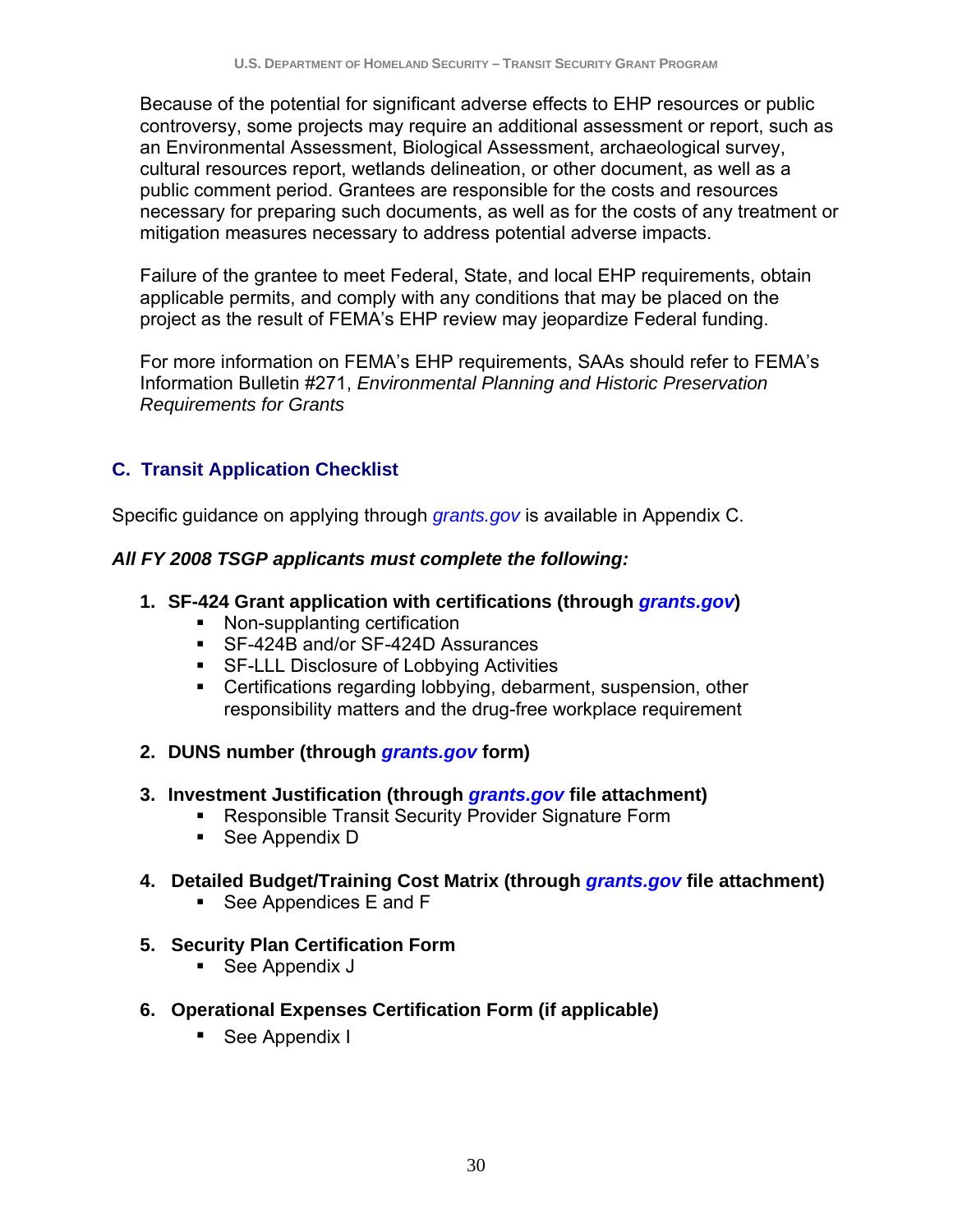## **Appendix A Alignment with the National Preparedness Architecture**

Figure 1, below, graphically summarizes key elements of the national preparedness architecture.

#### **Figure 1**

#### **Laws, Strategy Documents, Directives and Plans That Impact the Grant Program**

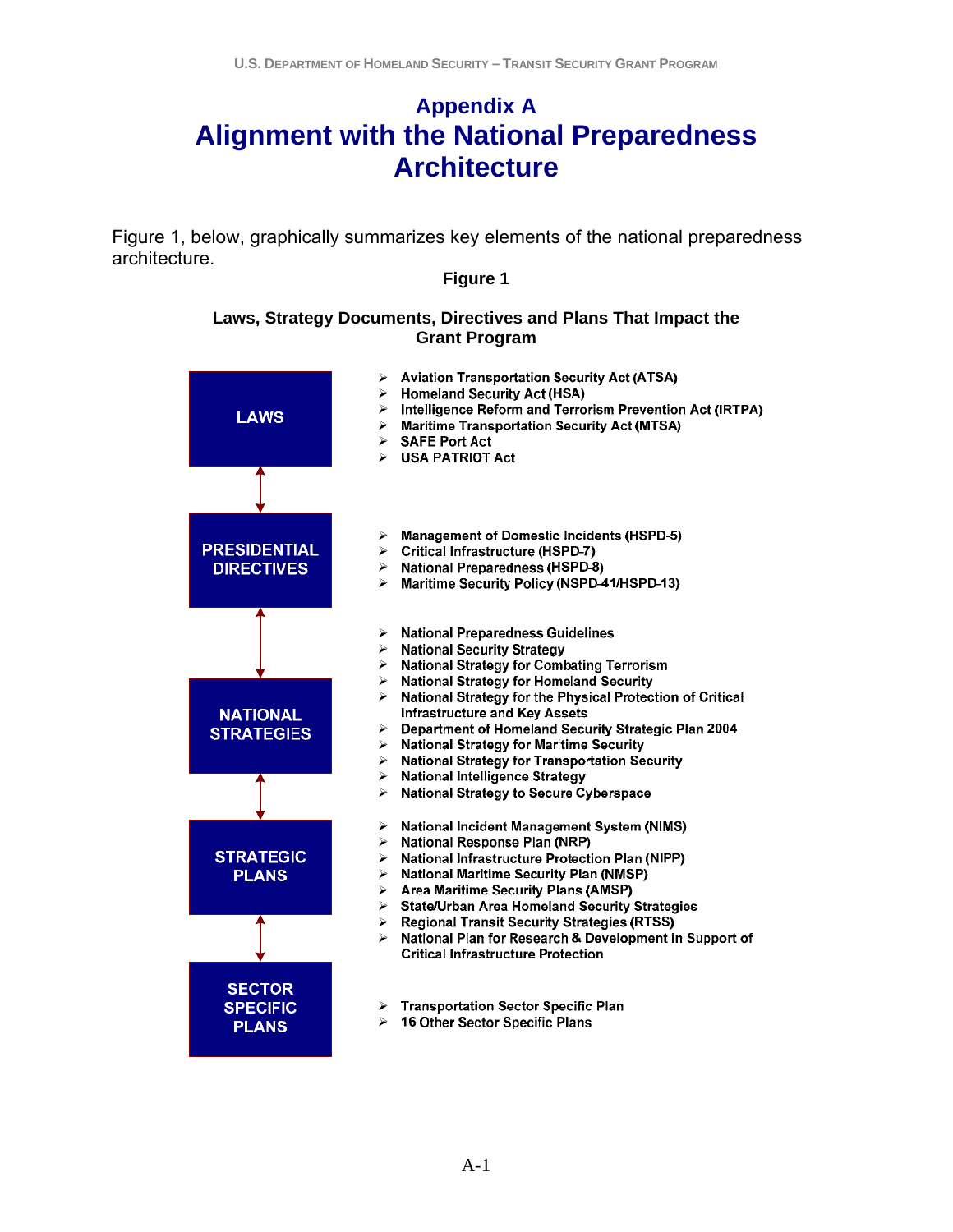### **Appendix B FY 2008 TSGP Allowable Expenses**

#### **A. Overview**

Specific investments made in support of the funding priorities discussed above generally fall into one of six allowable cost categories:

- 1. Planning
- 2. Operational Activities
- 3. Equipment Acquisitions
- 4. Training
- 5. Exercises
- 6. Management and Administration

PL 110-53 limits how funds can be used for certain operating projects, especially those projects which include operational costs associated with security and counter-terrorism duties. Not more than 50 percent of the funds available for this grant program may be used for "operating uses" as outlined in PL 110-53 section  $1406(b)(2)^{14}$  which includes security training, exercises, public awareness campaigns, canine patrols, development of security plans, overtime reimbursement, and operational costs associated with security or counter-terrorism duties. Further, within the "operational costs" sub-category of "Operating uses", which includes reimbursement of State, local, and tribal governments for costs for personnel assigned to full-time or part-time security or counterterrorism duties related to public transportation (i.e. OPacks), there is a limitation that grant funding used for this expense cannot total more than 10 percent of the total grant funds received by a public transportation agency in any 1 year<sup>15</sup>. Projects funded under a FY 2008 TSGP award must be consistent with the limitations imposed by PL 110-53.

The following provides guidance on allowable costs within each of these areas:

**1. Planning Costs.** FY 2008 TSGP funds may be used for the following types of planning activities:

- Public education and outreach (such as reproduction of Transit Watch materials). Where possible, such activities should be coordinated with local Citizen Corps Council(s).
- Public alert and warning systems and security education efforts.
- Development and implementation of homeland security support programs and adoption of ongoing DHS national initiatives (including, for example, building or enhancing preventive radiological and nuclear detection programs).

 $\overline{a}$ <sup>14</sup> PL 110-53, Section 1406(m)(1)(B)<br><sup>15</sup> PL 110-53, Section 1406(b)(2)(G)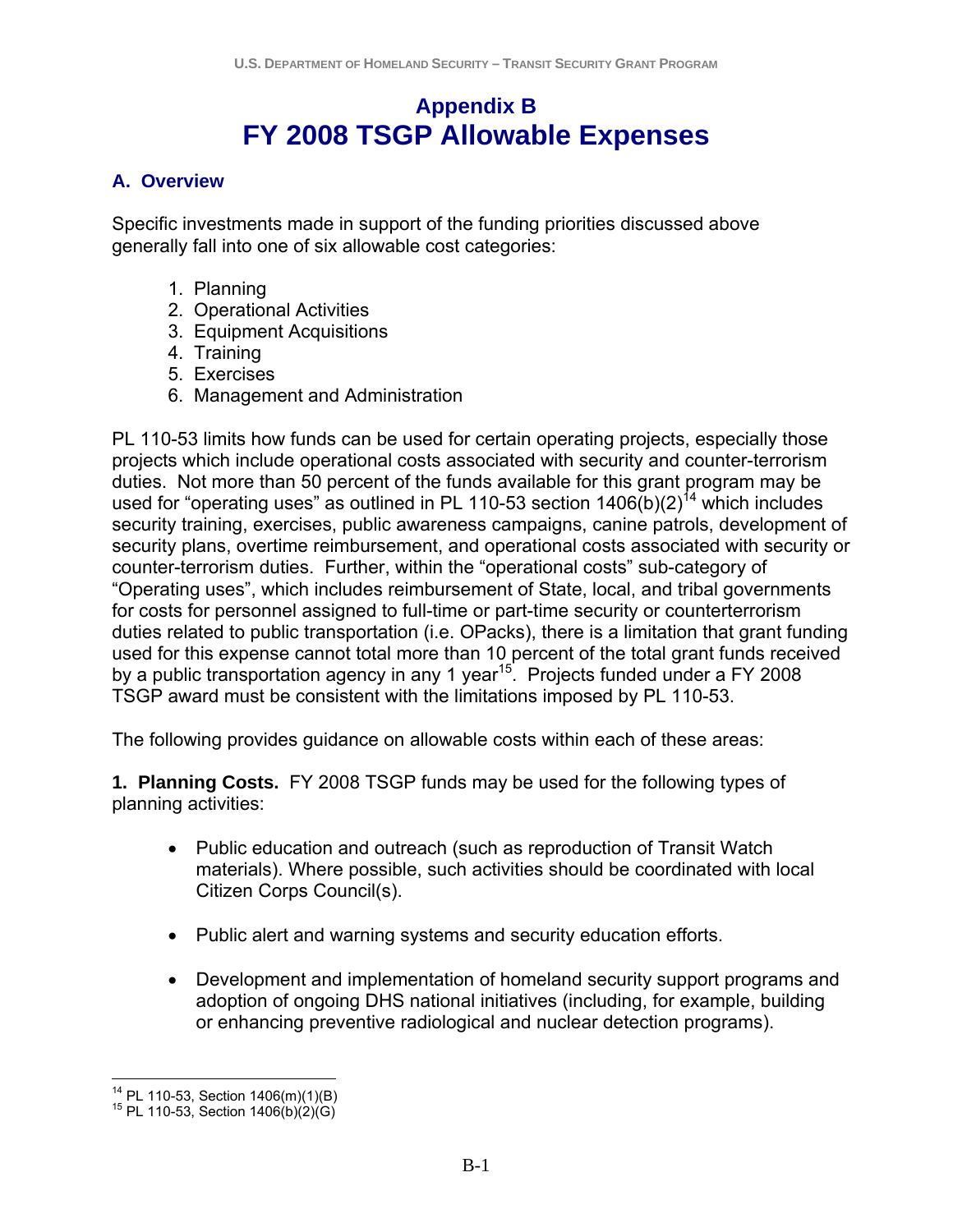- Development and enhancement of security plans and protocols.
- Development or further strengthening of security assessments, including multi-agency and multi-jurisdictional partnerships and conferences to facilitate planning activities.
- Hiring of full or part-time staff and contractors or consultants to assist with planning activities (not for the purpose of hiring public safety personnel).
- Materials required to conduct planning activities.
- Travel and per diem related to professional planning activities.
- Other project planning activities with prior approval from DHS.

**2. Operational Activities.** Three Operational Packages (OPacks) have been developed to support operational activities. These OPacks are available for funding to an eligible Tier I transit system that has a dedicated transit security/police force, a transit security operations dispatch center, and a daily unlinked ridership of 200,000 or greater. Certain law enforcement agencies are also eligible as sub-recipients of Tier I transit systems. Tier I transit systems that meet the eligibility requirements can apply for funding to support one or more of the three available OPacks. DHS considers OPacks to be effective tactics for supporting the FY 2008 funding priorities for the TSGP.

DHS encourages transit systems and subgrantees to develop innovative layered approaches to enhance both the human and facility security on transit systems. Helping mass transit systems increase randomness, unpredictability, and ultimate effectiveness of monitoring and patrol in their security and terrorism prevention programs is critical to National transit security. Implementation of one of the three OPack modules supports these efforts. It is expected that OPack modules will be applied to address the Transit Security priorities. The following OPacks complement existing security systems and provide appropriate, practical, and cost-effective means of protecting assets:

#### **A. Explosives Detection Canine Teams**

When combined with the existing capability of a transit security/police force, the added value provided through the addition of a canine team is significant. Explosives Detection Canine Teams are a proven, reliable resource to detect explosives and are a key component in a balanced counter-sabotage program. Canine teams also provide the added psychological deterrent achieved solely through their presence. Such operational efficiency can not be obtained through borrowed use of local police force-operated canine teams, as the needs of the local jurisdiction will always be their first priority. Therefore, the TSGP will provide funds to establish dedicated transit security/police force canine teams. Each canine team will be composed of one dog and one handler. Funds for these canine teams may **not** be used to fund drug detection and apprehension technique training. Only explosives detection training for the canine teams will be funded.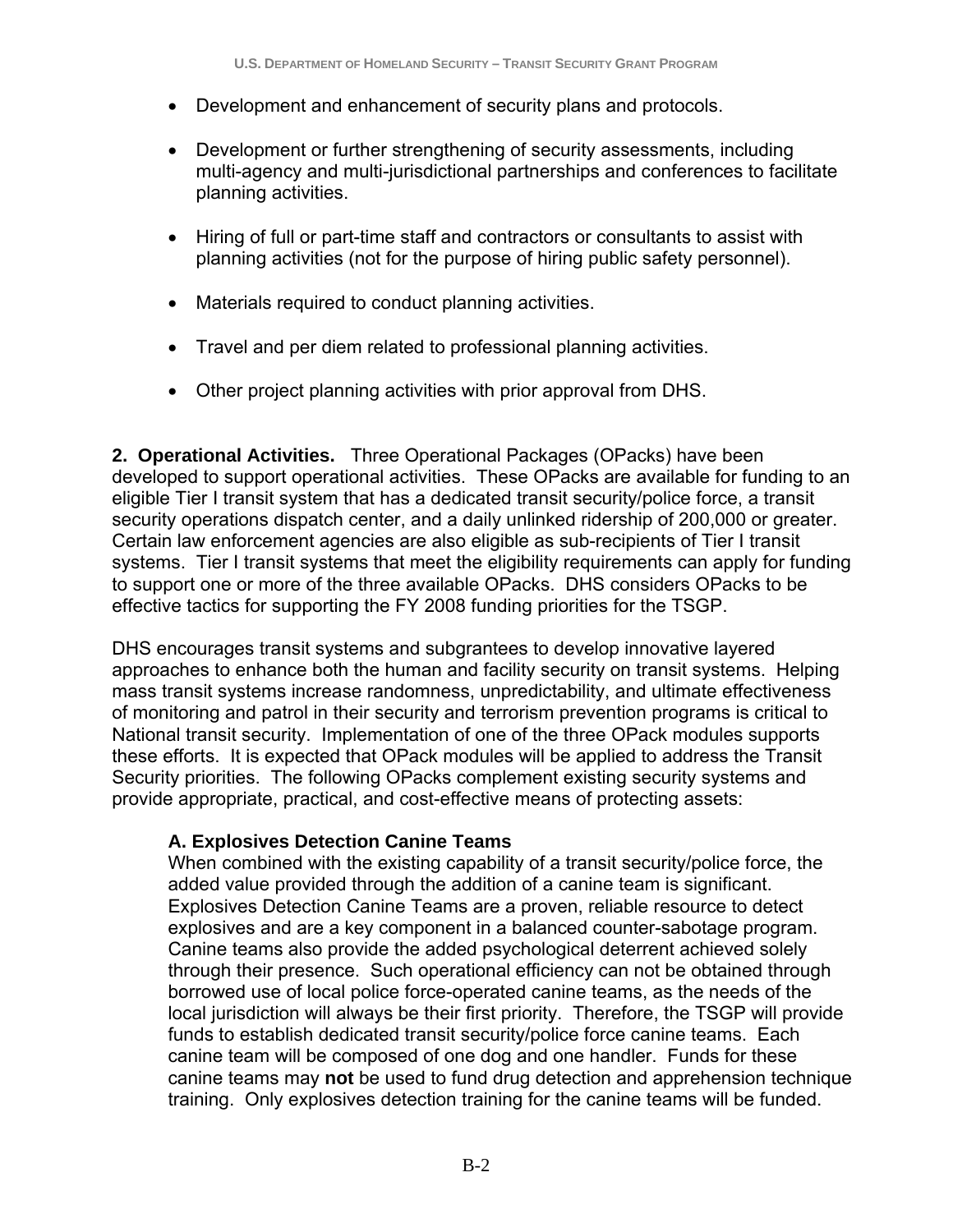#### **B. Visible Intermodal Protection and Response (VIPR) Teams**

The VIPR capability provided through the OPack program will offer TSGP funding for dedicated transit VIPR capability on a regular basis, rather than using VIPR teams for the surge capacity provided by DHS in the past. The VIPR initiative aligns with DHS' risk-based strategy in confronting terrorist threats to potentially vulnerable public transit systems. VIPR teams do not supersede other local transit security forces; rather, they augment current capabilities with the unique strengths and expertise leveraged through the specialized skill sets possessed by each individual within the VIPR team. Each VIPR team will consist of four individuals, including two overt elements (e.g., uniformed transit sector law enforcement officer, canine team, mobile explosive screeners), and two discreet observer elements. Funds for these canine teams may **not** be used to fund drug detection and apprehension technique training. Only explosives detection training for the canine teams will be funded.

#### **C. Mobile Explosive Screening Team**

The Mobile Explosive Screening Team OPack will allow transit systems the flexibility to deploy combinations of trained individuals and technologies that will assist in making screening decisions where there are large numbers of individuals with hand carried items. This screening technology will be coupled with mobile explosive screening technologies to resolve the problem of screening a large number of items and individuals.

#### **Funding Availability for OPacks**

OPacks will be funded for a 30 month period. The monetary figures presented below are stated in terms of cost per period of performance (which indicates actual/complete funding for the 30 month period). Additionally, any OPack costs after the 30 month period of performance (including expenses related to the maintenance, personnel, equipment, etc.) are the responsibility of the applicable transit system or law enforcement sub-recipient. If these positions are not sustained the state or local agency will not be eligible for this personnel support in the future.

|    | <b>Operational Package</b>                                    | <b>Funding per</b><br>Year<br>$(12$ months) | <b>Funding per Period of</b><br><b>Performance</b><br>(30 months) | Federal Cost Share per<br><b>Period of Performance</b><br>(30months) |
|----|---------------------------------------------------------------|---------------------------------------------|-------------------------------------------------------------------|----------------------------------------------------------------------|
|    | <b>Explosives Detection</b><br><b>Canine Teams</b>            | \$150,000 per<br>team                       | \$375,000 per team                                                | \$250,000 per team                                                   |
| 2. | Visible Intermodal<br>Protection and Response<br>(VIPR) Teams | \$500,000 per<br>team                       | \$1,250,000 per team                                              | \$833,333 per team                                                   |
| 3. | Mobile Explosive Screening<br>Team                            | \$600,000 per<br>team                       | \$1,500,000 per team                                              | \$1,000,000 per team                                                 |

#### **Table 5: Available Funding for OPacks**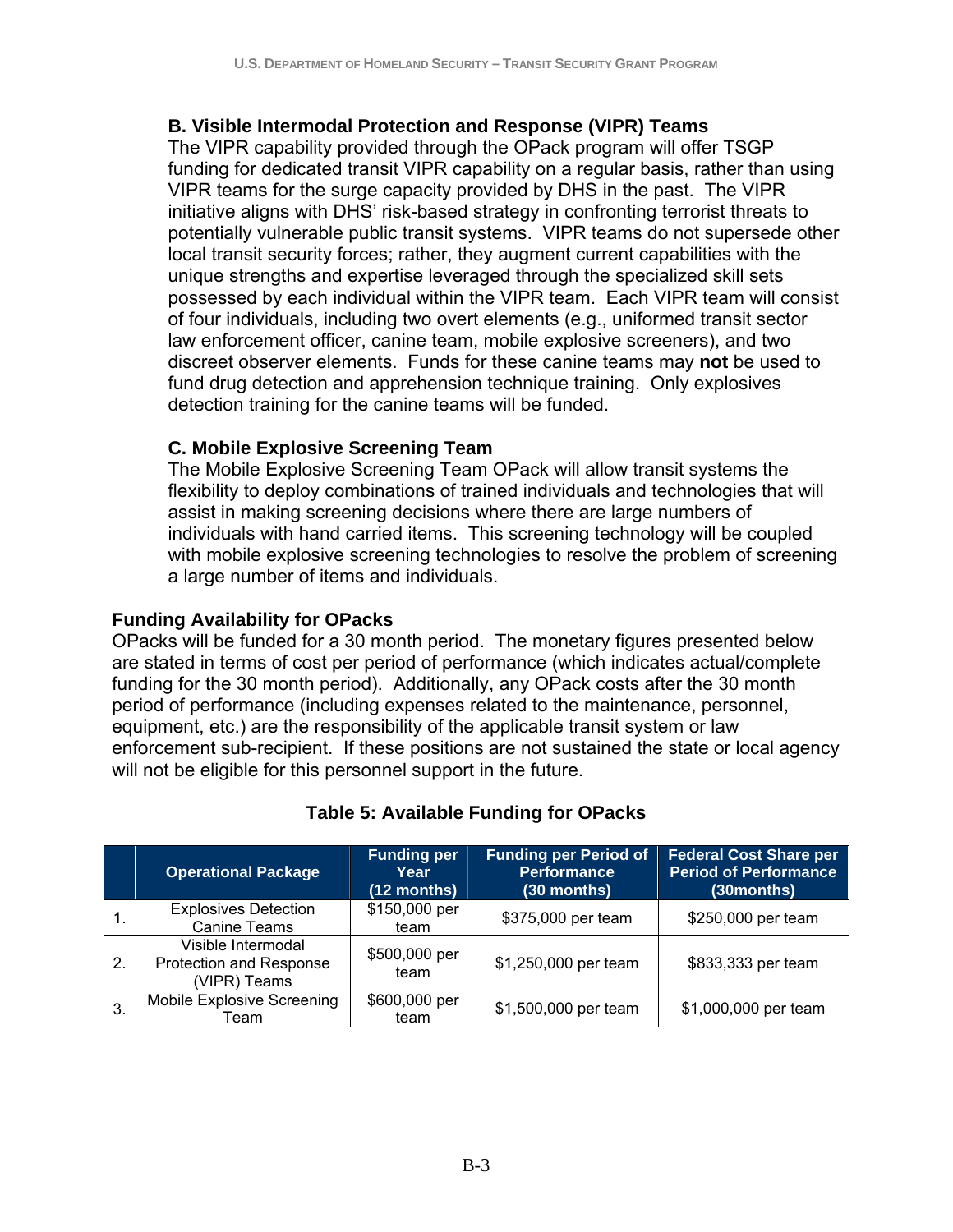#### **OPack Requirements**

TSGP OPack funds may only be used for new positions and cannot be used to pay for existing capabilities/programs (e.g. canine teams) already supported by the transit system. Non-supplanting restrictions apply.

# **Table 6: OPack Requirements**

|                              | <b>OPacks</b>                                     | <b>Requirements</b>                                                                                                                                                                                                                                                                                                                                                                                                                                                                                                                                                                                                                                                                                                                                                                                                                                                                                                                                                                                                                                                |
|------------------------------|---------------------------------------------------|--------------------------------------------------------------------------------------------------------------------------------------------------------------------------------------------------------------------------------------------------------------------------------------------------------------------------------------------------------------------------------------------------------------------------------------------------------------------------------------------------------------------------------------------------------------------------------------------------------------------------------------------------------------------------------------------------------------------------------------------------------------------------------------------------------------------------------------------------------------------------------------------------------------------------------------------------------------------------------------------------------------------------------------------------------------------|
| 1. Explosives<br><b>Team</b> | <b>Detection Canine</b>                           | Each canine team, composed of one dog and one handler, must be<br>$\bullet$<br>certified by an appropriate, qualified organization<br>Canines should receive an initial basic training course and also weekly<br>$\bullet$<br>maintenance training sessions thereafter to maintain the certification<br>The basic training averages 10 weeks for the team, with weekly training<br>$\bullet$<br>and daily exercising (comparable training and certification standards,<br>such as those promulgated by the TSA Explosive Detection Canine<br>Program, the National Police Canine Association (NPCA), the United<br>States Police Canine Association (USPCA), or the International<br>Explosive Detection Dog Association (IEDDA) may be used to meet this<br>requirement $16$ )<br>Certifications should be on file with the SAA and must be made available<br>$\bullet$<br>to DHS upon request.                                                                                                                                                                   |
| 2. VIPR Team                 |                                                   | Specific for the Canine Team within the VIPR Team:<br>$\bullet$<br>Each canine team, composed of one dog and one handler, must<br>be certified by an appropriate, qualified organization<br>Canines should receive an initial basic training course and also<br>٠<br>weekly maintenance training sessions thereafter to maintain the<br>certification<br>The basic training averages 10 weeks for the team, with weekly<br>٠<br>training and daily exercising (comparable training and certification<br>standards, such as those promulgated by the TSA Explosive<br>Detection Canine Program, the National Police Canine Association<br>(NPCA), the United States Police Canine Association (USPCA), or<br>the International Explosive Detection Dog Association (IEDDA)<br>may be used to meet this requirement. 10<br>The individuals hired for the covert and over elements must be properly<br>$\bullet$<br>trained law enforcement officers<br>Certifications should be on file with the SAA and must be made available<br>$\bullet$<br>to DHS upon request. |
| 3.                           | <b>Mobile Explosives</b><br><b>Screening Team</b> | Certifications should be on file with the SAA and must be made available<br>$\bullet$<br>to DHS upon request.                                                                                                                                                                                                                                                                                                                                                                                                                                                                                                                                                                                                                                                                                                                                                                                                                                                                                                                                                      |

 $\overline{a}$ <sup>16</sup> Training and certification information can be found at: http://www.tsa.gov/lawenforcement/programs, http://www.npca.net, http://www.uspcak9.com, and http://www.bombdog.org.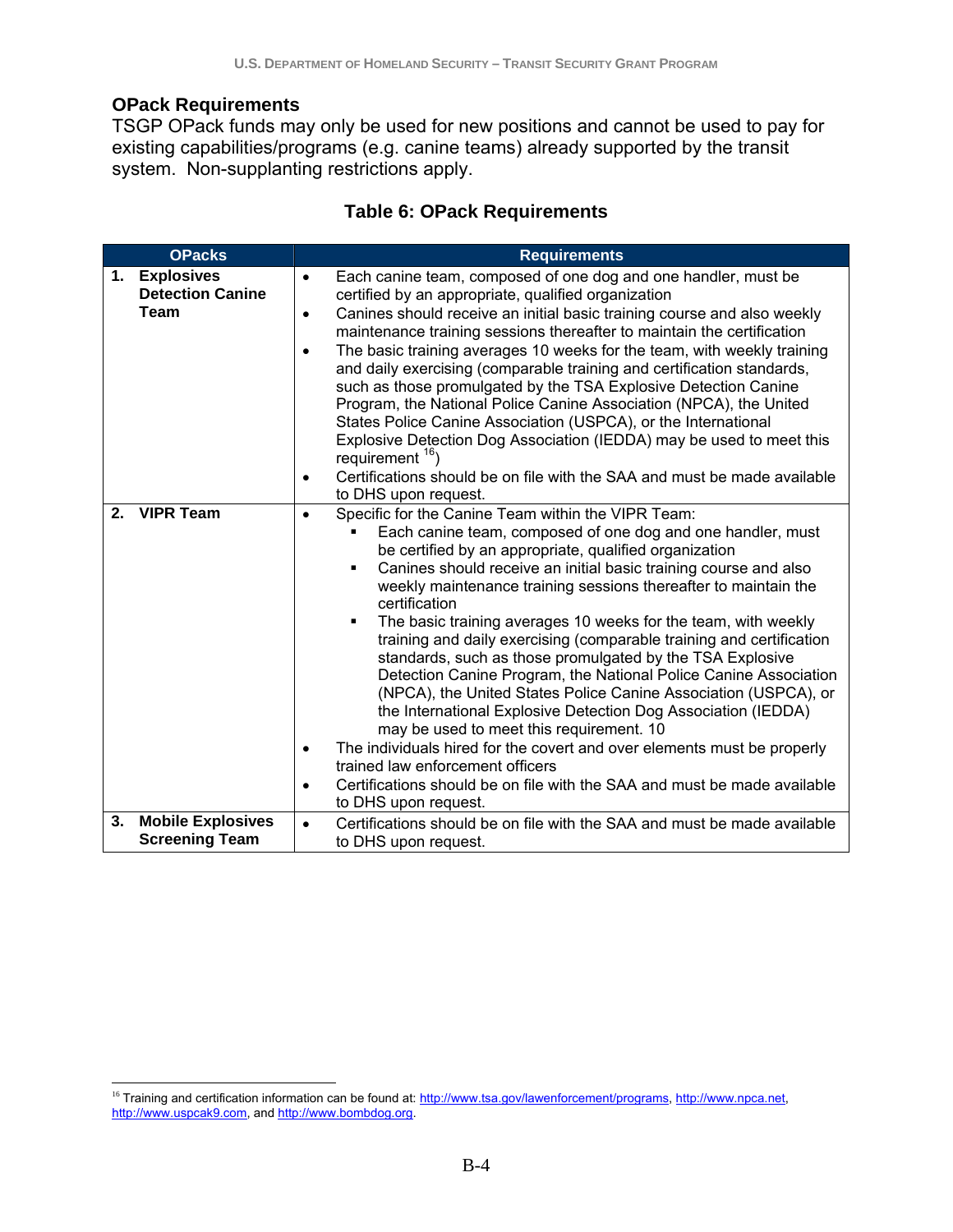### **Allowable Expenses for OPacks**

Table 7 identifies allowable expenses for the various OPacks. Please see the inserted footnotes for clarification of certain allowable costs.

|    | <b>OPacks</b>                           | and<br>ಠ<br>$\overline{\mathbf{S}}$ | ō | Equipment<br>osts | nine<br><b>Purchase and</b><br>ဇြ<br>ಹ<br>Train | ∞<br>Costs<br>Canine |
|----|-----------------------------------------|-------------------------------------|---|-------------------|-------------------------------------------------|----------------------|
| 1. | <b>Explosives Detection Canine Team</b> | ✔                                   | ✔ | ✔                 | 19                                              | ✔                    |
| 2  | VIPR                                    |                                     |   |                   |                                                 |                      |
| 3. | Mobile Explosives Screening Team        | ✔                                   |   | 20                |                                                 |                      |

**Table 7: Allowable Expenses for OPacks** 

**3. Equipment Acquisition Costs.** FY 2008 TSGP funds may be used for the following categories of equipment. A comprehensive listing of allowable equipment categories and types is found on the web-based Authorized Equipment List (AEL) on the Responder Knowledge Base (RKB) at *https://www.rkb.us/lists.cfm.* These costs include:

- Explosive device mitigation and remediation equipment
- Terrorism incident prevention equipment
- Physical security enhancement equipment
- Cyber security enhancement equipment
- Detection equipment

Unless otherwise noted, equipment must be certified that it meets required regulatory and/or DHS-adopted standards to be eligible for purchase using these funds. Equipment must comply with the OSHA requirement for certification of electrical equipment by a nationally recognized testing laboratory, and demonstrate compliance with relevant DHS-adopted standards through a supplier's declaration of conformity with appropriate supporting data and documentation per ISO/IEC 17050, parts 1 and 2. In addition, agencies must have all necessary certifications and licenses for the requested equipment, as appropriate prior to the request.

A list of applicable standards is found at the following website: *http://rkb.mipt.org.* DHS adopted standards are found at *http://www.dhs.gov/xfrstresp/standards.* 

<sup>&</sup>lt;sup>17</sup> Travel costs associated with training for personnel, handlers, and canines are allowable.

 $^{18}$  Canine costs include but are not limited to: veterinary, housing, and feeding costs.<br><sup>19</sup> Training specific to the detection of common explosives odors is allowable.<br><sup>20</sup> Equipment and other costs can include but a such as gloves, swabs, and alcohol; and land mobile radios.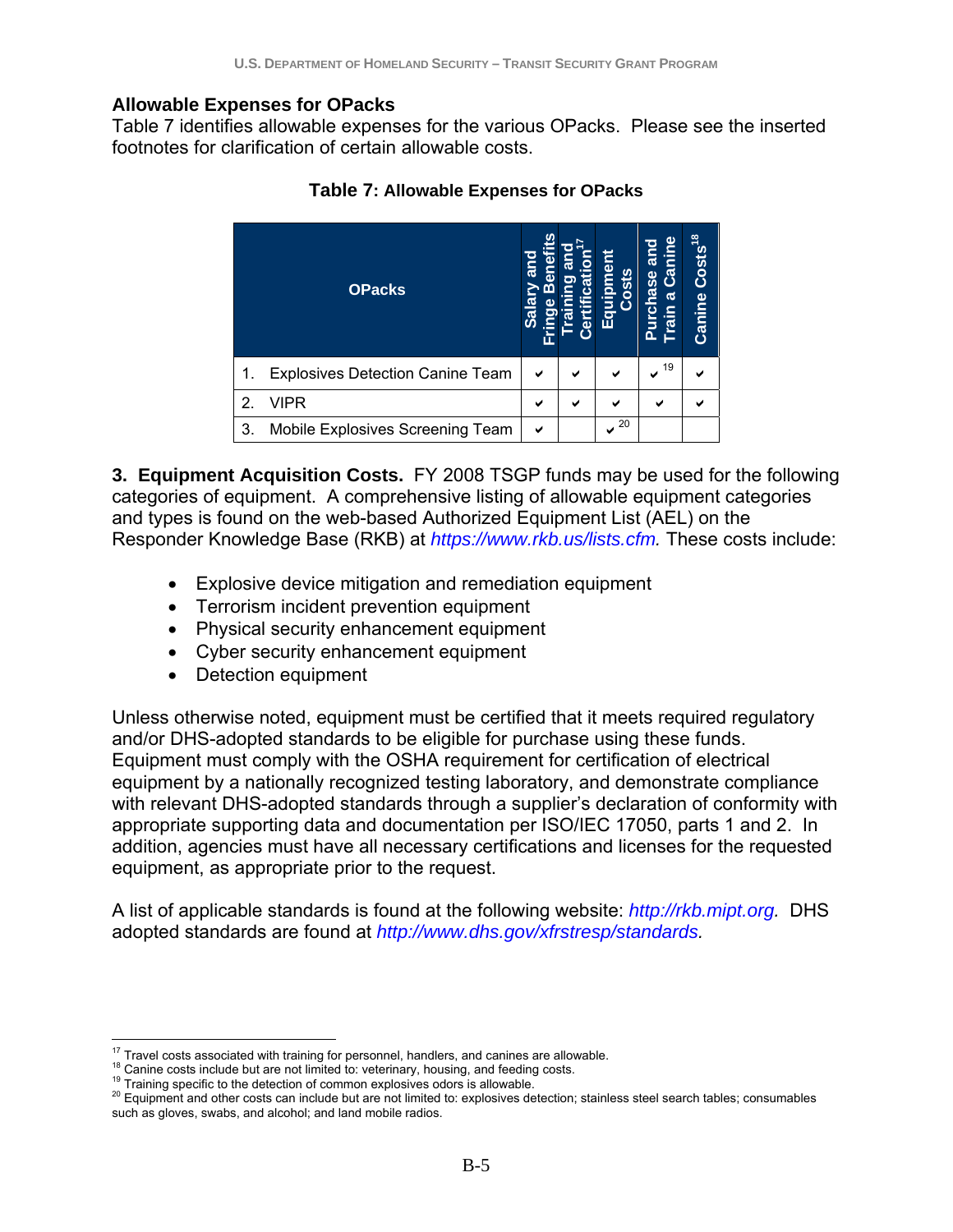- **4. Training Costs.** FY 2008 TSGP funds may be used for the following training activities:
	- **Training workshops and conferences.** Grant funds may be used to plan and conduct training workshops or conferences to include costs related to planning, meeting space and other meeting costs, facilitation costs, materials and supplies, travel and training plan development.
	- **Certain full or part-time staff and contractors or consultants.** Full or parttime staff may be hired to support training-related activities. The services of contractors or consultants may also be procured by the State in the design, development, conduct and evaluation of CBRNE training. The applicant's formal written procurement policy or the Federal Acquisition Regulations must be followed.
	- **Public Sector Overtime and backfill costs.** Payment of overtime expenses will be for work performed by award or sub-award employees of public agencies in excess of the established work week (usually 40 hours). Further, overtime payments and backfill costs associated with sending personnel to training are allowable, provided that it is DHS approved training. These costs are allowed only to the extent the payment for such services is in accordance with the policies of the State or unit(s) of local government and has the approval of the State or the awarding agency, whichever is applicable. In no case is dual compensation allowable. That is, an employee of a unit of government may not receive compensation from their unit or agency of government AND from an award for a single period of time (e.g., 1:00 pm to 5:00 pm), even though such work may benefit both activities. Fringe benefits on overtime hours are limited to Federal Insurance Contributions Act, Workers' Compensation and Unemployment Compensation.
	- **Travel.** Travel costs (e.g., airfare, mileage, per diem, hotel) are allowable as expenses by employees who are on travel status for official business related to the planning and conduct of the training project(s) or for attending DHS-approved courses or DHS-sponsored technical assistance programs.
	- **Supplies.** Supplies are items that are expended or consumed during the course of the planning and conduct of the training project(s) (e.g., copying paper, gloves, tape, and non-sterile masks).
	- **Other items.** These costs may include the rental of space/locations for planning and conducting training, badges, and similar materials.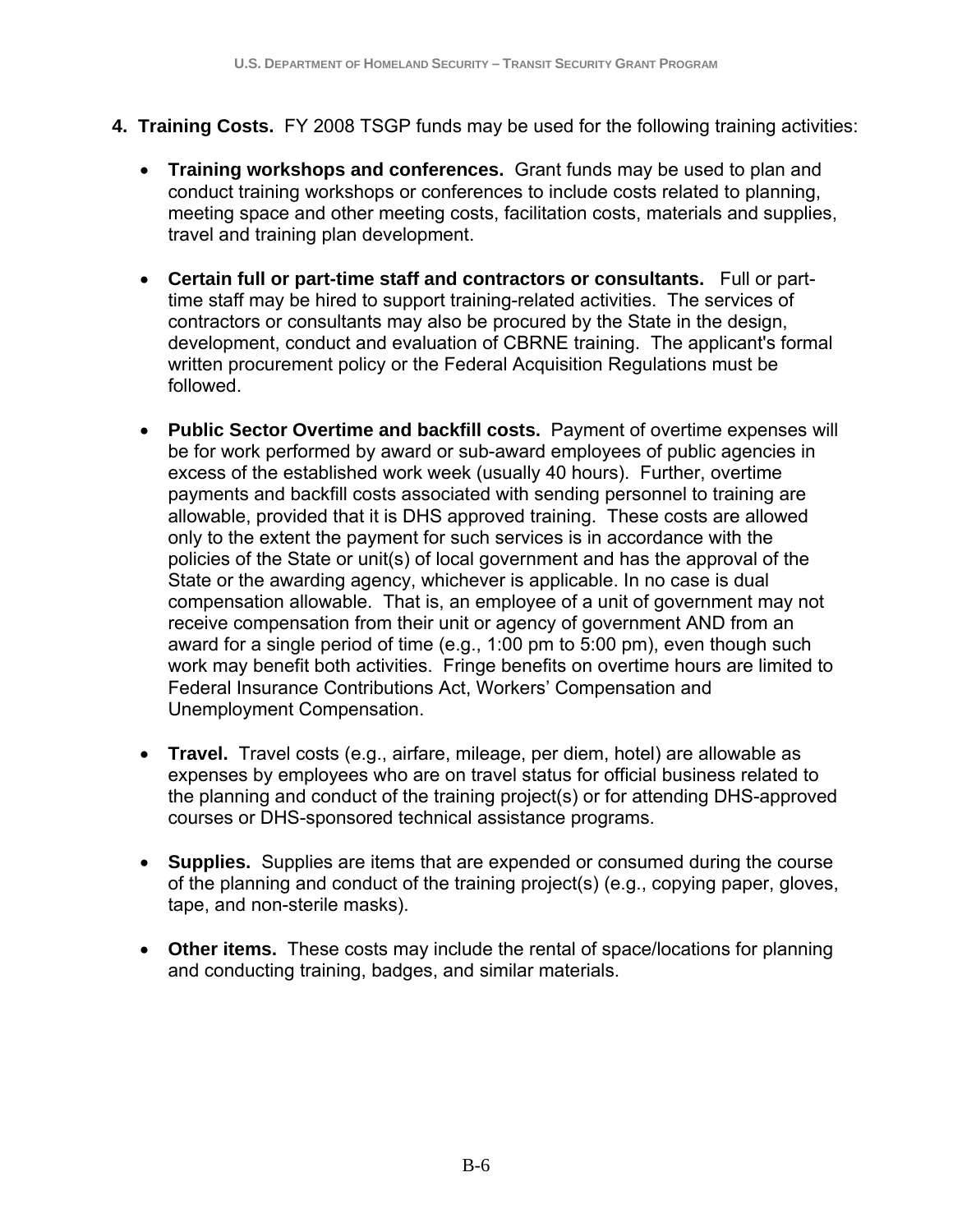**5. Exercise Costs.** FY 2008 TSGP funds may be used for the following exercise activities:

- **Exercise planning workshop.** Grant funds may be used to plan and conduct an exercise planning workshop, to include costs related to planning, meeting space and other meeting costs, facilitation costs, materials and supplies, travel and exercise plan development.
- **Certain full or part-time staff and contractors or consultants.** Full or parttime staff may be hired to support exercise-related activities. Payment of salaries and fringe benefits must be in accordance with the policies of the State or unit(s) of local government and have the approval of the State or the awarding agency, whichever is applicable. The services of contractors or consultants may also be procured to support the design, development, conduct and evaluation of CBRNE exercises. The applicant's formal written procurement policy or the Federal Acquisition Regulations must be followed.
- **Overtime and backfill costs.** Overtime and backfill costs associated with the design, development and conduct of CBRNE exercises are allowable expenses. Payment of overtime expenses will be for work performed by award (SAA) or sub-award employees in excess of the established work week (usually 40 hours) related to the planning and conduct of the exercise project(s). Further, overtime payments and backfill costs associated with sending personnel to exercises are allowable, provided that the event being attended is a DHS sponsored exercise. These costs are allowed only to the extent the payment for such services is in accordance with the policies of the State or unit(s) of local government and has the approval of the State or the awarding agency, whichever is applicable. In no case is dual compensation allowable. That is, an employee of a unit of government may not receive compensation from their unit or agency of government AND from an award for a single period of time (e.g., 1:00 pm to 5:00 pm), even though such work may benefit both activities. Fringe benefits on overtime hours are limited to the Federal Insurance Contributions Act, Workers' Compensation and Unemployment Compensation.
- **Travel.** Travel costs (e.g., airfare, mileage, per diem, hotel) are allowable as expenses by employees who are on travel status for official business related to the planning and conduct of the exercise project(s).
- **Supplies.** Supplies are items that are expended or consumed during the course of the planning and conduct of the exercise project(s) (e.g., copying paper, gloves, tape, non-sterile masks, and disposable protective equipment).
- **Other Items.** These costs may include the rental of space/locations for exercise planning and conduct, exercise signs, badges, etc.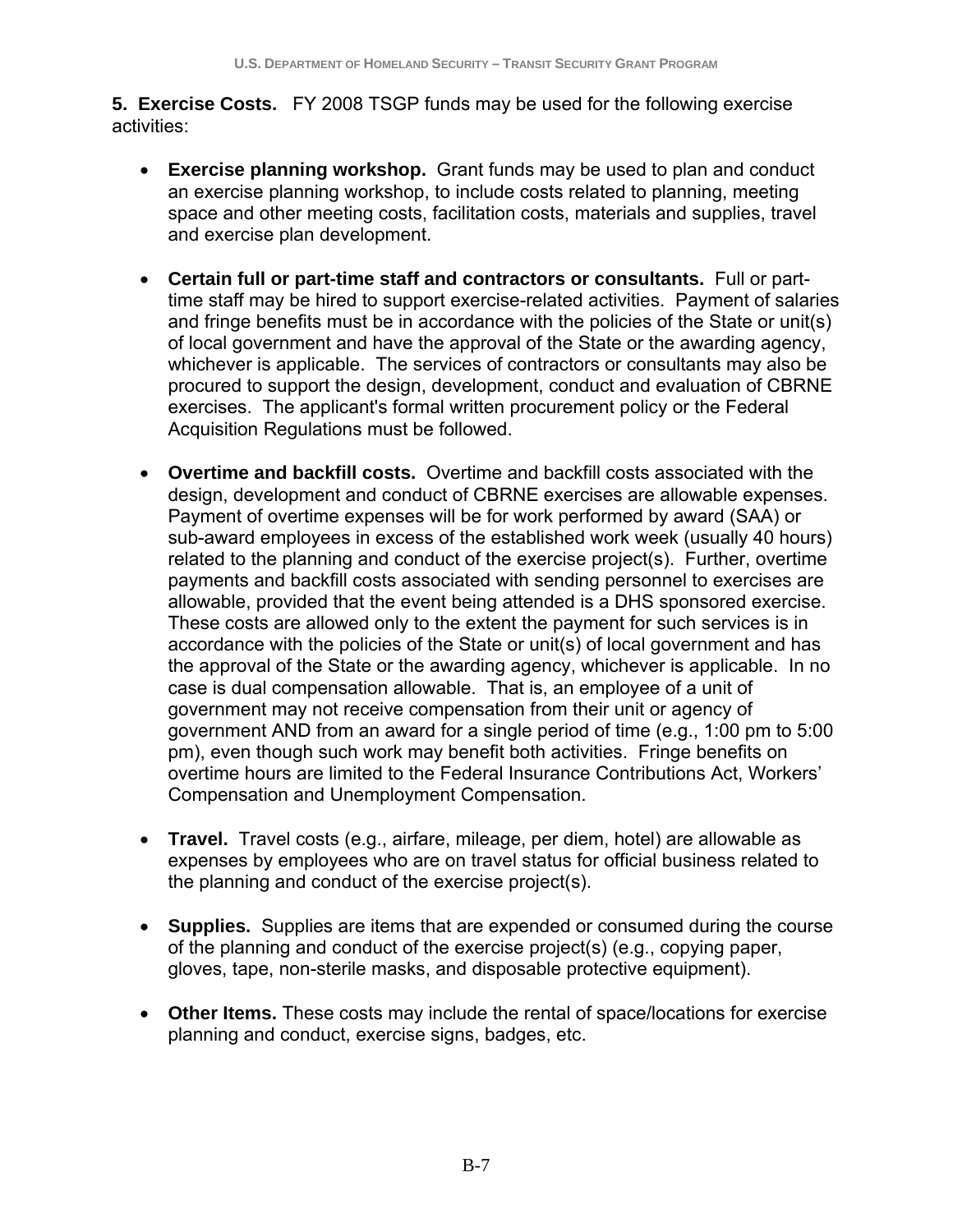**6. Management and Administration (M&A) costs.** FY 2008 TSGP funds may be used for the following M&A costs:

- Hiring of full-time or part-time staff or contractors/consultants to assist with the management of the FY 2008 TSGP or the design, requirements, and implementation of the TSGP.
- Hiring of full-time or part-time staff, contractors or consultants and M&A expenses related to pre-application submission management activities and application requirements or meeting compliance with reporting/data collection requirements, including data calls.
- Development of operating plans for information collection and processing necessary to respond to DHS data calls.
- Travel expenses.
- Meeting-related expenses
- Acquisition of authorized office equipment, including personal computers or laptops

### **B. Unallowable Costs**

Specific unallowable costs include:

- Expenditures for items such as general-use software (word processing, spreadsheet, graphics, etc), general-use computers and related equipment (other than for allowable M&A activities, or otherwise associated preparedness or response functions), general-use vehicles, licensing fees, weapons systems and ammunition
- Personnel costs (except as detailed above) in Section A.
- Activities unrelated to the completion and implementation of the TSGP
- Other items not in accordance with the AEL or otherwise listed as allowable costs in this guidance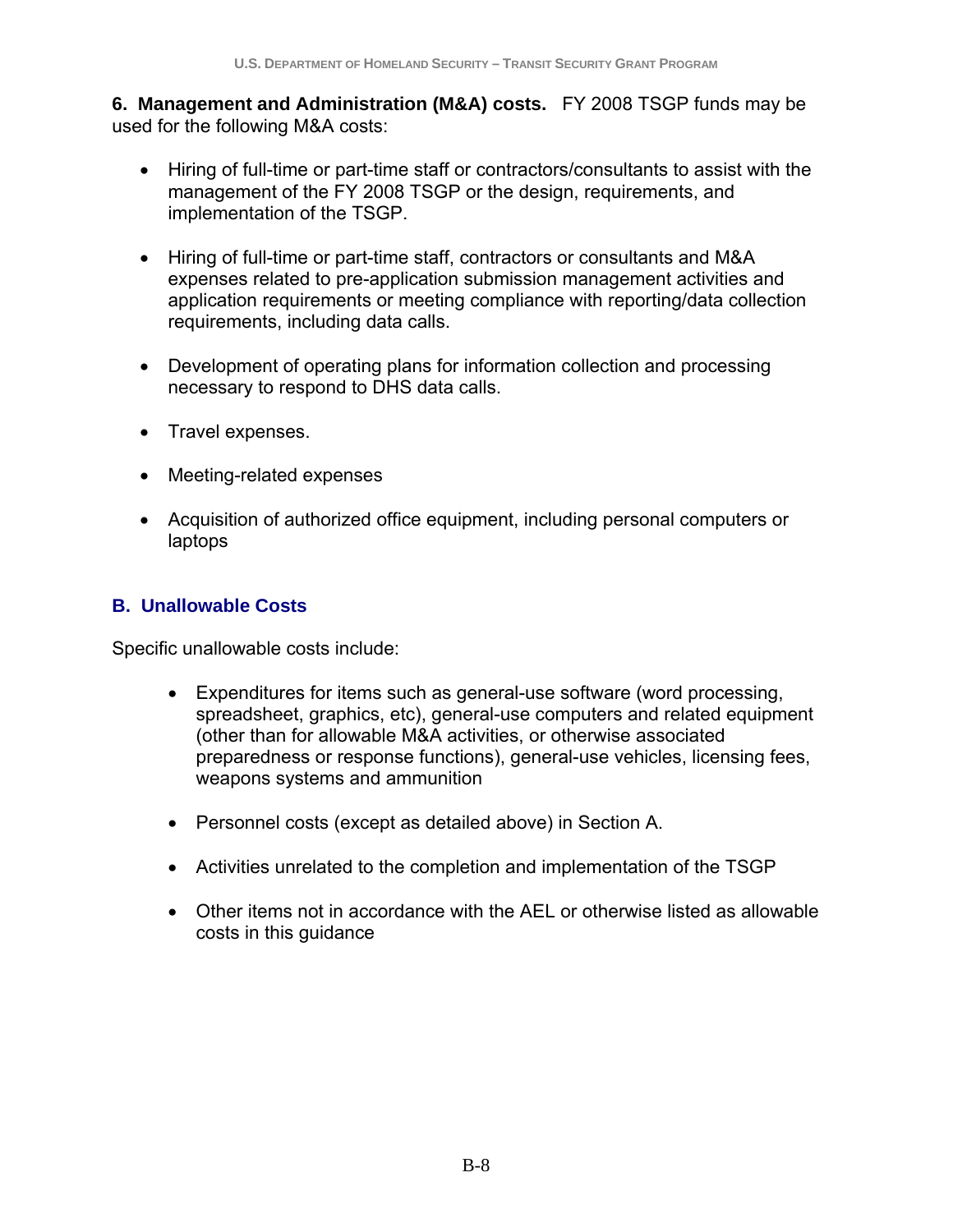# **Appendix C**  *Grants.Gov* **Quick-Start Instructions**

DHS participates in the Administration's e-government initiative. As part of that initiative, all applicants must file their applications using the Administration's common electronic "storefront" -- *grants.gov*. Eligible SAAs must apply for funding through this portal, accessible on the Internet at *http://www.grants.gov.*

Application attachments submitted via *grants.gov* must be in one of the following formats: Microsoft Word (\*.doc), PDF (\*.pdf), or text (\*.txt). Use the Catalog of Federal Domestic Assistance (CFDA) number listed in the relevant program guidance section of this document in *grants.gov*.

This Appendix is intended to provide guidance on the various steps and activities associated with filing an application using *grants.gov.* 

# *Step 1:* **Registering.**

Registering with *grants.gov* is a one-time process; however, if you are a first time registrant **it could take 3-5 business days to have your registration validated, confirmed, and receive your user name and password**. It is highly recommended you start the registration process as early as possible to prevent delays in submitting your application package to our agency by the deadline specified. While your registration is pending, you may continue with steps 2, 3, and 4 of these instructions. Registration must be complete for you to be able to submit (step 5) and track (step 6) an application.

**1. Establishing an e-business point of contact**. *grants.gov* requires an organization to first be registered in the CCR before beginning the *grants.gov* registration process. If you plan to authorize representatives of your organization to submit grant applications through *grants.gov*, proceed with the following steps. If you plan to submit a grant application yourself and sign grant applications and provide the required certifications and/or assurances necessary to fulfill the requirements of the application process, proceed to DUNS Number and then skip to the Authorized Organization Representative and Individuals section.

Go to *www.grants.gov,* and click on the "Get Started" tab at the top of the screen.

- Click the "e-Business Point of Contact" option and click the "GO" button on the bottom right of the screen. If you have already registered with *grants.gov*, you may log in and update your profile from this screen.
- To begin the registration process, click the "Register your Organization [Required]" or "Complete Registration Process [Required]" links. You may print a registration checklist by accessing *www.grants.gov/assets/OrganizationRegCheck.pdf.*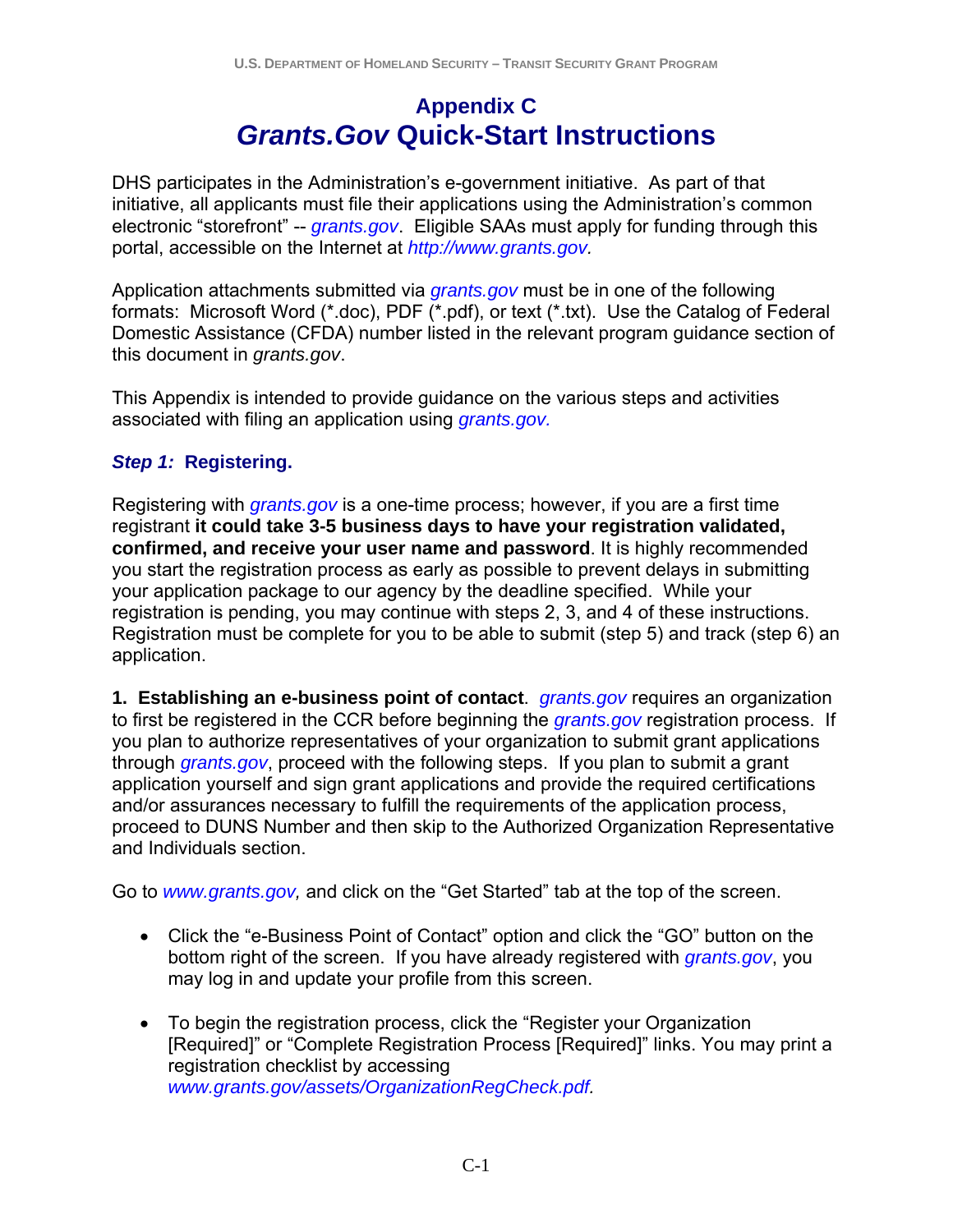**2. DUNS number.** You must first request a Data Universal Numbering System number. Click "Step 1. Request a DUNS Number." If you are applying as an individual, please skip to "Authorized Organization Representative and Individuals." If you are applying on behalf of an organization that already has a DUNS number, please proceed to "Step 2. Register with Central Contractor Registry (CCR)." You may obtain a DUNS number at no cost by calling the dedicated toll-free DUNS number request line at 1– 866–705–5711.

**3. Central Contractor Registry.** Registering with the CCR, updating or changing your profile could take up to three to five business days to be confirmed and validated. This delay could prevent your application from being submitted by the deadline specified, so you should register or make changes to your profile as early in the process as possible.

Once you have a DUNS number, click on "Step 2. Register with Central Contractor Registry (CCR)." Here you are required to designate an individual as a point of contact. This point of contact is the sole authority for the organization and has the capability of issuing or revoking another individual's authority to submit grant applications through *grants.gov*.

A registration worksheet is provided to assist in the CCR registration process at *http://www.ccr.gov.* It is recommended you review the "Tips for registering with the CCR" at the bottom of this template.

- Go to *http://www.ccr.gov* or click on the CCR icon in the middle of the screen to begin the registration process. To see if your organization is already registered, click "Search CCR" at the top left side of the screen. Search entries must be exact to accurately search the database. If your organization is already registered, you can scroll down and see who the e-Business point of contact is for your agency. If your organization is not already registered, return to the CCR home page and click "Start New Registration" at the top left of the screen.
- If you have problems or questions about the CCR registration process, please contact the CCR Assistance Center at (888) 227–2423.
- Once your registration is complete, you will receive an e-mail with a Trading Partner Identification Number (TPIN) and Marketing Partner Identification Number (MPIN) number. You will need the MPIN number to register with *grants.gov*. If your organization is already registered with the CCR, you will need to obtain the MPIN number from your e-Business POC.

**4. Authorize your Organization Representative.** Click "Step 3. Authorize your Organization Representative." Follow steps 1-4. You will need your DUNS + 4 digit number and the MPIN number CCR e-mailed to you.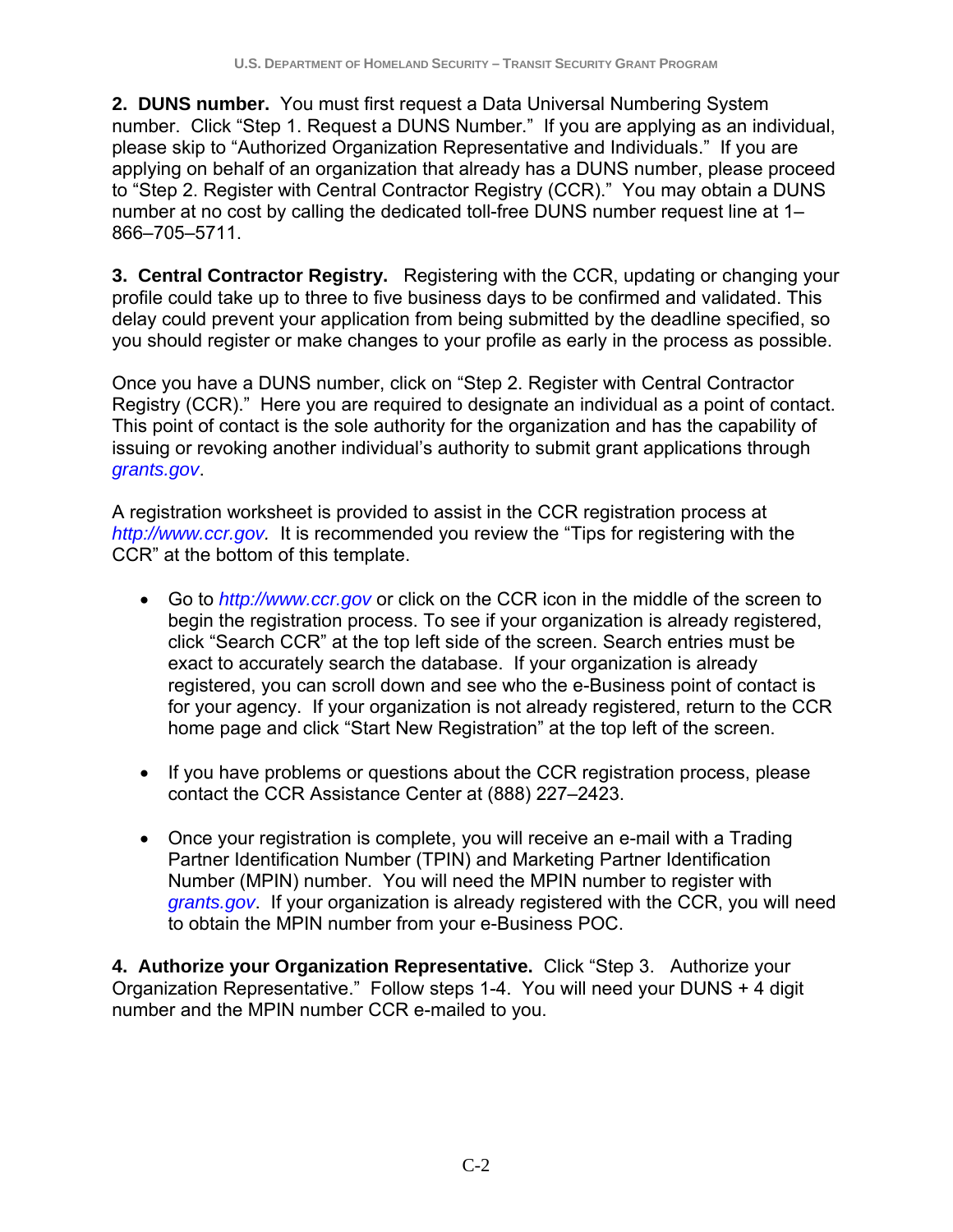**5. Log in as e-Business Point of Contact.** You may now go to "Step 4. Log in as e-Business Point of Contact." Here you may authorize or revoke the authority of the Authorized Organization Representative. Once you are logged in, go to Step 2. *Downloading the Application Viewer*, below.

**6. Authorized Organization Representative and Individuals.** If you plan to submit a grant application as an individual or an Authorized Organization Representative, with authority to sign grant applications and the required certifications and/or assurances necessary to fulfill the requirements of the application process, proceed with the following steps:

- Go to *www.grants.gov* and click on the "Get Started" tab at the top of the screen.
- Click the "Authorized Organization Representative (AOR)" option and click the "GO" button to the bottom right of the screen. If you are applying as an individual, click the "Individuals" option and click the "GO" button to the bottom right of the screen.
- If you have previously registered as an AOR, you may start searching for this grant opportunity from this page. Otherwise, you must complete the first-time registration by clicking "Complete First-Time Registration [Required]." You also may click on "Review Registration Checklist" and print a checklist for the following steps (see *www.grants.gov/assets/AORRegCheck.pdf).*
- Individuals may click the "registration checklist" for help in walking through the registration process.

**7. Credential Provider.** Once you have entered the registration process, you must register with the credential provider, to safeguard the security of your electronic information. You must have your agency's or individual DUNS + 4 digit number to complete this process. Now, click on "Step 1. Register with a Credential Provider." Enter your DUNS number and click "Register." Once you have entered the required information, click the "Submit" button.

If you should need help with this process, please contact the Credential Provider Customer Service at (800) 386–6820. It can take up to 24 hours for your credential provider information to synchronize with *grants.gov*. Attempting to register with *grants.gov* before the synchronization is complete may be unsuccessful.

**8.** *Grants.gov***.** After completing the credential provider steps above, click "Step 2. Register with *grants.gov*." Enter the same user name and password used when registering with the credential provider. You will then be asked to provide identifying information and your organization's DUNS number. After you have completed the registration process, *grants.gov* will notify the e-Business POC for assignment of user privileges.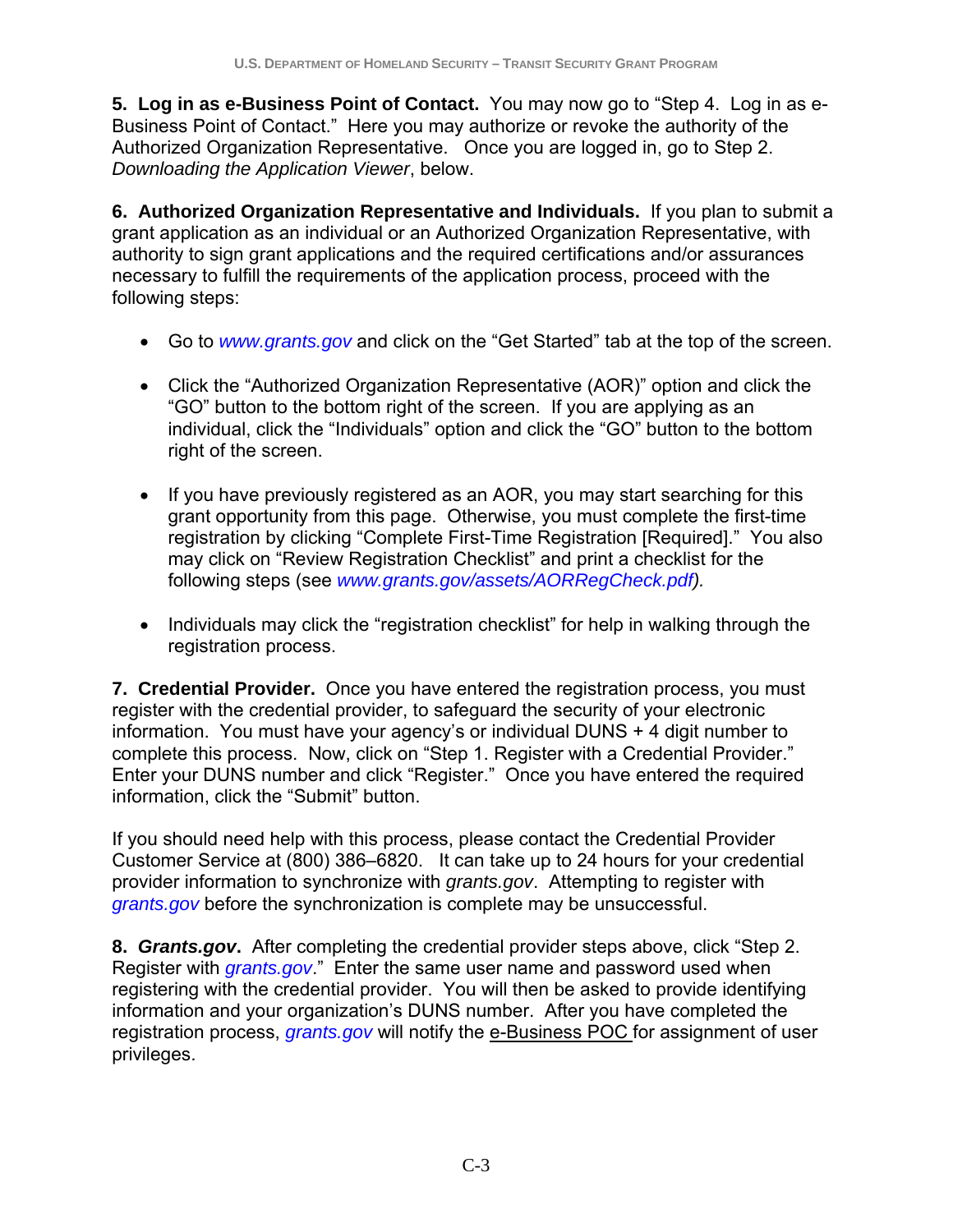Complete the "Authorized Organization Representative User Profile" screen and click "Submit." *Note:*Individuals do not need to continue to the "Organizational Approval" step below.

**9. Organization Approval.** Prior to submitting a grant application package, you must receive approval to submit on behalf of your organization. This requirement prevents individuals from submitting grant application packages without permission. A notice is automatically sent to your organization's e-Business POC. Then, your e-Business POC approves your request to become an AOR. You may go *to http://www.ccr.gov* to search for your organization and retrieve your e-Business POC contact information.

Once organization approval is complete, you will be able to submit an application and track its status.

# *Step 2:* **Downloading the Application Viewer.**

You may download the PureEdge Viewer while your registration is in process. You also may download and start completing the application forms in steps 3 and 4 below. This application viewer opens the application package needed to fill out the required forms. The download process can be lengthy if you are accessing the Internet using a dial-up connection.

- From the *grants.gov* home page, select the "Apply for Grants" tab at the top of the screen.
- Under "Apply Step 1: Download a Grant Application Package and Applications Instructions," click the link for the PureEdge Viewer (*http://www.grants.gov/DownloadViewer*). This window includes information about computer system requirements and instructions for downloading and installation.

If you are a Macintosh user, please read the PureEdge Support for Macintosh white paper available at

*www.grants.gov/GrantsGov\_UST\_Grantee/!SSL!/WebHelp/MacSupportforPureEdge .pdf*.

- Scroll down and click on the link to download the PureEdge Viewer (*www.grants.gov/PEViewer/ICSViewer602\_grants.exe*).
- You will be prompted to save the application. Click the "Save" button and the "Save As" window opens. Select the location where you would like to save PureEdge Viewer and click the "Save" button.
- A window appears to show the progress of the download. When the downloading is complete, click to close the dialog box.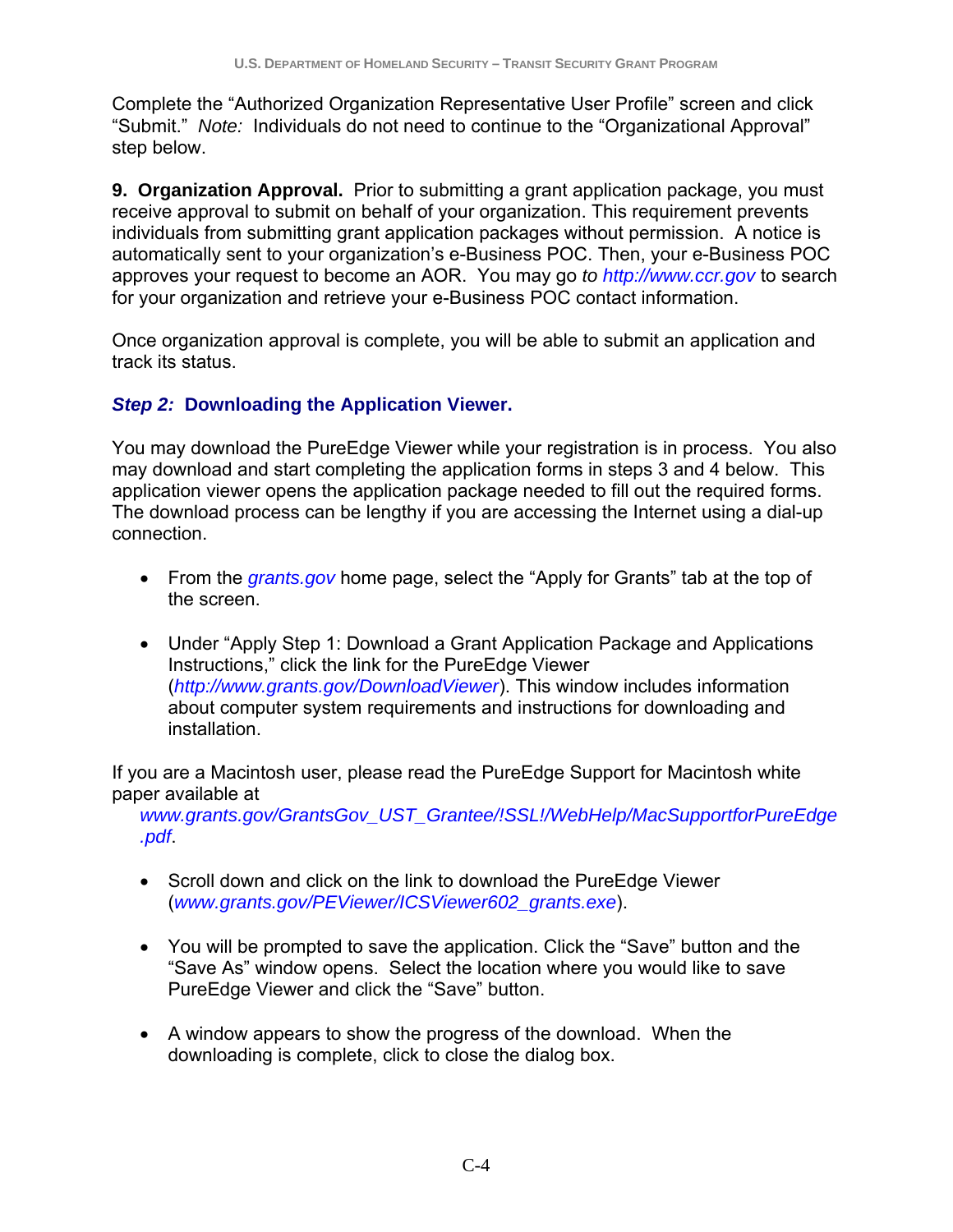- To install the PureEdge Viewer, locate the file on your computer and click to open it. When you are prompted to run the file, click "RUN." Click "Yes" to the prompt to continue with the installation. The ICS InstallShield Wizard extracts the necessary files and takes you to the "Welcome" page.
- Click "Next" to continue.
- Read the license agreement and click "Yes" to accept the agreement and continue the installation process. This takes you to the "Customer Information" screen.
- Enter a User Name and a Company Name in the designated fields and click "Next."
- The "Choose Destination Location" window prompts you to select the folder in which PureEdge Viewer will be installed. To save the program in the default folder, click "Next." To select a different folder, click "Browse." Select the folder in which you would like to save the program, click on "OK," then click "Next."
- The next window prompts you to select a program folder. To save program icons in the default folder, click "Next." To select a different program folder, type a new folder name or select one from the list of existing folders, then click "Next." Installation will begin.
- When installation is complete, the "InstallShield Wizard Complete" screen will appear. Click "Finish." This will launch the "ICS Viewer Help Information" window. Review the information and close the window.

# *Step 3:* **Downloading an Application Package.**

Once you have downloaded the PureEdge Viewer, you may download and view this application package and solicitation instructions.

- From the *grants.gov* home page, select the "Apply for Grants" tab at the top of the screen.
- Click "Apply Step 1: Download a Grant Application Package and Application Instructions."
- Enter the CFDA number for this announcement, **97.075**. Then click "Download Package." This will take you to the "Selected Grants Application for Download" results page.
- To download an application package and its instructions, click the corresponding download link below the "Instructions and Application" column.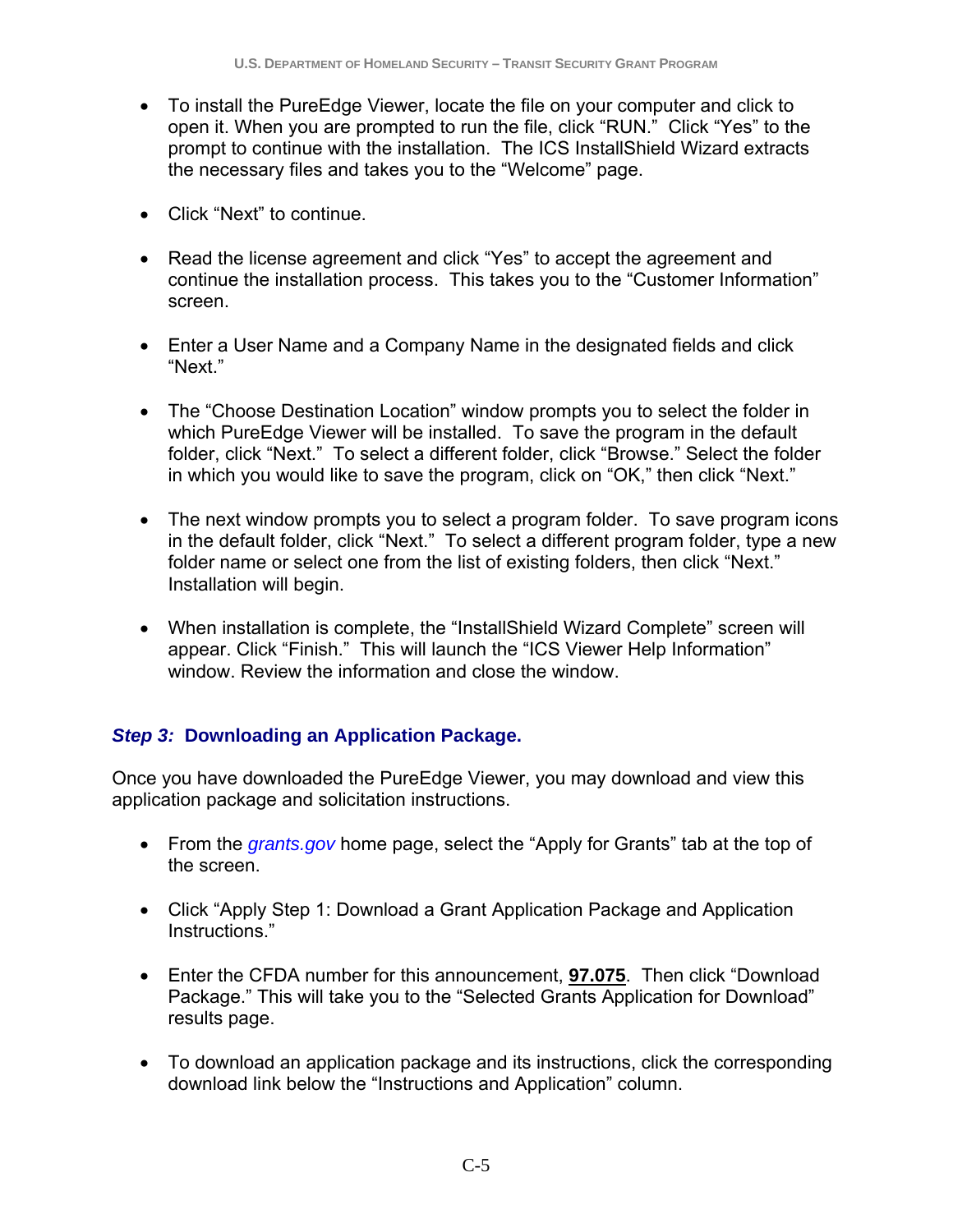- Once you select a grant application, you will be taken to a "Download Opportunity Instructions and Application" screen to confirm that you are downloading the correct application. If you would like to be notified of any changes to this funding opportunity, enter your e-mail address in the corresponding field, then click the "Submit" button.
- After verifying that you have downloaded the correct opportunity information, click the "Download Application Instructions" button. This will open a PDF of this grant solicitation. You may print the solicitation or save it to your computer by clicking either the print icon at the top tool bar or the "File" button on the top tool bar. If you choose to save the file, click on "Save As" and save to the location of your choice.
- Click the "Back" Navigation button to return to the "Download Opportunity Instructions and Application" page. Click the "Download Application Package" button. The application package will open in the PureEdge Viewer.
- Click the "Save" button to save the package on your computer. Because the form is not yet complete, you will see a prompt that one or more fields may be invalid. You will complete these fields in step 4, but for now, select "Yes" to continue. After you click "Yes," the "Save Form" window will open.
- Save the application package to your desktop until after submission. Select a name and enter it in the "Application Filing Name" field. Once you have submitted the application through *grants.gov*, you may then move your completed application package to the file location of your choice.
- Click the "Save" button. If you choose, you may now close your Internet browser and complete your application package offline by double clicking the icon on your desktop. You do not have to be connected to the Internet to complete the application package in step 4 below.

## *Step 4:* **Completing the Application Package.**

This application can be completed entirely offline; however, you will need to log in to *grants.gov* to submit the application in step 5.

- Locate the application package you saved on your computer. When you open the package, it will be in PureEdge Viewer. You may save your application at any time by clicking on the "Save" button at the top of the screen.
- Enter a name for your application package in the "Application Filing Name" field. This can be a name of your choice.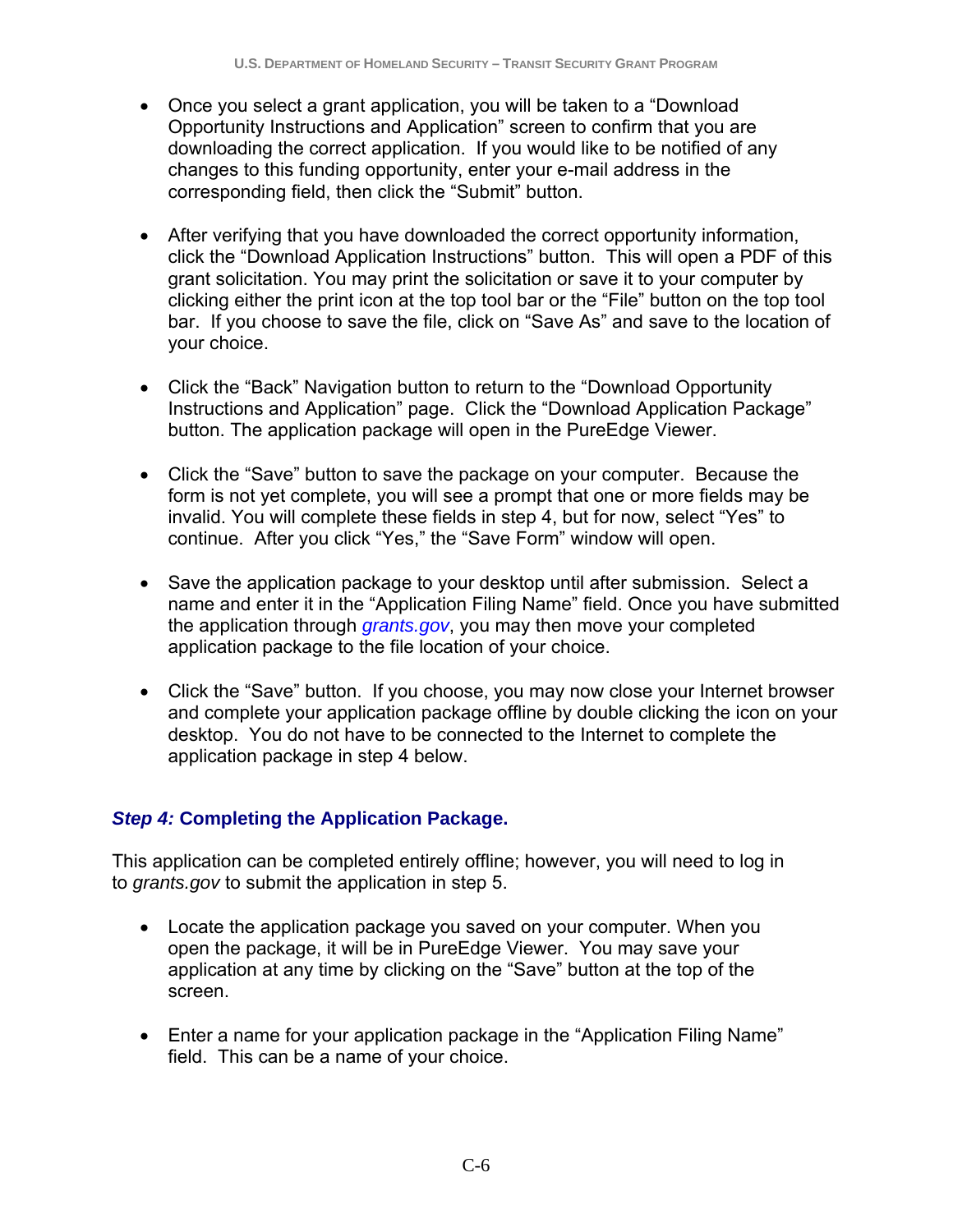- Open and complete all the mandatory and optional forms or documents. To complete a form, click to select the form, and then click the "Open" button. When you open a required form, the mandatory fields will be highlighted in yellow. If you enter incomplete information in a mandatory field, you will receive an error message or the field will turn red, indicating a change needs to be made.
- Mandatory forms include the: (1) Application for Federal Assistance (SF-424); (2) Assurances for Non-Construction Programs (SF-424B); and (3) Disclosure of Lobbying Activities (SF-LLL). These forms can also be viewed at *http://apply.grants.gov/agency/FormLinks?family=7*. Other mandatory forms are identified in Section IV.
- When you have completed a form or document, click the "Close Form" button at the top of the page. Your information will automatically be saved.
- Next, click to select the document in the left box entitled "Mandatory Documents." Click the "=>" button to move the form or document to the "Mandatory Completed Documents for Submission" box to the right.
- Some mandatory documents will require you to upload files from your computer. To attach a document, select the corresponding form and click "Open." Click the "Add Mandatory Attachment" button to the left. The "Attach File" box will open. Browse your computer to find where your file is located and click "Open." The name of that file will appear in the yellow field. Once this is complete, if you would like to attach additional files, click on the "Add Optional Attachment" button below the "Add Mandatory Attachment" button.
- An "Attachments" window will open. Click the "Attach" button. Locate the file on your computer that you would like to attach and click the "Open" button. You will return to the "Attach" window. Continue this process until you have attached all the necessary documents. You may attach as many documents as necessary.
- Once you have finished, click the "Done" button. The box next to the "Attach at Least One Optional Other Attachment" will now appear as checked.
- *Note:* the name of these buttons will vary depending on the name of the form you have opened at that time; i.e., Budget Narrative, Other Attachment, and Project Narrative File.
- To exit a form, click the "Close" button. Your information will automatically be saved.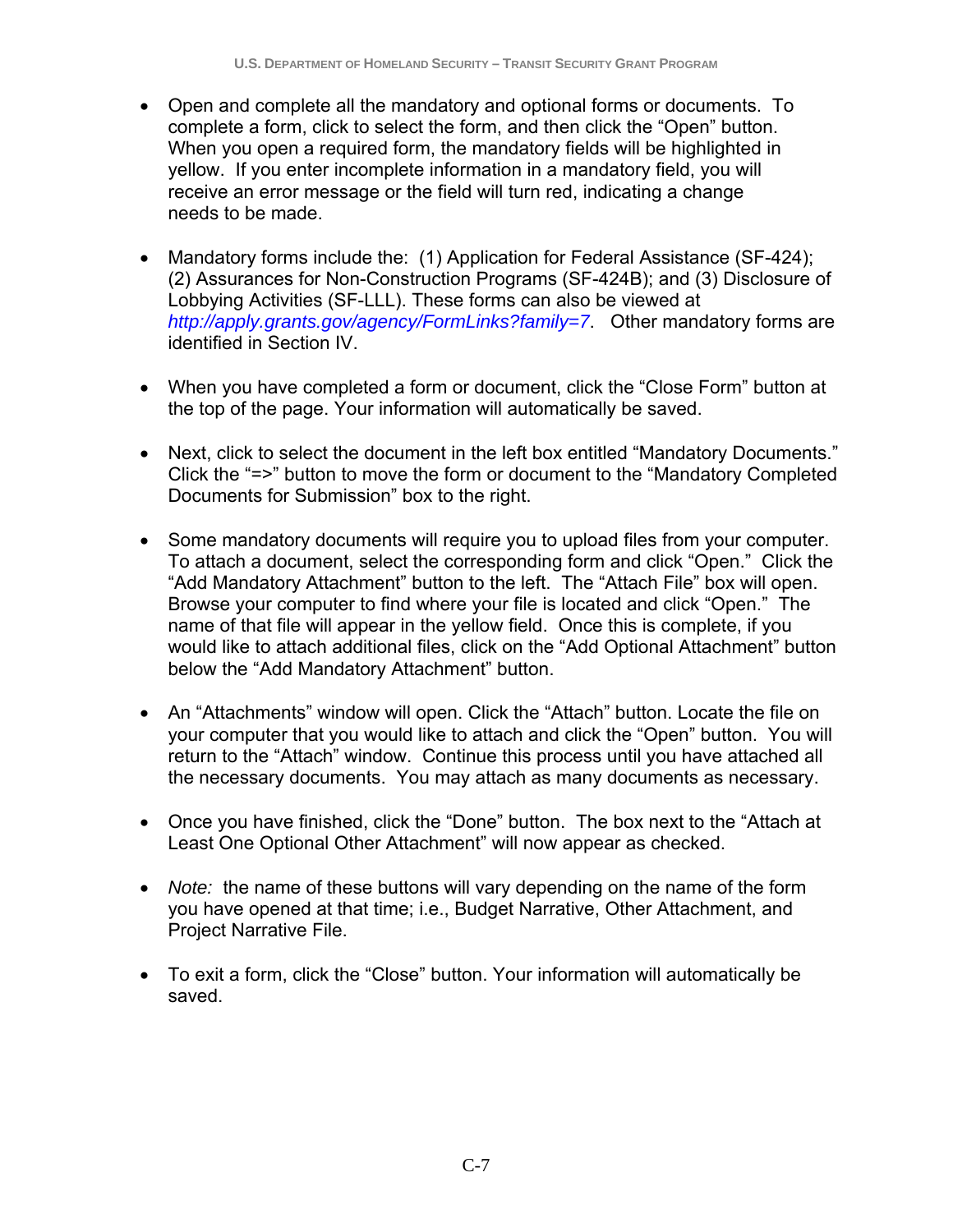#### *Step 5:* **Submitting the Application.**

Once you have completed all the yellow fields on all the forms and saved the application on your desktop, check the application package for errors. This can be done any time throughout step 4 above and as often as you like.

- When you are ready to submit your final application package, the "Submit" button at the top of your screen will be enabled. This button will not be activated unless all mandatory data fields have been completed. When you are ready to submit your application, click on "Submit." This will take you to a "Summary" screen.
- If your "Submit" button is not activated, then click the "Check Package for Errors" button at the top of the "Grant Application Package" screen. PureEdge Viewer will start with the first form and scan all the yellow fields to make sure they are complete. The program will prompt you to fix one error at a time as it goes through the scan. Once there are no more errors, the system will allow you to submit your application to *grants.gov.*
- Review the application summary. If you wish to make changes at this time, click "Exit Application" to return to the application package, where you can make changes to the forms. To submit the application, click the "Sign and Submit Application" button.
- This will take you to a "Login" screen where you will need to enter the user name and password that you used to register with *grants.gov* in "Step 1: Registering." Enter your user name and password in the corresponding fields and click "Login."
- Once authentication is complete, your application will be submitted. Print this confirmation screen for your records. You will receive an e-mail message to confirm that the application has been successfully uploaded into *grants.gov*. The confirmation e-mail will give you a *grants.gov* tracking number, which you will need to track the status of your application. The confirmation e-mail will go to the e-Business POC; therefore, if you are submitting on behalf of someone else, be sure the e-Business POC is aware of the submission and that a confirmation e-mail will be sent.
- When finished, click the "Close" button.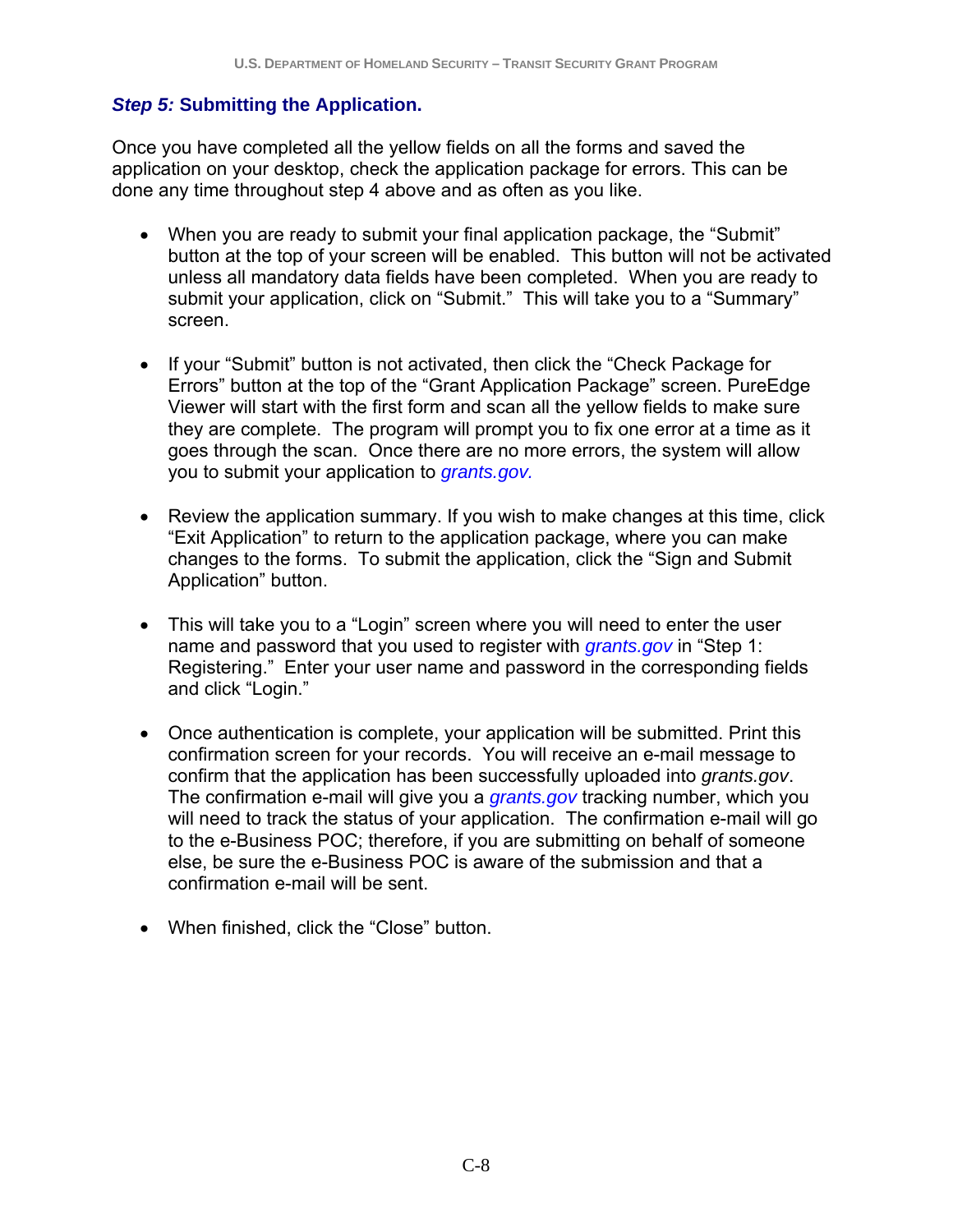## *Step 6:* **Tracking the Application.**

After your application is submitted, you may track its status through *grants.gov*. To do this, go to the *grants.gov* home page at *http://www.grants.gov.* At the very top of the screen, click on the "Applicants" link. Scroll down the "For Applicants" page and click the "Login Here" button. Proceed to login with your user name and password that was used to submit your application package. Click the "Check Application Status" link to the top left of the screen. A list of all the applications you have submitted through *grants.gov* is produced. There four status messages your application can receive in the system:

- **Validated.** This means your application has been scanned for errors. If no errors were found, it validates that your application has successfully been submitted to *grants.gov* and is ready for the agency to download your application.
- **Received by Agency.** This means our agency DHS downloaded your application into our electronic Grants Management System (GMS) and your application is going through our validation process to be successfully received on our end.
- **Agency Tracking Number Assigned.** This means our GMS did not find any errors with your package and successfully downloaded your application into our system.
- **Rejected With Errors.** This means your application was either rejected by *grants.gov* or GMS due to errors. You will receive an e-mail from *grants.gov* customer support, providing details of the results and the next steps required. Most applications are rejected because: (1) a virus was detected; (2) you are using a user name and password that has not yet been authorized by the organization's e-Business POC; or (3) the DUNS number you entered on the SF-424 form does not match the DUNS number that was registered in the CCR for this organization.

If you experience difficulties at any point during this process, please call the *grants.gov* customer support hotline at 1–800–518–4726.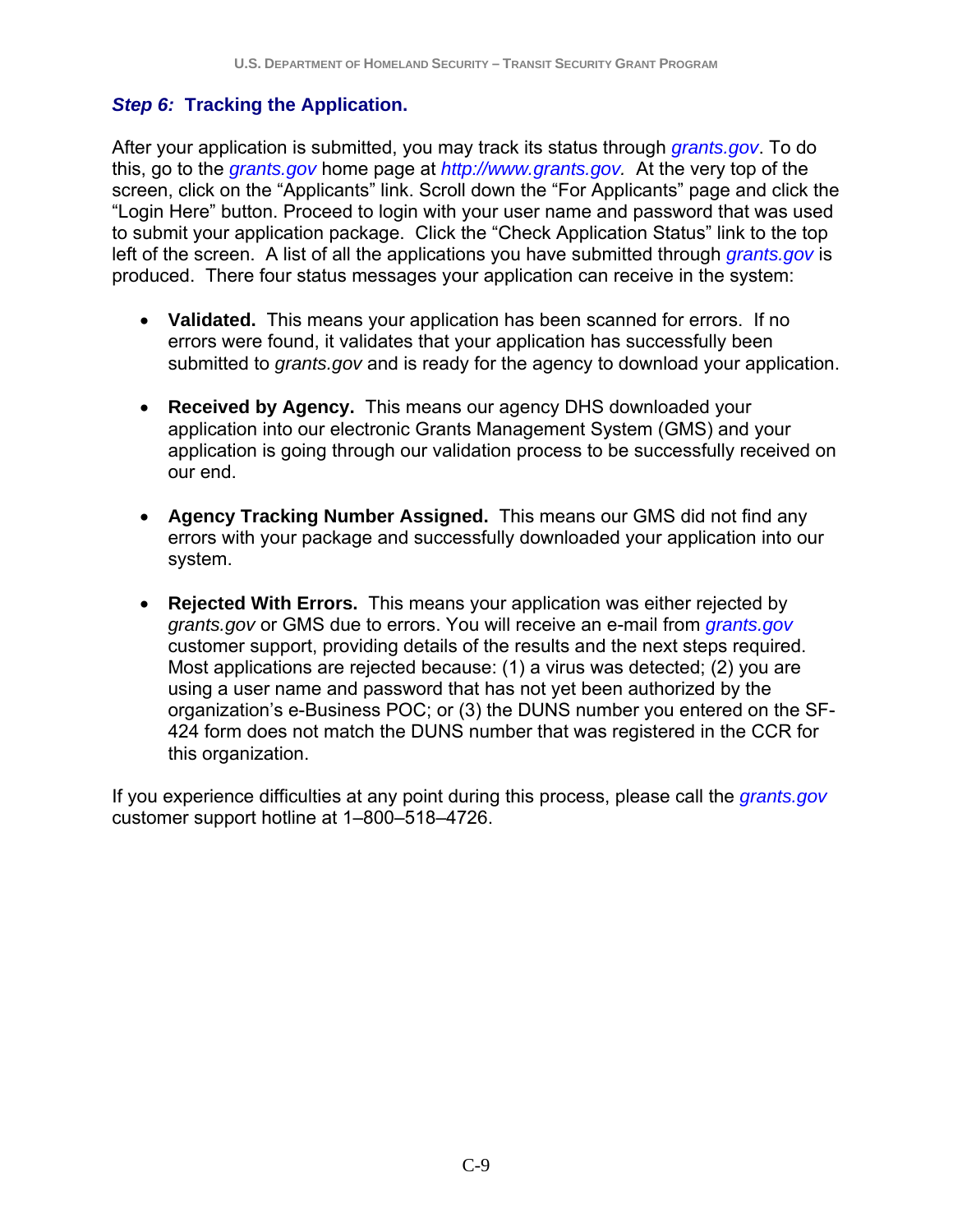# **Appendix D Investment Justification**

### **A. Investment Justification Overview**

As part of the FY 2008 TSGP application process, applicants must develop an Investment Justification that addresses each initiative being proposed for funding. These Investment Justifications must demonstrate how proposed projects address gaps and deficiencies in current programs and capabilities.

Applicants may propose up to ten investments within their Investment Justification for individual systems and up to five investments for regional projects (regional projects are those involving two or more eligible systems within the region). Tier II Investment Justifications must be submitted with the application by March 17, 2008. Tier I Investment Justifications for rail, ferry, and intracity bus projects must be submitted to DHS by the appropriate SAA no later than 90 days from the date the grant is awarded by DHS. Formal projects and investment justifications will be improved collaboratively between the regions and DHS after the awards have been made in accordance with the cooperative agreement approach**.**

The Investment Justification must demonstrate the ability of the transit agency or agencies to provide tangible, physical security enhancements consistent with the purpose of the program and guidance provided by DHS. Applicants must ensure that the Investment Justification is consistent with all applicable requirements outlined in this application kit.

As a reminder, completed Applications must be submitted to DHS via *grants.gov* no later than 11:59 PM EDT, March 17, 2008. Tier I regions must only submit an SF-424 for the regional allocation amount by March 17, 2008. Tier II systems must submit an SF-424, an investment justification, and a detailed budget for each project by March 17, 2008.

### **B. Investment Justification Template**

TSGP applicants must submit a complete investment justification for each proposed non-fast track training investment. The investment justification categories are:

- 1. Background
- 2. Strategic and Program Priorities
- 3. Impact
- 4. Funding/Implementation Plan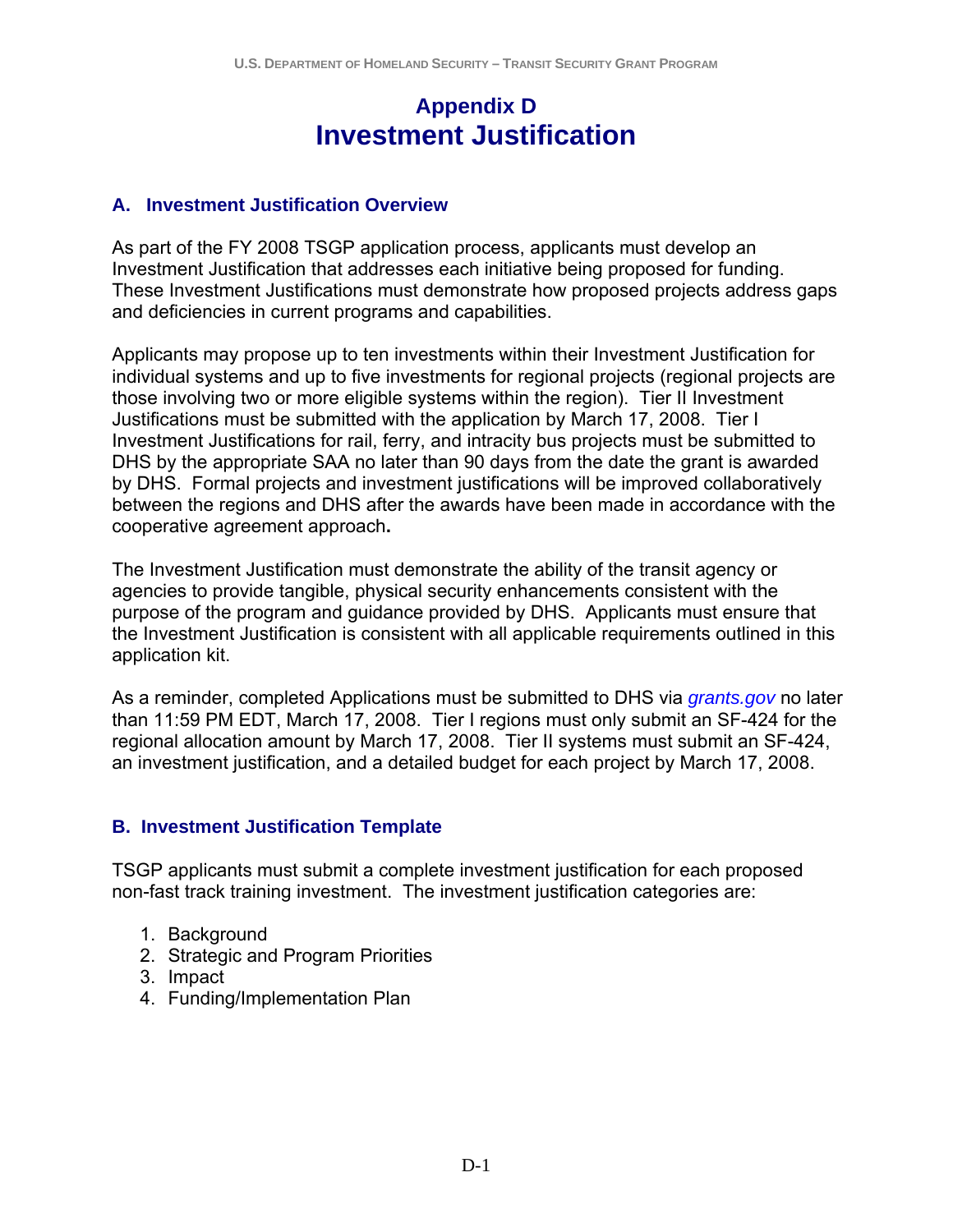For fast track training investments, TSGP applicants must provide information for the following questions only:

- Investment Heading
- I.A: Identify the transit agency and that agency's point(s) of contact for this investment
- I.B: Describe the operating system for the transit agency undertaking this investment
- I.C: Discuss current and required capabilities of the transit agency undertaking this investment (as related to employee security training)
- II.A: Provide a brief abstract for this investment
- III.B: Discuss how the implementation of this investment will decrease or mitigate risk
- IV.A: Investment Funding Plan
- IV.E: Provide a high-level timeline, milestones and dates, for the implementation of this investment

The noted page limits are suggestions only.

| <b>Investment Heading</b>                                     |    |
|---------------------------------------------------------------|----|
| <b>Date</b>                                                   |    |
| State                                                         |    |
| Urban Area                                                    |    |
| Agency Name                                                   |    |
| Investment Name                                               |    |
| Investment Phase                                              |    |
| Is this a Multi-State<br>investment? If yes,<br>which States? |    |
| Investment Amount                                             | \$ |

#### **I. Background**

*Note: This section only needs to be completed once per application, regardless of the number of investments proposed. The information in this section provides background/context for the investment(s) requested, but does not represent the evaluation criteria used by DHS for rating individual investment proposals.*

| I.A. Identify the transit agency and that agency's point(s) of contact for this investment. |                                                                                                                                                                                                                                                                                                                                                                                                                                          |  |  |
|---------------------------------------------------------------------------------------------|------------------------------------------------------------------------------------------------------------------------------------------------------------------------------------------------------------------------------------------------------------------------------------------------------------------------------------------------------------------------------------------------------------------------------------------|--|--|
| Response Type                                                                               | <b>Narrative</b>                                                                                                                                                                                                                                                                                                                                                                                                                         |  |  |
| Page Limit                                                                                  | Not to exceed $\frac{1}{2}$ page                                                                                                                                                                                                                                                                                                                                                                                                         |  |  |
| <b>Response Instructions</b>                                                                | For the transit agency (or lead agency) undertaking the investment,<br>identify the following:<br>Point of contact's (POC) name and title;<br>POC's full mailing address;<br>POC's telephone number;<br>POC's fax number;<br>POC's email address; and,<br>Also include the corresponding information for the single<br>$\bullet$<br>authorizing official for your organization-i.e., the individual<br>authorized to sign a grant award. |  |  |
| Response:                                                                                   |                                                                                                                                                                                                                                                                                                                                                                                                                                          |  |  |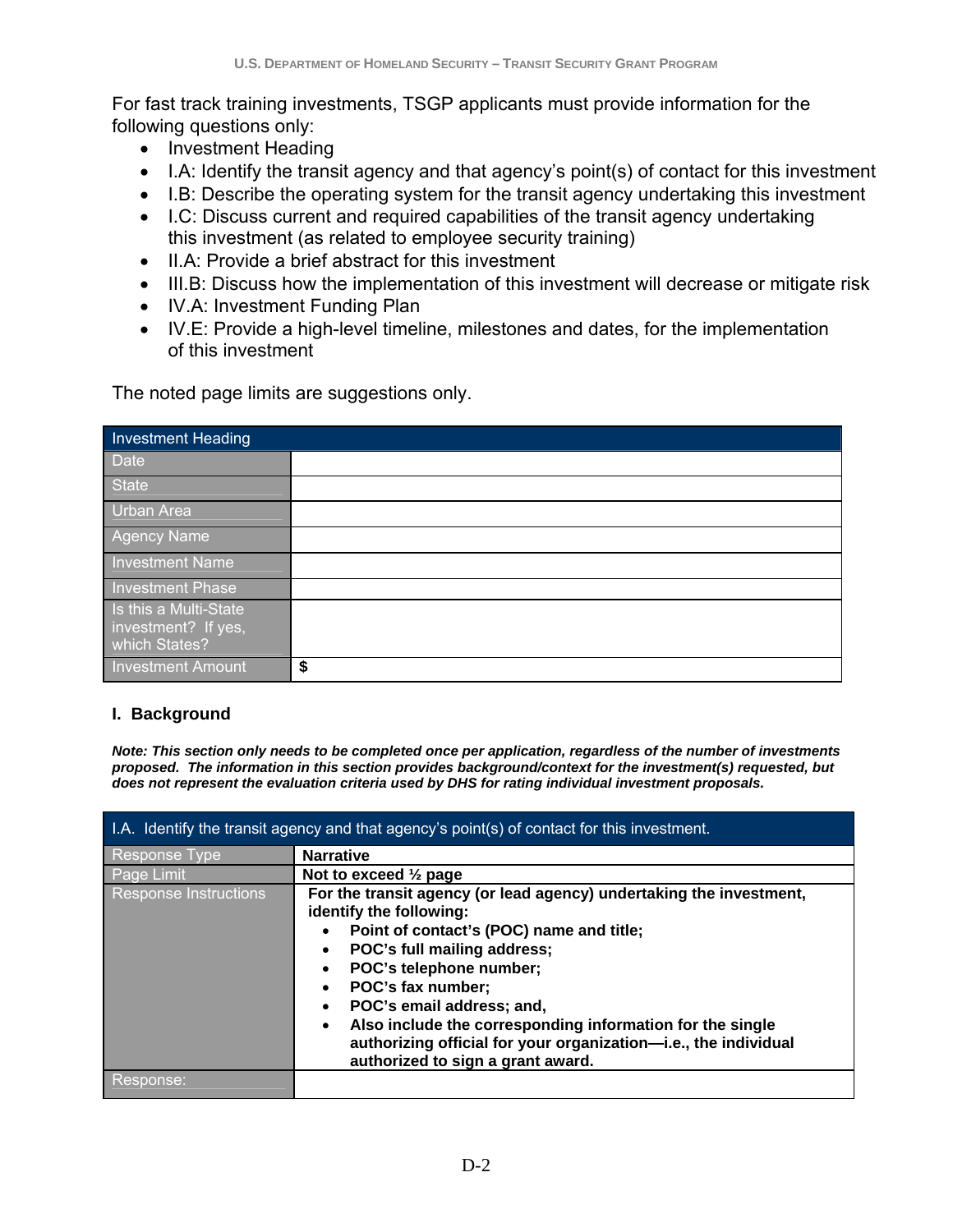| I.B. Describe the operating system for the transit agency undertaking this investment. |                                                                                                                                                                                                                                                                                                                                                                                                                                                                                                                       |  |
|----------------------------------------------------------------------------------------|-----------------------------------------------------------------------------------------------------------------------------------------------------------------------------------------------------------------------------------------------------------------------------------------------------------------------------------------------------------------------------------------------------------------------------------------------------------------------------------------------------------------------|--|
| <b>Response Type</b>                                                                   | <b>Narrative</b>                                                                                                                                                                                                                                                                                                                                                                                                                                                                                                      |  |
| Page Limit                                                                             | Not to exceed 2 pages                                                                                                                                                                                                                                                                                                                                                                                                                                                                                                 |  |
| <b>Response Instructions</b>                                                           | For the transit agency (or lead agency) undertaking this investment,<br>describe the following:<br>Infrastructure;<br>Ridership data;<br>$\bullet$<br>Number of passenger miles;<br>$\bullet$<br><b>Number of vehicles;</b><br>$\bullet$<br>Types of service and other important features;<br>$\bullet$<br>System map;<br>$\bullet$<br>Geographical borders of the system and the cities and counties<br>$\bullet$<br>served; and,<br>Other sources of funding being leveraged for security enhancements<br>$\bullet$ |  |
| Response                                                                               |                                                                                                                                                                                                                                                                                                                                                                                                                                                                                                                       |  |

| I.C. Discuss current and required capabilities of the transit agency undertaking this investment. |                                                                                                                                                                                                                                                                                                                                                                                                                                                                                                                                                                                                                                                                                                                                                                                                                                                                                                                                                                                                                                                                                                                                                                                                                                                                                                                                                                                                                                                                                                                                                                                                                                                                                                                                                                                                                                                                                                                                                                    |  |  |
|---------------------------------------------------------------------------------------------------|--------------------------------------------------------------------------------------------------------------------------------------------------------------------------------------------------------------------------------------------------------------------------------------------------------------------------------------------------------------------------------------------------------------------------------------------------------------------------------------------------------------------------------------------------------------------------------------------------------------------------------------------------------------------------------------------------------------------------------------------------------------------------------------------------------------------------------------------------------------------------------------------------------------------------------------------------------------------------------------------------------------------------------------------------------------------------------------------------------------------------------------------------------------------------------------------------------------------------------------------------------------------------------------------------------------------------------------------------------------------------------------------------------------------------------------------------------------------------------------------------------------------------------------------------------------------------------------------------------------------------------------------------------------------------------------------------------------------------------------------------------------------------------------------------------------------------------------------------------------------------------------------------------------------------------------------------------------------|--|--|
| Response Type                                                                                     | <b>Narrative</b>                                                                                                                                                                                                                                                                                                                                                                                                                                                                                                                                                                                                                                                                                                                                                                                                                                                                                                                                                                                                                                                                                                                                                                                                                                                                                                                                                                                                                                                                                                                                                                                                                                                                                                                                                                                                                                                                                                                                                   |  |  |
| Page Limit                                                                                        | Not to exceed 1 page                                                                                                                                                                                                                                                                                                                                                                                                                                                                                                                                                                                                                                                                                                                                                                                                                                                                                                                                                                                                                                                                                                                                                                                                                                                                                                                                                                                                                                                                                                                                                                                                                                                                                                                                                                                                                                                                                                                                               |  |  |
| <b>Response Instructions</b>                                                                      | For the transit agency undertaking this investment, describe the<br>following:<br>Discuss the transit agency's current efforts to protect any<br>$\bullet$<br>underwater tunnel infrastructure from attacks involving IEDs:<br>Specific attention should be paid to any enhancements achieved<br>$\circ$<br>as a result of FY05/06/07 TSGP funding;<br>Discuss the transit agency's current prevention, detection and<br>$\bullet$<br>response capabilities relative to IEDs and CBRN devices generally:<br>Specific attention should be paid to any enhancements in these<br>$\circ$<br>capabilities achieved as a result of FY05/06/07 TSGP funding;<br>Discuss the transit agency's current visible and unpredictable<br>$\bullet$<br>deterrent efforts:<br>Specific attention should be paid to any enhancements in these<br>$\circ$<br>efforts achieved as a result of FY05/06/07 TSGP funding;<br>Discuss the transit agency's current additional high consequence<br>$\bullet$<br>risk mitigation efforts, visible and unpredictable deterrent efforts,<br>training programs for employees, emergency drills and citizen<br>awareness activities:<br>Specific attention should be paid to any enhancements in these<br>$\circ$<br>capabilities achieved as a result of FY05/06/07 TSGP funding;<br>Discuss the transit agency's requirements relative to protection of<br>$\bullet$<br>any underwater tunnel infrastructure from attacks involving IEDs;<br>Discuss the transit agency's required prevention, detection and<br>$\bullet$<br>response capabilities relative to IEDs and CBRN devices (including<br>sensors, canine units, etc.);<br>Discuss the transit agency's required visible/unpredictable deterrent<br>$\bullet$<br>needs; and,<br>Discuss the transit agency's required high consequence risk<br>$\bullet$<br>mitigation needs, anti-terrorism training programs for employees,<br>emergency drills and citizen awareness activities. |  |  |
| Response                                                                                          |                                                                                                                                                                                                                                                                                                                                                                                                                                                                                                                                                                                                                                                                                                                                                                                                                                                                                                                                                                                                                                                                                                                                                                                                                                                                                                                                                                                                                                                                                                                                                                                                                                                                                                                                                                                                                                                                                                                                                                    |  |  |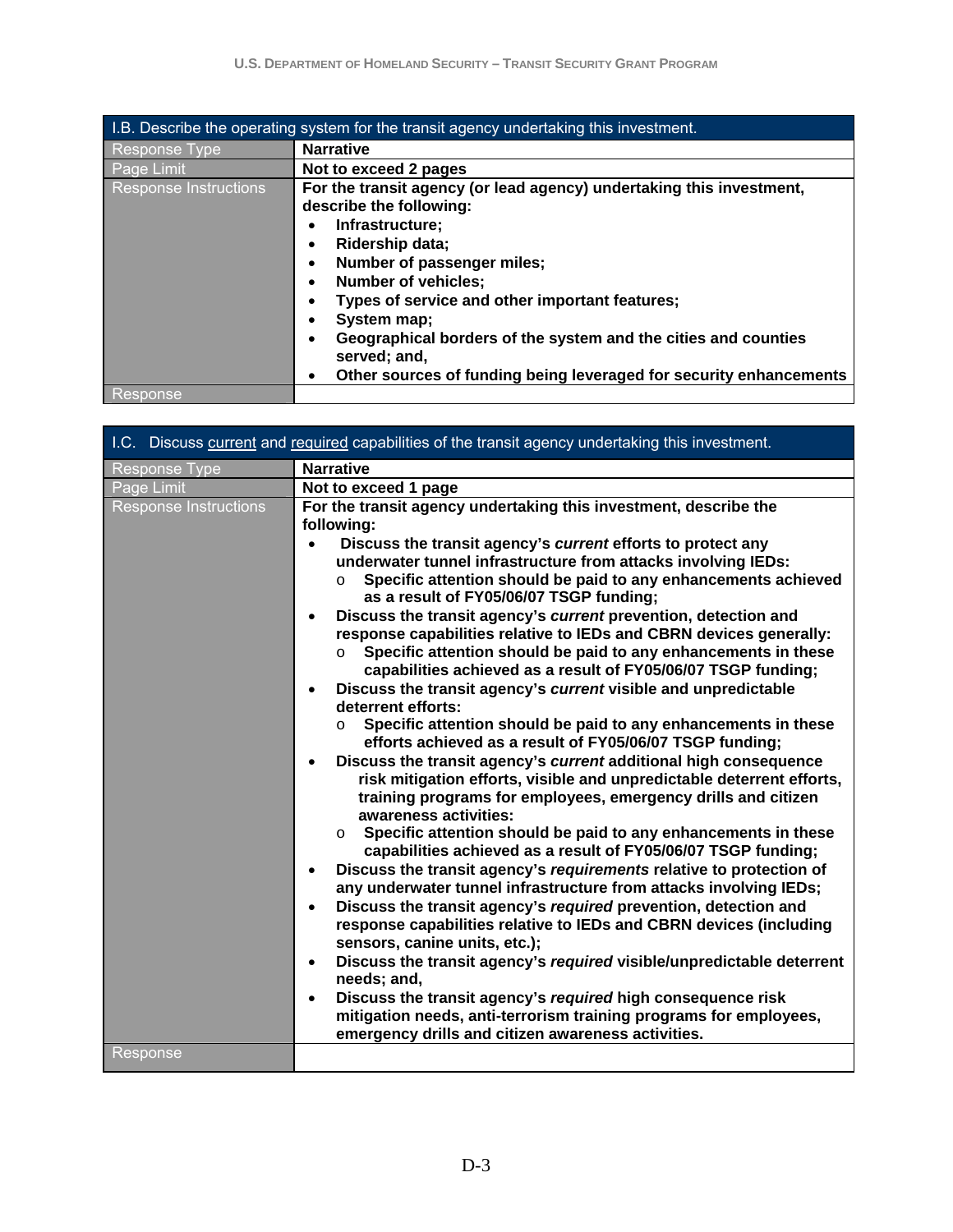# **II. Strategic and Program Priorities**

| II.A. Provide a brief abstract for this investment. |                                                           |  |
|-----------------------------------------------------|-----------------------------------------------------------|--|
| Response Type                                       | <b>Narrative</b>                                          |  |
| Page Limit                                          | Not to exceed 1 page                                      |  |
| <b>Response Instructions</b>                        | Provide a succinct statement summarizing this investment. |  |
| Response                                            |                                                           |  |

| H.B.<br>Describe how this investment specifically addresses one or more of the transit security fundamentals<br>identified in the FY 2008 TSGP Guidance. |                                                                                                                                                                                                                                                                                                                                                 |  |  |
|----------------------------------------------------------------------------------------------------------------------------------------------------------|-------------------------------------------------------------------------------------------------------------------------------------------------------------------------------------------------------------------------------------------------------------------------------------------------------------------------------------------------|--|--|
| Response Type                                                                                                                                            | <b>Narrative</b>                                                                                                                                                                                                                                                                                                                                |  |  |
| Page Limit                                                                                                                                               | Not to exceed $\frac{1}{2}$ page                                                                                                                                                                                                                                                                                                                |  |  |
| <b>Response Instructions</b>                                                                                                                             | Describe how the investment addresses one or more of the following:<br>• Training, operational deterrence, drills, public awareness activities<br>• Multi-user high-density key infrastructure protection<br>• Single-user high-density key infrastructure protection<br>• Key operating asset protection<br>• Response and recovery<br>• Other |  |  |
| <b>Response</b>                                                                                                                                          |                                                                                                                                                                                                                                                                                                                                                 |  |  |

#### II.C. Describe the relevance of the investment to the *National Preparedness Guidelines*, and the *National Strategy for Transportation Security*.

| Response Type                | <b>Narrative</b>                                                                                                                                                                                                                                                                                                                                                                                                                                                                                                                                                                                                                                                                                                                                                                                        |
|------------------------------|---------------------------------------------------------------------------------------------------------------------------------------------------------------------------------------------------------------------------------------------------------------------------------------------------------------------------------------------------------------------------------------------------------------------------------------------------------------------------------------------------------------------------------------------------------------------------------------------------------------------------------------------------------------------------------------------------------------------------------------------------------------------------------------------------------|
| Page Limit                   | Not to exceed $\frac{1}{2}$ page                                                                                                                                                                                                                                                                                                                                                                                                                                                                                                                                                                                                                                                                                                                                                                        |
| <b>Response Instructions</b> | • Explain how this investment will support one or more of the following<br><b>National Preparedness Priorities:</b><br>○ Expanding regional collaboration;<br>o Implementing the National Incident Management System and the<br><b>National Response Plan;</b><br>o Implementing the National Infrastructure Protection Plan;<br>o Strengthening information sharing and collaboration<br>capabilities;<br>$\circ$ Enhancing interoperable communications capabilities; and,<br>o Strengthening CBRNE detection and response capabilities.<br>• Explain how this investment will support the goals of the National<br><b>Strategy for Transportation Security; and,</b><br>• Explain how this investment will support one or more of the 37<br><b>Capabilities within the Target Capabilities List.</b> |
| Response                     |                                                                                                                                                                                                                                                                                                                                                                                                                                                                                                                                                                                                                                                                                                                                                                                                         |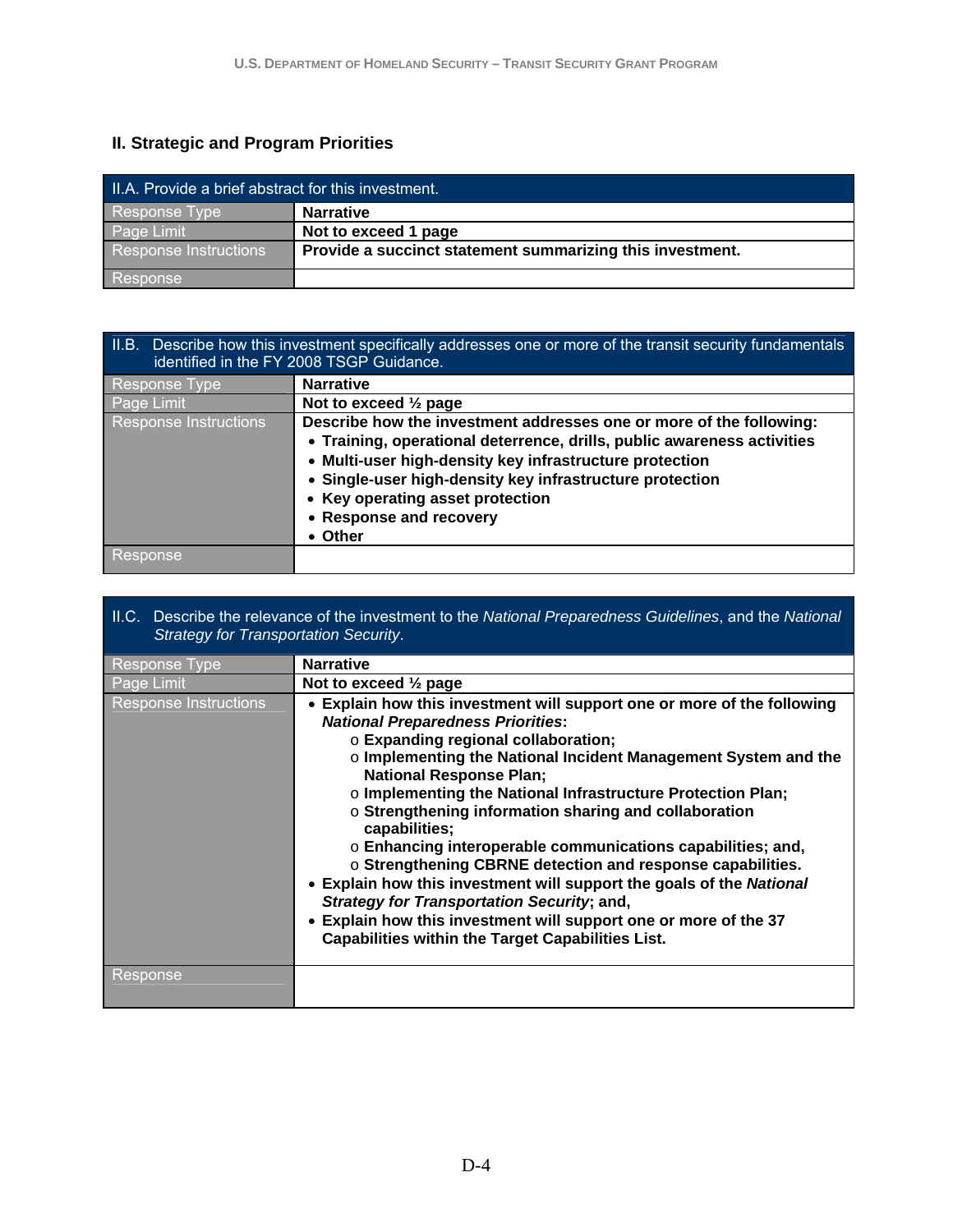| II.D. Describe the relevance of this investment to the transit agency's required security plan, Regional<br>Transit Security Strategy, and applicable State and/or Urban Area Homeland Security Strategy. For<br>Tier 1 transit agencies, include relevance to region's prioritized list of security-related investments. |                                                                                                                                                                                                                                                                                                                                                                      |  |
|---------------------------------------------------------------------------------------------------------------------------------------------------------------------------------------------------------------------------------------------------------------------------------------------------------------------------|----------------------------------------------------------------------------------------------------------------------------------------------------------------------------------------------------------------------------------------------------------------------------------------------------------------------------------------------------------------------|--|
| Response Type                                                                                                                                                                                                                                                                                                             | <b>Narrative</b>                                                                                                                                                                                                                                                                                                                                                     |  |
| Page Limit                                                                                                                                                                                                                                                                                                                | Not to exceed $\frac{1}{2}$ page                                                                                                                                                                                                                                                                                                                                     |  |
| <b>Response Instructions</b>                                                                                                                                                                                                                                                                                              | • Outline how investment specifically addresses the transit agency's<br>required security plan;<br>• Identify how investment supports other applicable regional and state<br>homeland security planning efforts.<br>Note: The SAA should provide a brief confirmation of the relevance of<br>the proposed investment to the applicable State or regional plan within |  |
|                                                                                                                                                                                                                                                                                                                           | this field.                                                                                                                                                                                                                                                                                                                                                          |  |
| Response:                                                                                                                                                                                                                                                                                                                 |                                                                                                                                                                                                                                                                                                                                                                      |  |

# **III. Impact**

| III.A. Discuss the anticipated impacts of this investment and how the requested funding will help<br>attain/achieve expected impacts. Consider the areas affected, and other entities (smaller transit<br>systems, jurisdictions, disciplines) that could leverage the outcomes and impacts of the solution<br>presented by this investment. |                                                                                                                                                                                                                                                                                                                                                                                                                                                                                                                                                                                                                                                                                                                           |  |  |
|----------------------------------------------------------------------------------------------------------------------------------------------------------------------------------------------------------------------------------------------------------------------------------------------------------------------------------------------|---------------------------------------------------------------------------------------------------------------------------------------------------------------------------------------------------------------------------------------------------------------------------------------------------------------------------------------------------------------------------------------------------------------------------------------------------------------------------------------------------------------------------------------------------------------------------------------------------------------------------------------------------------------------------------------------------------------------------|--|--|
| Response Type                                                                                                                                                                                                                                                                                                                                | <b>Narrative</b>                                                                                                                                                                                                                                                                                                                                                                                                                                                                                                                                                                                                                                                                                                          |  |  |
| Page Limit                                                                                                                                                                                                                                                                                                                                   | Not to exceed $\frac{1}{2}$ page                                                                                                                                                                                                                                                                                                                                                                                                                                                                                                                                                                                                                                                                                          |  |  |
| Response Instructions                                                                                                                                                                                                                                                                                                                        | Outline the expected, high-level impacts this investment is expected<br>to attain or achieve if implemented, and potential negative impacts if<br>the investment is not implemented;<br>Explain at a high level how TSGP funding will help achieve these<br>impacts. (Do not include specific information as to the amount or type<br>of funding requested. This information should be provided in Section<br>$IV.$ );<br>• Ensure this response links the identified impacts to specific<br>geographic and demographic areas outlined; and,<br>• Ensure this response identifies other transit systems, jurisdictions<br>and disciplines that may benefit from an outcome or a solution<br>presented by this investment. |  |  |
| <b>Key Definitions:</b>                                                                                                                                                                                                                                                                                                                      | Impact refers to the effect that this investment will have on the identified<br>geographic and demographic areas.                                                                                                                                                                                                                                                                                                                                                                                                                                                                                                                                                                                                         |  |  |
|                                                                                                                                                                                                                                                                                                                                              | Outcome refers to a tangible result that can be measured and evaluated.                                                                                                                                                                                                                                                                                                                                                                                                                                                                                                                                                                                                                                                   |  |  |
| Response                                                                                                                                                                                                                                                                                                                                     |                                                                                                                                                                                                                                                                                                                                                                                                                                                                                                                                                                                                                                                                                                                           |  |  |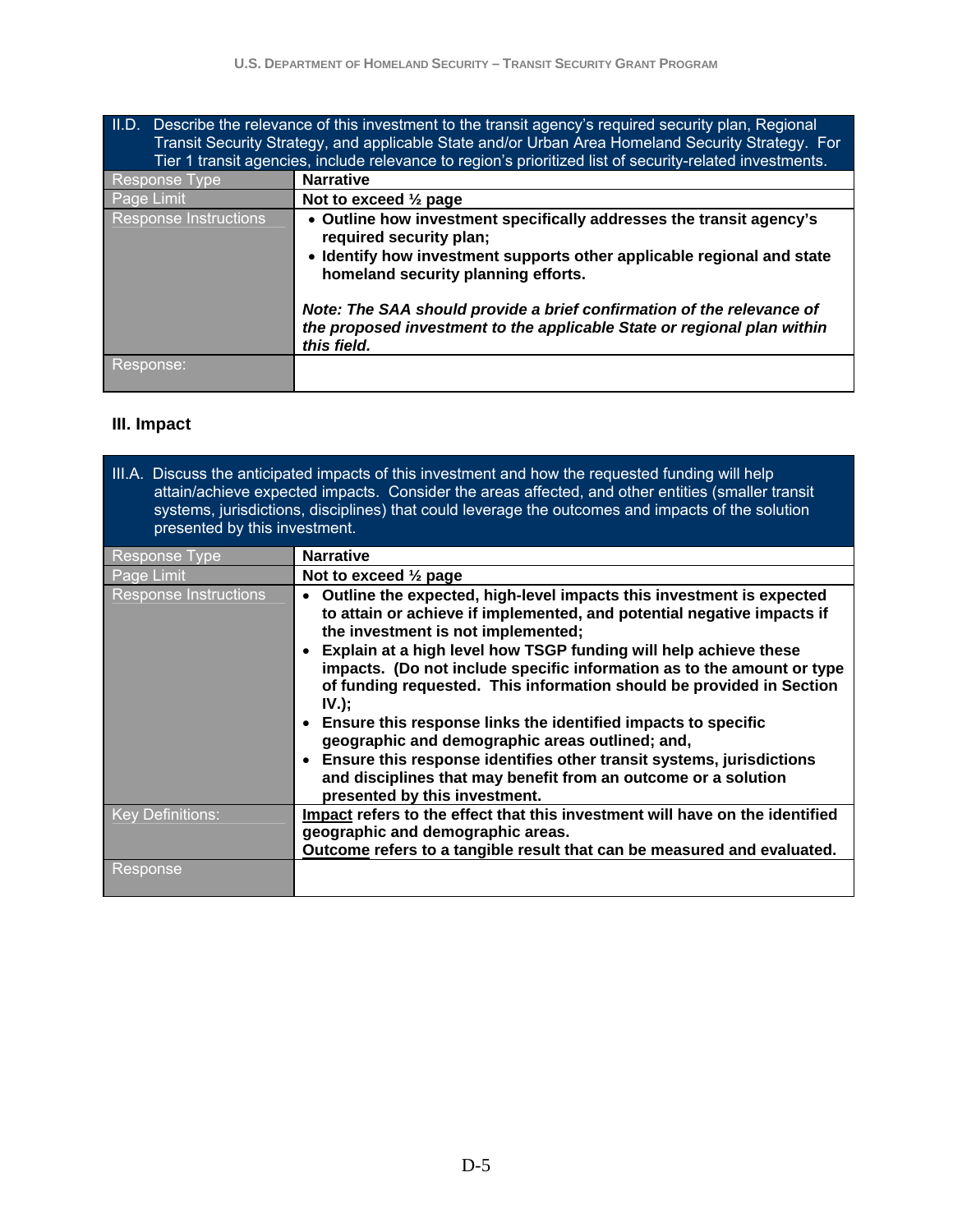| III.B. Discuss how the implementation of this investment will decrease or mitigate risk. |                                                                                                                                                                                                                                                                                                                                                                                                                                                                   |  |  |
|------------------------------------------------------------------------------------------|-------------------------------------------------------------------------------------------------------------------------------------------------------------------------------------------------------------------------------------------------------------------------------------------------------------------------------------------------------------------------------------------------------------------------------------------------------------------|--|--|
| Response Type                                                                            | <b>Narrative</b>                                                                                                                                                                                                                                                                                                                                                                                                                                                  |  |  |
| Page Limit                                                                               | Not to exceed $\frac{1}{2}$ page                                                                                                                                                                                                                                                                                                                                                                                                                                  |  |  |
| <b>Response Instructions</b>                                                             | • Discuss how this investment will reduce risk (e.g., reduce<br>vulnerabilities or mitigate the consequences of an event) by<br>addressing the needs and priorities identified in earlier analysis and<br>review; and,<br>Identify the nature of the risk and how the risk and need are related to<br>show how addressing the need through this investment will also<br>mitigate risk (e.g., reduce vulnerabilities or mitigate the consequences<br>of an event). |  |  |
| Response                                                                                 |                                                                                                                                                                                                                                                                                                                                                                                                                                                                   |  |  |

| III.C. Describe what the potential homeland security risks of not funding this investment are. |                                                                                                                                                                                                                                             |  |
|------------------------------------------------------------------------------------------------|---------------------------------------------------------------------------------------------------------------------------------------------------------------------------------------------------------------------------------------------|--|
| Response Type                                                                                  | <b>Narrative</b>                                                                                                                                                                                                                            |  |
| Page Limit                                                                                     | Not to exceed $\frac{1}{2}$ page                                                                                                                                                                                                            |  |
| <b>Response Instructions</b>                                                                   | • Consider the risks that already exist and will be more prevalent and/or<br>any new risks that will result if this investment is not funded and<br>implemented; and,<br>Briefly discuss potential outcomes if this risk is not addressed - |  |
|                                                                                                | explain what vulnerabilities will not be reduced or what potential<br>consequences will not be mitigated.                                                                                                                                   |  |
| Response                                                                                       |                                                                                                                                                                                                                                             |  |

# **IV. Funding & Implementation Plan**

| IV.A. Investment Funding Plan. |                                                                                                                                                                                                                                                                                                                                                                                                                                                                                                                                                                                                                                                                                                                                                                   |  |
|--------------------------------|-------------------------------------------------------------------------------------------------------------------------------------------------------------------------------------------------------------------------------------------------------------------------------------------------------------------------------------------------------------------------------------------------------------------------------------------------------------------------------------------------------------------------------------------------------------------------------------------------------------------------------------------------------------------------------------------------------------------------------------------------------------------|--|
| <b>Response Type</b>           | <b>Numeric and Narrative</b>                                                                                                                                                                                                                                                                                                                                                                                                                                                                                                                                                                                                                                                                                                                                      |  |
| Page Limit                     | Not to exceed 1 page                                                                                                                                                                                                                                                                                                                                                                                                                                                                                                                                                                                                                                                                                                                                              |  |
| Response Instructions          | Include a narrative response below certifying how the cost share<br>requirement will be met, where applicable<br>• Complete the chart below to identify the amount of funding being<br>requested for this investment only;<br>• Funds should be requested by allowable cost categories (i.e.,<br>planning, organization, equipment, training, exercises, and<br>management and administration.);<br>• Applicants must make funding requests that are reasonable and<br>justified by direct linkages to activities outlined in this particular<br>investment; and,<br>• Applicants must indicate whether additional funding (non-FY 2008<br>TSGP) will be leveraged for this investment.<br>Note: Investments will be evaluated on the expected impact on security |  |
|                                | relative to the amount of the investment (i.e., cost effectiveness). An<br>itemized Budget Detail Worksheet and Budget Narrative must also be<br>completed for this investment. See Appendix E of this document for a<br>sample format.                                                                                                                                                                                                                                                                                                                                                                                                                                                                                                                           |  |
| Response                       |                                                                                                                                                                                                                                                                                                                                                                                                                                                                                                                                                                                                                                                                                                                                                                   |  |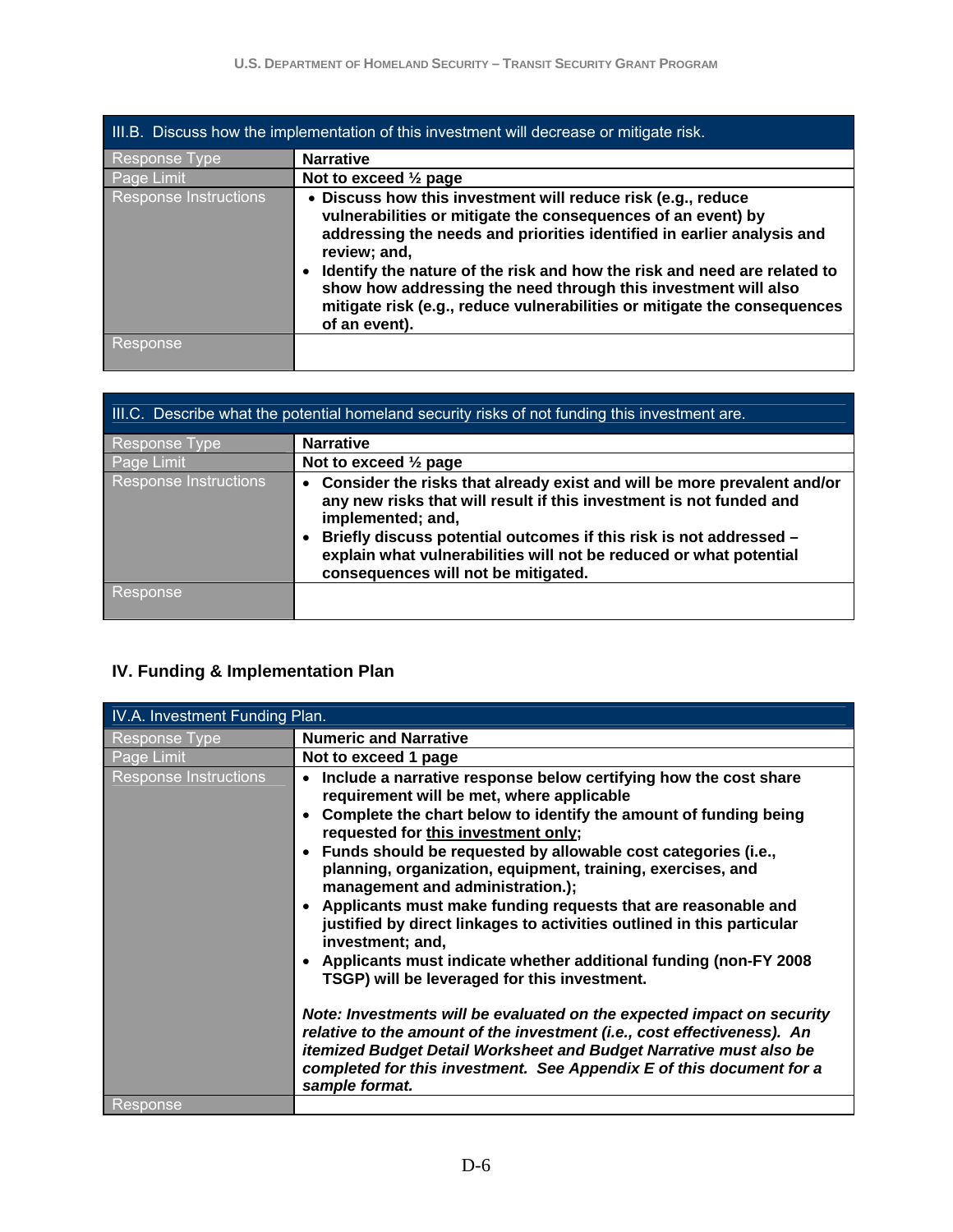The following template illustrates how applicants should indicate the amount of FY 2008 TSGP funding required for the investment, how these funds will be allocated across the cost elements, and what non-FY 2008 TSGP funds will be utilized including the cost share requirement, where appropriate:

|                             | <b>FY 2008 TSGP</b><br><b>Request Total</b> | <b>Other Funding Sources</b><br>Applied (including cost<br>share required) | <b>Grand Total</b> |
|-----------------------------|---------------------------------------------|----------------------------------------------------------------------------|--------------------|
| Planning                    |                                             |                                                                            |                    |
| <b>Operational Packages</b> |                                             |                                                                            |                    |
| Equipment                   |                                             |                                                                            |                    |
| Training                    |                                             |                                                                            |                    |
| <b>Exercises</b>            |                                             |                                                                            |                    |
| M&A                         |                                             |                                                                            |                    |
| Total                       |                                             |                                                                            |                    |

| IV.B.<br>Identify up to five potential challenges to the effective implementation of this investment (e.g.,<br>stakeholder buy-in, sustainability, aggressive timelines). |                                                                                                                                                                                                                                                                                                                                                                                                                                                                                                                                                                                            |  |
|---------------------------------------------------------------------------------------------------------------------------------------------------------------------------|--------------------------------------------------------------------------------------------------------------------------------------------------------------------------------------------------------------------------------------------------------------------------------------------------------------------------------------------------------------------------------------------------------------------------------------------------------------------------------------------------------------------------------------------------------------------------------------------|--|
| <b>Response Type</b>                                                                                                                                                      | <b>Narrative</b>                                                                                                                                                                                                                                                                                                                                                                                                                                                                                                                                                                           |  |
| Page Limit                                                                                                                                                                | Not to exceed $\frac{1}{2}$ page                                                                                                                                                                                                                                                                                                                                                                                                                                                                                                                                                           |  |
| Response Instructions                                                                                                                                                     | • For each identified challenge, provide a brief description of how the<br>challenge will be addressed and mitigated, and indicate a probability<br>of occurrence (high, medium, or low);<br>The response should focus on the implementation only;<br>Consider the necessary steps and stages that will be required for<br>successful implementation of the investment;<br>Identify areas of possible concern or potential pitfalls in terms of<br>investment implementation; and,<br>Explain why those areas present the greatest challenge to a<br>successful investment implementation. |  |
| 'Response,                                                                                                                                                                |                                                                                                                                                                                                                                                                                                                                                                                                                                                                                                                                                                                            |  |

| IV.C.<br>Describe the management team, including roles and responsibilities, that will be accountable for<br>the oversight and implementation of this investment, and the overall management approach they<br>will apply for the implementation of this investment. |                                                                                                                                                                                                                                                                                                                                                                                                                                                                                                                                                                         |  |
|---------------------------------------------------------------------------------------------------------------------------------------------------------------------------------------------------------------------------------------------------------------------|-------------------------------------------------------------------------------------------------------------------------------------------------------------------------------------------------------------------------------------------------------------------------------------------------------------------------------------------------------------------------------------------------------------------------------------------------------------------------------------------------------------------------------------------------------------------------|--|
| Response Type                                                                                                                                                                                                                                                       | <b>Narrative</b>                                                                                                                                                                                                                                                                                                                                                                                                                                                                                                                                                        |  |
| Page Limit                                                                                                                                                                                                                                                          | Not to exceed $\frac{1}{2}$ page                                                                                                                                                                                                                                                                                                                                                                                                                                                                                                                                        |  |
| <b>Response Instructions</b>                                                                                                                                                                                                                                        | Provide the high-level skill sets (e.g., budget execution, grant<br>administration, geospatial expert, outreach and communication<br>liaison) that members of the management team must possess for the<br>successful implementation and oversight of the investment;<br>Discuss how those skill sets fulfill the oversight and execution<br>responsibilities for the investment, and how the management roles<br>and responsibilities will be distributed/assigned among the<br>management team; and,<br>Explain how the management team members will organize and work |  |
|                                                                                                                                                                                                                                                                     | together in order to successfully manage the investment.                                                                                                                                                                                                                                                                                                                                                                                                                                                                                                                |  |
| Response                                                                                                                                                                                                                                                            |                                                                                                                                                                                                                                                                                                                                                                                                                                                                                                                                                                         |  |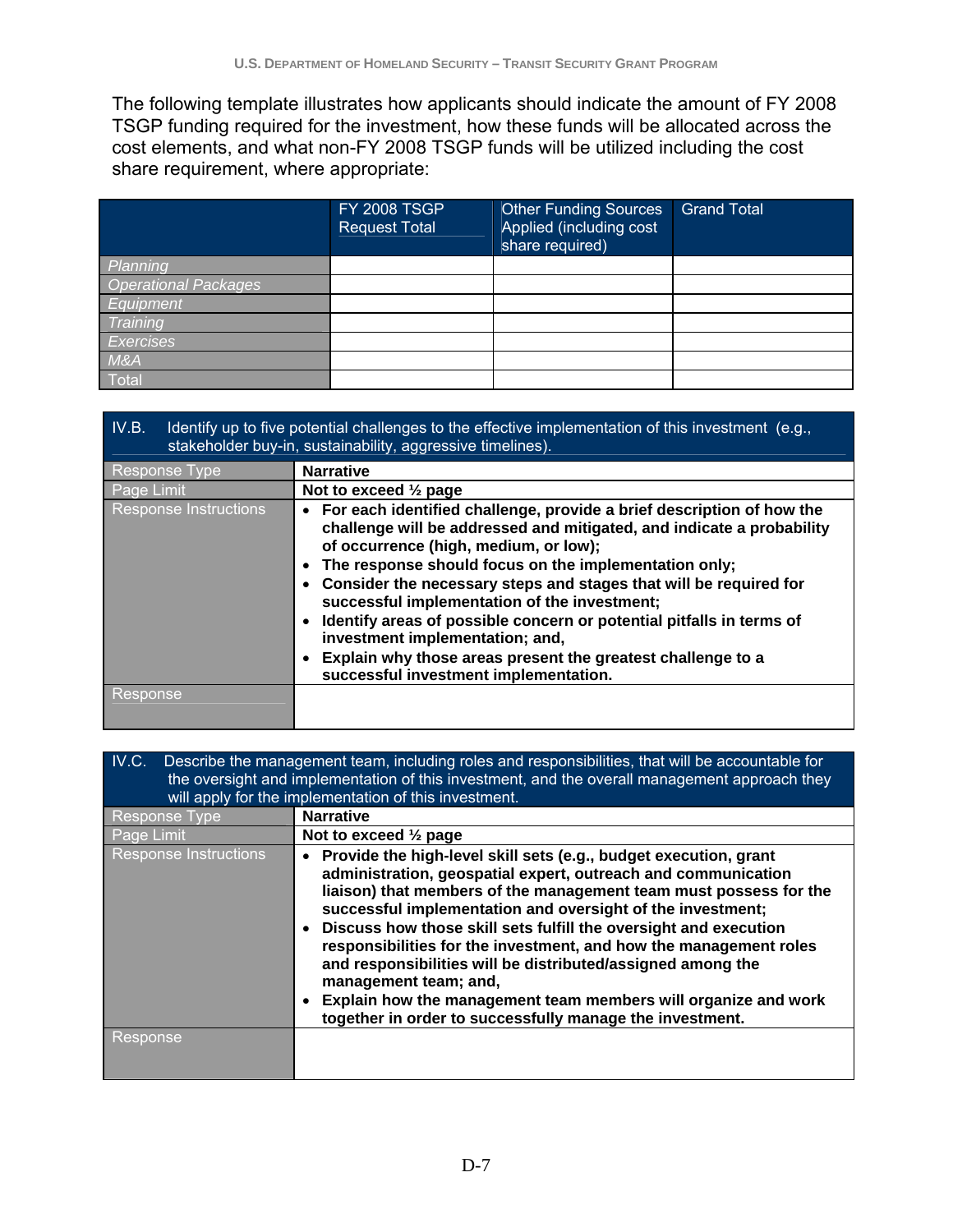| IV.D. | Discuss funding resources beyond FY 2008 TSGP that have been identified and will be leveraged |
|-------|-----------------------------------------------------------------------------------------------|
|       | to support the implementation and sustainment of this investment.                             |

| Response Type                | <b>Narrative</b>                                                                                                                                                                                                                                                                                                                                      |
|------------------------------|-------------------------------------------------------------------------------------------------------------------------------------------------------------------------------------------------------------------------------------------------------------------------------------------------------------------------------------------------------|
| Page Limit                   | Not to exceed $\frac{1}{2}$ page                                                                                                                                                                                                                                                                                                                      |
| <b>Response Instructions</b> | Discuss other funding sources (e.g., non-TSGP grant programs, public<br>or private agreements, future fiscal year grants) that you plan on<br>utilizing for the implementation and/or continued sustainment of this<br>investment;                                                                                                                    |
|                              | • If no other funding resources have been identified, or if none are<br>necessary, provide rationale as to why the requested FY 2008 TSGP<br>funding is sufficient for the implementation and sustainment of this<br>investment; and,                                                                                                                 |
|                              | • Investments will be evaluated on the extent to which they exhibit a<br>likelihood of success, or continued success, without requiring<br>additional Federal assistance. Investments will also be evaluated on<br>the ability of the transit agency to provide the required cash match or<br>operational equivalent regardless of amount and source. |
| Response                     |                                                                                                                                                                                                                                                                                                                                                       |

| IV.E.<br>Provide a high-level timeline, milestones and dates, for the implementation of this investment.<br>Possible areas for inclusion are: stakeholder engagement, planning, major<br>acquisitions/purchases, training, exercises, and process/policy updates. Up to 10 milestones may<br>be provided. |                                                                                                                                                                                                                                                                                                                                                                                                                                                                                                                                                                                                                                                                                                                                                                                                                                                                                                                                                                                                                |  |
|-----------------------------------------------------------------------------------------------------------------------------------------------------------------------------------------------------------------------------------------------------------------------------------------------------------|----------------------------------------------------------------------------------------------------------------------------------------------------------------------------------------------------------------------------------------------------------------------------------------------------------------------------------------------------------------------------------------------------------------------------------------------------------------------------------------------------------------------------------------------------------------------------------------------------------------------------------------------------------------------------------------------------------------------------------------------------------------------------------------------------------------------------------------------------------------------------------------------------------------------------------------------------------------------------------------------------------------|--|
| Response Type                                                                                                                                                                                                                                                                                             | <b>Narrative</b>                                                                                                                                                                                                                                                                                                                                                                                                                                                                                                                                                                                                                                                                                                                                                                                                                                                                                                                                                                                               |  |
| Page Limit                                                                                                                                                                                                                                                                                                | Not to exceed 1 page                                                                                                                                                                                                                                                                                                                                                                                                                                                                                                                                                                                                                                                                                                                                                                                                                                                                                                                                                                                           |  |
| <b>Response Instructions</b>                                                                                                                                                                                                                                                                              | Only include major milestones that are critical to the success of the<br>investment;<br>• While up to 10 milestones may be provided, applicants should only list<br>as many milestones as necessary;<br>• Milestones are for this discrete investment - those that are covered by<br>the requested FY 2008 TSGP funds and will be completed over the 36-<br>month grant period;<br>• Milestones should be kept to high-level, major tasks that will need to<br>occur;<br>• Identify the planned start date associated with the identified<br>milestone. The start date should reflect the date at which the earliest<br>action will be taken to start achieving the milestone;<br>• Identify the planned completion date when all actions related to the<br>milestone will be completed and overall milestone outcome is met;<br>and,<br>• List any relevant information that will be critical to the successful<br>completion of the milestone (such as those examples listed in the<br>question text above). |  |
| Response                                                                                                                                                                                                                                                                                                  |                                                                                                                                                                                                                                                                                                                                                                                                                                                                                                                                                                                                                                                                                                                                                                                                                                                                                                                                                                                                                |  |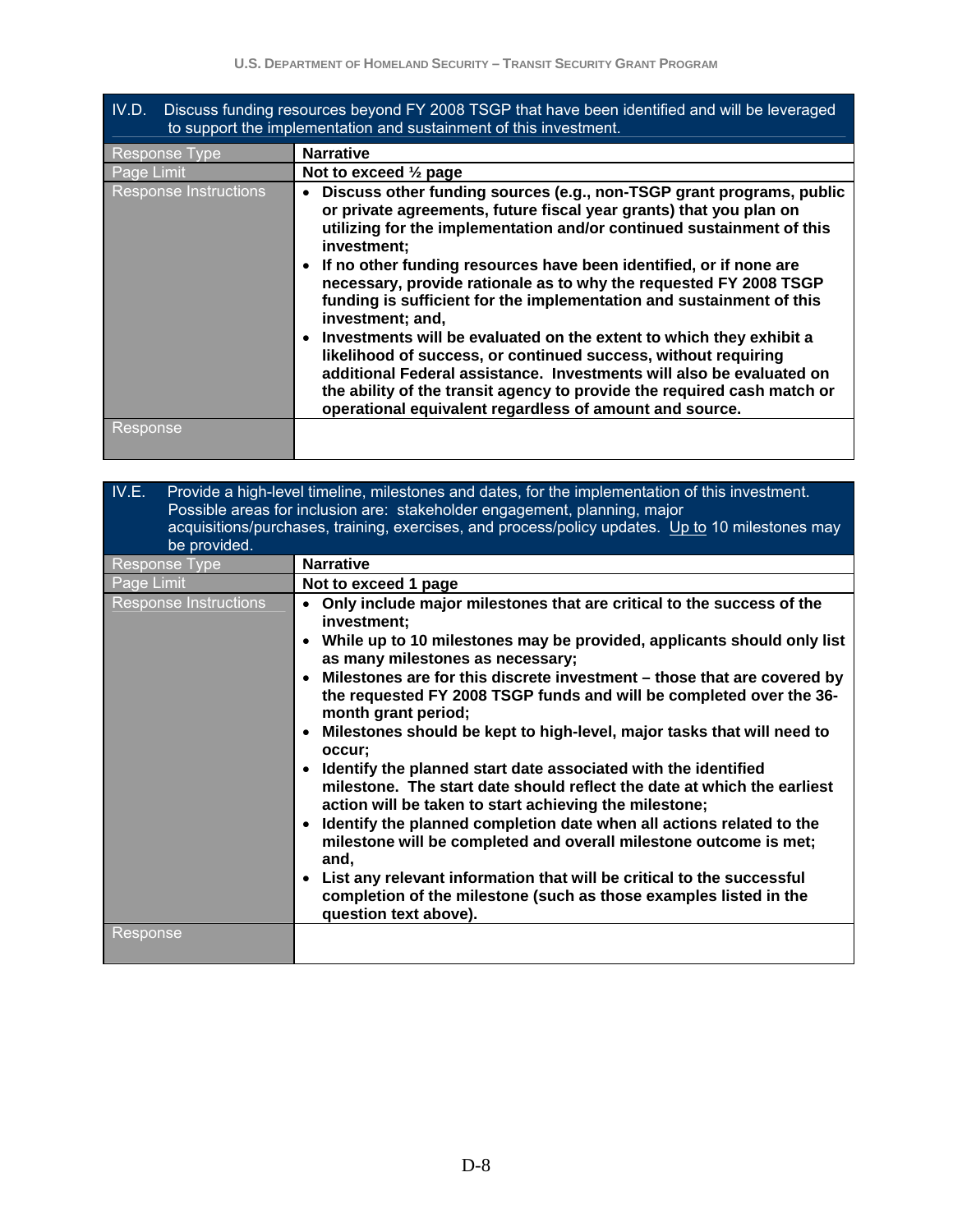| IV.F. Describe the planned duration for this overall investment. Discuss your long-term sustainability<br>plans for the investment after your FY 2008 TSGP funds have been expended, if applicable. |                                                                                                                                                                                                                                                                                                                                                                                                                                                                                                                                                       |  |  |
|-----------------------------------------------------------------------------------------------------------------------------------------------------------------------------------------------------|-------------------------------------------------------------------------------------------------------------------------------------------------------------------------------------------------------------------------------------------------------------------------------------------------------------------------------------------------------------------------------------------------------------------------------------------------------------------------------------------------------------------------------------------------------|--|--|
| Response Type                                                                                                                                                                                       | <b>Narrative</b>                                                                                                                                                                                                                                                                                                                                                                                                                                                                                                                                      |  |  |
| Page Limit                                                                                                                                                                                          | Not to exceed 1/2 page                                                                                                                                                                                                                                                                                                                                                                                                                                                                                                                                |  |  |
| <b>Response Instructions</b>                                                                                                                                                                        | • Give the expected total life-span for this investment if fully<br>implemented and sustained through completion;<br>• Consider how this investment will be sustained and funded after FY<br>2008 TSGP funds are expended, if applicable;<br>• Include information about resource needs (e.g., personnel, processes,<br>and tools), as well as critical governance needs; and,<br>• List critical milestones that are outside of the FY 2008 TSGP grant<br>period, and how those milestones will be met with the identified<br>funding and resources. |  |  |
| Response                                                                                                                                                                                            |                                                                                                                                                                                                                                                                                                                                                                                                                                                                                                                                                       |  |  |

| Describe the technical implementation plan for this investment. Discuss the advantages of the<br>IV.G.<br>solution proposed. |                                                                                                                                                                                                                                                                                                                                                                                                                                                                                                                                                                                                                                                                                                                                                                                                                                                                                                                                                                                                                                                                                                                                                                                         |  |
|------------------------------------------------------------------------------------------------------------------------------|-----------------------------------------------------------------------------------------------------------------------------------------------------------------------------------------------------------------------------------------------------------------------------------------------------------------------------------------------------------------------------------------------------------------------------------------------------------------------------------------------------------------------------------------------------------------------------------------------------------------------------------------------------------------------------------------------------------------------------------------------------------------------------------------------------------------------------------------------------------------------------------------------------------------------------------------------------------------------------------------------------------------------------------------------------------------------------------------------------------------------------------------------------------------------------------------|--|
| Response Type                                                                                                                | <b>Narrative</b>                                                                                                                                                                                                                                                                                                                                                                                                                                                                                                                                                                                                                                                                                                                                                                                                                                                                                                                                                                                                                                                                                                                                                                        |  |
| Page Limit                                                                                                                   | Not to exceed $\frac{1}{2}$ page                                                                                                                                                                                                                                                                                                                                                                                                                                                                                                                                                                                                                                                                                                                                                                                                                                                                                                                                                                                                                                                                                                                                                        |  |
| <b>Response Instructions</b>                                                                                                 | • Define the vision, goals, and objectives for the risk reduction, and<br>summarizes how the proposed investment will fit into the overall effort<br>to meet the critical infrastructure security priorities (including<br>integration into existing security protocols);<br>• Describe the specific needs and/or resource limitations that need to<br>be addressed:<br>• Identify any potential partners and their roles and staffing<br>requirements, and provide information on any existing agreements<br>such as Memoranda of Understanding (MOU);<br>• Identify specific equipment needs (e.g., number of facility cameras,<br>number of security lights, amount of security fencing, etc.) and other<br>details for training, awareness, exercises, and other programs, if<br>applicable (e.g., number of people to be trained, length of training,<br>type of training, number of printed materials, number of agencies and<br>staff members involved in exercise planning, execution, and review);<br>• Describe progress made on the security project this investment will be<br>completing, if applicable; and,<br>• Reference use of prior year grant funds, if applicable. |  |
| Response                                                                                                                     |                                                                                                                                                                                                                                                                                                                                                                                                                                                                                                                                                                                                                                                                                                                                                                                                                                                                                                                                                                                                                                                                                                                                                                                         |  |
|                                                                                                                              |                                                                                                                                                                                                                                                                                                                                                                                                                                                                                                                                                                                                                                                                                                                                                                                                                                                                                                                                                                                                                                                                                                                                                                                         |  |

*Note: After completing each the template for each investment, applicants should review the information provided to ensure accuracy, particularly the Milestone Dates and the Investment Funding Plan.*

#### **C. Investment Justification Submission and File Naming Convention**

Investment Justifications must be submitted with the grant application as a file attachment within *grants.gov*. Applicants must use the following file naming convention when submitting the Investment Justifications as part of the FY 2008 TSGP:

#### **Investment Justification (through** *grants.gov* **file attachment)**

State\_Region\_ IJ Number (Example: CO\_Denver\_IJ\_1)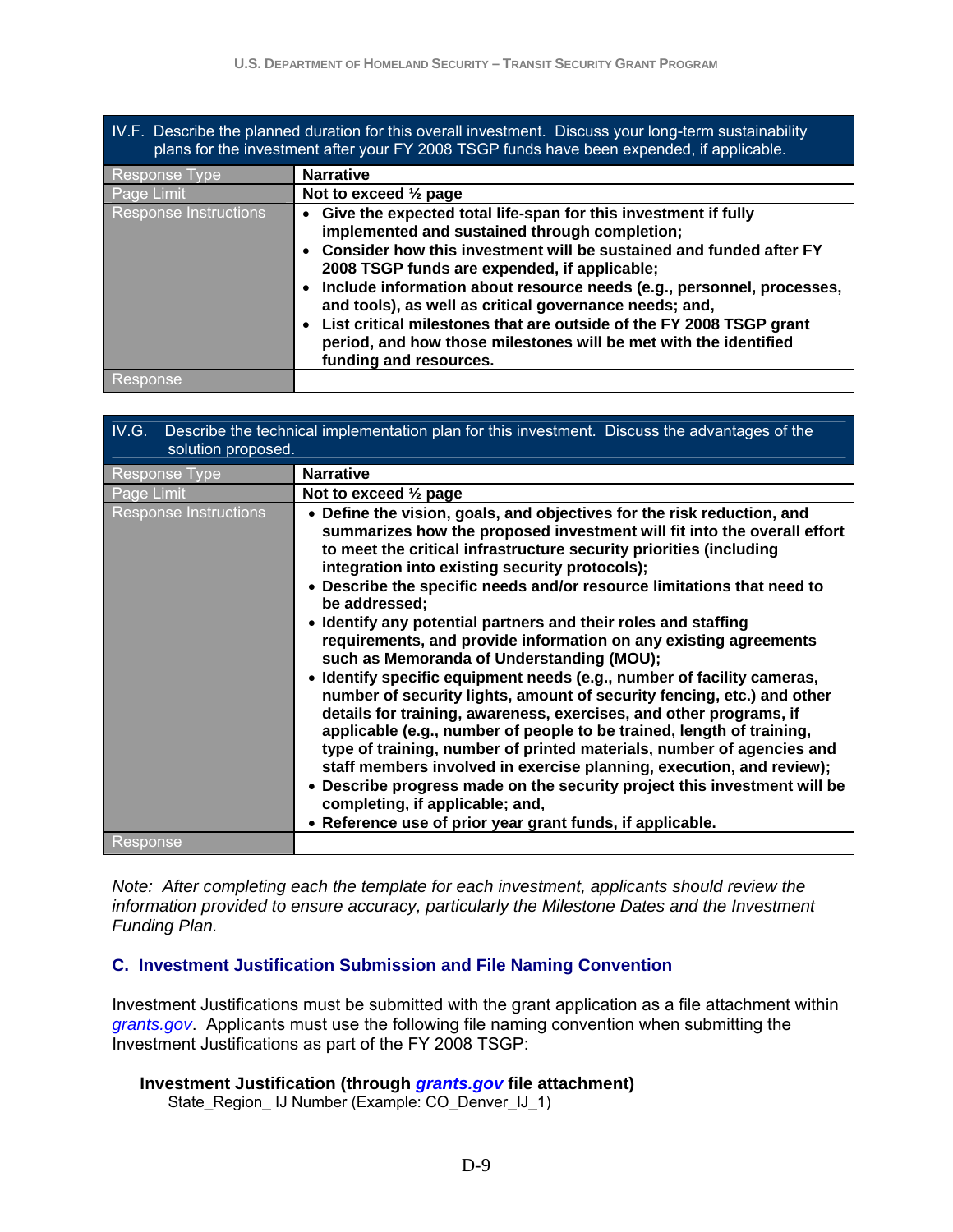# **Responsible Transit Security Provider Investment Justification Approval Form**

| <b>Name of Investment Justification</b>                             |  |
|---------------------------------------------------------------------|--|
| Name                                                                |  |
| Title                                                               |  |
| Signature of Responsible Transit Agency<br><b>Security Provider</b> |  |
| Name                                                                |  |
| Title                                                               |  |
| <b>Signature of Transit Agency</b>                                  |  |
| <b>Name of Investment Justification</b>                             |  |
| Name                                                                |  |
| <b>Title</b>                                                        |  |
| Signature of Responsible Transit Agency<br><b>Security Provider</b> |  |
| Name                                                                |  |
| <b>Title</b>                                                        |  |
| <b>Signature of Transit Agency</b>                                  |  |
| <b>Name of Investment Justification</b>                             |  |
| Name                                                                |  |
| Title                                                               |  |
| Signature of Responsible Transit Agency<br><b>Security Provider</b> |  |
| Name                                                                |  |
| Title                                                               |  |
| <b>Signature of Transit Agency</b>                                  |  |
| <b>Name of Investment Justification</b>                             |  |
| Name                                                                |  |
| Title                                                               |  |
| Signature of Responsible Transit Agency<br><b>Security Provider</b> |  |
| Name                                                                |  |
| Title                                                               |  |
| Signature of Transit Agency                                         |  |
| <b>Name of Investment Justification</b>                             |  |
| Name                                                                |  |
| <b>Title</b>                                                        |  |
| Signature of Responsible Transit Agency<br><b>Security Provider</b> |  |
| Name                                                                |  |
| <b>Title</b>                                                        |  |
| <b>Signature of Transit Agency</b>                                  |  |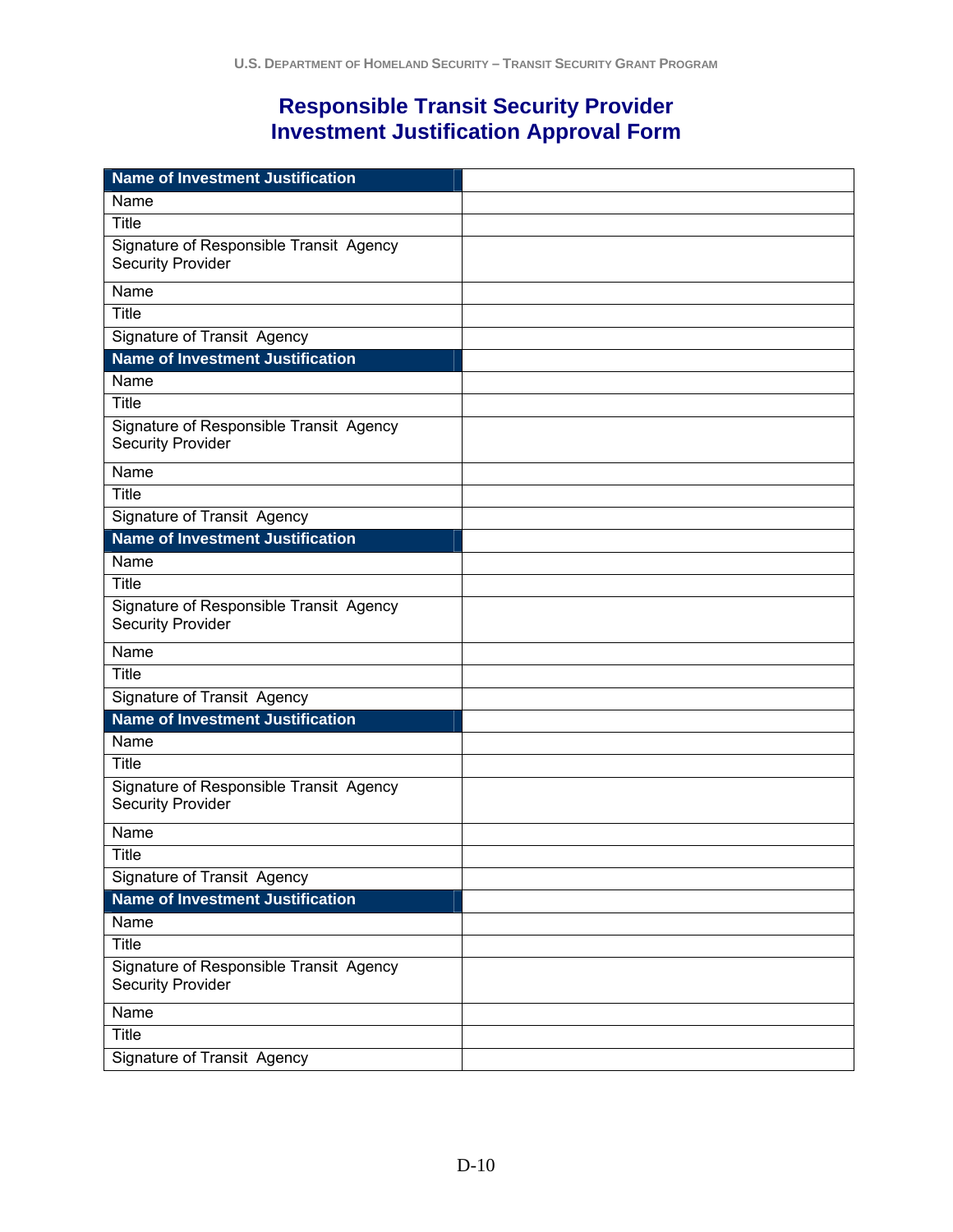# **Appendix E Sample Budget Detail Worksheet**

#### **OMB Approval No. 1121-0188**

**Purpose.** The Budget Detail Worksheet is provided as a guide to assist applicants in the preparation of the budget and budget narrative, when required. You may submit the budget information using this form or in the format of your choice (plain sheets, your own form, or a variation of this form). However, all required information (including the budget narrative) must be provided. Any category of expense not applicable to your budget may be deleted.

**A. Personnel**. List each position by title and name of employee, if available. Show the annual salary rate and the percentage of time to be devoted to the project. Compensation paid for employees engaged in grant activities must be consistent with that paid for similar work within the applicant organization.

#### **Name/Position Computation Cost**

**Note:** Personnel costs are only allowable for direct management and administration of the grant award, i.e., preparation of mandatory post-award reports.

**TOTAL** \_\_\_\_\_\_\_\_\_

**B. Fringe Benefits**. Fringe benefits should be based on actual known costs or an established formula. Fringe benefits are for the personnel listed in budget category (A) and only for the percentage of time devoted to the project. Fringe benefits on overtime hours are limited to FICA, Workman's Compensation, and Unemployment Compensation.

#### **Name/Position Computation Cost**

**TOTAL** \_\_\_\_\_\_\_\_\_

**Total Personnel & Fringe Benefits** \_\_\_\_\_\_\_\_\_

**C. Travel**. Itemize travel expenses of project personnel by purpose (e.g., staff to training, field interviews, advisory group meeting, etc.). Show the basis of computation (e.g., six people to 3 day training at \$X airfare, \$X lodging, \$X subsistence). In training projects, travel and meals for trainees should be listed separately. Show the number of trainees and unit costs involved. Identify the location of travel, if known. Indicate source of Travel Policies applied, Applicant or Federal Travel Regulations.

#### **Purpose of Location** Item Computation Cost

| TOTAL<br>Τ |
|------------|
|------------|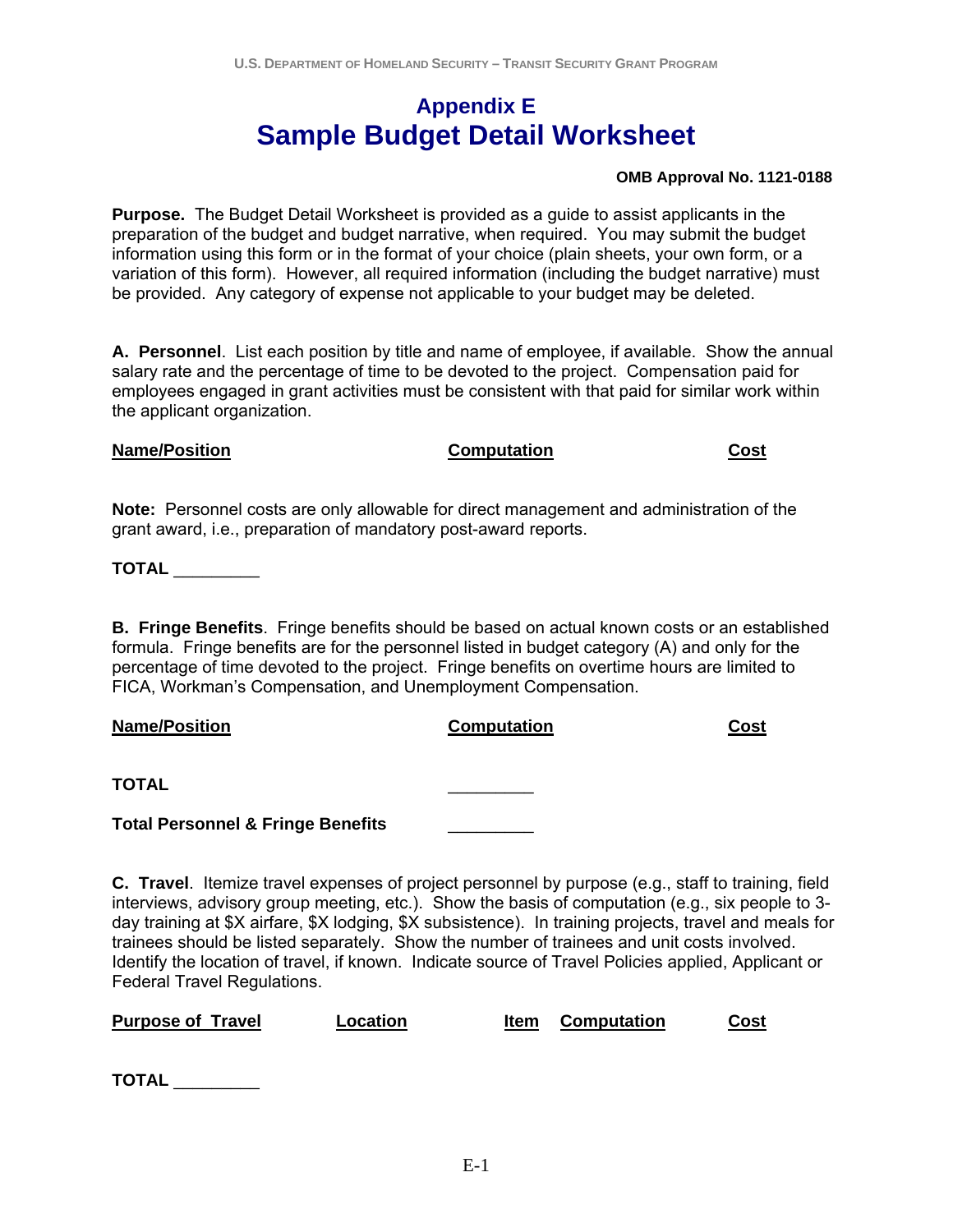**D. Equipment**. List non-expendable items that are to be purchased. Non-expendable equipment is tangible property having a useful life of more than two years. (Note: Organization's own capitalization policy and threshold amount for classification of equipment may be used). Expendable items should be included either in the "Supplies" category or in the "Other" category. Applicants should analyze the cost benefits of purchasing versus leasing equipment, especially high cost items and those subject to rapid technical advances. Rented or leased equipment costs should be listed in the "Contractual" category. Explain how the equipment is necessary for the success of the project. Attach a narrative describing the procurement method to be used.

**Item Computation Computation Cost** 

**Budget Narrative:** Provide a narrative budget justification for each of the budget items identified.

**TOTAL** \_\_\_\_\_\_\_\_\_

**E. Supplies**. List items by type (office supplies, postage, training materials, copying paper, and other expendable items such as books, hand held tape recorders) and show the basis for computation. (Note: Organization's own capitalization policy and threshold amount for classification of supplies may be used). Generally, supplies include any materials that are expendable or consumed during the course of the project.

**Supply Items Conputation Computation Cost** 

**TOTAL** \_\_\_\_\_\_\_\_\_

**F. Consultants/Contracts**. Indicate whether applicant's formal, written Procurement Policy or the Federal Acquisition Regulations are followed.

**Consultant Fees:** For each consultant enter the name, if known, service to be provided, hourly or daily fee (8-hour day), and estimated time on the project.

**Name of Consultant Service Provided Computation Cost**

**Budget Narrative:** Provide a narrative budget justification for each of the budget items identified.

**Subtotal** \_\_\_\_\_\_\_\_\_\_\_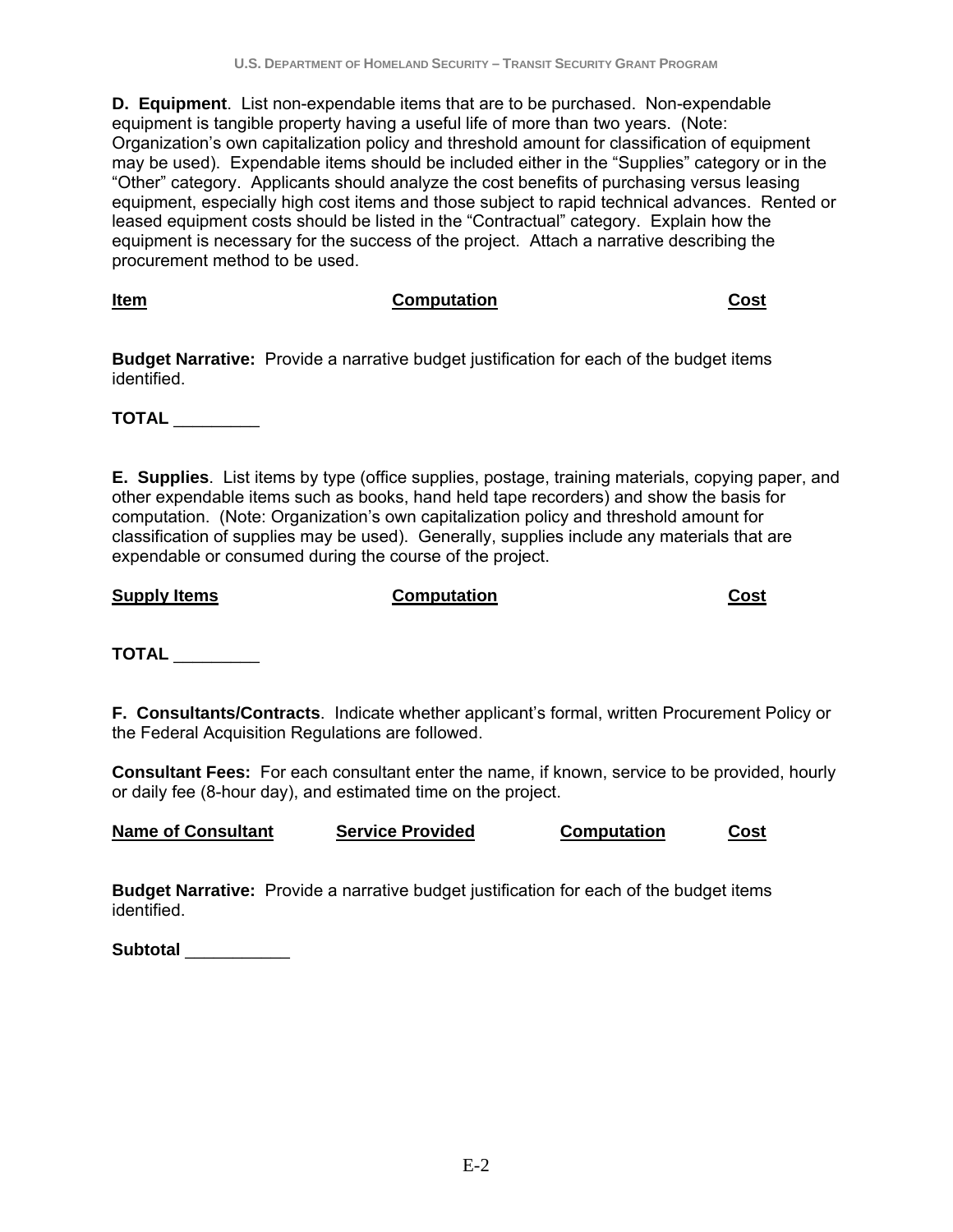**Consultant Expenses**: List all expenses to be paid from the grant to the individual consultant in addition to their fees (i.e., travel, meals, lodging, etc.)

**Budget Narrative:** Provide a narrative budget justification for each of the budget items identified.

**Subtotal** \_\_\_\_\_\_\_\_\_\_

**Contracts:** Provide a description of the product or services to be procured by contract and an estimate of the cost. Applicants are encouraged to promote free and open competition in awarding contracts. A separate justification must be provided for sole source contracts in excess of \$100,000.

**Budget Narrative:** Provide a narrative budget justification for each of the budget items identified.

**Subtotal** \_\_\_\_\_\_\_\_

**TOTAL** \_\_\_\_\_\_\_\_\_\_

**G. Other Costs**. List items (e.g., rent, reproduction, telephone, janitorial or security services, and investigative or confidential funds) by major type and the basis of the computation. For example, provide the square footage and the cost per square foot for rent, and provide a monthly rental cost and how many months to rent.

#### **Description Computation Cost**

**Budget Narrative:** Provide a narrative budget justification for each of the budget items identified.

**Important Note:**If applicable to the project, construction costs should be included in this section of the Budget Detail Worksheet.

**TOTAL** \_\_\_\_\_\_\_\_\_

**H. Indirect Costs**. Indirect costs are allowed only if the applicant has a Federally approved indirect cost rate. A copy of the rate approval, (a fully executed, negotiated agreement), must be attached. If the applicant does not have an approved rate, one can be requested by contacting the applicant's cognizant Federal agency, which will review all documentation and approve a rate for the applicant organization, or if the applicant's accounting system permits, costs may be allocated in the direct costs categories.

#### **Description Computation Cost**

**Item Cost**

**Item Computation Computation Cost**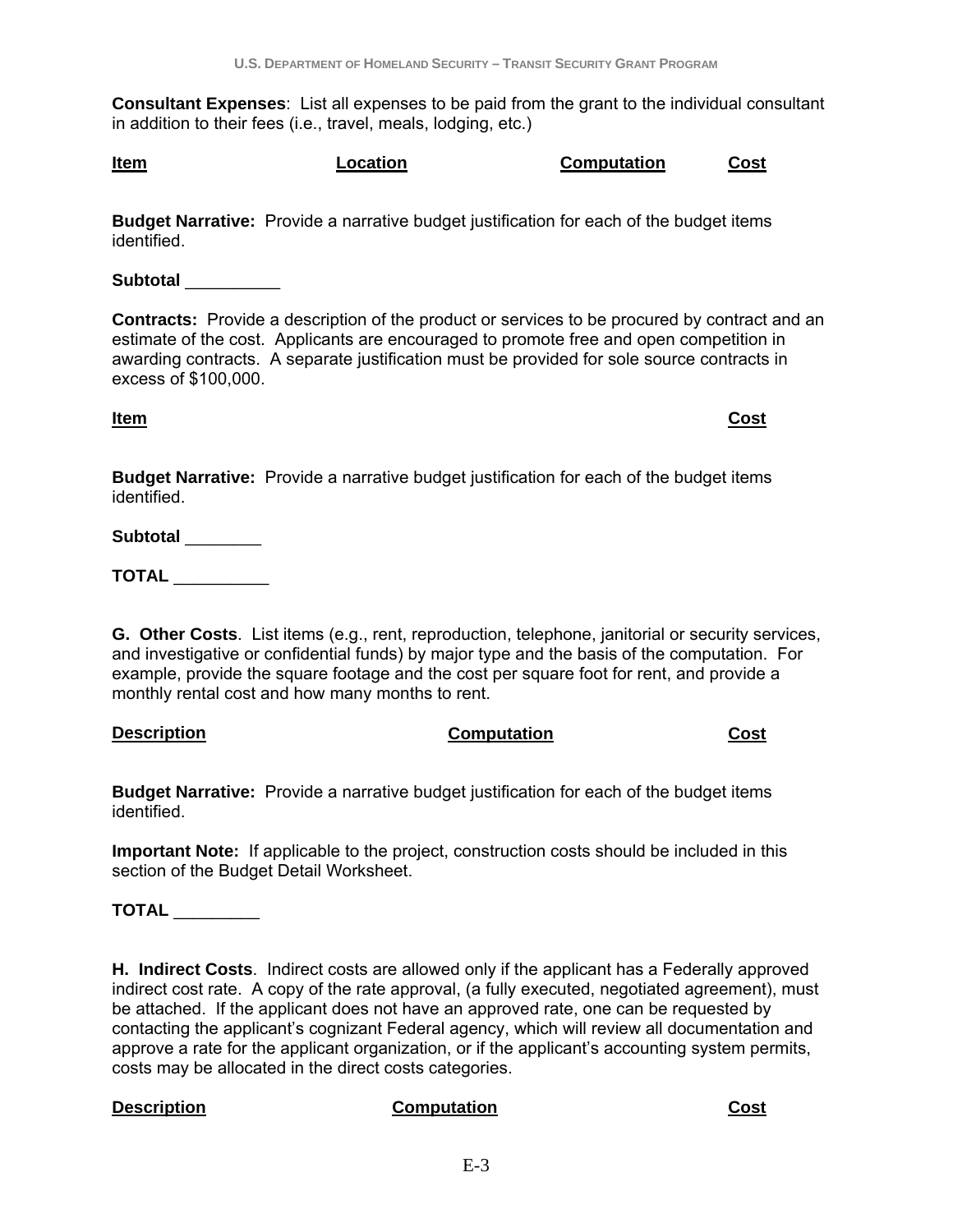**TOTAL** \_\_\_\_\_\_\_\_\_

**Budget Summary**. When you have completed the budget worksheet, transfer the totals for each category to the spaces below. Compute the total direct costs and the total project costs. Indicate the amount of Federal funds requested and the amount of non-Federal funds that will support the project.

| <b>Budget Category</b>        | <b>Federal Amount</b> | <b>Non-Federal Amount</b> |  |  |  |
|-------------------------------|-----------------------|---------------------------|--|--|--|
|                               |                       |                           |  |  |  |
| A. Personnel                  |                       |                           |  |  |  |
| <b>B. Fringe Benefits</b>     |                       |                           |  |  |  |
| C. Travel                     |                       |                           |  |  |  |
| D. Equipment                  |                       |                           |  |  |  |
| E. Supplies                   |                       |                           |  |  |  |
| F. Consultants/Contracts      |                       |                           |  |  |  |
| G. Other                      |                       |                           |  |  |  |
| <b>Total Direct Costs</b>     |                       |                           |  |  |  |
| <b>H. Indirect Costs</b>      |                       |                           |  |  |  |
| I. Total Grantee Contribution |                       |                           |  |  |  |
| * TOTAL PROJECT COSTS         |                       |                           |  |  |  |
| <b>Federal Request</b>        |                       |                           |  |  |  |
| <b>Non-Federal Cost Share</b> |                       |                           |  |  |  |

### **Detailed Budget Submission and File Naming Convention**

Investment Justifications must be submitted with the grant application as a file attachment within *grants.gov*. Applicants must use the following file naming convention when submitting Detailed Budgets as part of the FY 2008 TSGP:

|  | Detailed Budget (through <i>grants.gov</i> file attachment)    |  |  |  |
|--|----------------------------------------------------------------|--|--|--|
|  | State_Region_IJ Number_Budget (Example: CO_Denver_IJ#1_Budget) |  |  |  |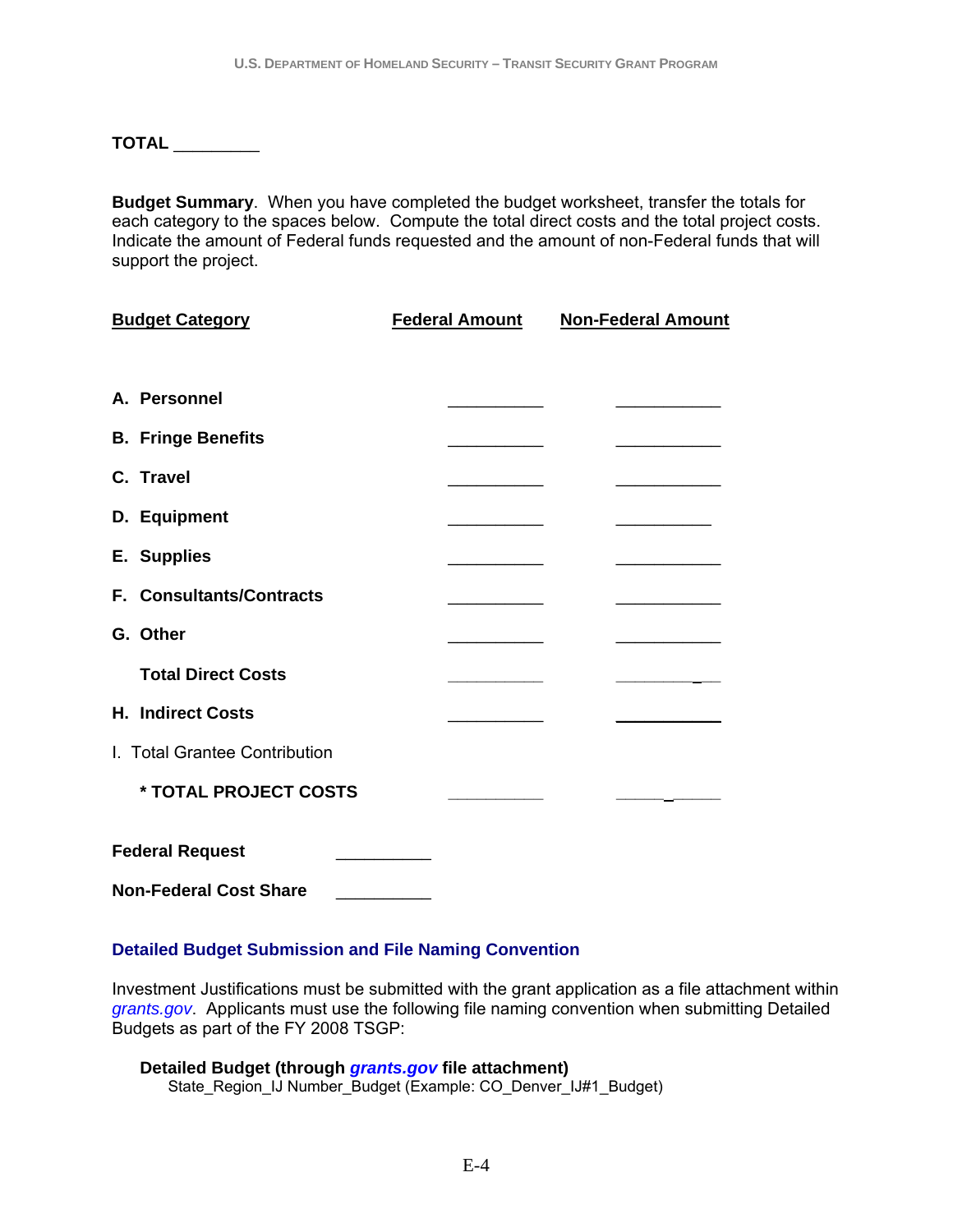# **Appendix F Training Cost Matrix and Vendor/Course List**

|                                                                | <b>BASIC MASS TRANSIT SECURITY TRAINING PROGRAM</b>                                                                                                                                                                                                                                                                                                                                                                                                                    |                                                                                   |                                |                                   |                                               |                                           |                                      |                           |                                                     |                    |                    |
|----------------------------------------------------------------|------------------------------------------------------------------------------------------------------------------------------------------------------------------------------------------------------------------------------------------------------------------------------------------------------------------------------------------------------------------------------------------------------------------------------------------------------------------------|-----------------------------------------------------------------------------------|--------------------------------|-----------------------------------|-----------------------------------------------|-------------------------------------------|--------------------------------------|---------------------------|-----------------------------------------------------|--------------------|--------------------|
| <b>Training</b><br><b>Description</b>                          | <b>Focus</b>                                                                                                                                                                                                                                                                                                                                                                                                                                                           | <b>Standard</b>                                                                   |                                |                                   |                                               | <b>Categories of Employees to Receive</b> |                                      |                           |                                                     |                    |                    |
|                                                                |                                                                                                                                                                                                                                                                                                                                                                                                                                                                        |                                                                                   | Front-Line<br><b>Employees</b> | <b>Station</b><br><b>Managers</b> | Administrative<br>and Support<br><b>Staff</b> | Maintenance<br>Workers                    | Mid-Level<br>Management   Management | Senior                    | Operations<br><b>Control Center</b><br><b>Staff</b> | Security<br>Guards | Law<br>Enforcement |
| <b>Security</b><br><b>Awareness</b>                            | Enhance capability to identify, report,<br>and react to suspicious activity and<br>security incidents                                                                                                                                                                                                                                                                                                                                                                  | 2 Hours<br>Annually<br>(minimum)<br>Recurring                                     | X                              | $\pmb{\mathsf{X}}$                | X                                             | $\pmb{\mathsf{X}}$                        | $\mathbf x$                          | $\boldsymbol{\mathsf{X}}$ | X                                                   | X                  | $\mathbf x$        |
| <b>Behavior</b><br>Recognition                                 | Recognize behaviors associated with<br>terrorists' reconnaissance and<br>planning activities, including the<br>conduct of surveillance. Applies<br>lessons learned from the Israeli<br>security meeting.                                                                                                                                                                                                                                                               | 2 Hours<br>Annually<br>(minimum)<br>Recurring                                     | X                              | $\pmb{\mathsf{X}}$                |                                               | X                                         | $\mathbf x$                          | $\boldsymbol{\mathsf{X}}$ | X                                                   | X                  | $\mathbf{x}$       |
| Immediate<br>Emergency<br>Response                             | Prepare passenger rail train operators<br>to deal with explosive detonations,<br>incendiaries, released chemical<br>hazards, and similar threats in the<br>confines of trains and system<br>infrastructure.                                                                                                                                                                                                                                                            | 4 Hours<br>Annually<br>(minimum)<br>Recurring                                     | X                              | X                                 |                                               |                                           |                                      |                           | X                                                   |                    | $\mathbf{x}$       |
| <b>National Incident</b><br><b>Management</b><br>System (NIMS) | Ensure transit agency emergency<br>preparedness and response personnel<br>gain and retain the knowledge and<br>skills necessary to operate under<br>NIMS in accordance with the National<br>Response Plan (NRP).                                                                                                                                                                                                                                                       | Train on<br>NIMS once:<br>reinforce in<br>drills and<br>exercises                 |                                | X                                 |                                               |                                           |                                      | $\boldsymbol{\mathsf{x}}$ | X                                                   |                    | $\mathbf{x}$       |
| <b>Operations</b><br><b>Control Center</b><br><b>Readiness</b> | Identify security vulnerabilities.<br>Understand and exercise role of OCC<br>personnel in preventing terrorist<br>attacks. Distinguish characteristics of<br>improvised explosive devices (IEDs)<br>and weapons of mass destruction.<br>Specify priorities during a terrorist<br>attack and manage incident response.<br>Apply transit agency's operational<br>plans for response to IED and WMD<br>scenarios, directing and coordinating<br>activities in the system. | Train for<br>OCC<br>readiness<br>once;<br>reinforce in<br>drills and<br>exercises |                                |                                   |                                               |                                           |                                      |                           | X                                                   |                    |                    |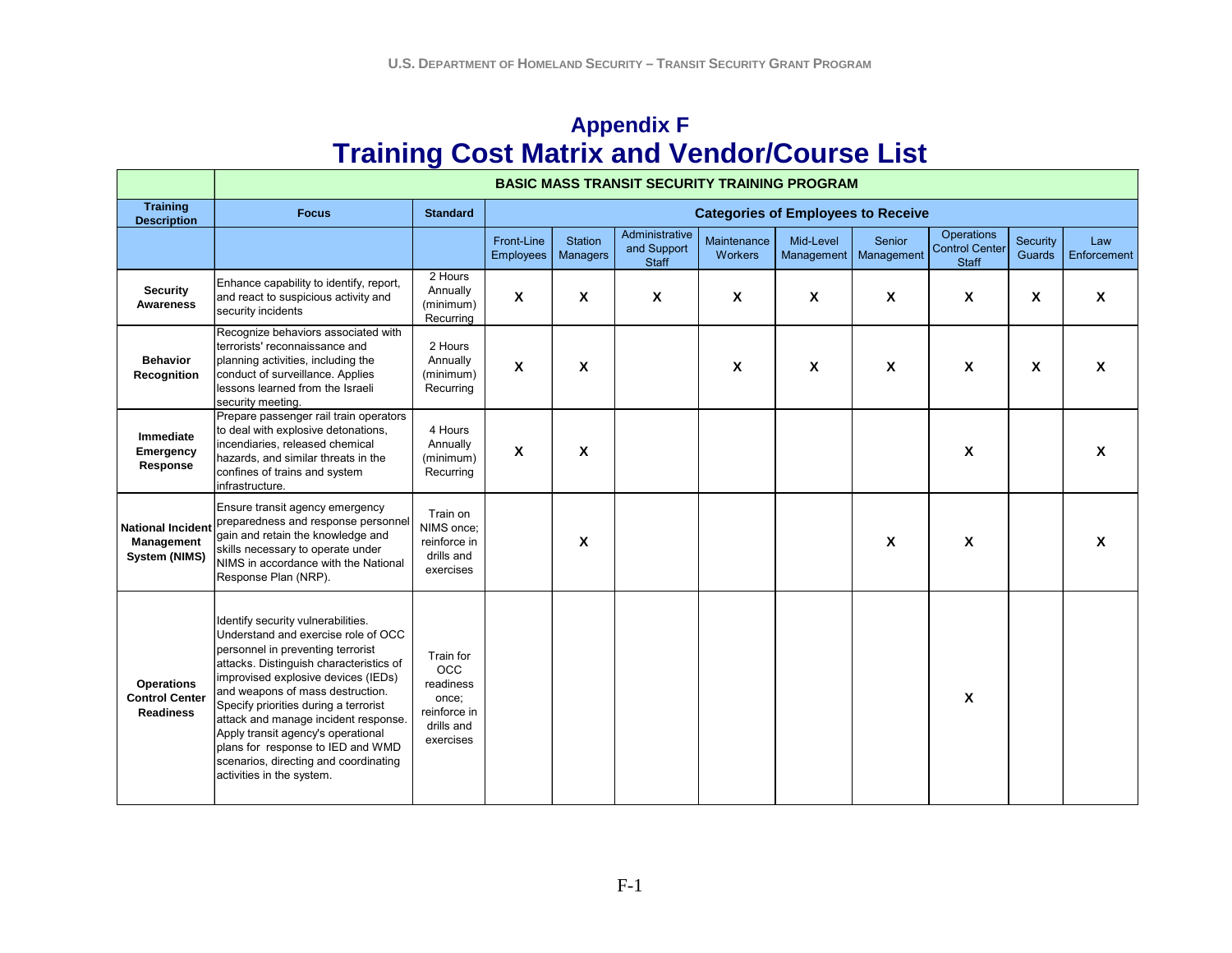|                                                                                                                              | <b>MASS TRANSIT SECURITY FOLLOW-ON COURSES</b>                                                                                                                                                                                                          |                 |                                       |                                   |                                                      |                                      |                                |                           |                                                            |                                  |                           |
|------------------------------------------------------------------------------------------------------------------------------|---------------------------------------------------------------------------------------------------------------------------------------------------------------------------------------------------------------------------------------------------------|-----------------|---------------------------------------|-----------------------------------|------------------------------------------------------|--------------------------------------|--------------------------------|---------------------------|------------------------------------------------------------|----------------------------------|---------------------------|
| <b>Training</b><br><b>Description</b>                                                                                        | <b>Focus</b>                                                                                                                                                                                                                                            | <b>Standard</b> | <b>Front-Line</b><br><b>Employees</b> | <b>Station</b><br><b>Managers</b> | <b>Administrative</b><br>and Support<br><b>Staff</b> | <b>Maintenance</b><br><b>Workers</b> | Mid-Level<br><b>Management</b> | Senior<br>Management      | <b>Operations</b><br><b>Control Center</b><br><b>Staff</b> | <b>Security</b><br><b>Guards</b> | Law<br>Enforcement        |
| <b>Management of</b><br><b>Transit</b><br>Emergencies I (4-<br>day course)                                                   | Ensure employees throughout the<br>transit agency understand individual<br>roles in emergency response and the<br>transit system's role in emergencies or<br>disasters in the system and the<br>broader community.                                      |                 | $\mathbf{x}$                          | X                                 | $\boldsymbol{\mathsf{x}}$                            | $\boldsymbol{\mathsf{x}}$            | $\mathbf{x}$                   | x                         | X                                                          | x                                | X                         |
| <b>Management of</b><br><b>Transit</b><br><b>Emergencies II (1</b><br>day course)                                            | Ensure employees throughout the<br>transit agency understand individual<br>roles in emergency response and the<br>transit system's role in emergencies or<br>disasters in the system and the<br>broader community.                                      |                 | $\mathbf{x}$                          | X                                 | $\boldsymbol{\mathsf{x}}$                            | $\boldsymbol{\mathsf{x}}$            | $\boldsymbol{\mathsf{x}}$      | $\boldsymbol{\mathsf{x}}$ | $\boldsymbol{\mathsf{x}}$                                  | $\boldsymbol{\mathsf{x}}$        | X                         |
| Coordinated<br>Interagency<br>Emergency<br>Response                                                                          | Advance interoperability of the transit<br>agency with multiple responding<br>entities in emergency response.                                                                                                                                           |                 | $\boldsymbol{\mathsf{x}}$             | $\mathbf{x}$                      |                                                      | $\mathbf{x}$                         |                                |                           |                                                            | $\mathbf{x}$                     | $\mathbf{x}$              |
| Managing<br>Counter-<br>terrorism<br>Programs                                                                                | Enable transit agency management<br>officials to develop and manage a<br>counterrorism program in a transit<br>system.                                                                                                                                  |                 |                                       | $\mathsf{x}$                      |                                                      |                                      | $\mathbf{x}$                   | $\mathbf{x}$              | $\mathbf{x}$                                               |                                  |                           |
| <b>Prevention and</b><br><b>Mitigation - IEDS</b><br>and WMD: T4 3-<br>day course                                            | Enhance capabilities to identify threats<br>from improvised explosive devices and<br>weapons of mass destruction<br>(chemical, biological, radiological,<br>nuclear) to identify, report, and react to<br>suspicious activity and security<br>incidents |                 | $\boldsymbol{\mathsf{x}}$             | x                                 | $\boldsymbol{\mathsf{x}}$                            | x                                    |                                |                           |                                                            | X                                | X                         |
| <b>Prevention and</b><br><b>Mitigation - IEDS</b><br>and WMD:<br><b>CBRNE Incident</b><br><b>Management 1-</b><br>day course | Enhance capabilities to identify threats<br>from improvised explosive devices and<br>weapons of mass destruction<br>(chemical, biological, radiological,<br>nuclear) to identify, report, and react to<br>suspicious activity and security<br>incidents |                 | $\mathbf{x}$                          | X                                 | $\boldsymbol{\mathsf{x}}$                            | $\boldsymbol{\mathsf{x}}$            |                                |                           |                                                            | X                                | X                         |
| <b>Transit Vehicle</b><br>Hijacking<br><b>Prevention and</b><br>Response                                                     | Enable employees to develop and<br>implement plans and procedures to<br>respond to transit vehicle hijackings<br>and workplace violence                                                                                                                 |                 | $\boldsymbol{\mathsf{x}}$             | $\boldsymbol{\mathsf{x}}$         |                                                      | X                                    |                                |                           | X                                                          | X                                | $\boldsymbol{\mathsf{x}}$ |
| <b>Integrated Anti-</b><br>Terrorism                                                                                         | Enhance capabilities of transit agency<br>security officials, law enforcement<br>personnel, and others with interaction<br>Security Program with passengers to detect, deter, and<br>prevent acts of terrorism.                                         |                 |                                       |                                   |                                                      |                                      | $\boldsymbol{\mathsf{x}}$      | $\boldsymbol{\mathsf{x}}$ |                                                            | X                                | X                         |
| <b>Transit System</b><br><b>Security Design</b>                                                                              | Expand integration of security<br>considerations into designs of new<br>transit systems and improvements of<br>existing systems.                                                                                                                        |                 |                                       |                                   |                                                      |                                      | $\boldsymbol{\mathsf{x}}$      | $\mathbf{x}$              |                                                            |                                  |                           |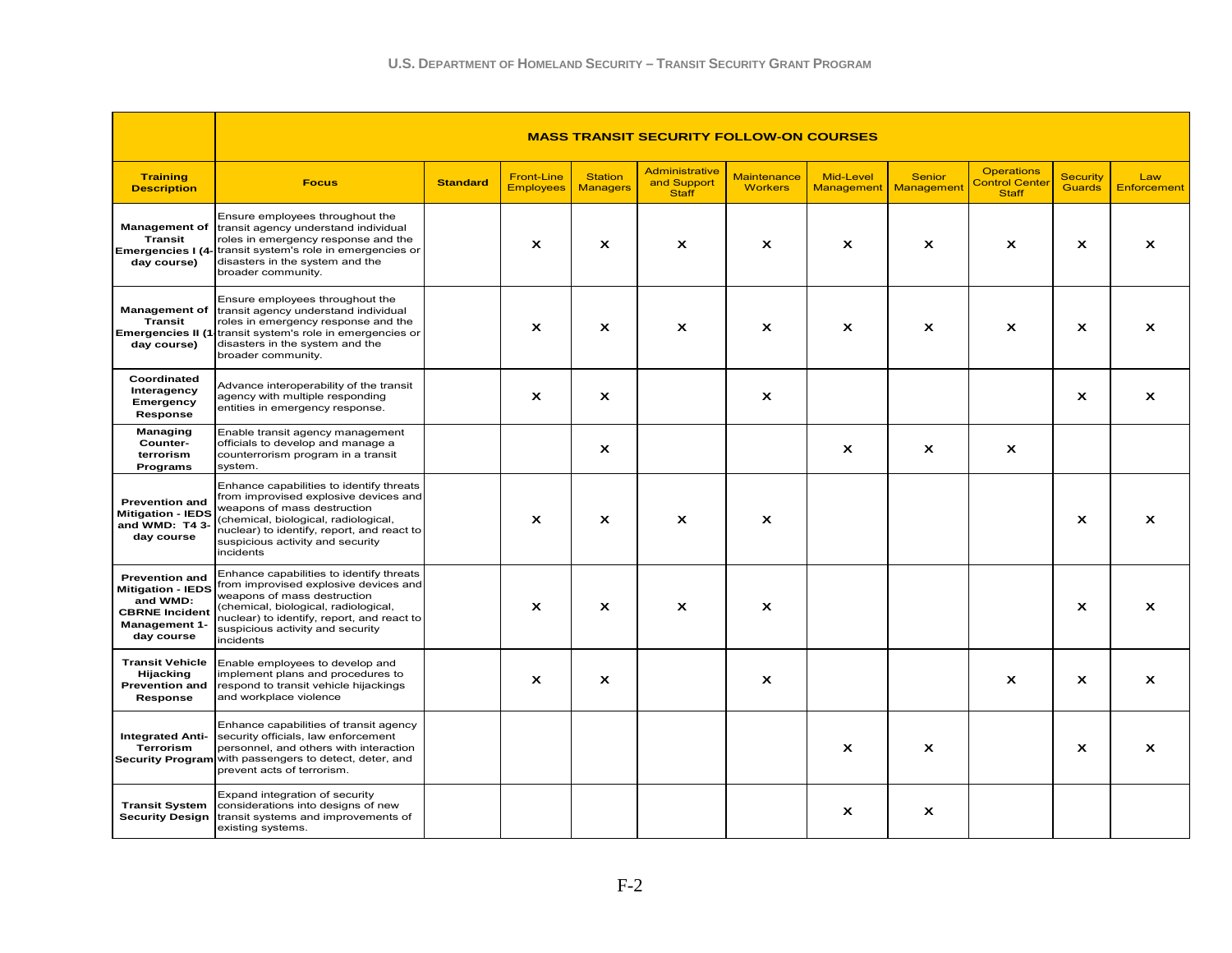| <b>TRAIN-THE-TRAINER COURSES</b>                           |                                                                                                                                                                                                          |                 |                                |                                           |                                     |                               |                         |                      |                                              |                    |                    |
|------------------------------------------------------------|----------------------------------------------------------------------------------------------------------------------------------------------------------------------------------------------------------|-----------------|--------------------------------|-------------------------------------------|-------------------------------------|-------------------------------|-------------------------|----------------------|----------------------------------------------|--------------------|--------------------|
| <b>Training</b><br><b>Description</b>                      | <b>Focus</b>                                                                                                                                                                                             | <b>Standard</b> |                                | <b>Categories of Employees to Receive</b> |                                     |                               |                         |                      |                                              |                    |                    |
|                                                            |                                                                                                                                                                                                          |                 | Front-Line<br><b>Employees</b> | Station<br><b>Managers</b>                | Administrative<br>and Support Staff | Maintenance<br><b>Workers</b> | Mid-Level<br>Management | Senior<br>Management | Operations<br><b>Control Center</b><br>Staff | Security<br>Guards | Law<br>Enforcement |
| <b>Security</b><br>the-Trainer                             | Enhance capability to identify, report,<br><b>Awareness Train-</b> and react to suspicious activity and<br>security incidents                                                                            |                 | X                              | X                                         | X                                   | X                             | X                       | X                    | X                                            | X                  | x                  |
| <b>Behavior</b><br>Recognition<br><b>Train-the-Trainer</b> | Recognize behaviors associated with<br>terrorists' reconnaissance and<br>planning activities, including the<br>conduct of surveillance. Applies<br>lessons learned from the Israeli<br>security meeting. |                 | X                              | X                                         |                                     | X                             | X                       | X                    | X                                            | X                  | X                  |

Training courses requested must be DHS-approved courses. For areas where there are no identified courses, transit agencies are encouraged to develop their own training programs, or see which other emergency management courses already offered may be adaptable to cover this subject area.

The vendors providing the training do not necessarily need to be DHS-approved vendors. Please try and schedule your training with one of the approved vendors listed in the above table. If for some reason you are having difficulties scheduling the training with an approved vendor, or no approved vendors have been identified, you may identify other vendors to provide the training provided you alert DHS prior to conducting the training.

Training must be completed within 24 months.

DHS is providing transit systems with several options. Once a transit system is approved for fast-track training, they may proceed with the best combination of options for the system's needs.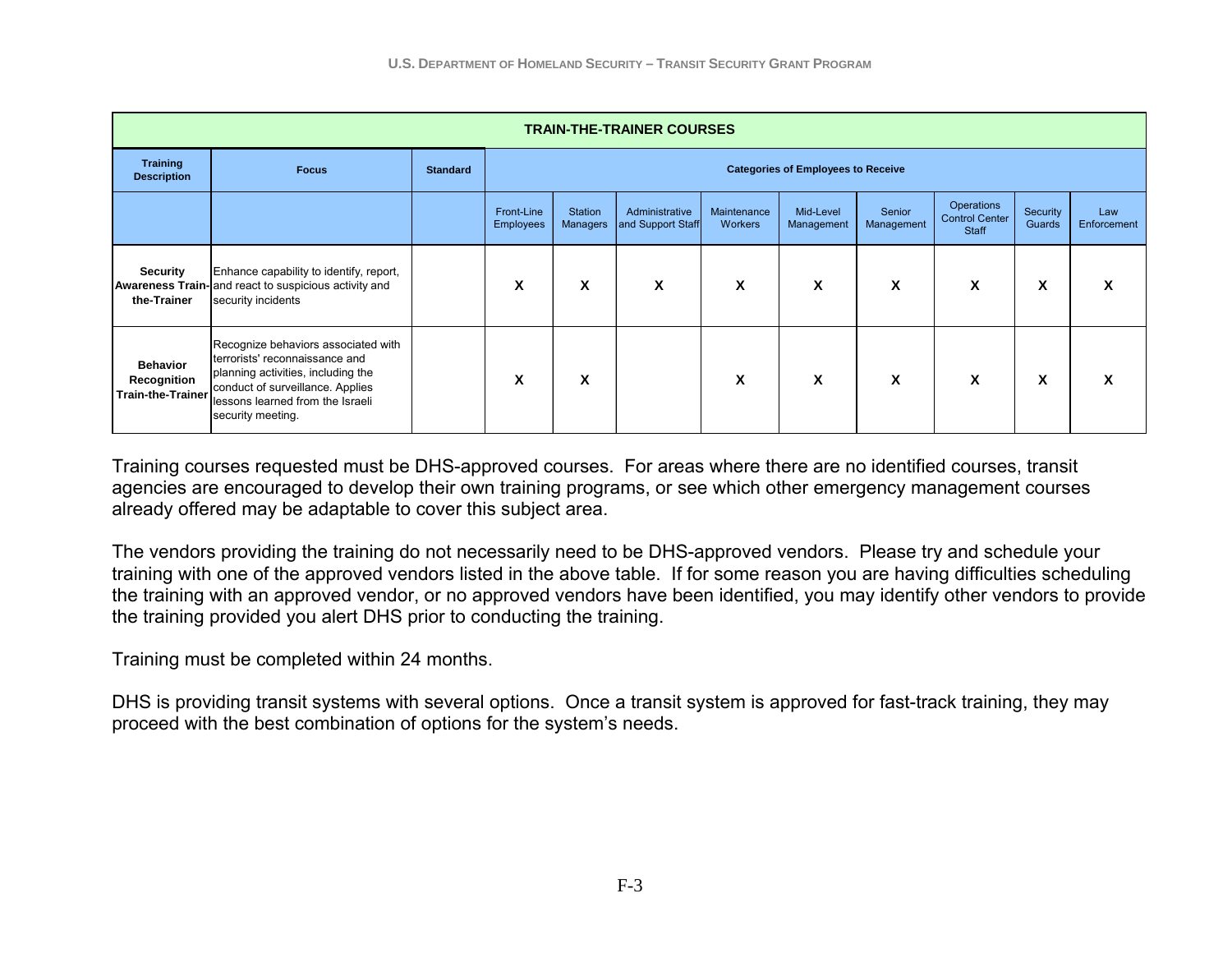# **Option A**

*Transit agencies may use FTA/TSA-funded training courses.* 

Transit agencies may send their employees to the FTA/TSA-funded training courses listed in the table below. These courses are scheduled throughout the year at various locations around the country. Contact the Federally-sponsored vendor for course availability. Providers are the National Transit Institute (NTI), the Transportation Safety Institute (TSI), and Johns Hopkins University (JHU). Contact information for these providers is provided below:

# **National Transit Institute (NTI)**

120 Albany Street Tower Two, Suite 250 New Brunswick, NJ 08901-2163 POC: Coleen Meyer, Senior Program Coordinator, Workplace Safety and Security; 732-932-1700, ext. 231

# **Transportation Safety Institute (TSI)**

Transit Safety & Security Division RTI-80 P. O. Box 25082 Oklahoma City, OK 73125-9967 POC: Radonna Snider, Program Analyst; 405-954-4799

# **Johns Hopkins University (JHU)**

6740 Alexander Bell Drive # 200 Columbia, MD 21046 POC: Dr. Phyllis McDonald; 410-312-4413

# **Option B**

*Transit agencies may use Federally-sponsored providers of training courses.* 

Transit agencies may use the Federally-sponsored providers of training courses listed in Table 7 below. Information on the courses and providers is available in the FEMA National Preparedness Directorate, Training and Education Division catalog: at *http://www.ojp.usdoj.gov/odp/docs/TED\_Course\_Catalog2007.pdf.* Courses in this category have identifiers 'AWR', 'PER', 'ICS', and 'IS' in Table 7 below.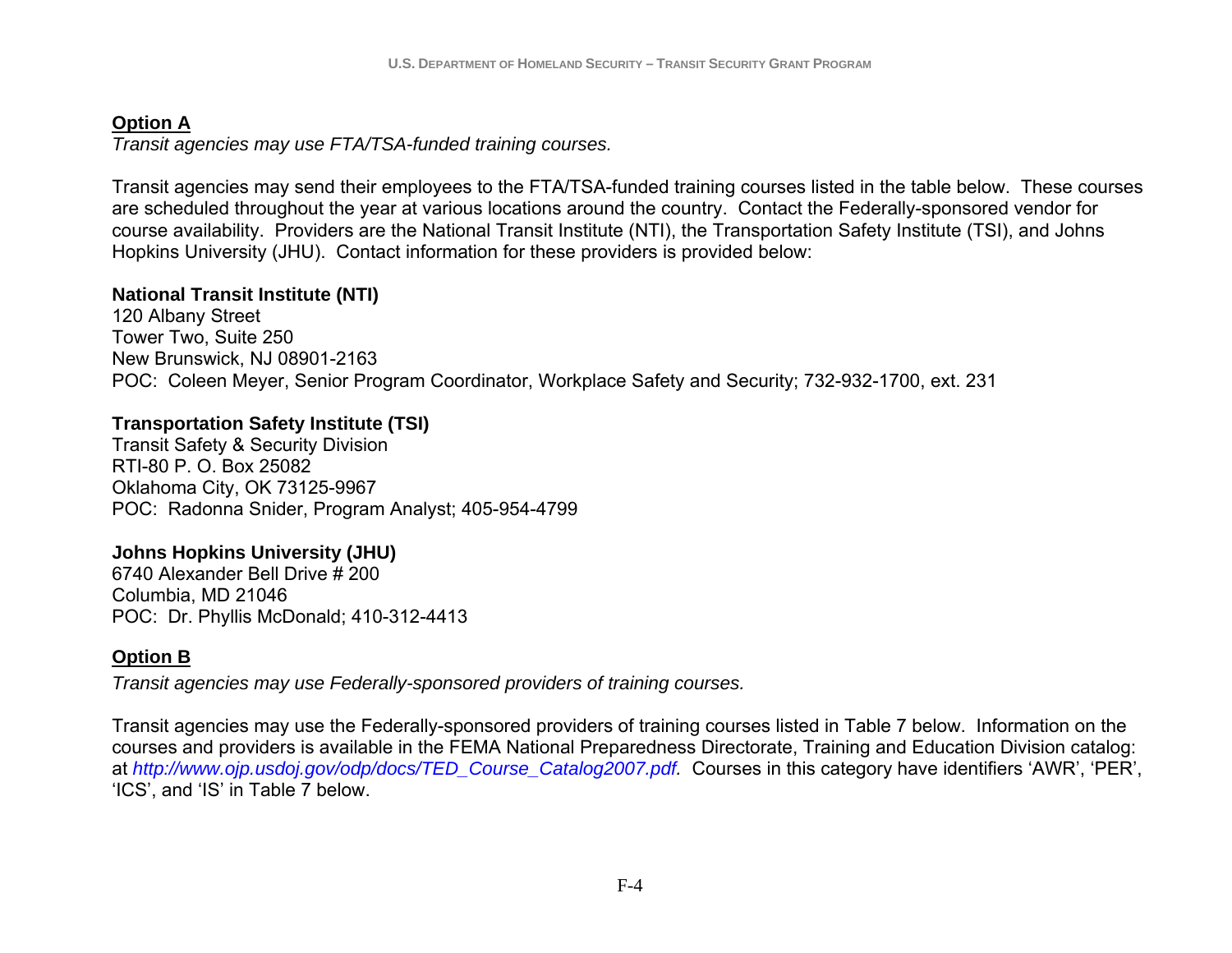Some of these courses are internet or computer-based. Others are mobile and may be in your agency's area. The transit agency should request these courses through its State Administrative Agency or State Training Point of Contact. For assistance, please e-mail *AskCSID@dhs.gov* or call 1-800-368-6498.

# **Option C**

*Transit agencies may use other vendors for training courses.* 

Transit agencies may use other vendors for training courses, provided such courses generally align with or exceed the curriculum and performance measures set in the equivalent or analogous Federally-sponsored product. Transit systems must receive approval from DHS if they choose to use other vendors for their training courses.

Table 8 below contains the course headings as listed in the training cost matrix, approved course titles, and a list of training vendors that are qualified to teach each course. As outlined above, however, transit agencies may use other vendors for training courses and other courses, provided the courses align with or exceed the curriculum for the DHS-approved course and are approved by DHS.

# **Train-the-Trainer Options: Key Subject Areas**

Many of the available course offerings include "train-the-trainer" versions that enable a transit system to gain certification for designated employees who can then conduct that training on a regular basis for the transit system.

DHS has identified additional "train-the-trainer" course opportunities in Security Awareness, Behavior Recognition, and Immediate Emergency Response. These opportunities are listed in Table 9 below. Train-the-trainer courses enable the transit system to gain certification for designated employees who can then conduct the training for your agency. This option affords an opportunity to build an "in house" training infrastructure. If a transit system received funds for one of those training courses, they may elect to send select employees to those train-the-trainer courses so that those employees could then teach the course to the rest of the frontline employees who were approved to receive the training. All training must still be completed with the awarded funding; no additional funding will be provided under this option.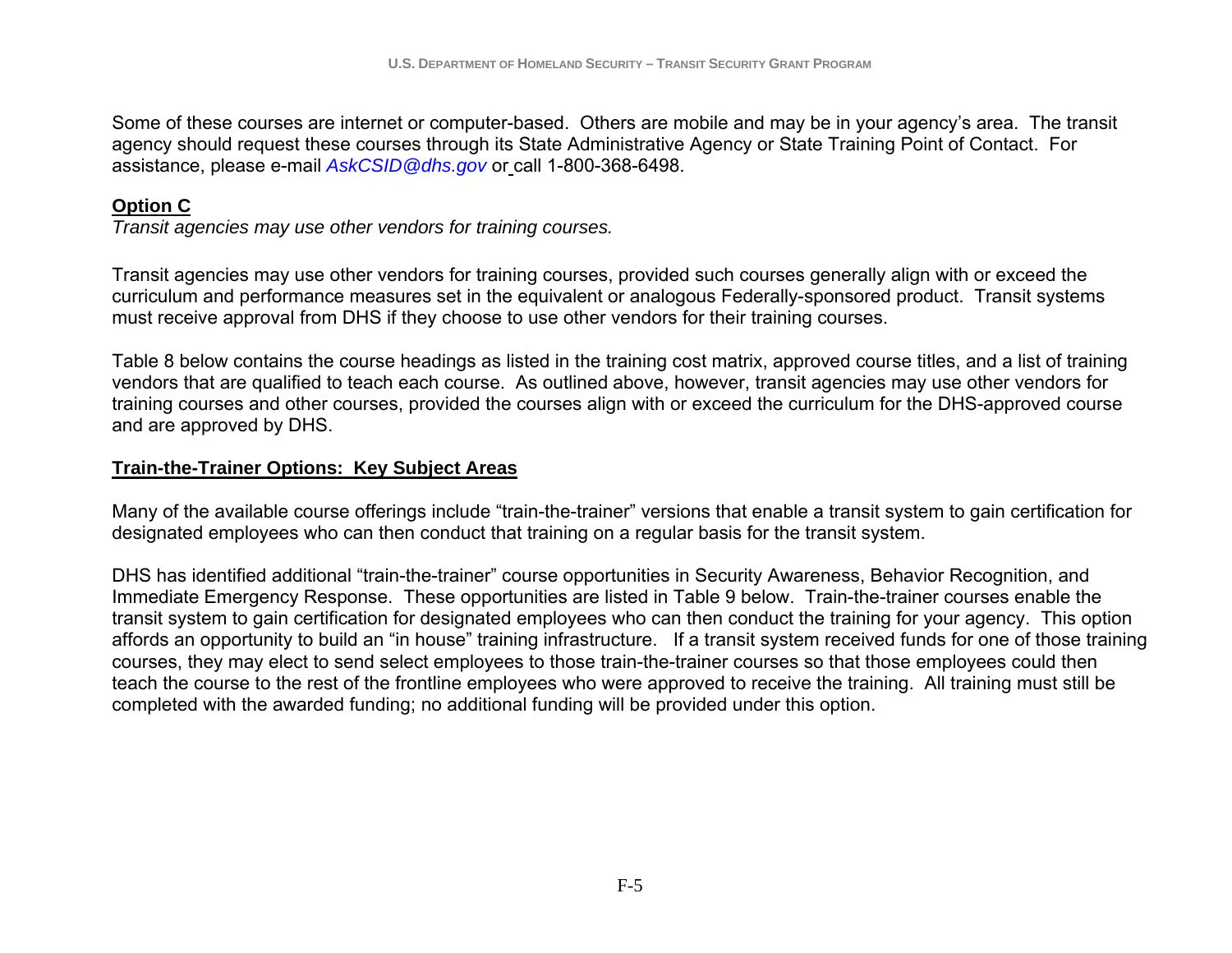# **Table 8: Approved Course and Vendor List**

| <b>Training Category</b>                             | <b>Approved Courses</b>                                                                       | <b>Approved</b>           |  |  |
|------------------------------------------------------|-----------------------------------------------------------------------------------------------|---------------------------|--|--|
|                                                      |                                                                                               | <b>Vendors</b>            |  |  |
|                                                      | System Security Awareness for Transportation Employees (SSA)                                  | <b>NTI</b>                |  |  |
|                                                      | AWR-110-W - WMD/Terrorism Awareness for Emergency Responders (Internet-based) (3-4 hours)     | <b>TEEX</b>               |  |  |
|                                                      | AWR-150 – Terrorism Awareness: Protecting the US Public Transportation System (8 hours)       | <b>LACMTA</b>             |  |  |
| <b>Security Awareness</b>                            | AWR-160 - WMD Awareness Level Training (6 hours)                                              | <b>NDPC</b>               |  |  |
|                                                      | AWR-190-W - Foundational Awareness of WMD/Terrorism (Internet-based) (1 1/2 hours)            | <b>ARC</b>                |  |  |
|                                                      | AWR-122 - Prevention and Deterrence of Terrorist Acts by Law Enforcement (8 hours)            | LSU                       |  |  |
|                                                      | AWR-122-1 - Law Enforcement Prevention and Deterrence of Terrorist Acts (16 hours)            | LSU                       |  |  |
|                                                      | AWR-140 - WMD Radiological/Nuclear Awareness Course (6 Hours)                                 | <b>NTS</b>                |  |  |
| <b>Behavior Recognition</b>                          | Terrorist Activity Recognition and Reaction (TARR) (4 hours)                                  | NTI                       |  |  |
|                                                      | AWR-185 - Frontline Responder Training Course (Protecting Soft Targets) (2 days)              | <b>UNLV</b>               |  |  |
|                                                      | AWR-130 - Incident Response to Terrorist Bombings: Awareness (4 hours)                        | <b>NMT</b>                |  |  |
| Immediate Emergency<br>Response                      | AWR-131 - Prevention of and Response to Suicide Bombing Incidents (4 hours)                   | <b>NMT</b><br><b>NMT</b>  |  |  |
|                                                      | PER-230 - Incident Response to Terrorist Bombing (6 hours)                                    |                           |  |  |
|                                                      | PER-231 – Prevention and Response to Suicide Bombing Incidents (4 hours)                      | <b>NMT</b><br><b>IAFF</b> |  |  |
|                                                      | PER-250 – Emergency Response to Terrorism: Operations Course (2 days)                         |                           |  |  |
|                                                      | AWR-120 - Law Enforcement Response to WMD (2 days)                                            | LSU                       |  |  |
|                                                      | PER-264 - WMD Law Enforcement Protective Measures (1 day)                                     | CDP                       |  |  |
|                                                      | PER-265 - WMD Law Enforcement Response Actions (1 day)                                        | <b>CDP</b>                |  |  |
|                                                      | PER-282 - Virtual Terrorism Response Academy (2+ days) (Computer-based training)              | Dartmouth                 |  |  |
|                                                      | AWR-190-W - An Introduction to NIMS/National Response Plan (NRP) (Internet-based) (1 1/2 hrs) | <b>ARC</b>                |  |  |
|                                                      | IS-700 - National Incident Management System: An Introduction                                 | <b>FEMA IS</b>            |  |  |
| National Incident                                    | IS-800A - National Response Plan: An Introduction                                             | <b>FEMA IS</b>            |  |  |
| Management System                                    | ICS-100 - Introduction to the Incident Command System                                         | <b>FEMA IS</b>            |  |  |
| (NIMS)                                               | ICS-200 - Incident Command System for Single Resources and Initial Action Incidents           | <b>FEMA IS</b>            |  |  |
|                                                      | ICS-300 - Intermediate Incident Command System                                                | <b>FEMA EMI</b>           |  |  |
|                                                      | ICS-400 - Advanced Incident Command System                                                    | <b>FEMA EMI</b>           |  |  |
| <b>Operations Control Center</b><br><b>Readiness</b> | Rail Operations Control Center Response to WMD Incidents (OCC)                                | <b>NTI</b>                |  |  |
| Management of Transit<br>Emergencies                 | Effectively Managing Transit Emergencies (FT00456)                                            | <b>TSI</b>                |  |  |
| Coordinated Interagency                              | <b>Connecting Communities Forum</b>                                                           | <b>TSA/FTA/ FEMA</b>      |  |  |
| <b>Emergency Response</b>                            | PER-268 - WMD Incident Complexities (1 day)                                                   | <b>CDP</b>                |  |  |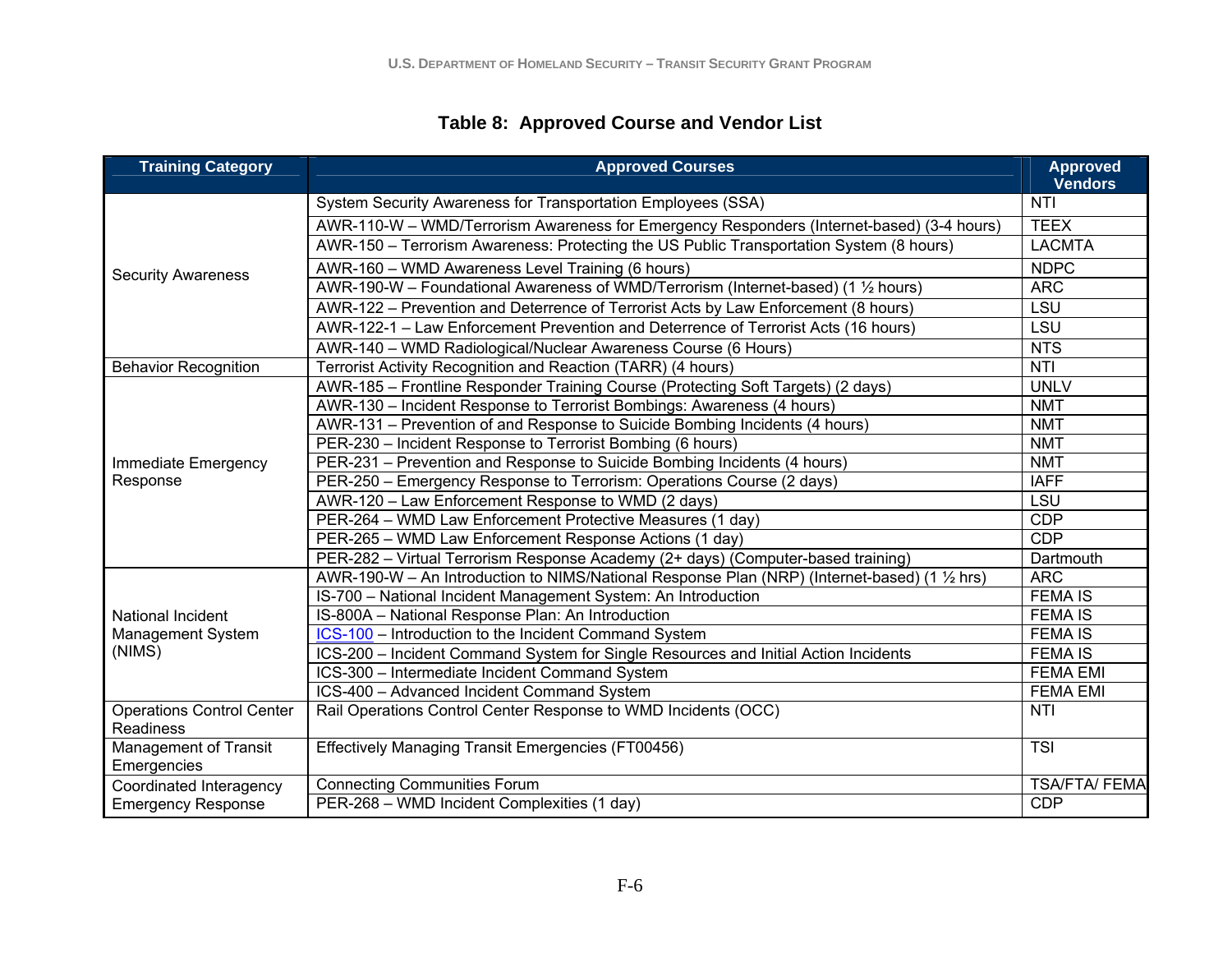| <b>Training Category</b>         | <b>Approved Courses</b>                                      | <b>Approved</b><br><b>Vendors</b> |
|----------------------------------|--------------------------------------------------------------|-----------------------------------|
| Managing                         | Strategic Counter Terrorism for Transit Managers (SCTTM)     | JHU                               |
| Counterterrorism<br>Programs     |                                                              |                                   |
| Prevention and Mitigation        | AWR-157 – Transit Terrorist Tools and Tactics                | <b>FEMA</b> / Grants              |
| - IEDs and WMDs                  |                                                              |                                   |
| Prevention and Mitigation        | Transit Explosives Incident Management Seminar (FT00438)     | <b>TSI</b>                        |
| - IEDs and WMD: CBRNE            |                                                              |                                   |
| Incident Management              |                                                              |                                   |
| <b>Transit Vehicle Hijacking</b> | Transit Response to Bus or Rail Hijackings Seminar (FT00544) | <b>TSI</b>                        |
| Prevention and Response          |                                                              |                                   |
| Integrated Anti-Terrorism        | Land Transportation Anti-Terrorism Training Program          | <b>FLETC</b>                      |
| Security Program                 |                                                              |                                   |
| <b>Transit System Security</b>   | Transit System Security (prerequisite)                       | <b>TSI</b>                        |
| Design                           | Transit System Security Design Review (FT00538)              | <b>TSI</b>                        |

#### **Table 9: Train-the-Trainer Courses**

| <b>Training Category</b>                         | <b>Approved Courses</b>                                                                        | <b>Approved</b><br><b>Vendors</b> |
|--------------------------------------------------|------------------------------------------------------------------------------------------------|-----------------------------------|
| <b>Security Awareness Train-</b>                 | System Security Awareness Train-the-Trainer (SSATTT)                                           | NTI                               |
| the-Trainer                                      | AWR-141 - WMD Radiological/Nuclear Awareness Course: Train-the-Trainer (1 day)                 | <b>NTS</b>                        |
|                                                  | AWR-160-1 – WMD Awareness Level Training: Train-the-Trainer (1 1/2 days)                       | <b>NDPC</b>                       |
| <b>Behavior Recognition</b><br>Train-the-Trainer | Terrorist Activity Recognition and Reaction (TARR) Train-the-Trainer (TARRTTT)                 | NTI                               |
|                                                  | PER-230-1 – Incident Response to Terrorist Bombing, Train-the-Trainer (4 1/2 days)             | <b>NMT</b>                        |
| Immediate Emergency                              | PER-231-1 Prevention and Response to Suicide Bombing Incidents, Train-the-Trainer (4 1/2 days) | <b>NMT</b>                        |
| Response                                         | PER-251 – Emergency Response to Terrorism: Operations Course Train-the-Trainer (2 days)        | <b>IAFF</b>                       |
|                                                  | AWR-120 - Law Enforcement Response to WMD: Train-the-Trainer (2 days)                          | LSU                               |
|                                                  | PER-264-1 - WMD Law Enforcement Protective Measures: Train-the-Trainer (1 day)                 | <b>CDP</b>                        |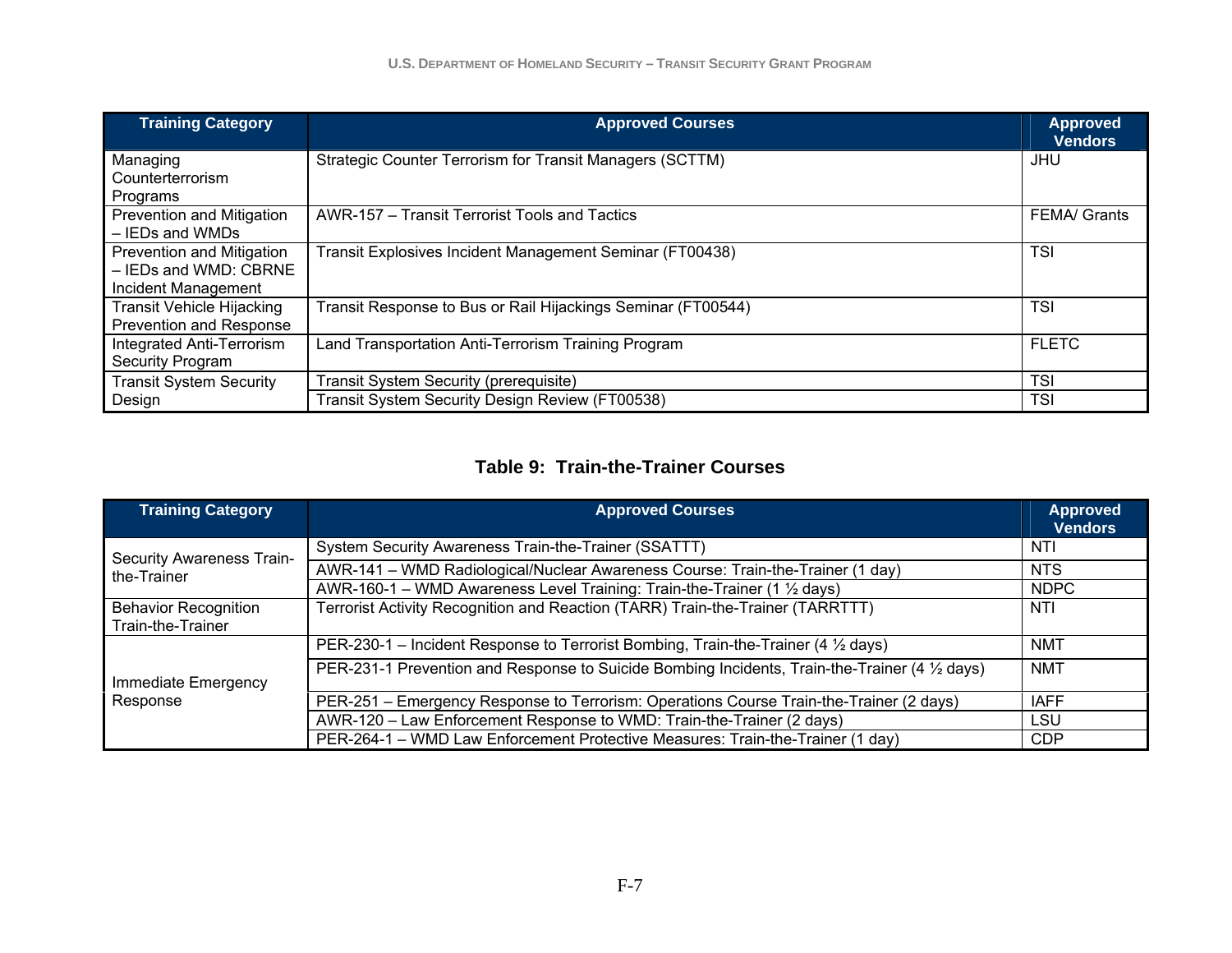## **Using the Training Cost Matrix**

The TSGP Training Cost Matrix was created to assist transit systems in developing pre-approved training costs when requesting TSGP funds for employee security training investments.

## **To use the TSGP Training Cost Matrix:**

- 1. Download and save the file to your hard drive (available on http://www.tsa.gov/join/grants/tsgp.shtm).
- 2. Read over the course descriptions and review the appropriate categories of employees to receive the training on the "Training Reference Sheet" tab. Identify how many employees in each category should take each training course.
- 3. To start entering data and calculating training costs, go to the "DATA ENTRY SHEET Cost Sheet" tab.
- 4. For each training course, enter in the number of employees, by category that will attend each course.
- 5. After you have entered the relevant information for all employees and all training courses, the last row will calculate your total training funds to request in your Investment Justification. If the total exceeds \$500 thousand, you must revisit the cost matrix and remove employees and/or training courses until the total is equal to or less than \$500 thousand.

## **Training Cost Matrix Submission and File Naming Convention**

The training cost matrix must be submitted with the grant application as a file attachment within *grants.gov*. Applicants must use the following file naming convention when submitting Training Cost Matrices:

#### **Training Cost Matrix (through** *grants.gov* **file attachment)**

State\_Region\_IJ Number\_Training Cost Matrix (Example: CO\_Denver\_IJ#1\_Training Cost Matrix)

If you have any questions regarding the Training Cost Matrix, or the FY 2008 TSGP, please contact the Centralized Scheduling and Information Desk (CSID) at askcsid@dhs.gov or 1-800-368-6498 between 8:00 a.m. and 6:00 p.m. EST.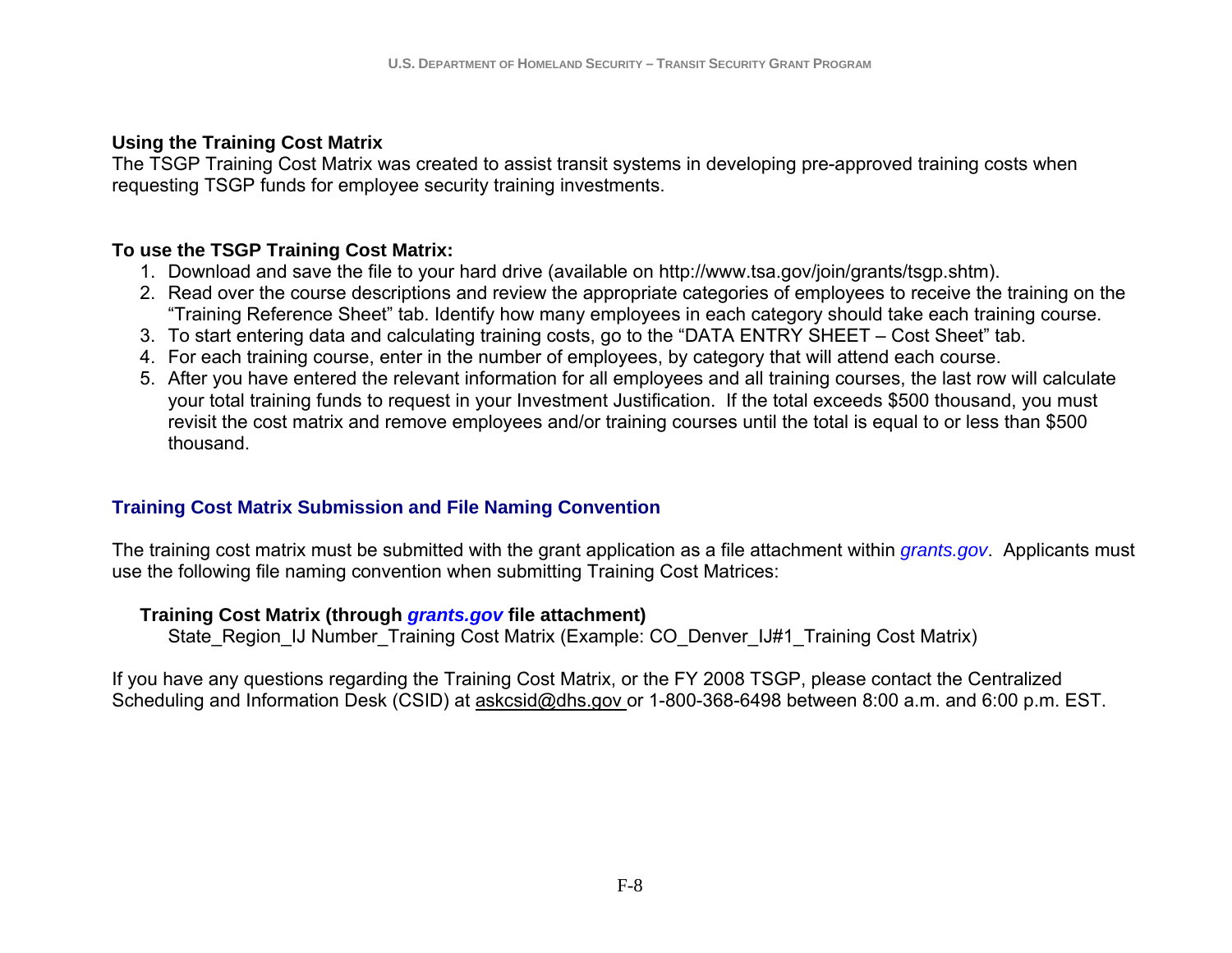# **Appendix G Award and Reporting Requirements**

**Prior to the transition to FEMA, the former Office of Grants and Training preparedness programs followed The Department of Justice's codified regulations, 28 CFR and the OGO Financial Management Guide. The former Office of Grants and Training is now within FEMA and all preparedness programs will follow FEMA's codified regulations, 44 CFR.**

#### **A. Grant Award and Obligation of Funds**

Upon approval of an application, the grant will be awarded to the grant recipient. The date that this is done is the "award date."

Obligations are a legal liability to pay, under a grant, subgrant, or contract, determinable sums for services or goods incurred during the grant period. This includes, but is not limited to, amounts of orders placed, contracts and subgrants awarded, goods and services received, and similar transactions during a given period that will require payment by the grantee during the same or a future period.

Awards made to SAAs under this program carry additional pass-through requirements. Pass-through is defined as an obligation on the part of the States to make funds available to units of local governments, combinations of local units, or other specific groups or organizations. The State's pass-through period must be met within 45 days of the award date for the TSGP<sup>21</sup>. Four requirements must be met to pass-through grant funds:

- There must be some action to establish a firm commitment on the part of the awarding entity
- The action must be unconditional (i.e., no contingencies for availability of SAA funds) on the part of the awarding entity
- There must be documentary evidence of the commitment
- The award terms must be communicated to the official grantee

The period of performance is 36 months. Any unobligated funds will be deobligated at the end of this period. Extensions to the period of performance will be considered only through formal requests to FEMA with specific and compelling justifications why an extension is required.

 $\overline{a}$  $21$  For purposes of the TSGP, receipt of funds means the date on which funds are available for expenditure (e.g., all special conditions prohibiting obligation, expenditure and draw down have been removed).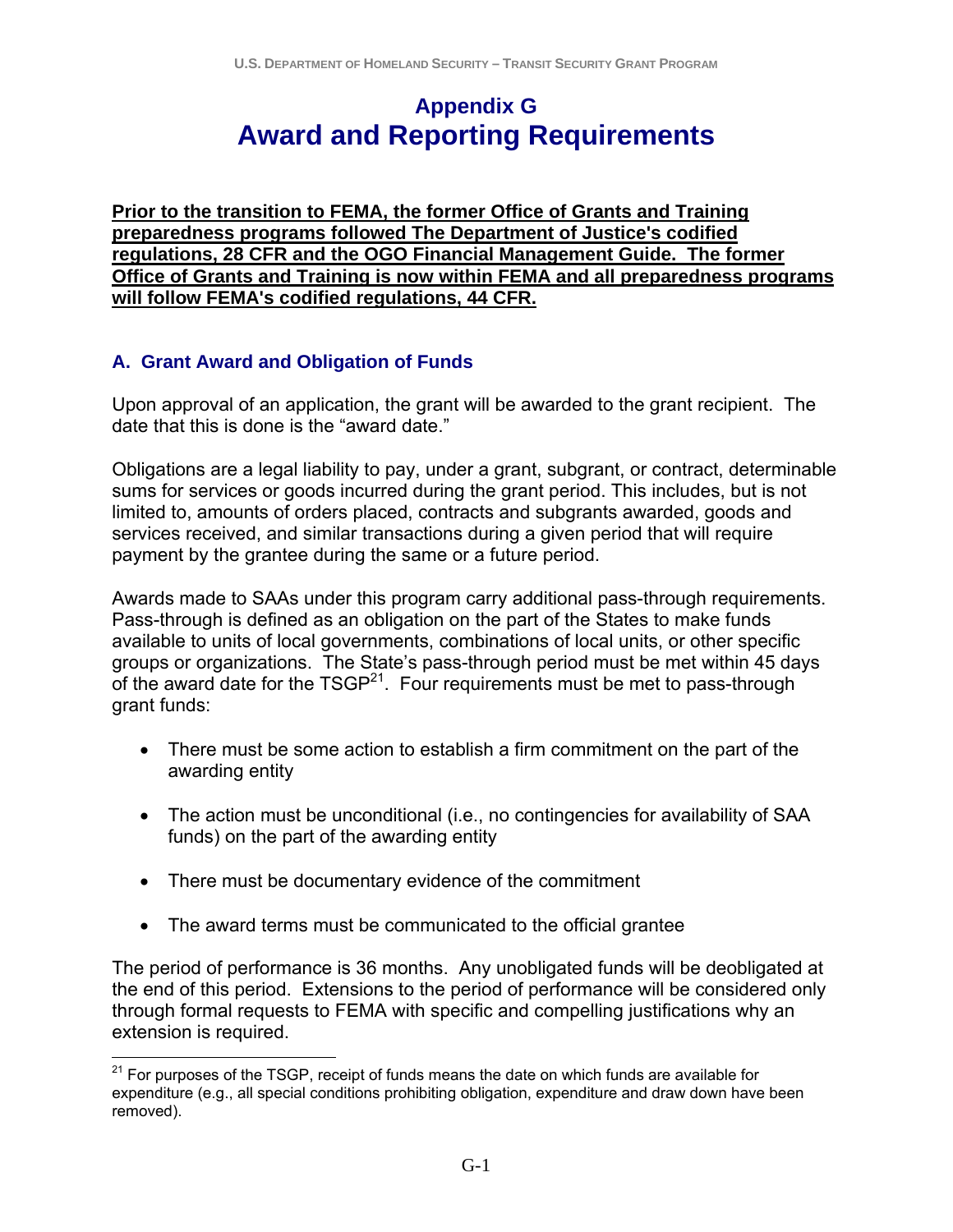### **B. Post Award Instructions**

The following is provided as a guide for the administration of an award. Additional details and requirements may be provided to the grantee in conjunction with finalizing an award.

**1. Review award and special conditions document.** Notification of award approval is made by e-mail through the Grants Management System (GMS). Once an award has been approved, a notice is sent to the e-mail address of the individual who filed the application, as well as to the authorized grantee official.Follow the directions in the notification e-mail and log into GMS to access the award documents. The authorized grantee official should carefully read the award and special condition documents. If you do not receive a notification e-mail, please contact your Preparedness Officer for your award number. Once you have the award number, contact the GMS Help Desk at (888) 549-9901, option 3 to obtain the username and password associated with the new award.

If you agree with the terms and conditions, the authorized grantee official should sign and date both the original and the copy of the award document page in Block 19 and initial the special conditions page(s). Retain a copy and fax the documents to (202) 786-9905 Attention: Control Desk or send the original signed documents to:

#### **U.S. Department of Homeland Security/FEMA Grant Programs Directorate/Control Desk 4th Floor, TechWorld 500 C St SW Washington, DC 20472**

If you do not agree with the terms and conditions, contact the Preparedness Officer named in the award package.

**2. Complete and return form SF1199A .** The SF1199A Direct Deposit Sign-up Form is used to set up direct deposit for grant payments. The SF1199A form can be found at: *http://www.fema.gov/government/grant/administration.shtm.*

NOTE: Please include your vendor number in Box C of the SF1199A form.

**3 Access to payment systems.** Grantees under this solicitation will use FEMA's online Payment and Reporting System (PARS) to request funds. The website to access PARS is *https://isource.fema.gov/sf269/execute/LogIn?sawContentMessage=true.* Questions regarding payments or how to access PARS should be directed to the FEMA Call Center at (866) 927-5646 or sent via e-mail to *ask-OGO@dhs.gov.*

**4. Reporting requirements.** Reporting requirements must be met throughout the life of the grant (refer to the program guidance and the special conditions found in the award package for a full explanation of these requirements. Please note that PARS contains edits that will prevent access to funds if reporting requirements are not met on a timely basis.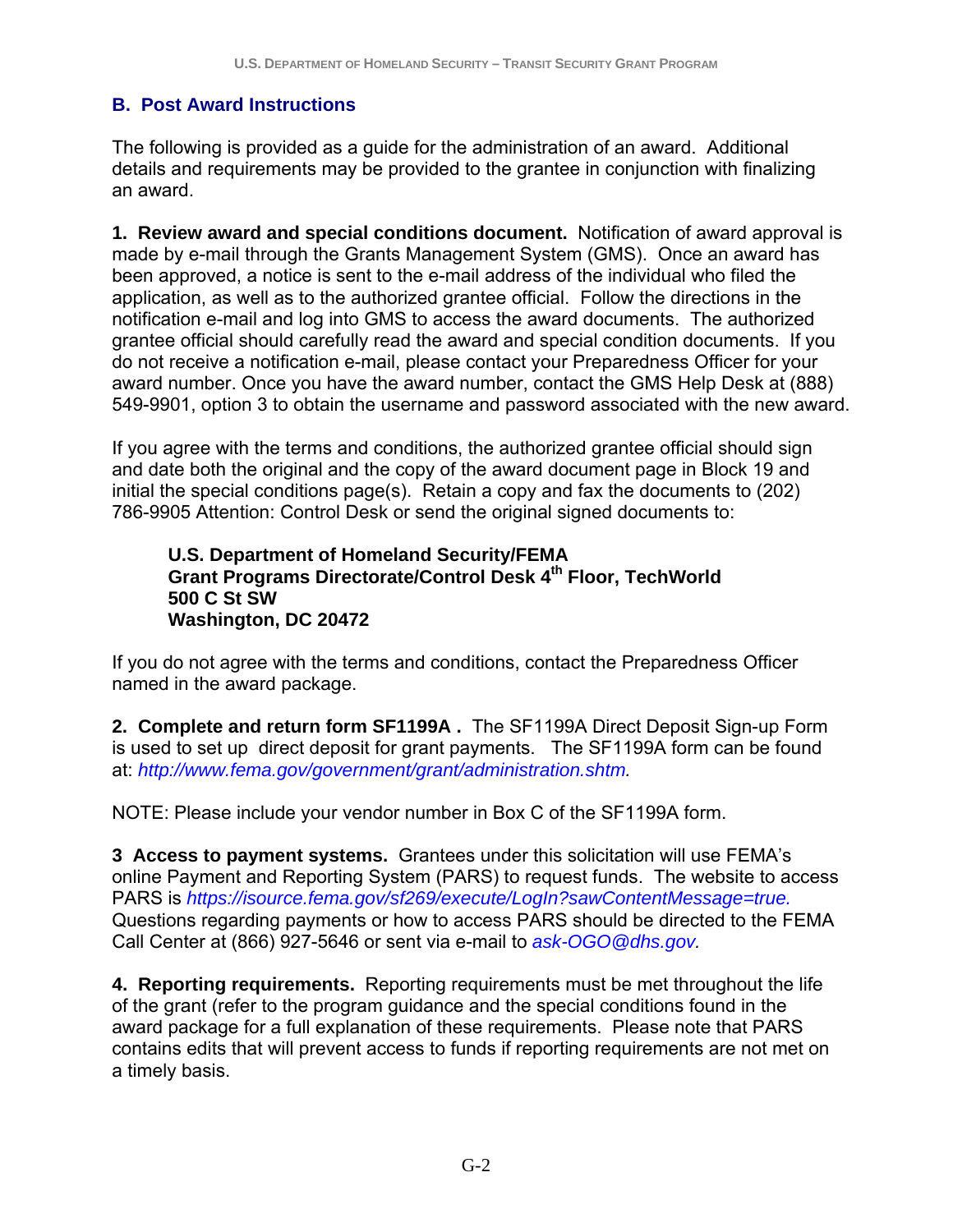**5. Questions about your award?** A reference sheet is provided containing frequently asked financial questions and answers. Financial management questions regarding your award should be directed to the FEMA Call Center at (866) 927-5646 or sent via email to *ask-OGO@dhs.gov.* 

Note: If you have any questions about GMS, need to establish a GMS account, or require technical assistance with accessing your award, please contact the GMS Help Desk at (888) 549-9901.

#### **C. Drawdown and Expenditure of Funds.**

Following acceptance of the grant award and release of any special conditions withholding funds, the grantee can drawdown and expend grant funds through PARS.

Grant recipients should request funds based upon immediate disbursement requirements. Funds will not be paid in a lump sum, but rather disbursed over time as project costs are incurred or anticipated. Recipients should time their drawdown requests to ensure that Federal cash on hand is the minimum needed for disbursements to be made immediately or within a few days. Grantees may elect to draw down funds up to 120 days prior to expenditure/ disbursement. FEMA strongly encourages recipients to draw down funds as close to expenditure as possible to avoid accruing interest.

Funds received by grantees must be placed in an interest-bearing account and are subject to the rules outlined in 44 CFR Part 13, Uniform Administrative Requirements for Grants and Cooperative Agreements to State and Local Governments and 2 CFR Part 215, Uniform Administrative Requirements for Grants and Agreements (Including Sub-awards) with Institutions of Higher Education, Hospitals and other Non-profit Organizations (formerly OMB Circular A-110).These regulations further provide that entities are required to promptly, but at least quarterly, remit interest earned on advances to:

#### **United States Department of Health and Human Services Division of Payment Management Services P.O. Box 6021 Rockville, MD 20852**

The grantee may keep interest earned, up to \$100 per fiscal year for administrative expenses. This maximum limit is not per award; it is inclusive of all interest earned on all Federal grant program funds received.

Although advance drawdown requests are permissible, State grantees remain subject to the interest requirements of the Cash Management Improvement Act (CMIA) and its implementing regulations at 31 CFR Part 205. Interest under CMIA will accrue from the time Federal funds are credited to a State account until the time the State pays out the funds for program purposes.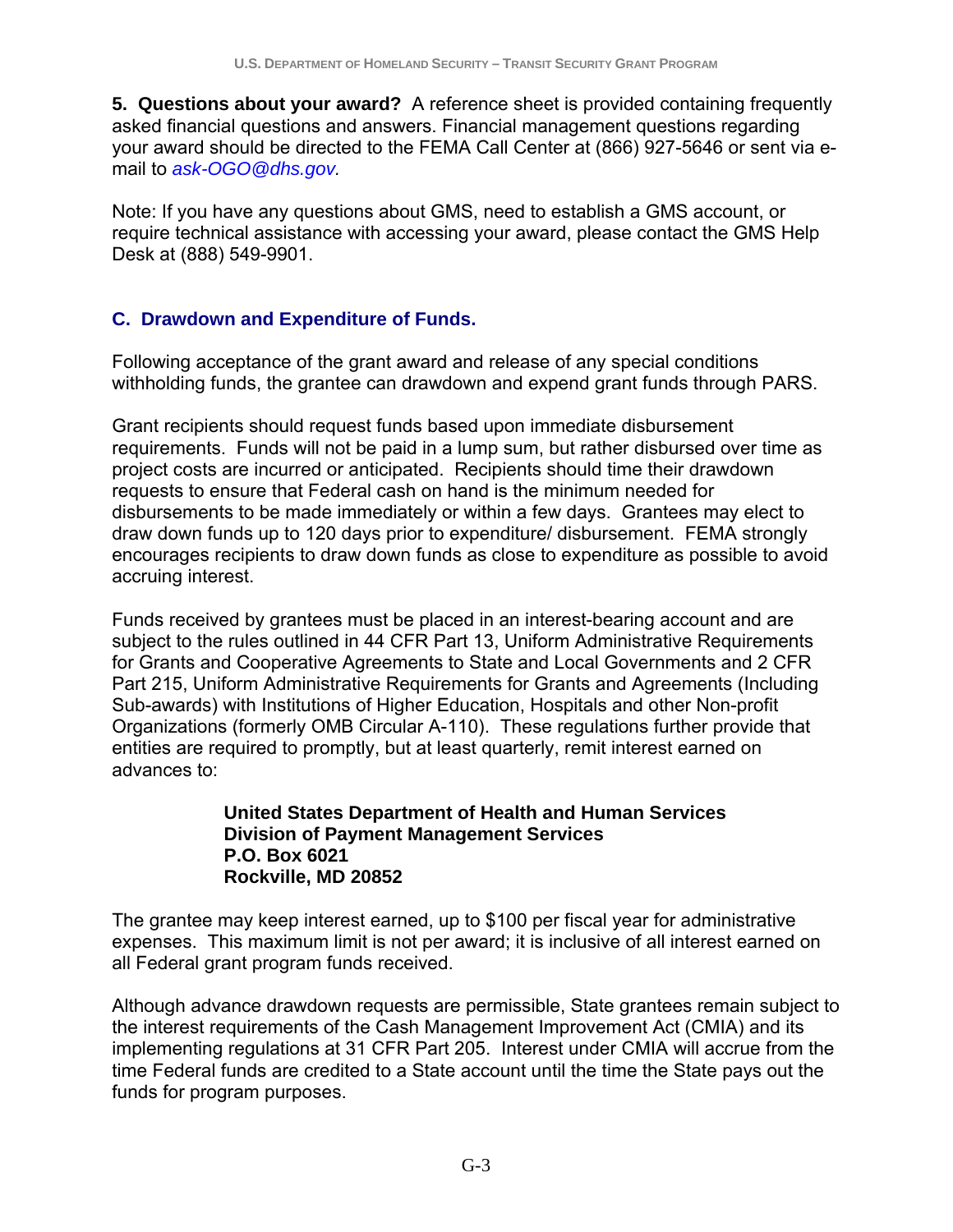### **D. Reporting Requirements**

**1. Financial Status Report (FSR) -- required quarterly.** Obligations and expenditures must be reported on a quarterly basis through the FSR, which is due within 30 days of the end of each calendar quarter (e.g., for the quarter ending March 31, FSR is due no later than April 30). A report must be submitted for every quarter of the period of performance, including partial calendar quarters, as well as for periods where no grant activity occurs. Future awards and fund draw downs may be withheld if these reports are delinquent. The final FSR is due 90 days after the end date of the performance period.

FSRs must be filed online through the PARS*.*

### *Required submission: Financial Status Report (FSR) SF-269a (due quarterly).*

**2. Biannual Strategy Implementation Reports (BSIR) and Categorical Assistance Progress Report (CAPR).** Following an award, the grantee will be responsible for providing updated obligation and expenditure information on a semi-annual basis. The applicable SAAs are responsible for completing and submitting the CAPR/BSIR reports. The BSIR submission will satisfy the narrative requirement of the CAPR. SAAs are still required to submit a CAPR with a statement in the narrative field that states: "*See BSIR*."

The BSIR and the CAPR are due within 30 days after the end of the reporting period (July 30 for the reporting period of January 1 through June 30; and January 30 for the reporting period of July 1 though December 31). Updated obligations and expenditure information must be provided with the BSIR to show progress made toward meeting strategic goals and objectives. Future awards and fund drawdowns may be withheld if these reports are delinquent.

CAPRs must be filed online through the internet at *http://grants.ojp.usdoj.gov.* Guidance and instructions for completing the CAPR can be found at *https://grants.ojp.usdoj.gov/gmsHelp/index.html* .

### *Required submission: BSIR and CAPR (due semi-annually).*

**3. Exercise Evaluation and Improvement.** Exercises implemented with grant funds should be threat- and performance- based and should evaluate performance of critical prevention and response tasks required to respond to the exercise scenario. Guidance on conducting exercise evaluations and implementing improvement is defined in the *Homeland Security Exercise and Evaluation Program (HSEEP) Volume II: Exercise Evaluation and Improvement* located at *http://www.fema.gov/government/grant/index.shtm.*  Grant recipients must report on scheduled exercises and ensure that an After Action Report (AAR) and Improvement Plan (IP) are prepared for each exercise conducted with FEMA support (grant funds or direct support) and submitted to FEMA within 60 days following completion of the exercise.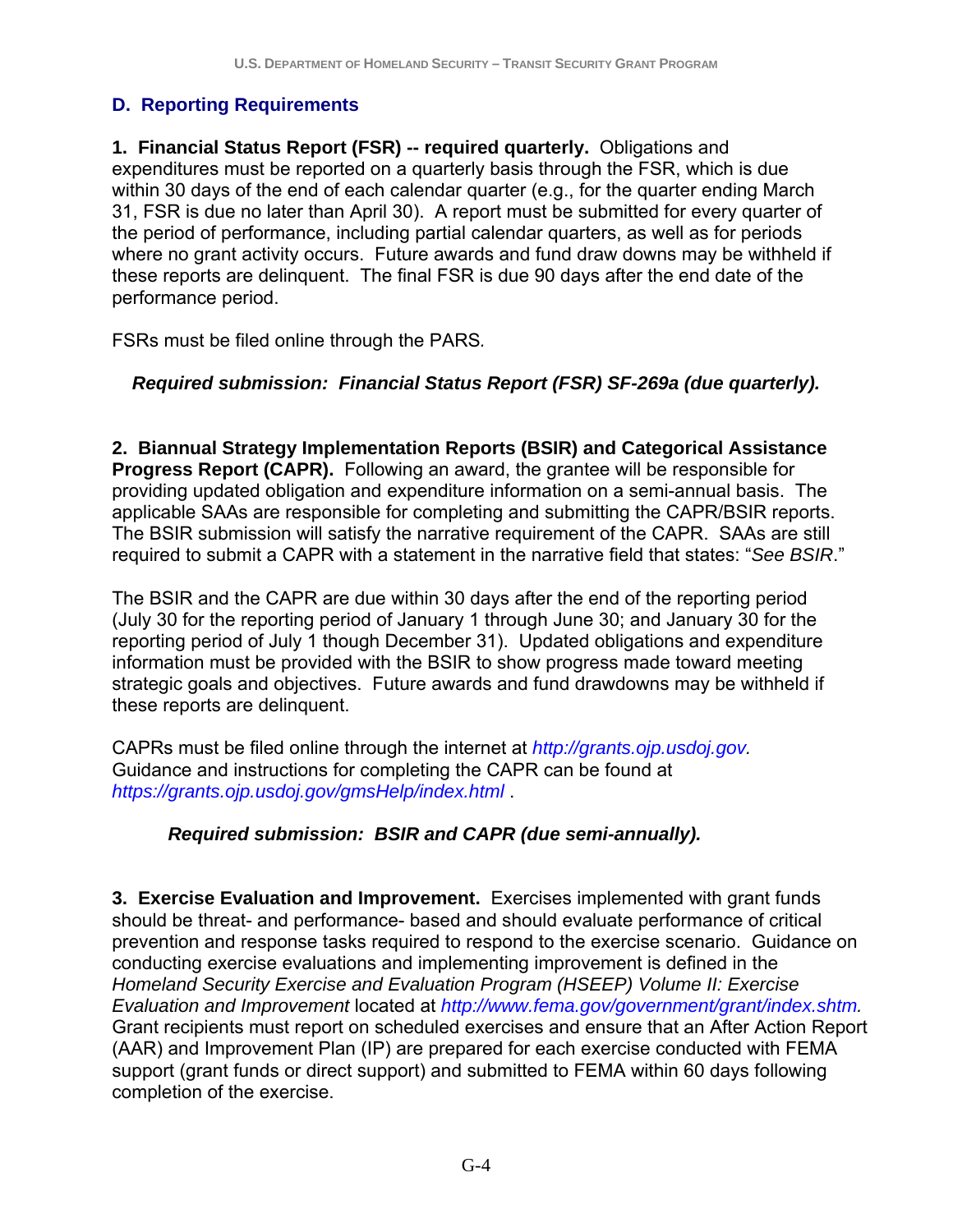The AAR documents the performance of exercise related tasks and makes recommendations for improvements. The IP outlines the actions that the exercising jurisdiction(s) plans to take to address recommendations contained in the AAR. Generally the IP, with at least initial action steps, should be included in the final AAR. FEMA is establishing a national database to facilitate the scheduling of exercises, the submission of the AAR/IPs and the tracking of IP implementation. Guidance on the development of AARs and IPs is provided in Volume II of the HSEEP manuals.

#### *Required submissions: AARs and IPs (as applicable).*

**4. Financial and Compliance Audit Report.** Recipients that expend \$500,000 or more of Federal funds during their fiscal year are required to submit an organization-wide financial and compliance audit report. The audit must be performed in accordance with the U.S. General Accountability Office, *Government Auditing Standards*, located at *http://www.gao.gov/govaud/ybk01.htm*, and *OMB Circular A-133, Audits of States, Local Governments, and Non-Profit Organizations*, located at

*http://www.whitehouse.gov/omb/circulars/a133/a133.html.* Audit reports are currently due to the Federal Audit Clearinghouse no later than nine months after the end of the recipient's fiscal year. In addition, the Secretary of Homeland Security and the Comptroller General of the United States shall have access to any books, documents, and records of recipients of TSGP assistance for audit and examination purposes, provided that, in the opinion of the Secretary or the Comptroller, these documents are related to the receipt or use of such assistance. The grantee will also give the sponsoring agency or the Comptroller, through any authorized representative, access to, and the right to examine all records, books, papers or documents related to the grant.

The State shall require that sub-grantees comply with the audit requirements set forth in *OMB Circular A-133*. Recipients are responsible for ensuring that sub-recipient audit reports are received and for resolving any audit findings.

**5. Federal Funding Accountability and Transparency Act.** While there are no State and Urban Area requirements in FY 2008, the Federal Funding Accountability and Transparency Act of 2006 may affect State and Urban Area reporting requirements in future years. The Act requires the Federal government to create a publicly searchable online database of Federal grant recipients by January 1, 2008 with an expansion to include sub-grantee information by January 1, 2009.

**6. National Preparedness Reporting Compliance.** The Government Performance and Results Act (GPRA) requires that the Department collect and report performance information on all programs. For grant programs, the prioritized Investment Justifications and their associated milestones provide an important tool for assessing grant performance and complying with these national preparedness reporting requirements. FEMA will work with grantees to develop tools and processes to support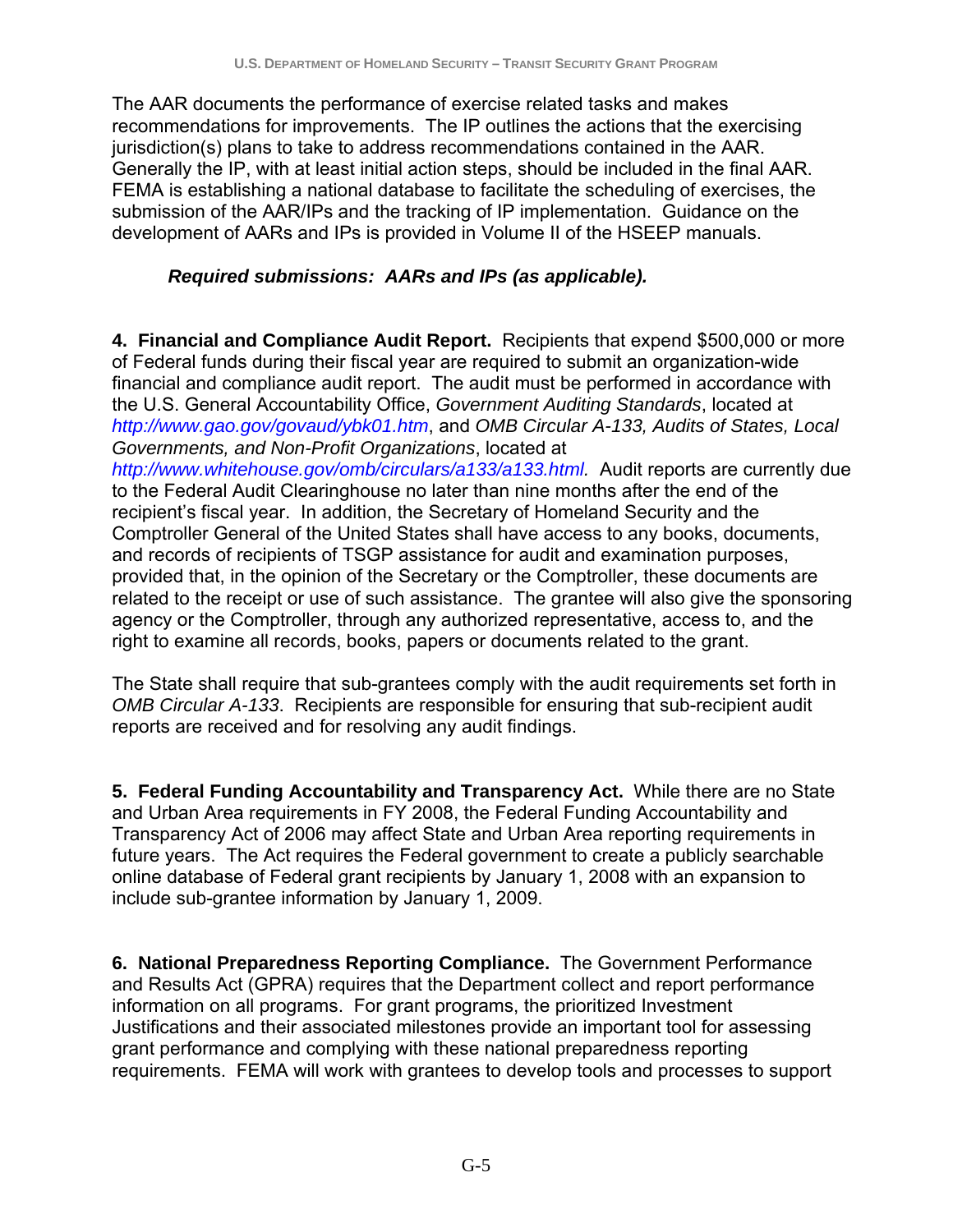this requirement. DHS anticipates using this information to inform future-year grant program funding decisions.

**7. State Preparedness Report.**Congress requires that States receiving DHSadministered Federal preparedness assistance shall submit a State Preparedness Report to the Department on the State's level of preparedness by March 31, 2008, and annually thereafter. The report shall include: (1) an assessment of State compliance with the national preparedness system, NIMS, the NRP, and other related plans and strategies; (2) an assessment of current capability levels and a description of target capability levels; and (3) an assessment of resource needs to meet the National Preparedness Priorities, including an estimate of the amount of expenditures required to attain the Priorities and the extent to which the use of Federal assistance during the preceding fiscal year achieved the Priorities.

### **E. Monitoring.**

Grant recipients will be monitored periodically by FEMA staff, both programmatically and financially, to ensure that the project goals, objectives, performance requirements, timelines, milestone completion, budgets and other related program criteria are being met. Monitoring will be accomplished through a combination of office-based reviews and on-site monitoring visits. Monitoring will involve the review and analysis of the financial, programmatic, performance and administrative issues relative to each program and will identify areas where technical assistance and other support may be needed.

The recipient is responsible for monitoring award activities, to include sub-awards, to provide reasonable assurance that the Federal award is administered in compliance with requirements. Responsibilities include the accounting of receipts and expenditures, cash management, maintaining of adequate financial records, and refunding expenditures disallowed by audits.

## **F. Grant Close-Out Process.**

Within 90 days after the end of the award period, SAAs must submit a final FSR and final CAPR detailing all accomplishments throughout the project. After these reports have been reviewed and approved by FEMA, a Grant Adjustment Notice (GAN) will be completed to close out the grant. The GAN will indicate the project as being closed, list any remaining funds that will be deobligated, and address the requirement of maintaining the grant records for three years from the date of the final FSR. After the financial information is received and approved by GPD, the grant will be identified as "Closed by the Grant Programs Directorate."

#### *Required submissions: (1) final SF-269a, due 90 days from end of grant period; and (2) final CAPR, due 90 days from the end of the grant period.*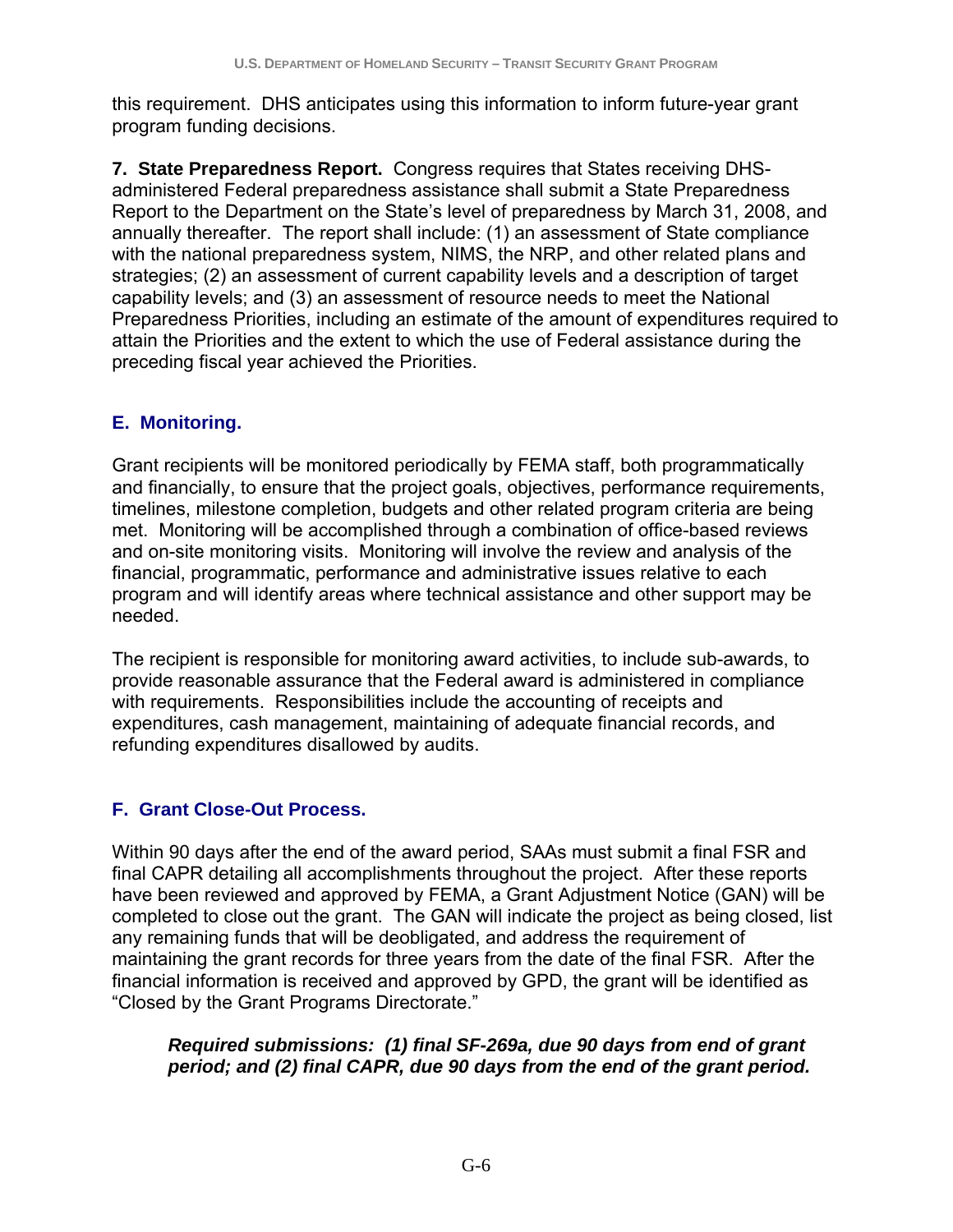# **Appendix H Additional Resources**

This Appendix describes several resources that may help applicants in completing a TSGP application.

**1. Centralized Scheduling & Information Desk (CSID) Help Line**. The CSID is a non-emergency resource for use by emergency responders across the nation. CSID is a comprehensive coordination, management, information, and scheduling tool developed by DHS through FEMA for homeland security terrorism preparedness activities. The CSID provides general information on all FEMA preparedness grant programs and information on the characteristics of CBRNE, agro-terrorism, defensive equipment, mitigation techniques, and available Federal assets and resources.

The CSID maintains a comprehensive database containing key personnel contact information for homeland security terrorism preparedness programs and events. These contacts include personnel at the Federal, State and local levels. The CSID can be contacted at (800) 368-6498 or *askcsid@dhs.gov.* CSID hours of operation are from 8:00 am–6:00 pm (EST), Monday-Friday.

**2. Grant Programs Directorate (GPD).** FEMA GPD will provide fiscal support, including pre- and post-award administration and technical assistance, to the grant programs included in this solicitation.

For financial and administrative guidance, all state and local government grant recipients should refer to 44 CFR Part 13, Uniform Administrative Requirements for Grants and Cooperative Agreements to State and Local Governments. Institutions of higher education, hospitals, and other non-profit organizations should refer to 2 CFR Part 215 for the applicable uniform administrative requirements.

Additional guidance and information can be obtained by contacting the FEMA Call Center at (866) 927-5646 or via e-mail to *ask-OGO@dhs.gov.*

**3. GSA's Cooperative Purchasing Program.** The U.S. General Services Administration (GSA) offers two efficient and effective procurement programs for State and local governments to purchase products and services to fulfill homeland security and other technology needs. The GSA Schedules (also referred to as the Multiple Award Schedules and the Federal Supply Schedules) are long-term, indefinite delivery, indefinite quantity, government-wide contracts with commercial firms of all sizes.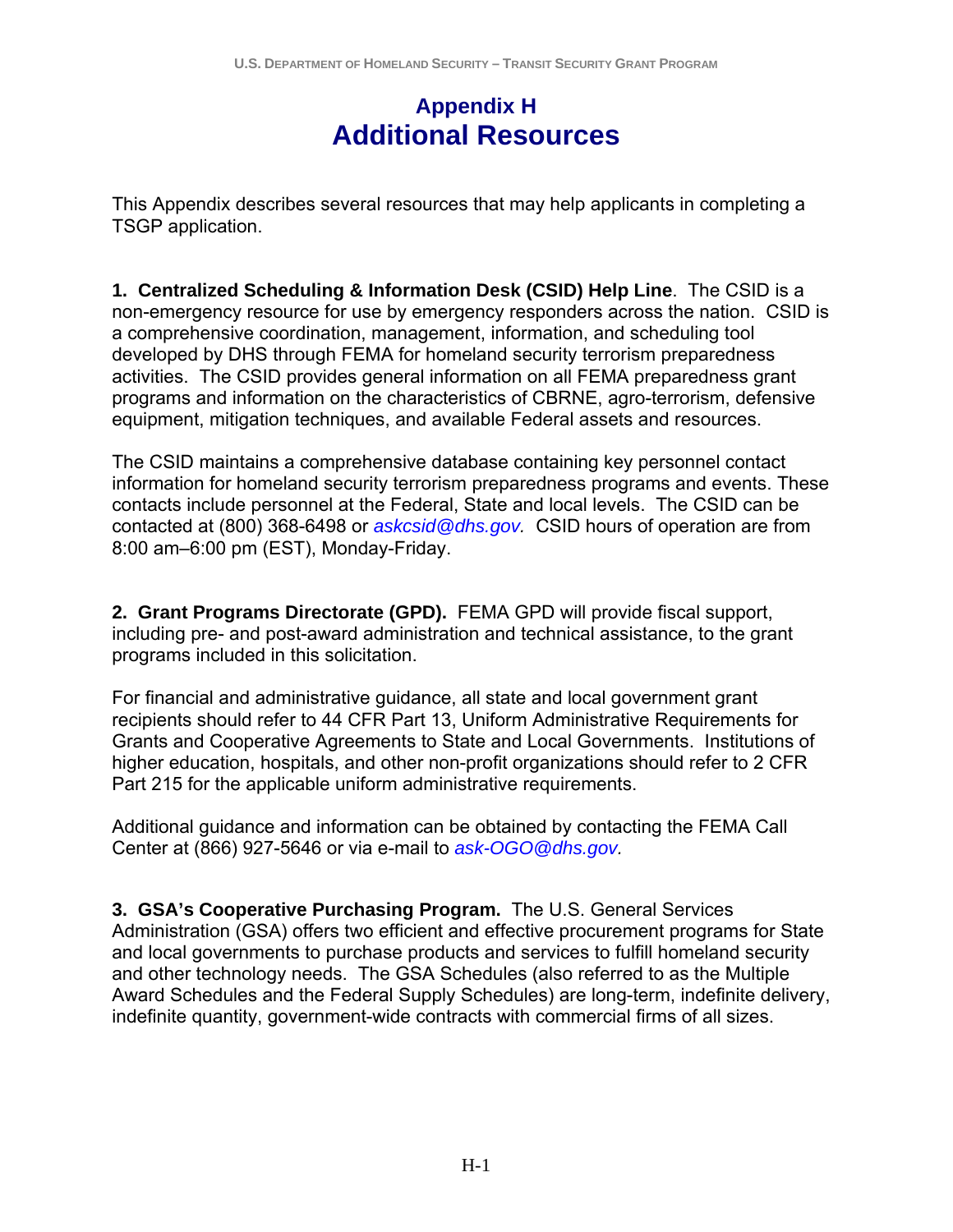#### • Cooperative Purchasing Program

Section 211 of the E-Government Act of 2002, authorized GSA sales of Schedule 70 IT products and services to State and Local Governments through the introduction of Cooperative Purchasing. The Cooperative Purchasing program allows State and local governments to purchase from Schedule 70 (the Information Technology Schedule) and the Consolidated Schedule (containing IT Special Item Numbers) **only**. Cooperative Purchasing is authorized by Federal law and was enacted when Section 211 of the E-Government Act of 2002 amended the Federal Property and Administrative Services Act.

Under this program, State and local governments have access to over 3,500 GSA Schedule contractors who have voluntarily modified their contracts to participate in the Cooperative Purchasing program. The U.S. General Services Administration provides a definition of State and local governments as well as other vital information under the frequently asked questions section on its website at *http://www.gsa.gov/cooperativepurchasing*.

#### • Disaster Recovery Purchasing Program

GSA plays a critical role in providing disaster recovery products and services to Federal agencies. Now State and Local Governments can also benefit from the speed and savings of the GSA Federal Supply Schedules. Section 833 of the John Warner National Defense Authorization Act for Fiscal Year 2007(Public Law 109-364) amends 40 U.S.C. 502 to authorize the GSA to provide State and Local governments the use of ALL Federal Supply Schedules of the GSA for purchase of products and services to be used to *facilitate recovery from a major disaster declared by the President under the Robert T. Stafford Disaster Relief and Emergency Assistance Act or to facilitate recovery from terrorism or nuclear, biological, chemical, or radiological attack.* 

In the aftermath of emergency events, State or local governments' systems may be disrupted. Thus, use of Federal Supply schedule contracts prior to these events to acquire products or services to be used to facilitate recovery is authorized. State or local governments will be responsible for ensuring that purchased products or services are to be used to facilitate recovery.

GSA provides additional information on the Disaster Recovery Purchasing Program website at *http://www.gsa.gov/disasterrecovery*.

State and local governments can find a list of eligible contractors on GSA's website, http://www.gsaelibrary.gsa.gov, denoted with a **FURCH** or **RECOV** Symbol.

Assistance is available from GSA on the Cooperative Purchasing and Disaster Purchasing Program at the local and national levels. For assistance at the local level, visit *http://www.gsa.gov* to find the point of contact in your area. For assistance at the national level, contact Tricia Reed *at patricia.reed@gsa.gov, 571-259-9921.* More information is available at *http://www.gsa.gov/cooperativepurchasing* and *http://www.gsa.gov/disasterrecovery.*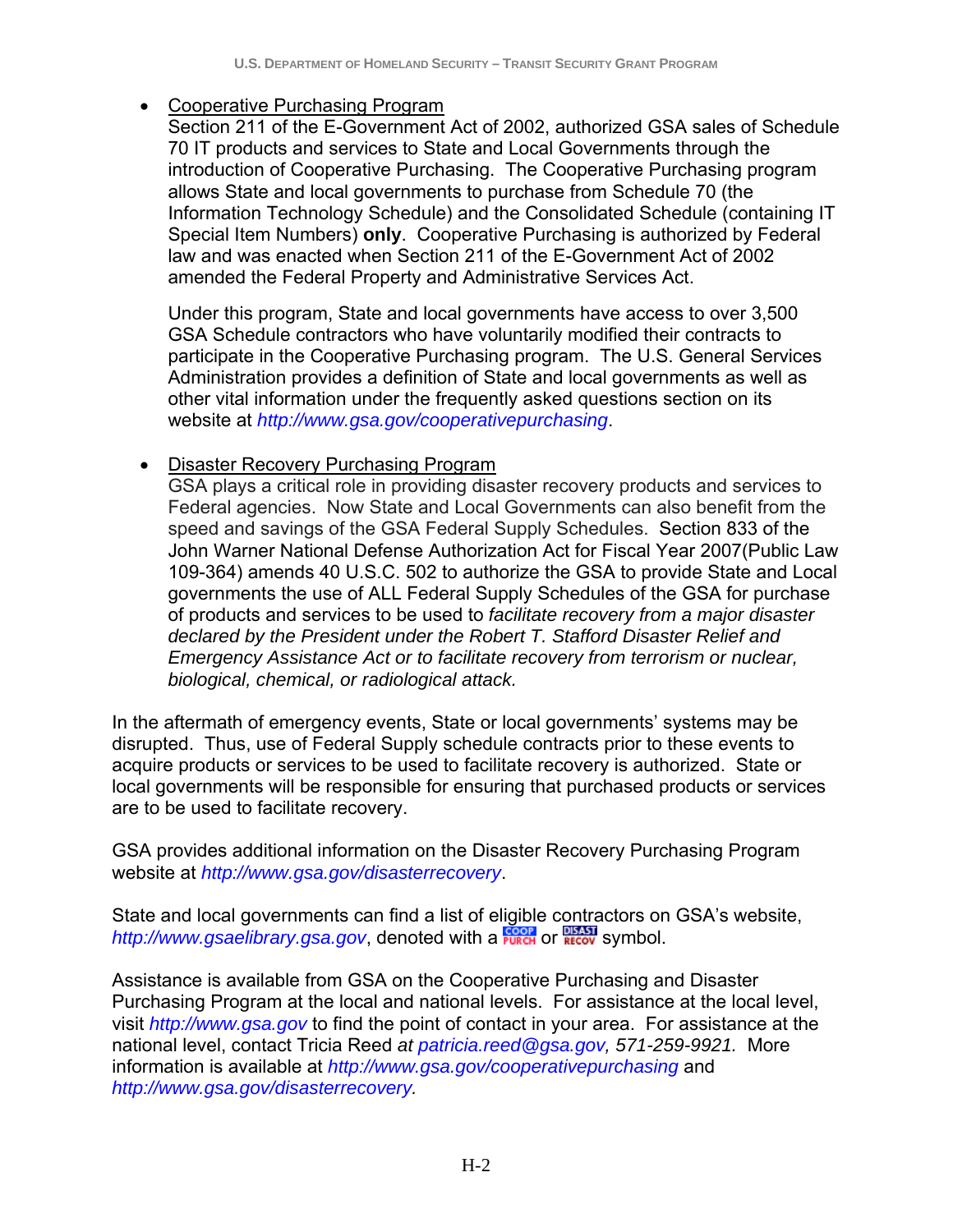**4. Exercise Direct Support.** DHS has engaged multiple contractors with significant experience in designing, conducting, and evaluating exercises to provide support to States and local jurisdictions in accordance with State Homeland Security Strategies and HSEEP. Contract support is available to help States conduct an Exercise Plan Workshop, develop a Multi-year Exercise Plan and build or enhance the capacity of States and local jurisdictions to design, develop, conduct, and evaluate effective exercises.

In FY 2008, States may receive direct support for three exercises: one Training & Exercise Plan Workshop (T&EPW); one discussion-based exercise; and one operations-based exercise. While States are allowed to submit as many direct support applications as they choose, they are strongly encouraged to give careful thought to which exercises will require the additional assistance that will be provided through the direct support program. Exercises involving cross-border or mass-gathering issues will be counted against the number of direct-support exercises being provided to States.

Applications for direct support are available at *http://hseep.dhs.gov* and are reviewed on a monthly basis. The Homeland Security Exercise and Evaluation Program offers several tools and resources to help design, develop, conduct and evaluate exercises.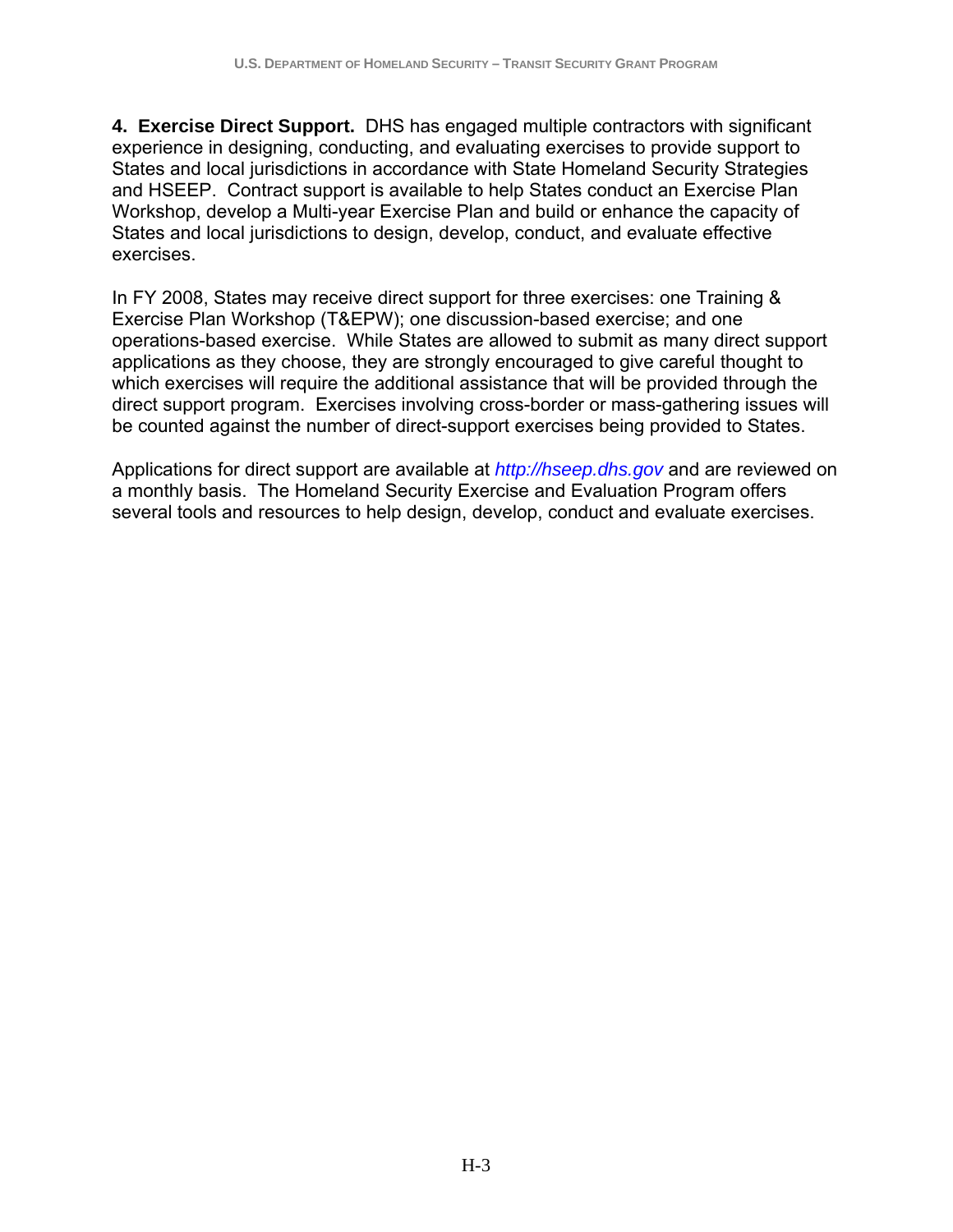# **APPENDIX I OPERATIONAL EXPENSES CERTIFICATION FORM**

Agencies can utilize this form to certify that operational expenses are utilized for the purposes outlined below.

I, *insert name*, as the *insert title* of *insert agency name*, request funds from the fiscal year (FY) 2008 Transit Security Grant Program (TSGP) for operational activities for the *insert region name* region in the amount of *insert dollar amount*. I certify that these operational funds will only be used to fill new dedicated full-time positions related to Operational Packages (OPacks) eligible under the FY 2008 Transit Security Grant Program (TSGP) or to pay for initial overtime costs associated with establishing the OPack position capability approved for 2008 TSGP funding by DHS until the new fulltime officers are in place. I also confirm *agency name*'s understanding that, after a 30 month period of performance, positions funded with these operational funds will no longer qualify for Federal funding under this or future TSGP awards. In all cases, the activities paid for by the FY 2008 TSGP funds will result in additional capabilities not previously available and/or paid for by the agency/region. I certify *agency name's* understanding that failure to sustain the level of capability established by these operational funds beyond the period of performance will result in disqualification of *agency name* from using future TSGP awards for operational activities.

\_\_\_\_\_\_\_\_\_\_\_\_\_\_\_\_\_\_\_\_\_\_\_\_ \_\_\_\_\_\_\_\_\_\_\_\_\_\_\_\_\_\_\_\_\_\_\_\_ Signature Date